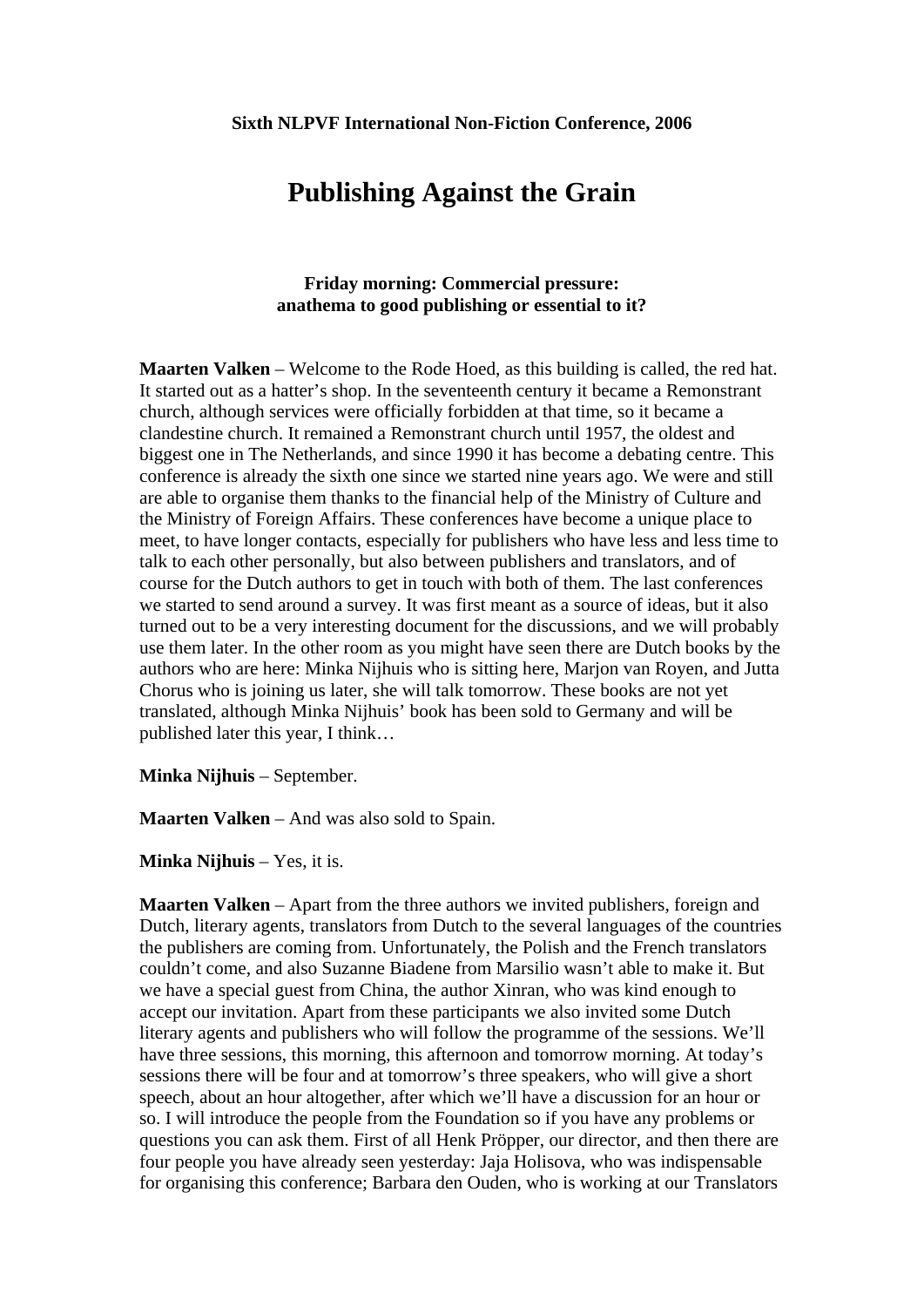House and is responsible at the Foundation for the translators; Mireille Berman, who is a former editor of De Bezige Bij and recently joined us for the literary events; and then there's John Müller who's not officially part of the organisation but a very valuable adviser and provider of ideas, and who helped form the programme from the beginning to its final shape. Another colleague, Maria Vlaar, will join us later today. Now I would like to give the word to Maarten Asscher who is our moderator for the conference. He's a former publisher of Meulenhoff and now director of by far the best bookshop of Amsterdam, Athenaeum, which is only a few steps away from your hotel.

**Maarten Asscher** – Thank you very much, Maarten. And welcome to all of you from my part as well. The sixth non-fiction conference – I haven't participated in all of them, I think I was present at three or four – and I hope to relive some of those memories in the form of a very informal gathering that we will be having here today and tomorrow. The word conference to my mind doesn't describe properly what we intend to do here in this room. It is more I would say a conversation, a professional conversation about how our professional lives work and how they connect with a view to the books that we are writing or selling or agenting or publishing first of all reading perhaps, and translating, which requires reading first. Although I knew a translator whose name I will not mention, who is not present in this room, who always started translations right away without reading the book first and I always thought this was a very dangerous procedure, but he has translated some forty or fifty books in that manner so apparently it is possible. We have an interesting combination here in this room of all the players in the book business: agents, translators, authors, booksellers, editors, people from, well, the various dimensions of the non-fiction book culture. In the discussions I had by way of preparation for this conference with John Müller and with Maarten Valken I was reminded more than once of a quote from Erwin Glikes, the former publisher, he died six or eight years ago if I'm correct. He was publisher of Basic Books, where he started his publishing career with Arthur Rosenthal who founded that company, then he went on to work briefly for Simon & Schuster in America and then founded The Free Press, one of I would say the best non-fiction publishers in America over the past twenty years. And he said a promising book is a movement in some way, a movement that you want people to join. And I think this is an interesting thought that, at least for me, provides a backdrop for the way we might be talking about our different roles in the world of non-fiction book culture. This is specifically true for what we have termed critical non-fiction because critical nonfiction, whatever your definition of it, intends to change something, to introduce new approaches to exciting subjects or to introduce altogether new subjects and critical non-fiction could be described as a sort of small movement, the movement of one author who enthuses an agent, and the agent enthuses an editor, and the editor has to convince a sales manager and then a translator comes into the picture who also invests his or her enthusiasm, and then the sales reps have to join the movement etc. and in the end the reader has to be convinced. This is in a way a chain of enthusiasm that you could well describe in a metaphorical way as a movement, and perhaps not only in a metaphorical way. There are people who say that non-fiction publishing is by definition a form of activism, that you have to believe in the books that you publish, not just because they will be a success, but because they are important and they can change the world and you're not a publisher just to earn money for your shareholders but to make the world a better one. So in a way this movement could – even by those who believe in this more idealistic approach to publishing – be taken in a very literal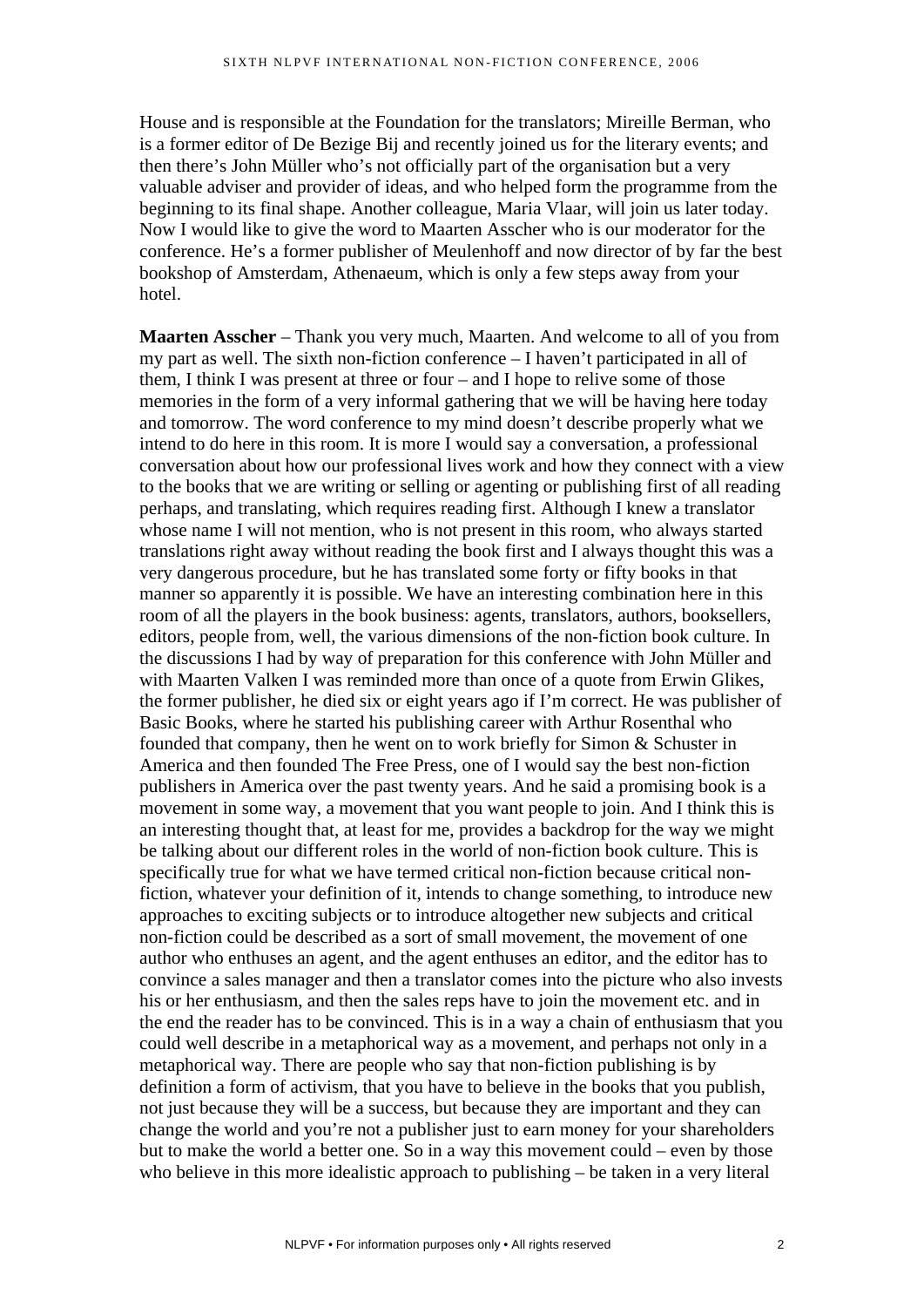way, with of course the problematic consequence that when you publish 250 titles a year there is absolutely no way you can agree with all those stances taken in all those individual books. In general you might say there are two types of publishing, if you will allow me an enormous simplification. One type of publishing looks towards the market and asks what does the market want and we will supply this, and we will look for the best authors to fill the holes in the market. The other type of publishing says here are the best authors, we have discovered them, with the help of authors or translators or by reading important magazines, and now we will approach the market on behalf of this important work and we will try to convince the whole world that this book is worthwhile. This two-sided reality of publishing culture I think also holds true for agents and it holds true even for translators and it certainly holds true for booksellers. And this boils down to the question of how in our time can we make the market work for what we consider as important critical non-fiction, and what cases can we exchange, what experiences can we exchange, what ideas can we exchange to help us in perfecting this mechanism, this orchestrating of movements that are books, the books we work on. There are no ready answers, this conference or rather conversation is not intended to supply us with answers that solve all our problems, that would be dreadful, and I must say I have no programme or formula myself as your moderator, my only role will be to be as helpful as possible in your discussions and I would not like to over-structure those conversations. I will be as mild as possible and only in extreme circumstances, where people speak for twenty-six minutes instead of ten, I will be just and severe. I do want to make sure that all the different players in our field have a proper chance to express themselves and to participate as fully as possible in our conversation, and I think there is a special question here with regard to language. Everybody speaks English. Some like myself speak Euro-English. Others come from countries where English is less part of the curriculum at schools and universities and, well, let's all try to make the English language as democratic as it possibly can be, and for those of us who are accustomed to speaking very fast, please be as generous as possible in the way you handle your perfect English.

So, we don't have to reach any conclusions. I would like this one and a half days to be as inspiring as possible and most of all it should be fun. Because something that is important can also be fun. This morning's session is on the theme of commercial pressure. Is that something that is good for publishing? Or is it something that is anathema? Is it problematical? We have four speakers who will speak in a row for a about ten to fifteen minutes each, then we will have a short coffee break, and then we will immediately continue with a discussion of an hour, an hour and fifteen minutes. We have two microphones for sixty people. So that's very democratic and they will be handed round, so that the registration of what you are all saying is not endangered. I will take care they will fulfil their function. Then it gives me great pleasure to announce as our first speaker this morning, Minka Nijhuis, who's sitting to my right. She's a journalist for the Dutch daily paper *Trouw* and also for various national radio stations. Her work has been published in several magazines and she has quite a track record over the past fifteen years of covering conflicts, armed conflicts in various parts of the world, in Cambodia, Burma, Kossovo, Afghanistan, East Timor and especially Iraq, where her latest book is set. *Khala's House* is the title of that book and she won the best journalistic book of the year award for that. *De Volkskrant* gave a marvellous opinion on Minka Nijhuis's book *Khala's House* when they wrote, 'The author deftly combines events, conversations and background information to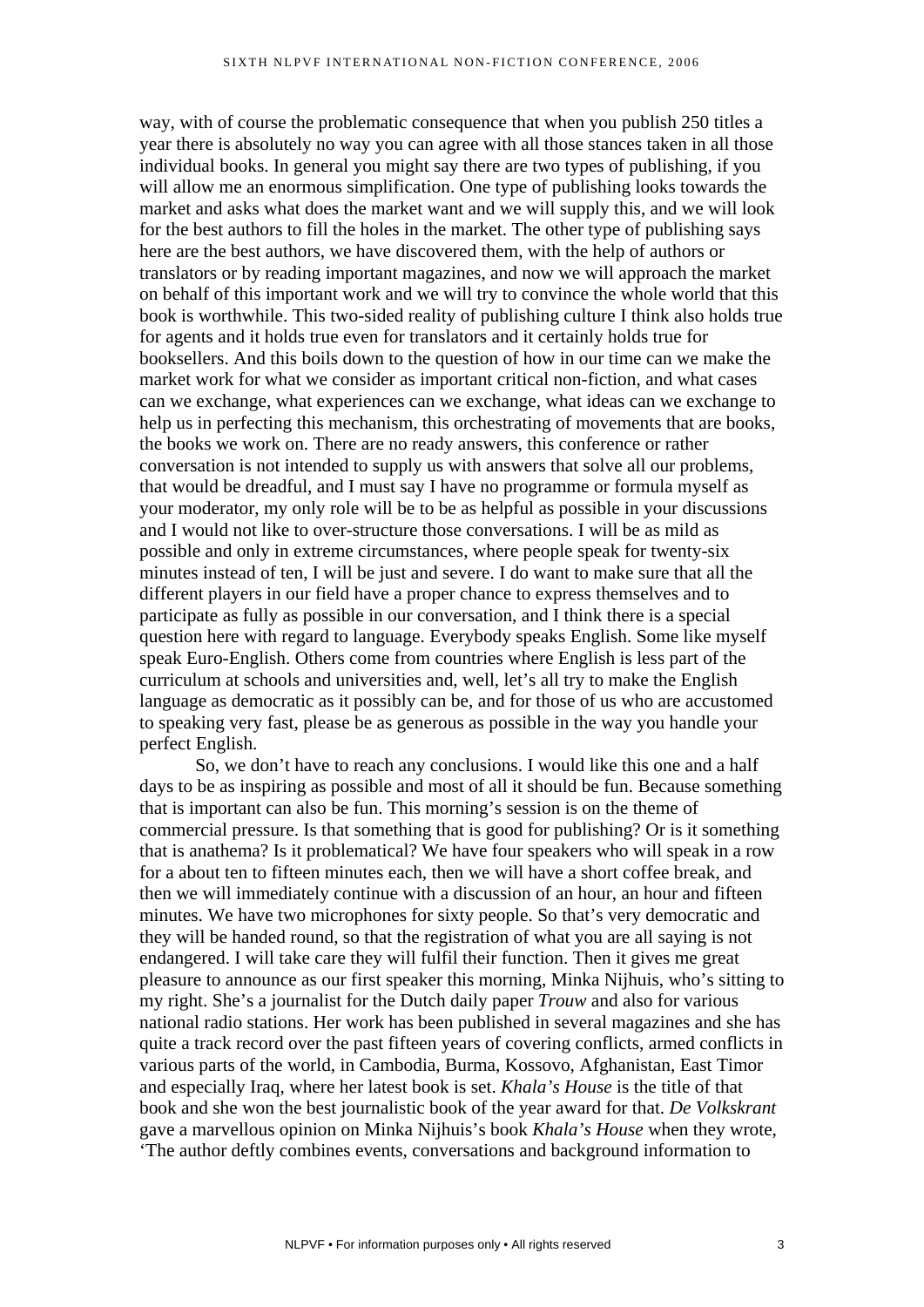create a thoroughly absorbing tale. This is a dramatic, sometimes hair-raising story.' I'm very pleased to give the microphone to Minka Nijhuis.

**Minka Nijhuis** – Thank you. Well I'm actually quite surprised we're still working here in Holland. As many of you know, I think, with events around Ayaan Hirsi Ali I got the impression everybody was glued to the television, I got so many phone calls and emails over the last few days. So it's a pleasure to go on with the work. I have to be slightly modest here and say that my book did not win the award… It was shortlisted.

**Maarten Asscher** – Well it *should* have won the award.

**Minka Nijhuis** – We can agree on that. But just for the record. I would like to tell you about the making of *The House of Khala* a little bit, a story that I feel, as a small family story, really stands for a much larger story, the story of Iraq, and quite the complex, messy story that it has become. Now, people always ask me to start with: How did you meet the family? And I would really like to share that with you as well, because I think it was such an extraordinary situation. I was already in Iraq for over two months and I had been covering the war, mostly for the newspaper *Trouw*. It's a job that is very much event-driven, and you feel like you're pushed around by the news and you get very little chance to really go into complexities, to get to know people, to really get to know the stories. So when I finally came all the way from the north into the city of Baghdad, I agreed with my editors at the desk that it would be time to start searching for a family, to give the readers a break from all the news stories and try to get to put a face to the news. It so happened that I heard in Baghdad that there was a group of actors who had the plan to put together a play. Now it struck me as extraordinary that in a city that was still burning, and there was looting and shooting going around, that actually actors had taken the initiative to perform a play. So that intrigued me and I decide to go there. It was extraordinary. We came to a theatre that was mostly gone. We had to stumble into the entrance by jumping over pieces of broken glass and ceiling that had come down. There was a terrible smell in the building and some people said there was still a corpse upstairs. As the play continued there was also the noise from looters from the back of the building, you could hear that they were still demolishing. It was a confusing play; it was clear that the actors had put it together rapidly and they were trying to depict the story of a dictator who had tried to reach for the moon but fell down by doing so. I'm sure I was not the only one who didn't quite understand what it was all about, but it didn't really matter. It was the first time for many, many years the people had a chance to see an uncensored play in their country, and when I went down after the play to ask people for reactions, a woman told me how significant it was that, for the first time in decades, she saw the fate of her country presented truthfully and without censorship. It made her feel human and it made her feel connected to other people again. This woman was Ward who was going to become one of the main characters of the book. She had been confined to her house for many days and was one of the few women who hadn't fled her area, which was a battle zone for several days, and she was accompanied by her husband who was an actor. He didn't participate in the play, but he felt out of solidarity for his colleagues he should be there, and he was also very keen to see the new era of a new form of art that he expected to unfold in the new Iraq, the post-Saddam era. They invited me to come along with them to their house and I remember as I was finally sitting on their couch and listening to all their stories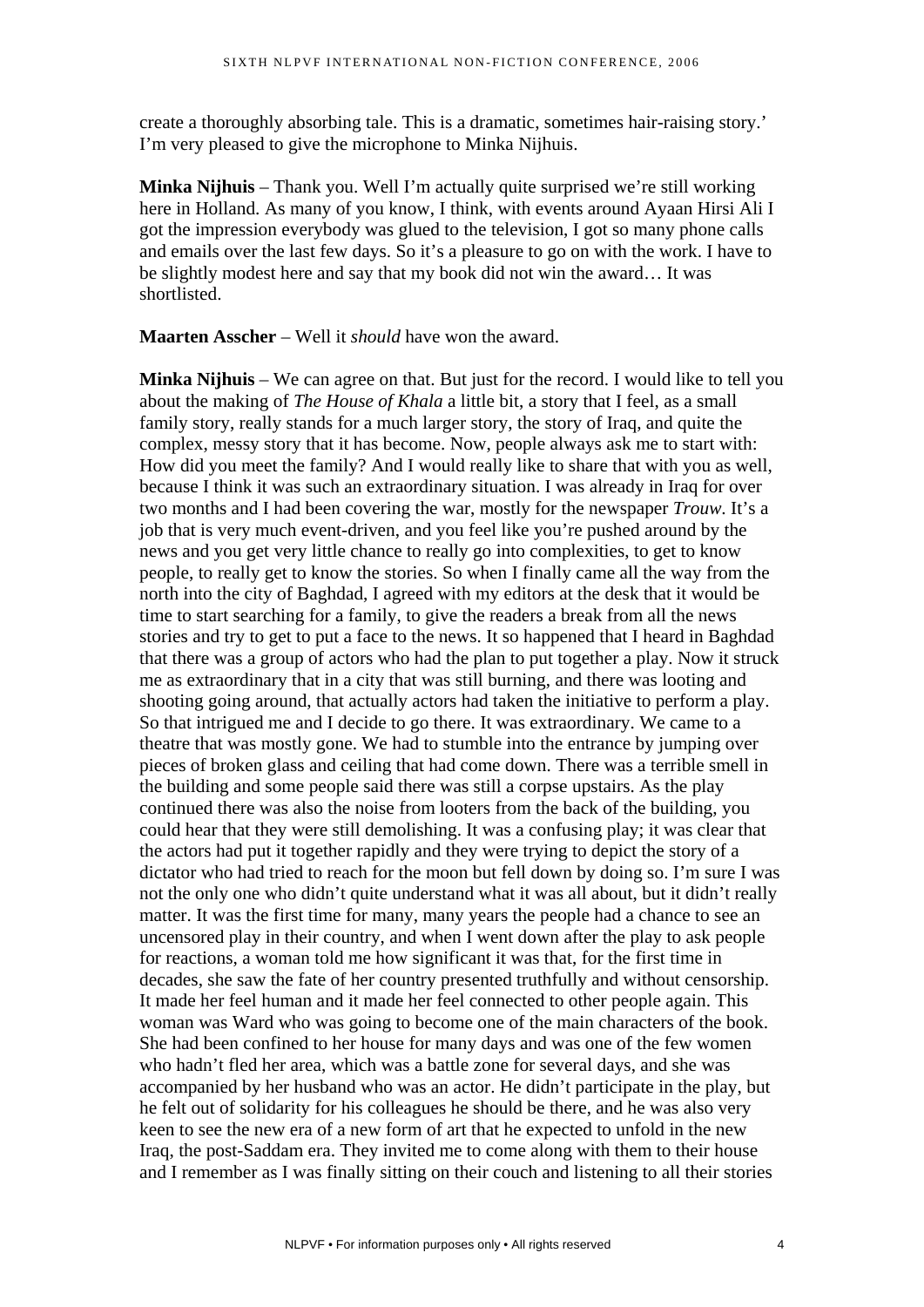that I felt that I was entering the real Iraq. I felt very strongly about it. I had been covering the war, as I mentioned earlier. It was with a lot of frustration and actually I don't really like the term 'covering the war,' I think it gives people the impression that we cover it like a soccer match, where we get to see the whole field and all the players and I think we don't. What we do is we give the public just a glimpse of the story and a glimpse of reality and I think we actually should be more clear on that. It created a lot of problems that I decided to go to Iraq. Apart from the newspaper there were very few other media that were willing to have people in the field. Many media considered it either too dangerous or too expensive or both. Of course one could argue that it is very respectable to have concern for your people and to make sure that they have the proper insurance, but it struck me as very unusual is that this debate was taking priority over the issue of giving the public the information it is entitled to. It was almost as if it became a debate in itself. I felt it's like a fire police who says well, we only do the small ones, we don't have the money for the big ones and we think it's too dangerous a job anyway. So that's one of the senses of frustration that I am sure added to my determination to continue after I did the stories for the newspaper to make a more lasting story into a book. In all fairness I have to say that even though the debate was late about how we should cover a war, it mostly happened when journalists went home and most of the fighting in Iraq was over, but the debate did take place, better late than never, and we are allowed to work again.

Anyway I started my stories. I wrote five stories about the family in the middle of the ever-continuing chaos in Iraq and it became immediately very clear that these stories had an added value. There were letters to the newspapers, there were phone calls to the editor at the hour that they have available for readers, so people had a tremendous need for more than just the news-related stories. It was also the family itself who made it clear to me that I should continue with this. I wrote five stories for the paper, and when I went home, this was the beginning of May, they were the ones who warned me and said, mind you, this is going to be a very long story, this is only just the beginning. And then I came home and I looked at the stories I had done for the paper, and even though they had received a great response from the readers, I felt: what a shame that they last only for a day. It should be a book, really. The first people to ask how they would feel about having me around as a writer and continue documenting their life, that was the family, of course. So I rang them and I said: now, I've done five stories about your life, how would you feel if I move in with you and I'll document your life. I'll stay with you, I'll live like you do. What would you think of it? And the response was immediately 'yes,' and I said no, think it over, because I'll be there all the time, I'll write everything down, I'll be very annoying. We are all in the business, but how many of you would really want to have a writer around and document everything? I can raise my finger as the first one and say: no, please, I would find it a nightmare. So I told them that they should give it about three days and then I would ring them back and see how they felt about it. Their answer was still yes, and I think there were various reasons for it. After so many years of silence they felt a strong need to tell their stories. It was really something they wanted to pour out. I think especially the woman was very keen on this aspect. She comes from a family where there were writers. She was used to the value of books, used to the value of having history and personal life documented. The husband, the actor, I think he was mostly pleased that he would have a permanent audience. So I think definitely he had some quite selfish reasons for saying yes, and there was Ward's old mother Khala who was in the house most of the time and she was just simply very happy with the company and she was a very good storyteller, she loved telling stories, she loved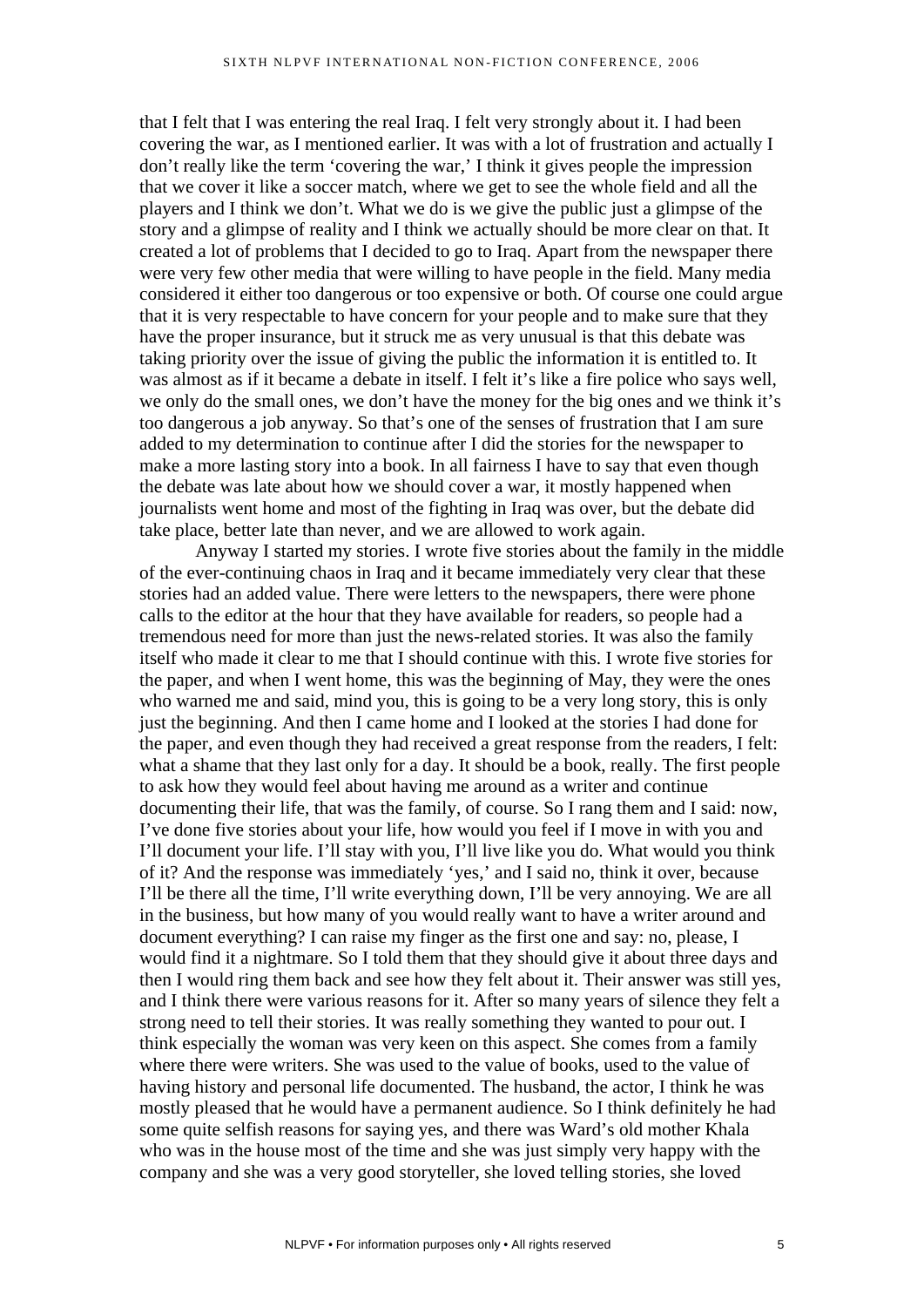telling gossip. That was one of the first things she told me: 'Gossip, there's nothing wrong with gossip. It's like soap, it purifies the heart'. So that was one obstacle less. But then I had to convince my publisher, of course, and I was actually just beginning to write another book and have to confess it's still not done, so the first response was that they were not too enthusiastic about the idea. There was a worry that it would be one of the opportunity books. I mean it was already clear that more people would write books about Iraq, that it would be merely a compilation of articles rather than a very good story. When it became clear that I was going to do it anyway, he finally agreed. Of course there were many books going to come, but I think some of them were very valid books but for a very specific audience, they were expert books with a lot of analysis and political background and history, much less accessible than the book I had in mind. There were also books by colleagues of course, but many of those were indeed a compilation of articles, and then there were books by colleagues that were very much about what is it like as a journalist to cover the war, and I wanted to do none of it and I realised that there was no foreign colleague who was consistently documenting the life, the daily life, from an Iraqi perspective.

So that's what I did. I packed my bag and I went to the house of the family in the fall of 2003 intending to stay with them for about two months, and then I still had the possibility to go back for a shorter period later on. It wasn't easy in the beginning because I remember, on one of the first days of my stay, we ended up at the hairdresser because the mother wanted to have her hair done and she thought I also needed a haircut and we had hardly sat down when there was fighting outside the hairdresser. The hairdresser closed the door, he locked his door and he grabbed his gun and stood next to the door to protect us. And I was so annoyed, because I felt, "Here I am, I'm locked into the hairdresser's salon and I have no idea what's going on outside and all my colleagues are outside, and I'm inside. This is terrible. And it was only when I saw the mother sitting in her chair she was like… I'll never forget. She sat like this [*protects head with arms*] as if she was expecting to be beaten. And that caught my eye, I thought no, I'm doing the right thing, you know, I'm here to document her life and the life of all these people around her. So you know it took me a while to shed those journalistic instincts, but it worked in the end. I don't want to make it sound like it was a very smooth ride all along, because even though the family was very open to my presence, so much was happening in the turbulence of Baghdad that the story unfolded by itself mostly. Of course there were dilemmas and one of the most difficult ones I would like to talk a little bit more about is that the fact that you live in a house, and on the one hand you're there as an observer but at the same time you become a participant but I should say, but to some extent an acquaintance or, or almost a friend and how do you deal with that? Is everything your material as a writer, or do you have to draw a line somewhere? I think we all know the example of the Norwegian journalist Asne Seierstad who did I think a very beautiful book and I have a great respect for her work, but who ended up in the terrible situation in which the bookseller of Kabul tried to start a law case against her. And that's a terrible thing, I mean of course you want to tell the truth, but at the same time it's not your intention to end up as enemies with a family who have given you their stories and their hospitality. I don't have exactly the answer to it. I mean, it's a constant juggle. You try to be respectful and you try to be truthful, but there are moments when I felt: things are becoming too intimate. And I left them out because I thought I had so much material to tell the story I wanted to tell, and how can I justify presenting such intimate details if I feel they are not very crucial to the story? So yes, there were details, there were stories that I decided at least to leave out of the book. Other than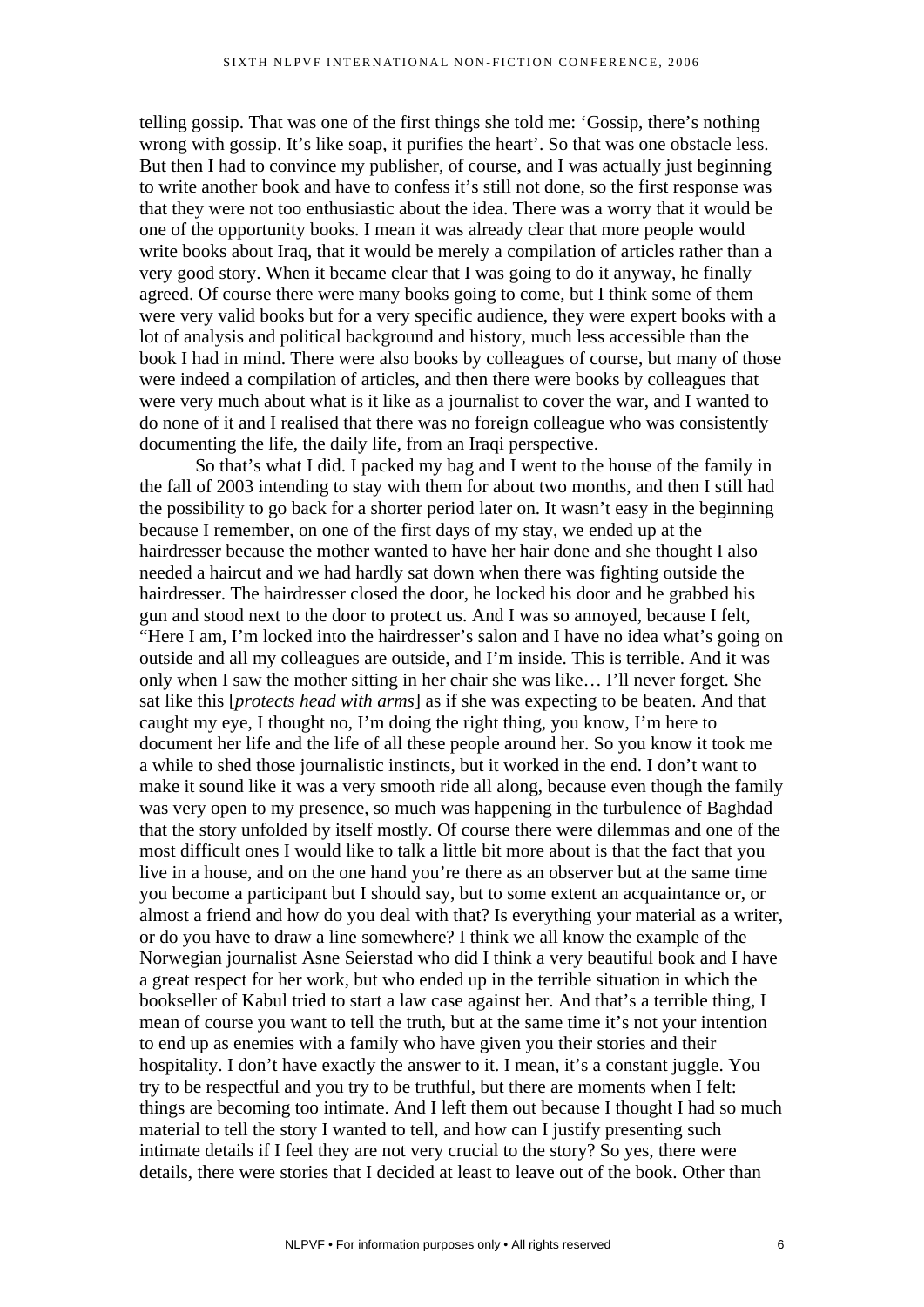what Asne did. I also decided to write it to some extent from my own perspective, to put myself in as a narrator, because I thought it would make the comments and my impressions about the family less absolute. I think partly what happened with Asne's book is that she wrote it from the perspective of the character, so everything that you read seems like it was as it was, and I think that at least by putting myself into it I would create a little bit more space, so it was clear that it was my conclusion and not necessarily the conclusion of someone else.

And then by the time I left to do my writing I also sat down with the family and said: 'Listen, I'm going home now. If there's anything that you really feel should not be in the book. You've seen me. I've written everything down. I'm not saying I will go along with your request, but we can discuss it.' And I though it was so moving that they said: 'Well you know, we've had you in the house a long time, we know you, some things might be painful, but such is life, you just go ahead, do as you like.' So I basically had the freedom to follow my own conscience in it. I started writing. I had three months to do it. There was of course as usual, anybody who writes books knows that you have to juggle your finances, so you create some financial space, you know I had three months in which it had to be done. It was a bit tight, but I felt it was possible. When the book came out in Holland it sold quite well and then it sort of faded away for reasons I'm not really clear about. I think it's always to some extent a mystery, unfortunately, why some books do very well and others don't. There was probably a little bit too much of a fatigue also at that point. I'm not really sure. But most of my disappointment actually came from the fact that there wasn't any interest in the US. I really felt that, more than anywhere, that's where the book belongs. I mean, American people should know what's happening to the lives of people that were so influenced by decisions of a government that they supported. From how I understand it, it was a problem that so many books had come out already, and even though editors were willing to acknowledge the fact that this book was something different, they had their own books by their own authors. It's a big obstacle as a foreign author to conquer a foreign market. None of those books had been a tremendous success, so they were also not too keen on adding another one. That sounds pessimistic, but actually in retrospect I'm quite pleased that the book wasn't translated immediately, because what I've been doing since the book came out in 2003, I've followed the family, I've kept going back to Iraq and I think as time was passing by the story became more interesting and more unique in a way, because I'm one of the few people who still has access to an Iraqi family, to daily life in Iraq. I still go to visit them secretly. Even up to two weeks ago I've been able to stay with them despite all the difficulties. The story of Iraq is becoming increasingly dramatic and so is the family story. I mean, all the aspects that we get to see about Iraq, the Sunni-Shia tensions, the daily hardships, the increasing religious fundamentalism, the problems for women, they have all crept into the family's story, so I think that probably explains why recently there has become an interest by foreign publishers. As mentioned earlier, it's already going to be translated into German and it's going to be translated into Spanish. I very strongly feel the book is now more important than ever, because journalism is failing so much. I mean if you look at the way we have to work in Iraq it's very, very hard. We have no other choice than to stay mostly in hotels behind concrete barriers. We can go out for maybe a maximum of a few hours a day, not stay in one place for more than half an hour. A lot of the work is being done by Iraqi journalists, and they rightfully get more of a status, but even for them it's increasingly dangerous and the irony being that even though they do a tremendous job, many of them cannot publish their names, obviously for security reasons. So yes,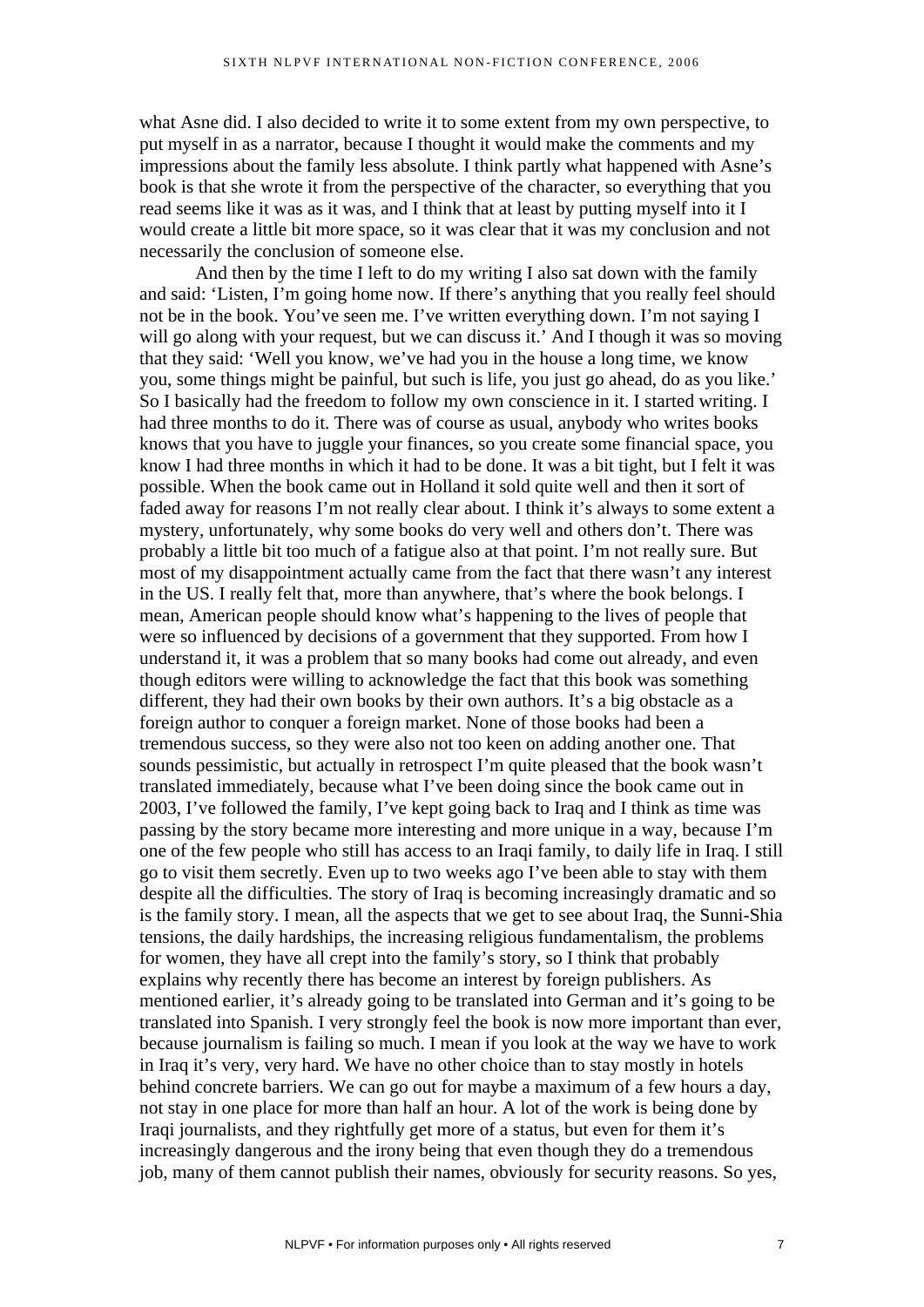I would like to end with a bit of an optimistic note. I think I did the right thing by going against the advice of some and to keep coming back to the family and keep following the story, which I think is more important than ever.

**Maarten Asscher** – Thank you very much Minka Nijhuis. It is very tempting to right away raise all kinds of subjects you have touched on in your wonderful and even in parts moving story. We will do so later on, and I would like to continue this series of presentations with Mauricio Bach sitting on the extreme right, who is the non-fiction editor of Ediciones Destino in Spain since 2003, wrote books for children himself, and worked as a translator and a literary critic, translating mostly fiction, if I'm correct, rather than non-fiction, but it is as a non-fiction editor that you will speak. Please.

**Mauricio Bach** – I will try to express some opinions about the book business today, based basically on my own experience and the situation of the book business in Spain. But I think that the situation of the book business in Spain is quite similar to at least the situation of the book business in the rest of the European countries. I have to say that for years I worked as a literary critic, and then about four years ago, when I was thirty-eight, they asked me to join the team of Destino, which is one of the historical publishing houses in Spain that started just after the Spanish civil war. And that was bought by Planeta, which is maybe the biggest conglomerate in Spain. So after years being connected with books, being a critic, and seeing things from the other side, I started to work as an editor, and then I discovered what we can call the dark side. I mean the economic pressure, the commercial pressure and other things. I remember I was really scared about where I am going to start working when I heard at that time that the only way to grow the book business was to sell books in supermarkets, which is a real thing. Then what I can say about this commercial pressure is about my own experience with this big conglomerate, about being an editor of one of the upmarket and literary imprints of this big conglomerate. And the first thing I have to say is that we work with absolute freedom from the political, ideological point of view. We have no pressure at all in this. I have to say that this big conglomerate is a very conservative one, but they really don't make any pressure on what titles we want to publish, so there's no pressure at all in this way. There's only two non-written rules or two non-written taboos: you can't publish a book against the king of Spain, which is the chief of the state, and then, the other one maybe is quite logical, you can't publish a book against the owner of this conglomerate. But for the rest you can do whatever you want. But of course there's another kind of pressure that can finally be a kind of censorship, which is the economic and commercial pressure. What they ask us to do, basically, of course, is to make money, so you have to make money. How you make this money is you own business and you can publish whatever you want, but you have to make money. This is a pressure that I have working for this big conglomerate, but I think it's a pressure even an independent publisher also has, because even if he's the owner of his own publishing house he has to make money to survive and to continue publishing, so this is a pressure I think everyone has to work with these days. Basically this economic pressure, this commercial pressure, every year has the same motto, which is please reduce titles and concentrate on the big ones, which basically means to reduce the more literary, relevant titles and concentrate on the more commercial ones. But you have to fight against this and try not to reduce so much as they want to reduce. I think that the way to do these things is try to combine more commercial titles with other titles which are more culturally relevant, more interesting, but I basically think that, for example, for us we have the very good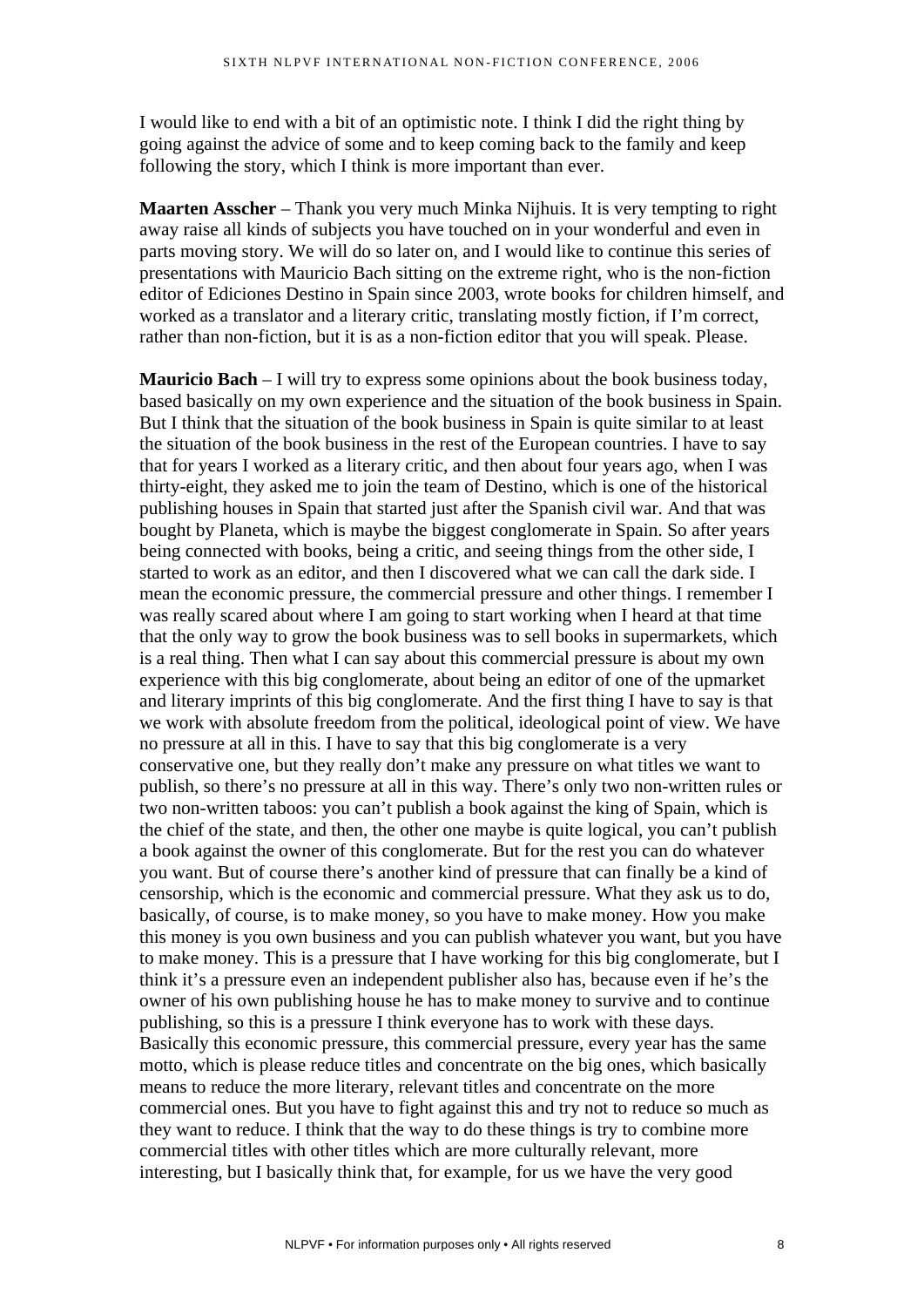experience that we have published very relevant titles, that are working very well, so we are quite happy with this. For example we published the Robert Fisk book, *The War Against Civilization*, which is more than 1,000 pages and it did very well. We also published this year a Japanese classic of the eleventh century, *The Genji Tales*, which is two volumes of about 1,000 pages each, and of the first volume we sold about 12,000 copies, which is a great thing for the Spanish market. We also published for example the political chronicles of a great historical journalist, Catalan journalist, about the Republican period in Spain, which is a book that has almost 2000 pages and is doing very well and we are reprinting it. So you can do serious books and interesting books and do it okay, and there are readers for these kinds of books, but of course you have to do other books that can have more and more readers.

The other thing I wanted to say is that one of the big chiefs of this conglomerate, the person who is in charge of what we call the literary division, which is all the imprints that work for bookshops (because this conglomerate also does encyclopaedias and all kinds of other things) he has a great sentence that he is very proud of, and I'm a little scared of, which is that today publishers, we don't do any more culture but what we do is entertainment. Of course this is not exactly true because there are still in Spain independent publishing houses and independent booksellers, but maybe it is partly true. In the last 20-50 years the book business has changed a lot and it is going to change even more. Then maybe it's true that in part the book business now is doing entertainment and not culture. Maybe one of the options, which is not an easy one of course, is not to try to fight against the market but to use the elements that the new market gives us to try not to sell commercial bad books but to sell serious books. I think that in the non-fiction part this thing that we would call narrative non-fiction, for example, is one way to try to do this, I mean to present a serious matter in a way that is easier to connect for the general reader, I mean not to do an academic book but to do a book that tells about important and interesting things in a different way. And of course we have to try to present culture as an entertainment and so try to do very suggestive and very interesting covers, try to present the writers to the people through interviews and all that, and so try to help the book to sell. This is of course difficult to do, but I think is one of the ways to continue publishing. I really think we are not in the best times to do serious fiction or nonfiction, but I think that there's still hope when you have intelligent and smart and enthusiastic editors working in big conglomerates or as independent editors. So we have to try to adapt to a market that is changing every day and try to make new ways to sell the good books, because in Spain now, never in our history have so many books been sold as now, but of course we have to think what kind of books are the ones that are sold. We really have to try to sell the other ones. That's the only way.

**Maarten Asscher** – Thank you Mauricio Bach, we will refer to your points later on during this morning's session. As the third speaker in our series of four we have Olivier Rubinstein, who is the head of Editions Denoël in France for eight years now, and has been in publishing even much longer than that. Please.

**Olivier Rubinstein** – Good morning. First of all please forgive my terrible French accent, as you know French people are very bad at languages. Yes, I've been in publishing business for many years now because I created many different publishing houses, small, bigger, and much bigger and I'm the head of Editions Denoël, which belongs to the Gallimard group. It has belonged to the Gallimard group since the fifties, but I have been head of Denoël for eight years now. We publish about 100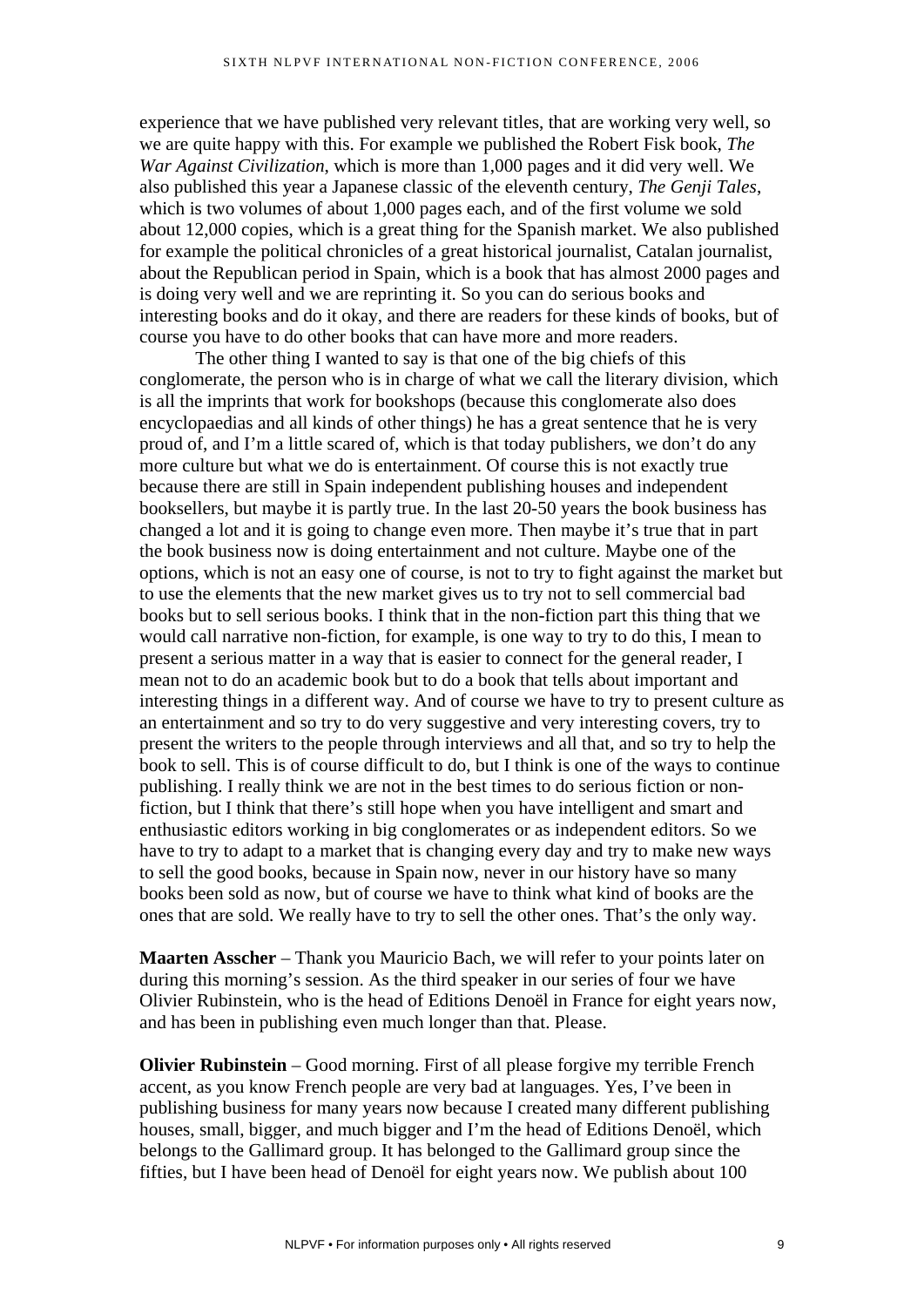titles a year, we publish a lot of fiction, non-fiction, graphic novels, well it's a general publishing house, but not so commercial. Fortunately or unfortunately, I don't know. So I'm going to try to describe in a brief speech the non-fiction publishing business in France especially. And as head of Denoël the best example I know is mine, of course. A large part of Denoël's output consists of non-fiction works, essentially documents aimed at the general public, studies, pamphlets etc. published in the different collections, as well as essays on history, literature, social studies. For example in the past few years our different collections published the testimony of a French man released from Guantanamo, the French translation of *Freakonomics* by Stephen Levitt and Stephen Dubner, as well as a study into last autumn's urban riots you must have heard about, called *La Mafia des cités*, by a French journalist, and in the same collection we also published the French translation of Bob Woodward's last writings. Last year the Médiations collection published among others a historical study on the Moscow trial in 1977, *Micro-histoire de la Grande Terreur* by a young French-Russian historian, Pavel Chinsky, and a different book on contesting economic liberalism, as well as the last work of a very important art historian who died two years ago, Daniel Arasse. We also publish a lot of translations of literary texts, but that is another subject. Furthermore, we have just launched a quarterly review entitled *Le Meilleur des mondes*, and it's very important to me that Denoël should feature on the French intellectual landscape. In my view an editor is also terrified, he is launching a sophisticated journal in the heart of a publishing house, it is an important step. It has a potential to fuel debate to unite a number of authors and thinkers, both French and other nationalities, around the nucleus of the journal, which is comprised of Pascal Bruckner, André Glucksmann, Olivier Rolin, Pierre-André Taguieff, Marc Weitzmann and other writers.

In its eclecticism our production is quite representative of the way a French publishing house works. Right up until the last few years the sales of essays and documents have significantly outstripped those of novels, and several publishers have diversified by launching new collections of non-fiction works. They are following in the footsteps of the Presses universitaires de France which started out strictly as academic presses and which now publish more and more works in line with current affairs. Moreover, two years ago several publishing houses including Grasset, Flammarion, Denoël, Gallimard etc. launched a collection of small 100-pages pamphlets which are selling impressively well and allow us to broach subjects usually reserved for the press. From this point of view it is worth noting that several small and recently created publishing houses specialised in non-fiction, including Editions Privé and various different publishing houses in France. As I write these lines, the top spot in *Livres Hebdo* (a kind of *Publishers Weekly* in France) bestseller list for essays and documents is occupied by an irreverent biography of Jacques Chirac written by the famous French press columnist, Franz-Olivier Giesbert, who wrote a book called *La Tragédie du président*. This is followed by the confessions of a TV news presenter, a work on philosophy written by Michel Onfray that you must know, a little book of antiglobalizationist inspiration by Éric Hazan, a historical study, *Du bon usages de la guerre civile en France*, which is a real debate for the moment by the historian Jacques Marseille, the pamphlet of an intellectual, *Le Crépuscule des petits dieux* and a book about the story of Coca Cola, *Coca-Cola, L'enquête interdite*. This is a good overview of the current production of non-fiction material. Sales figures for essays and documents are directly proportional to the media coverage a title receives. Very often we see the sales of a title rise significantly after the author has taken part in a television programme, cultural especially, or a radio show. For the good and for the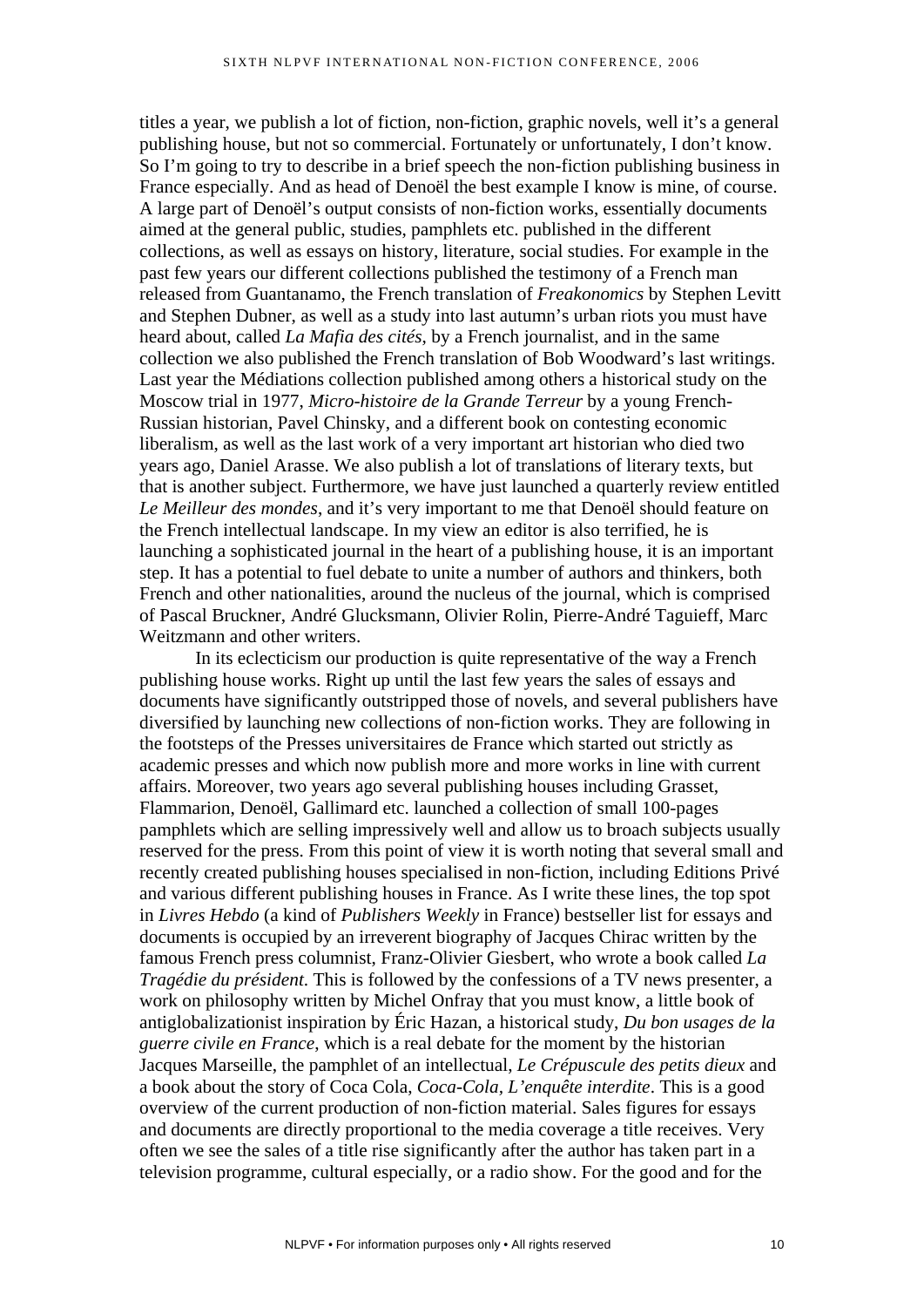worst of course, because for example, Thierry Meyssan's work on the 9/11 killings, called *L'Incroyable Imposture* (*9/11, The Big Lie*), owes a large part of its success to a widely watched TV programme in which the author appeared while the broadsheet press was criticising the subject of his book. I should remind you it is a book that contests the reality of 9/11 and it sells increasingly well, more than 300,000 copies in French, which is a kind of nightmare for me. The printed press has less impact, except when newspapers and magazines launch a book by making it front page news by putting it on the front cover of a supplement. For example, Denoël felt the benefit of this when *Freakonomics* made the front cover of *Le Monde 2*, the weekly magazine of *Le Monde*. Essays and documents generally benefit from a bigger print run than literary books, and the aim is to put as many copies as possible on display, especially in newsagents and in shops in stations and airports, where books are sold beside newspapers. We have to be as pro-active as possible to avoid running out of stock at all costs. Fnac, which is still the biggest bookseller in France, also plays an important role in pushing the titles that are under debate in the media. A vicious circle follows where the titles that are more low key in terms of media coverage are excluded from the most efficient sales channels. These are books that cannot count on the support of bookshops, which are less disposed to promote titles with a short shelf life. Titles which enjoy exposure in the media may shift impressive numbers of copies in a few weeks, even a few days. I could cite the example of a book published by Denoël three years ago, about the election campaign which focused on the accusation of embezzlement levelled against Jacques Chirac, a book written by a former judge called Éric Halphen, the title was *Sept ans de solitude* and which sold more than 60,000 copies in one week. It must be noted however, that the pocket collections of non-fiction texts are growing all the time, giving a certain life for these texts.

Moving from these generalisations, which any astute editor could make, I would like to broach a subject which is more specific to France, if only by its importance in inter-professional discussion. In the end it led to the release of *Livre blanc sur la judiciarisation de l'édition*, that is an official report by a professional organization, the Syndicat National de l'Edition, the French book trade organisation. For the past few years, French editors of documents and essays have been pursued by clauses in French law which limit freedom of expression. This mostly concerns the rule governing libel as well as respect for individual privacy and the confidentiality of certain information. Judicial and professional confidentiality. These rules were introduced in the nineteenth century to govern the press and are rigorously and indiscriminately enforced by French tribunals, which generally do not take the specification of the book into account, particularly regarding the quantity of fines and court costs, which are very often disproportionate to the offence. If it is beyond debate that editors must face up to their responsibilities when they commit an infraction, it is regrettable that judicial institutions are used by certain individuals as a form of retaliation if a work displeases them. Such was the reaction to an essay of the behaviour of the commercial court, *La Mafia des tribunaux de commerce*, published by Albin Michel. It was a move that caused them several court cases, filled in individually by the very official whose behaviour was criticized in the book. Denoël for example suffered the same sort of harassment following the publication of the book *Ben Laden, la vérité interdite*. It was a book on the economic connections of the Bin Laden network. We have since been pursued in all the countries in which the book was sold, by a Saudi financier whose name was mentioned. The same thing happened at Editions des Arènes following the publication of an inquiry into a financial institution in Luxemburg. You know the story of Clearstream recently there.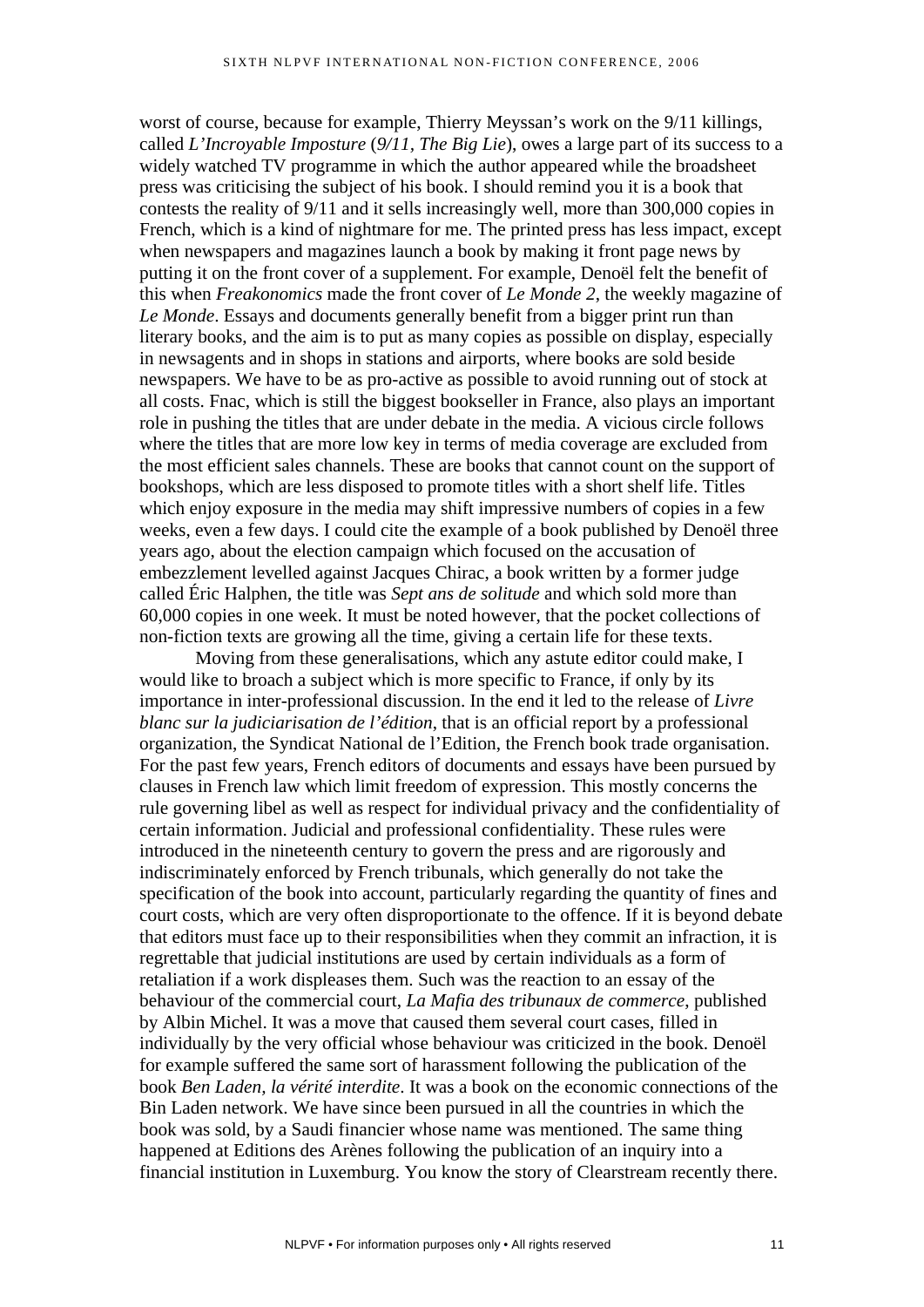In these three cases it is evident that the individual pushed for the publisher's conviction as a way of damaging the publishing house financially. Still today, justice sometimes forbids the publication of a text as a preventive measure, as was the case when an individual used the tribunal to prevent the writing of an unauthorised biography, which Bernard Violet has intended to publish at Grasset. The abusive nature of French law concerning freedom of expression was underlined by a recent decision in the European human rights court regarding a book written by the personal doctor of François Mitterrand and published a few days after his death. In *Le Grand Secret,* Claude Gubler, the former doctor of Mitterrand, described Mitterrand's sickness, which led to the book being banned, which is extremely rare in France, and its publisher, Plon, being heavily fined. Eight years later the court of Strasbourg fined France for violating freedom of expression, pointing out the disproportionate punishment inflicted on the author and on the editor.

The consequence of this growing judiciarisation of publishing is that the selfcensorship in the publishing house is becoming the knee-jerk reaction of non-fiction editors. I believe that from now on it will be the norm for us to have a manuscript systematically re-read by specialist lawyers who will indicate the litigious passages and advise us on other presentation of the material which will avoid the possibility of a lawsuit. In fact as regards libel, the legal definition of which is very blurred, and violation of confidentiality, the work has to rest on the way that information is presented. This is why we find ourselves amongst books written in the conditional form, which take stylistic precaution and use evasive phrasing. What is lost in terms of style and sometimes in the book's interest, is gained in terms of legal security by the author and the editor. I willingly concede that this behaviour illustrates a typically French hypocrisy. An example might be the enormous amount of work that we, along with our lawyer, put into a book about the minister of the interior Nicolas Sarkozy. When we published this book, which was a great success in all other respects, what we feared was not so much a complaint from Nicolas Sarkozy himself for libel or for a violation of his privacy, but that suits might be filed by one of his collaborators, appearing incidentally in the text, and taking the first opportunity to hinder the publication of an inquiry that might be damaging to the minister. Still on the topic of Nicolas Sarkozy, a small publishing house called First, and it is a really interesting story, has had to pull the release of a book that really related his rather turbulent marital life under pressure from the minister of the interior. This was when the book had already gone to print and the whole print run had to be scrapped. Finally, this book, which should have been a documentary inquiry, has become a novel at another publishing house, *Entre le cœur et la raison*, published by Fayard, once the name and location had been changed. The publication of this book written by a salaried journalist from the press group Prisma, which specialises in magazines, contains a lesson for everyone. The chairman of Prisma subsequently tried to force his paid employees to submit their work to the control of the group, to be politically neutral and above all not to level accusations at public figures in their manuscripts. In the wake of generalized protests, however, Prisma had to retract this statement of selfcensorship. Moreover the novelisation of news is becoming more and more common. It is a circuitous way to treat non-fiction in the tradition of Balzac's *roman à clef* paralleling such books as *Bonfire of the Vanities*. Examples include *Mafia Chic* by Sophie Coignard and another book on Chirac written by Eric Zemmour *L'Homme qui ne s'aimait pas*. It is also worth noting that these examples of novels are all concerned with political power, which in a republican monarchy like France remains untouchable. However, even when editing a novel which takes current affairs as a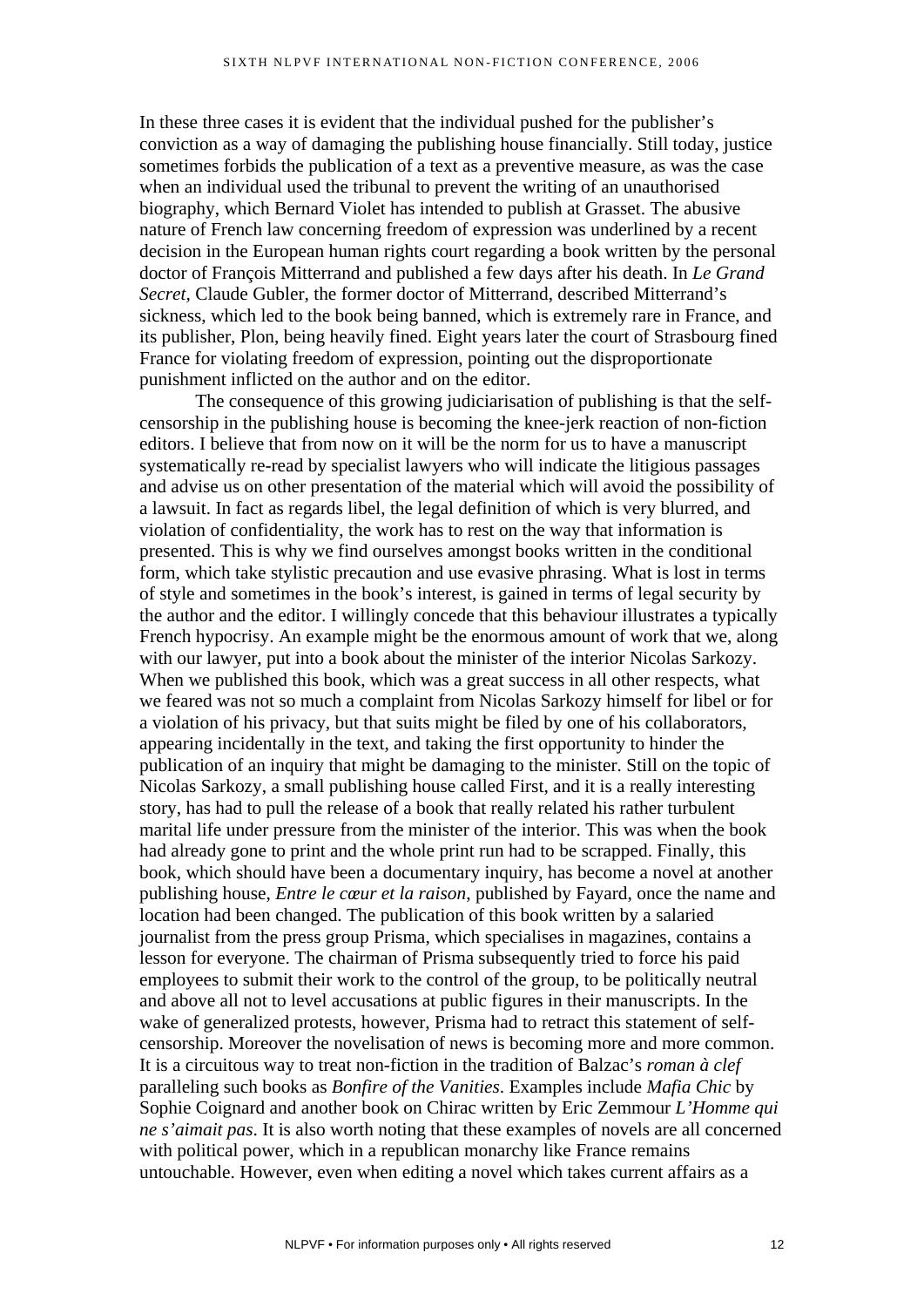subject, we must keep in mind the structure of the civil code. We have seen this recently in France when an entirely fictional novel which had a paedophile as a main character, published by Gallimard, was threatened with prohibition by the administrative system, and not the judicial system this time, on the pretext that it constituted a kind of apologia of paedophilia. In another case Mathieu Lindon's novel called *Le Procès de Jean-Marie le Pen* was judged libellous towards the president of the French National Front, even though it was total fiction, starring a militant from the extreme right party. We are still waiting for a decision from the relevant court. As I am going to close this quick overview of the editing of essays and documents in France it is sad to say that in a country that claims to have formed the rights of man, freedom of expression is under threat from those who are responsible for upholding justice and that we are forced to depend on European institutions.

**Maarten Asscher** – Thank you Olivier Rubinstein. You have talked to us not only about publishing under the usual commercial pressure but even about totally different kinds of pressure that are very relevant to the publication of critical non-fiction. We will discuss your points later on. The last in this series of four is Wolfgang Hörner who started to work for Eichborn Verlag in 1990 as a press officer. He continued his career there from 1996 onwards and he is now a publisher with Eichborn Berlin. Being the publisher of Matthijs van Boxsel's *The Encyclopedia of Stupidity*, of Douwe Draaisma and Mirjam Bolle, Eichborn is relevant to Dutch non-fiction culture. Wolfgang, please.

**Wolfgang Hörner** – I'm going to talk about two things that are interconnected: financial pressure as a whole, and the pressure you have in the publishing house. If you have a boss who always clads his dislike of your titles in financial arguments because he says, okay, it won't sell so we won't do it. So this comes from a personal background, that I once had a boss who had a very different opinion of what a good book is from me. Although we are friends, we had fierce arguments and I think that on the whole, as well as financial pressure, these fierce arguments are very good for what you do. Although they are nerve-wracking. I am now in the situation of not having a boss any more, I'm deciding exactly whatever I want. And I'm not sure, I think it's not that good actually, I think it's worse. So I'm glad I have some financial pressure, which makes me think very hard about what I do and which book I really want to do and how I want to do it. So again let me start a little bit earlier. When I started my career, having this boss, and always being a bit afraid, I came up with two or three projects which I had on hand which were subsidized. So I came to him, I could easily say, you know, these books are subsidized, let's do them. He said okay. I think these were the three most boring books I have ever done. I said I'll never do a subsidized book again. Because you walk into the trap of saying okay it's fine and you are much more meek on the content, you can't throw out what you want to throw out, because the guy giving you the money says: I will pay for it. So I'll never do this again. I'd rather have, as you say, this kind of movement. You have a book. You say: I think the book is very good and I have to convince others why this book is very good. This is the way a book has to work anyway, in the public, for the bookseller, for the reader. So the idea is that pressure is good for a book and this is based on a somewhat idealistic belief, of course, that a good and really important book will make its way or at least has the potential for the publisher to make something out of it. I think the boring books don't have the potential, the really important books do, otherwise they wouldn't be. I had these rows in the publishing house and I'll give two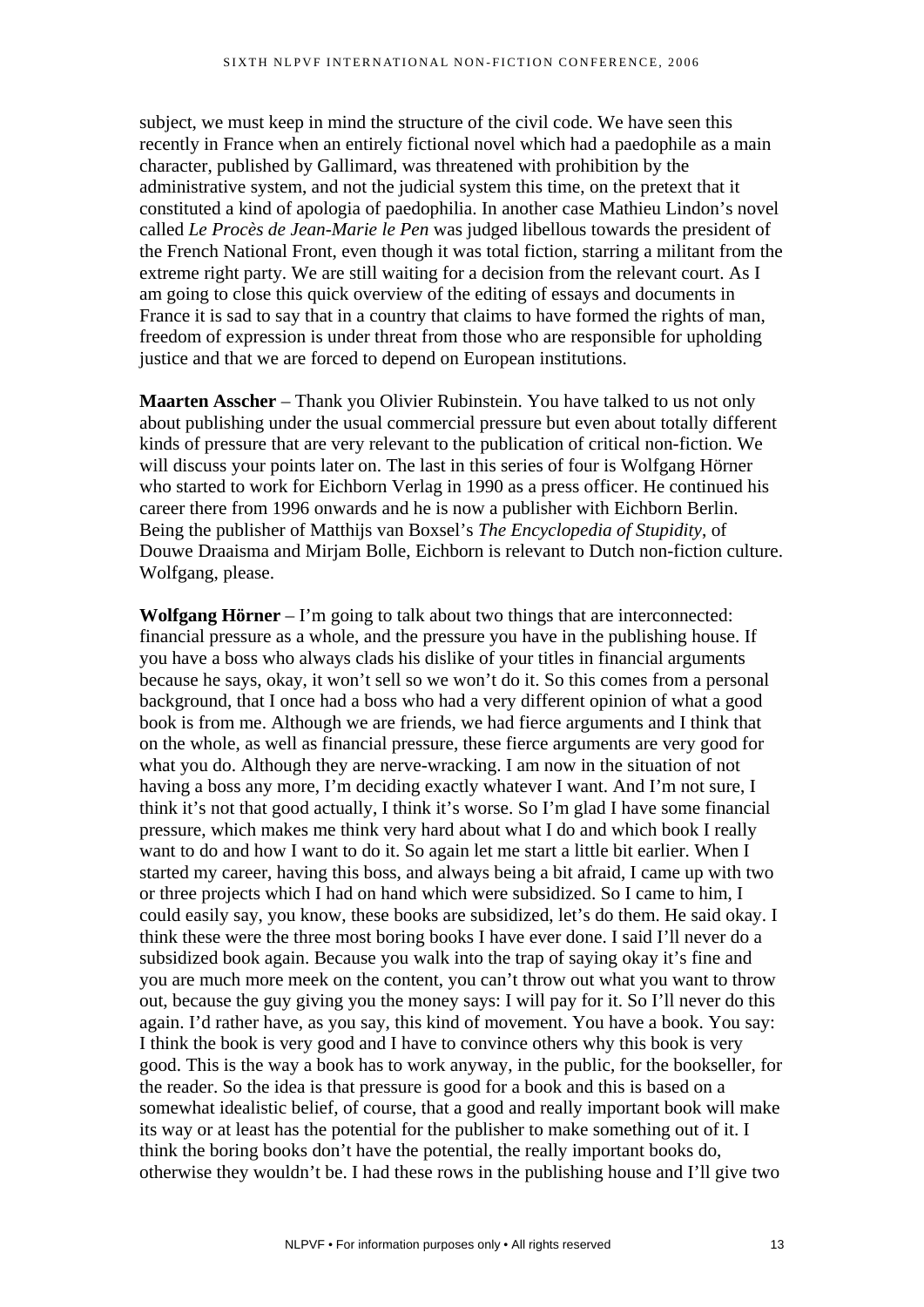or three examples of how it worked. Having books which I thought were really good, were really nice, others thought they were not, and so I had to prove simply that they are. So in one case, which was not a non-fiction book but a fiction book, I got the argument that nobody will be really interested, you won't sell it. So against all the rules I went to my foreign rights department, the rights department, and said: okay, can you sell this book. And they said: maybe, let's do it and then have a look. Of course the boss said: let's first be sure that we can sell it. So I passed them by, went to a colleague directly, made a paperback contract, which caused a slight row in the rights department, but it was definitely proven that there was interest, so we made the book and it was a great success. The other thing was that I had a really difficult book. I like difficult books, books that are difficult to sell, but I like to sell them of course, I don't want to make books for myself but for people to read them or hear about them talk about them. So this is a book by Thomas Harlan who is the son of Veit Harlan, film director for the Nazis. Harlan spent most of his life working out this kind of childhood pain. He went to Poland and worked on the role of Nazis in Poland, in the sixties, when there was no official connection between Germany and Poland because of the Cold War. He dug out about 2,000 law cases against humanity there and sent them to the Fritz Bauer Institut and they were made law courses. And he wrote a novel in his old age on Kulmhof (Chelmno), the first extermination camp. It's a novel which is a great work of art. It's a novel which contains centuries of research really, a lot of new material, and it's a mixture of documentary and novel. So it mixes a lot of documents into a very difficult but very good to read book. And so I came up with this. My boss said this is so difficult, no one will read it and I said okay, it's very difficult, I see the point, but let's do it, it's a unique book. He said: no, ask Harlan to make his biography, this is so spectacular, so there are many other aspects. But this is of course exactly what this author didn't want to do, so I took the book and found a radio doing three radio plays out of this single novel before it was out. Then again I could go to my boss and say okay, look, we have the radio doing three plays out of it, so the thing is financed. We did the book, it was hailed, we sold 3,000 copies, which is good for this really difficult book, and the radio play went through all the German broadcasting stations, we earned a lot of money from it, in fact. So it made you develop ways of getting your book published that I would never have thought of before. Once you are convinced yourself, I think you can convince others, you can find ways to promote the book and I think it's even more important to find the appropriate way of promoting a different book than just saying it's good or stating it's good or being sure why it's good.

We try in Eichborn Berlin to do books we are convinced about, and we think very hard about how to promote them. How to put these books into the market. We also use tricks, which I think is perfectly fine. We have a wonderful author, Hannes Stein, who poses a lot of very provocative political statements and it's very difficult to get these statements into the Germany press. So it was quite sure it would be difficult to make a straight non-fiction book out of it, so we made a book which is a kind of book like a wolf in a sheep's fur. We made a book which is sold as a gift-book more or less. It's called *Endlich Nichtdenker* (*Non-thinker at last*) and it's a book that takes the form of an anti-smoking book and says, you know, thinking is the most horrible thing you can do: it makes you lonely, you don't have sex, your boss doesn't like you because you know everything better. This book tells you in eight sections how to stop thinking completely. And of course it's completely ironic. Of course it gives Hannes all the ways you know to put his points across and to make polemical statements, to define what non-thinking is. It was a very successful book, which simply by-passed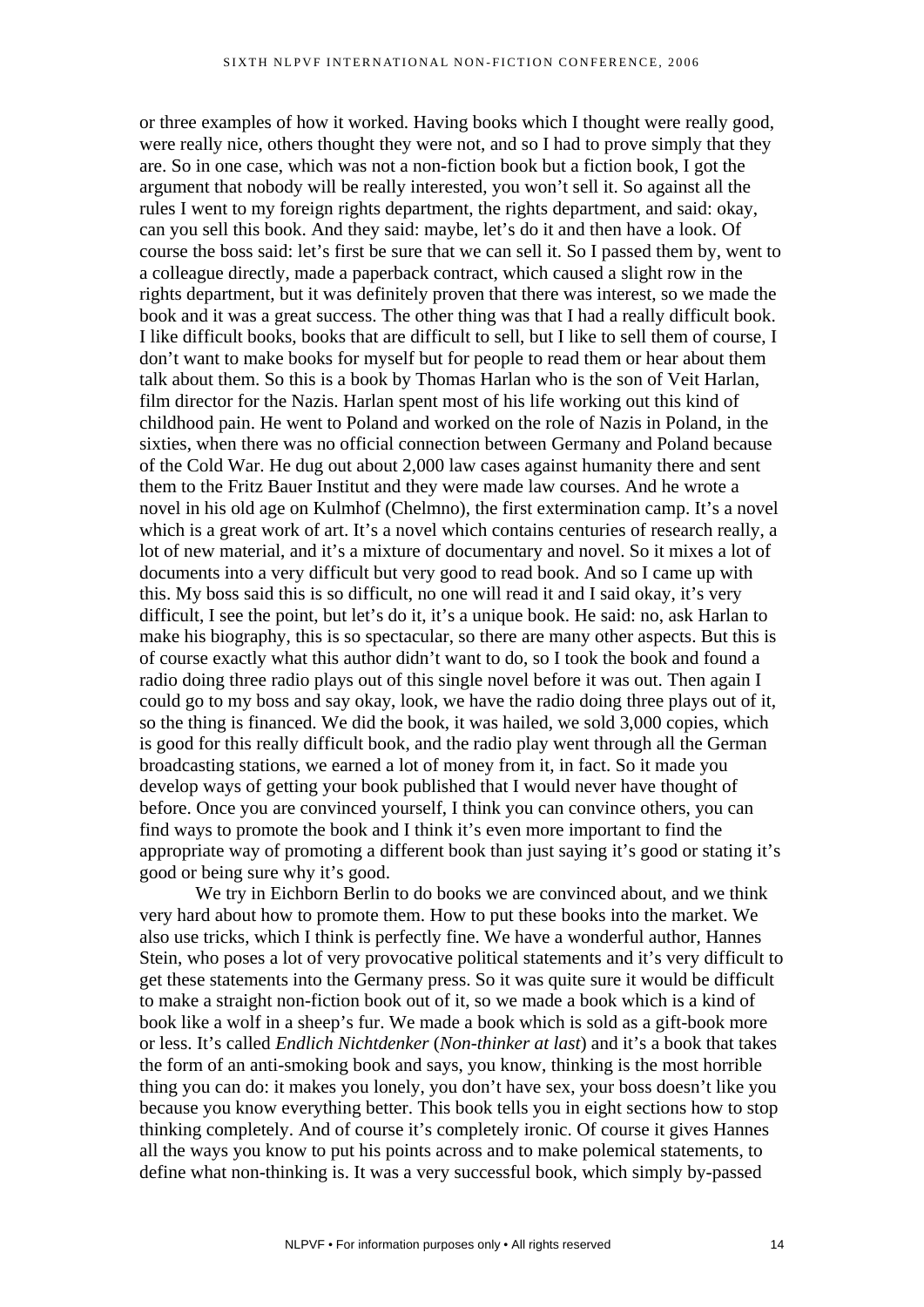the press, which I think wouldn't have done a straight non-fiction book by Hannes Stein. Other books need other ways to promote them, for example the Mirjam Bolle book. Mirjam Bolle's letters were written here in Amsterdam during the German occupation. We were a bit late getting the book, so there was a whole wave of books on the Second World War in Germany because of the end of the World War in 1945, and the 60 anniversary of that, so we thought it's not enough to do a decent edition of the book. So we asked the author to come over to Germany – she had never been there till then. She was quite reluctant in the beginning to come over. She spent some of the time in Bergen Belsen as well, which is in the book. But she did, we found a famous German actor to read the passages, and had an exceptionally moving presentation, which then of course was the core of a kind of press incident. People talked about the book much more. Or we had another book which I liked a lot but which was difficult to sell, *Der deutsche Gruß* by Tilmann Allert, a sort of geologist. It's a kind of scientific book in a way showing how the Hitler Gruß, this perverted form of greeting, undermined the whole of a society. It sounds a bit scientific, but what I really liked about this book and what I think makes it an important book is that it showed how a tiny gesture can attack the whole basis of human communication. And he does this very well. Of course the people in marketing said, well this will be hell to sell, and they were in a way right, but again we used a trick. We had a best-selling author who did a book on manners (I think we sold 160,000 copies of this), an Ethiopian prince. So we put Allert and this prince together, talking about greetings, and so of course we had a big public again for a, well, sociological thing, and we had great press for it, and I think I wouldn't have got all of this if I hadn't had all this pressure before, if I hadn't had a boss who always tested me very much, and now I tend to say to the owner of the publishing house: let me do what I want to do and if it doesn't work financially throw me out, but as long as it works let me do what I do. So I think financial pressure is quite good for publishing. I think it makes you inventive, I think it makes you think very hard which book you really want to do and it makes you develop ways, before you publish the books, to decide how you want to put them into the public.

**Maarten Asscher**. Thank you, Wolfgang. My main task as your moderator is of course to protect coffee, lunch and tea breaks. We'll have a fifteen-minute intermission and then we'll continue with the discussion.

**Maarten Asscher** – Right. Are we more or less assembled again? We have forty-five to sixty minutes of conversation on the basis of the wonderful points presented to us by our four speakers this morning. I would like to start with the author on this side of the table, Minka Nijhuis, because that's where it all has to come from, the earliest phase of non-fiction culture. And I was wondering, from your speech I get an impression of an enormous determination that you have for realising the projects that you had on hand. Where does that determination come from?

\*

**Minka Nijhuis** – Ha, you should ask my parents that. They remember me as a kid who would always do whatever she wanted to. But no, I think, to some extent, especially in the case of Iraq, it really had to do with the fact that I felt, perhaps in this war more than in any other conflict I've been covering, there's such a tremendous gap between what we see in the media and what is the reality on the ground. And I thought well you know, by hook or by crook, publisher or no publisher, I am so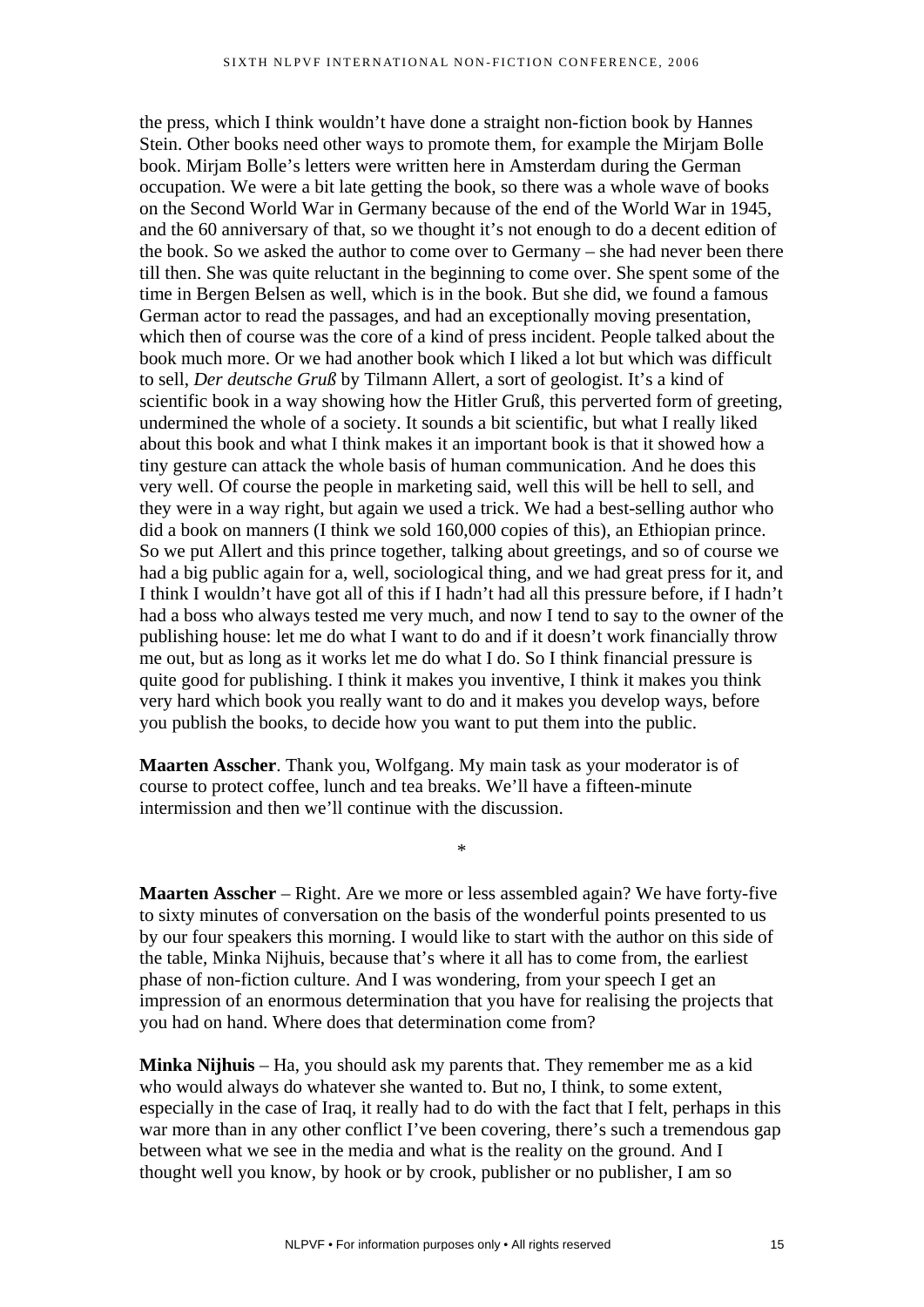convinced that the story mattered, I felt I had no other choice than to do it. It helped of course a lot also that I had my selfish reasons as well. It was an extremely interesting story. The family had so much to tell and was so keen to tell the story.

**Maarten Asscher** – With such determination, of course it would be wonderful to meet in publishing houses, in agents' offices, among translators, among critics etc. a similar, well, an interest in your work that matches your own determination. Have you experienced in the whole process of publication of your book a similar determination to make your book into the success it deserves to be?

**Minka Nijhuis** – Well obviously no, I mean, I find it difficult. It's always a lot easier to do it for other colleagues, I find, than to do it for myself, but as this book is coming along and as the story of Iraq is continuing and I think the family's story is becoming more interesting, I do feel that my determination is increasing. I think also when you start out as an author you probably tend to expect too much from a publisher. You're already so happy that you do have a publisher and you think okay here's the baby and now you take care of it and I'm not the only author who is stumbling along this path of finding out that that's way too simplistic, that you do have to present your own baby and you do have to go out and you do have to defend it. It took me a while to come to terms with it, but I am going to do it and I'm especially determined to make use somehow of my contacts in the States because as I said earlier I very strongly feel that more than anyone, anywhere, that's where this book belongs. I think the same goes for journalism, that sometimes as journalists we do not fight enough with our desks over the stories that really matter. We should spend more time pushing for stories that are relevant rather than feeding the demands of the market. I think in Holland recently we had this very interesting example, where a photographer and a writer headed for Africa and they were going to write about poverty in an African village. Now everybody already starts yawning: my goodness, what a cliché, it's poverty in an African village, we've seen it all before. It came out in the monthly magazine *M* of *NRC Handelsblad* in the supplement, and there was such an overwhelming response from readers, they got hundreds of letters, so I think it's one of the indications that we tend to underestimate the curiosity and the eagerness of the public. They do want stories that are not just infotainment or simplistic. It's our responsibility to tell the story as interestingly as possible and as nicely as possible, but it can be done and I'm also thinking for example of the Dutch writer Geert Mak, who did this history of Europe which is definitely not an easy book to read, it requires quite something, it's hundreds of pages, but it was on the best-selling list for many many weeks. I think we partly as authors and journalists have to blame ourselves for going along too easily with the fact that increasingly the media and publishing houses are corporate business.

**Maarten Asscher** – But we have a publisher here on my extreme left who loves difficult books, so there is hope for salvation. Wolfgang, why do you like difficult books?

**Wolfgang Hörner** – I think the books you are not used to are the more interesting ones. Usually it's more difficult to sell them because people are not used to what's in them, either content-wise or the way they are presented or whatever.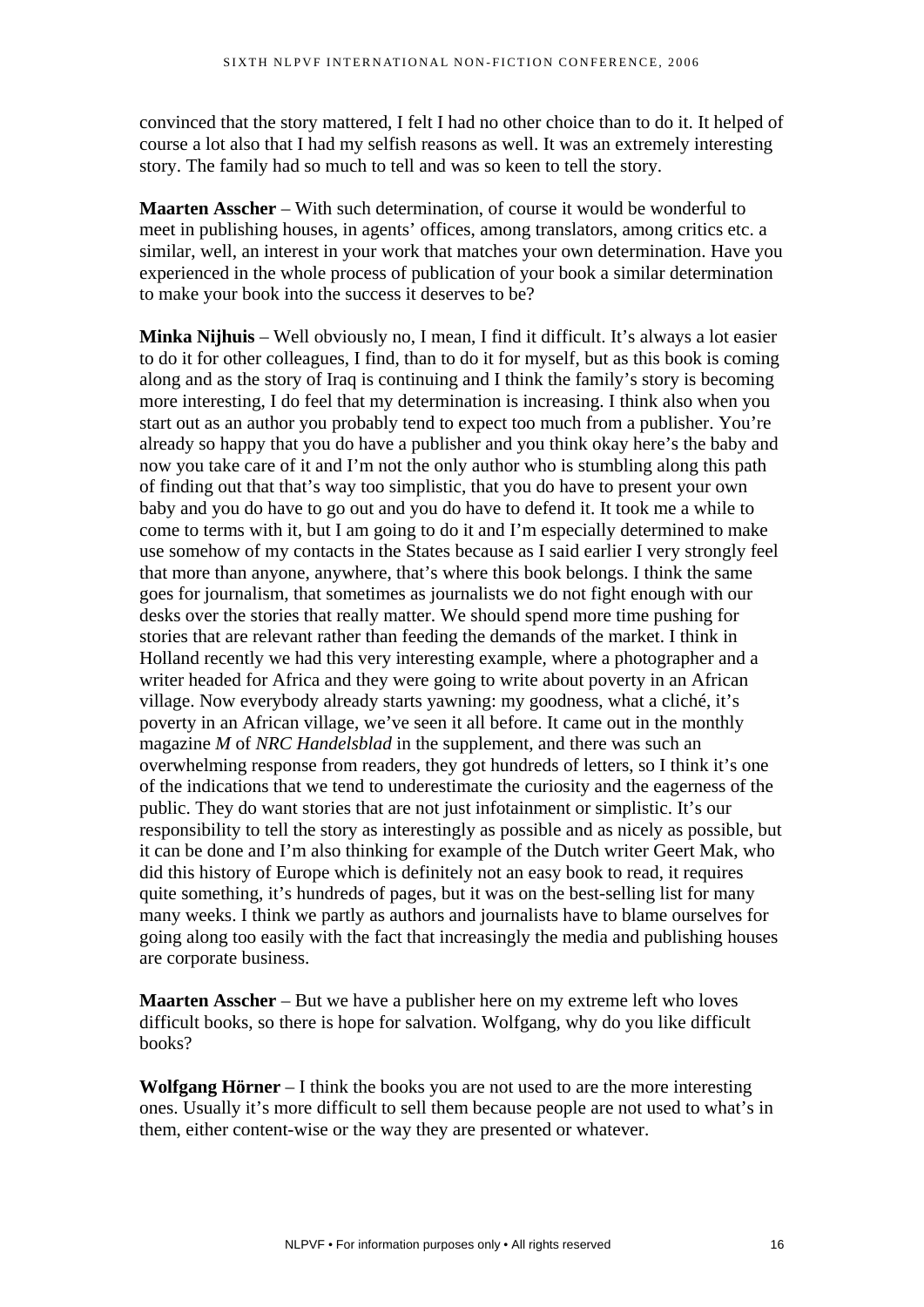**Maarten Asscher** – But you have found an extraordinary formula in your publishing house where, if I remember correctly, part of Eichborn is almost solely devoted to publishing extremely successful, nonsensical cartoon books, calendars and the famous Arschloch series, and then another part is solely devoted to the finest fiction and nonfiction imaginable.

**Wolfgang Hörner** – No, I don't think that's true. Also in the small programme for example that Eichborn Berlin does, it's not only difficult, it's also best-selling books, but I just have to be convinced they are real good best-selling books. I don't go for bad, selling books, certainly not, and I think it's always the mixture which makes it. Also, the editor of the humour department, I think he wouldn't do a book just for selling it. He says: you know I have to think it's really funny, although it's useless it's really funny. And it's a way of life of course, it's a way of perceiving the world, of having anarchistic authors, and he has to be convinced of it.

**Maarten Asscher** – And where does your determination come from?

**Wolfgang Hörner** – Oh, I think the books, really. They grip me and then you say yes, you want to do it. And it developed. I think I was simply quite lucky to get this part of the publishing house. It's not a real programme, though. I started off doing, which was a strategic idea, German modern literature, because we had a lot of new authors and they seemed to write in a different way, so Eichborn Berlin started off doing that and doing classics and then we grew because it was quite successful so then we said, okay, let's also do non-fiction. And the non-fiction is simply the books which crossed my way and which grabbed me, as you say.

**Maarten Asscher** – The funny thing about your statement about doing difficult books is that the two examples that you gave strike me as not so difficult at all. Selling a book about the Hitler greeting in Germany.

**Wolfgang Hörner** – Oh, it's difficult enough.

**Maarten Asscher** – And selling a book about not thinking. Isn't your attitude a way of redefining the usual problem of publishing: how to make things more accessible than they are.

**Wolfgang Hörner** – Definitely, and I think it's difficult to sell a book about the Hitler greeting in Germany because it's extremely specialised in a way.

**Maarten Asscher** – Don't do it here, please…

**Wolfgang Hörner** – Of course it puts people off, it's a gesture that really puts people off and it's right that they are put off. And the other one, yeah we made it accessible. But Hannes Stein, you know, if he goes into a talk show and says what he thinks, people will say no, we don't want to hear it, so we made it accessible.

**Maarten Asscher** – Have you experienced similar problems as Olivier Rubinstein has described in, say, legal pressure?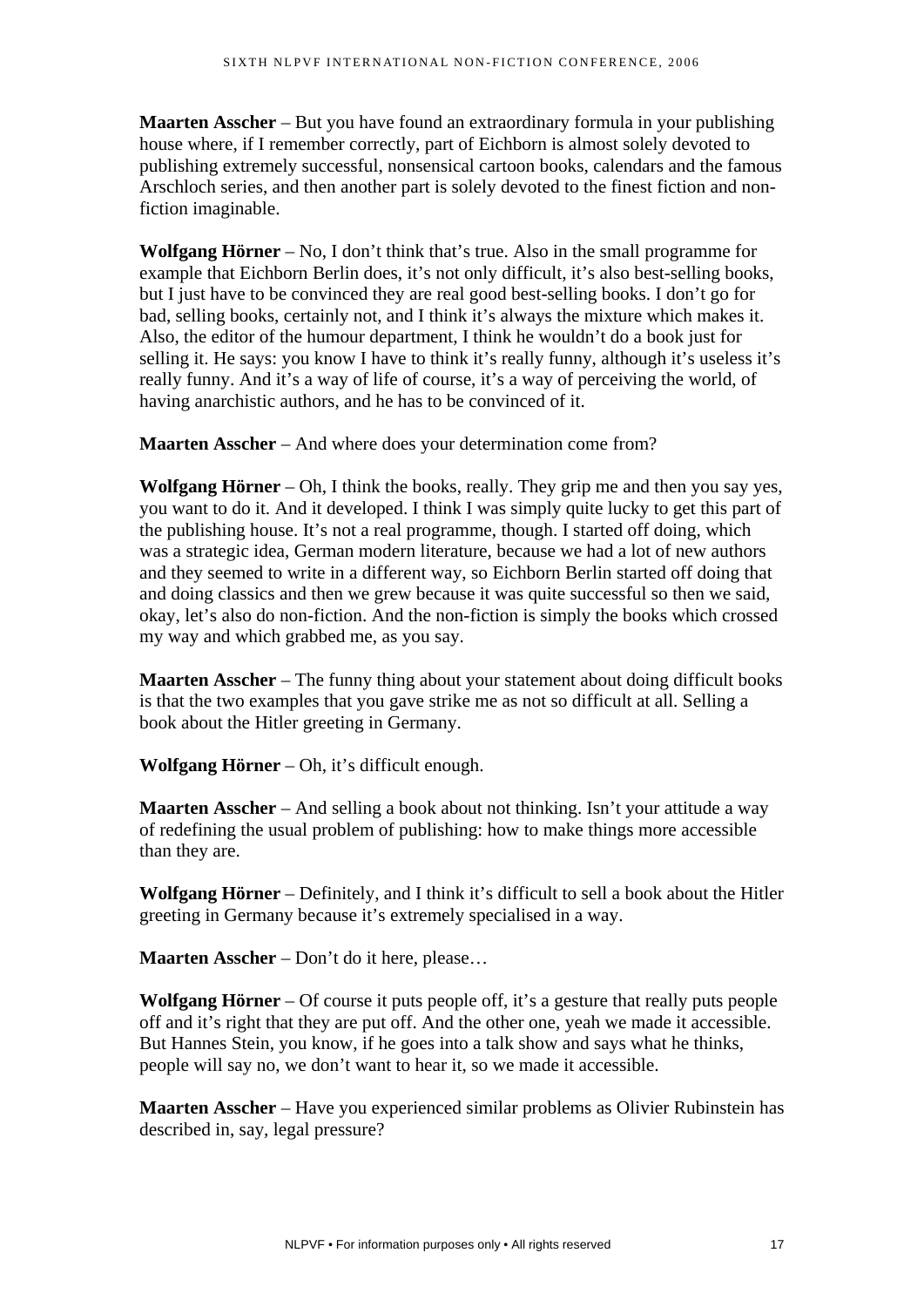**Wolfgang Hörner –** Very much so, I think this is a real problem. Over the last few years in Germany more and more publishing house got libelled and we had to go to court, and this is really very expensive of course, this is the main thing. I mean, if you lose a case or win a case it's nice or not nice, but it can cost so much money that a publishing house like ours, which doesn't have such a lot of money and doesn't have a big conglomerate in the back, can be broken by it and it's increasing, it's a tendency, definitely. But there's nothing you can do so far but to change the legal system or to have a person who very closely reads a manuscript before, who has a legal background. We have one and so we try toward that without kicking out passages but reformulating them.

**Maarten Asscher** – It's probably there where the problems are most serious, in that reformulating. Olivier, you mentioned that writers are forced to write more vaguely, more evasively. That's where non-fiction, in its authenticity, suffers the most damage. I wouldn't like to go against the human rights court, but I must say that if I were the king of France I would also like to prohibit a book by a doctor describing his patient's last years, six days after his death. I think it's a completely unsavoury idea for a nonfiction book, don't you agree?

**Olivier Rubinstein** – I completely agree. I think I'd never have published this book, you know. The real question is the question of censorship, you know. And the fact that the European court in Strasbourg eight years afterwards decided to allow the publication of this book and it's a real problem that we call *la conservation des preuves*. Is it a problem if I speak in French? *Lentement*? Okay. Forget it.

**Maarten Asscher** – You seem to be able to speak two languages at the same time, which I think is marvellous.

# **Olivier Rubinstein** – Sure. Okay.

**Wolfgang Hörner** – Just to add to this point, for example, we also have books where we leave everything in. I'm doing a second Harlan novel now, and it's about the people in Aktion Reinhard, those who had been in Treblinka, Sobibor, Sabba, and again it's a novel now but all their lives are in there, their lives in the war, their lives after the war, in Germany, what they did and it's quite astonishing that all of them still were together and worked together and so on and I'm going to leave all the addresses and all the telephone numbers, everything, I'm going to leave everything in there, since in this case I say, this book isn't a bestseller anyway. The important thing is that it's out, once it's printed the book is there, even if we are forbidden to sell it, it will still be there, and since my radio is with me I got the basic finance for it and even in case it should be forbidden, it's been there and everybody can get it somewhere or know who's interested. We wouldn't do this with a bestseller, we would certainly say we need to sell it.

**Maarten Asscher** – Minka you mentioned a form of self-censorship yourself, but you did it in a very gentle way. You said there were certain privacy details that I left out using my own moral feeling. Would you still consider this a limitation to your authorship or is it a natural process for you?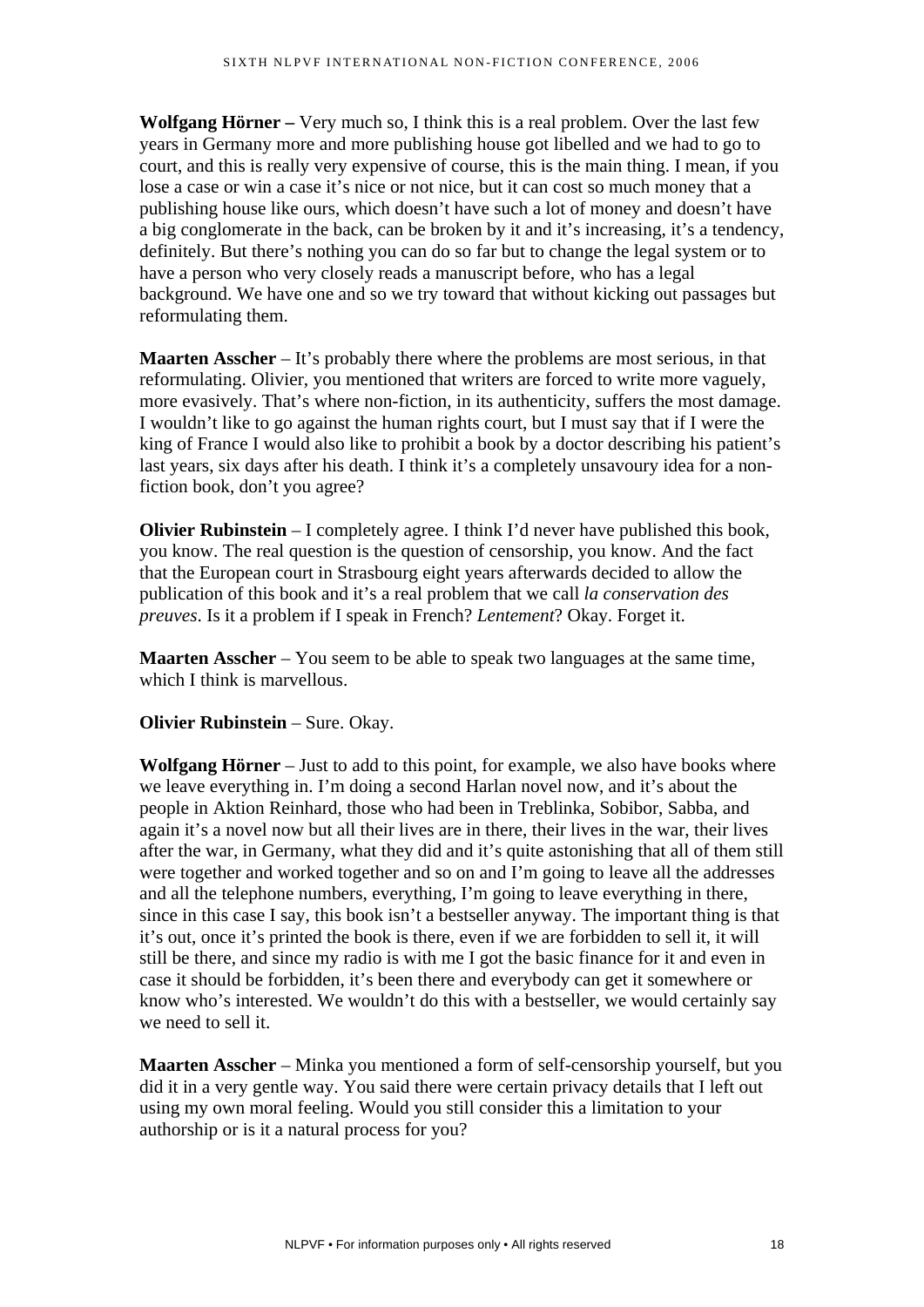**Minka Nijhuis** – Well no, I mean it's a constant juggling, I find, because as a journalist you're trained and your instinct is to write everything down, but I think it's slightly different when you get the trust of a family and you stay with them for such a long time and you share their intimate life. This is a very personal thing; I know colleagues who have a different approach and who would just write everything down. In this case it was also not about crucial issues, because then I might have taken a different position, for example if the husband was beating his wife every evening, or if I had found out that the grandmother had committed a murder, I mean of course it would have been a nice story but it wasn't the case. Then of course you would write it down. You also make a judgment on how relevant the issue is and how relevant it is to the story that you want to tell.

**Maarten Asscher** – Is there for you a measure of commercial censorship, the commercial pressure that forces publishers to publish certain kinds of books in certain formats that adapt as well as possible to the market that put certain constraints on you as a writer?

**Minka Nijhuis** – It's probably even the other way around, in that I've sometimes been asked by publishers, not my own, but publishers whom I encounter who feel that I should for example put more of myself into the story and play a bit more on the aspects of being a woman in dangerous places and how do you deal with all the aspects of practically doing your work.

**Maarten Asscher** – But isn't there a form of market pressure that would force you to write the book differently than your original idea inspired you to?

**Minka Nijhuis** – Yeah, I think I would know how to write a book that would sell more easily, but it is just not the kind of writing I want to do. I don't believe in it, I don't like it, it's already done by others, so I don't want to do it.

**Maarten Asscher** – Good, excellent.

**Minka Nijhuis** – Very simple.

**Maarten Asscher** – Mauricio said don't fight against the market and if you want to be a good non-fiction publisher you have to adapt to the market. In the case of critical non-fiction, whatever your definition of critical non-fiction would be, that is hardly possible.

**Mauricio Bach** – Yeah, but finally you are doing books for people to read so you have to try to come up with books that people want to read. I mean you can't publish books that nobody wants to read. So in the middle, between the reader and the publisher, you have the market with the reader, the bookshops and the press and all of that, so you have to try to adapt to the new situations that are changing this market. For example, publishing houses are of course changing but bookshops are also changing and for example in Spain there are still literary and small bookshops specialising in good literature and serious books but there is an increasing power of these big stores, like Fnac for example, which is also in Spain, and for example the biggest bookshop in Spain is all the small bookshops of a bigger store which is called *Corte Ingles* and the people working there are not booksellers, they are people who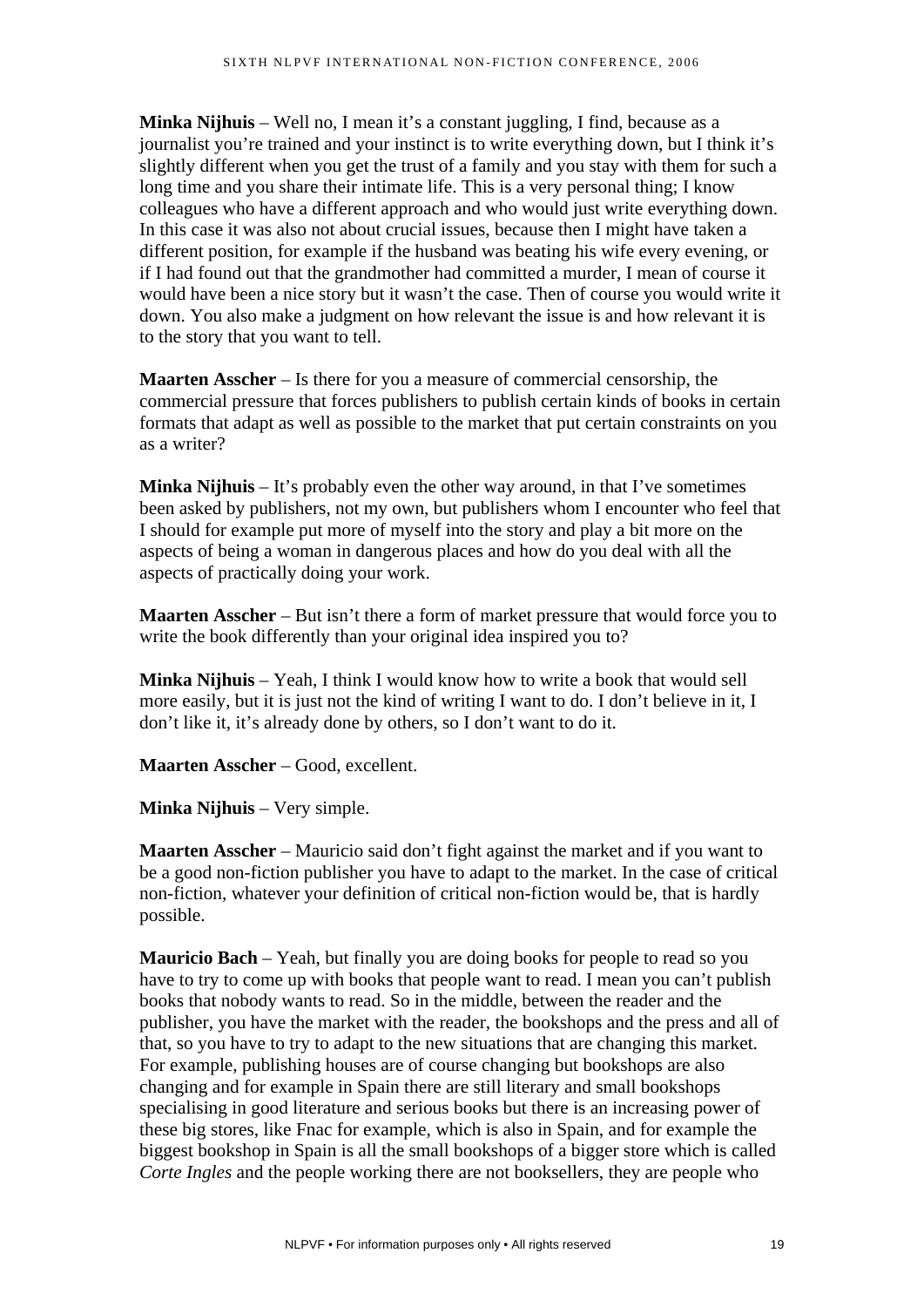are there and they can be in other places in this big store. And you have to try to adapt to this situation because it is almost impossible to sell books only in the small bookshops. So the situation has changed. For example one thing that is changing absolutely is that maybe twenty years ago the backlist was very important for a publishing house and now the backlist is not so important because you have a book, the book is in the bookshops for about two or three months and if it doesn't work it is finished, really. And because all these big bookshops, they don't work with this backlist, just the small ones like your bookshop here are interested in the backlist, so this for example is a big change today.

**Maarten Asscher** – What role do translators play for you in the process of finding new books and developing new publishing projects?

**Mauricio Bach** – We basically work not with translators for this but with scouts. We have scouts in the United States, in England and also in Germany, and sometimes if there are some translators who can propose a book and if it's interesting then we may publish it.

**Maarten Asscher** – So you are open to suggestions from translators.

**Mauricio Bach** – Yes, of course. Basically with the small languages, if you have a good translator, for example a translator from Hungarian into Spanish, as it is quite difficult for us to know what is happening in Hungarian literature, or other languages that are difficult to read for a publisher, then it is very interesting if you have a good translator who can recommend you good books. If you don't have that you always have the connection through the English translation, or German translation, or the French translation. These are the major languages for the other small languages.

**Maarten Asscher** – I have two microphones here, so if anyone wants to join the conversation, please do. Otherwise I would like to ask Olivier Rubinstein whether he is opposed to subsidies as well as Wolfgang, who has bashed subsidies. Do you apply for subsidies? You have just launched this impressive new magazine, *Le meilleur des mondes.* In the Netherlands it would be impossible to launch a magazine of ideas like this, with essays and political articles and important interviews, without subsidy.

**Olivier Rubinstein** – Really? I was lucky because in terms of what we have talked about, commercial, non-commercial and so on, of course I can do this magazine because I had a good success two years ago with a book by Irene Nemirovsky, *Suite française*. It was a huge success all over the world. So fortunately it gave me a lot of my own subsidy and I don't have to ask anybody to do this kind of magazine. But this magazine for me is very important because on the French intellectual landscape there is a lot of confusion, and I think it's the same in most other countries now and we decided from thinkers, writers, to make this magazine together because there is for me, especially for me at first, there is a real need to understand the world where we live.

**Maarten Asscher** – And without subsidy.

**Olivier Rubinstein** – Without subsidy.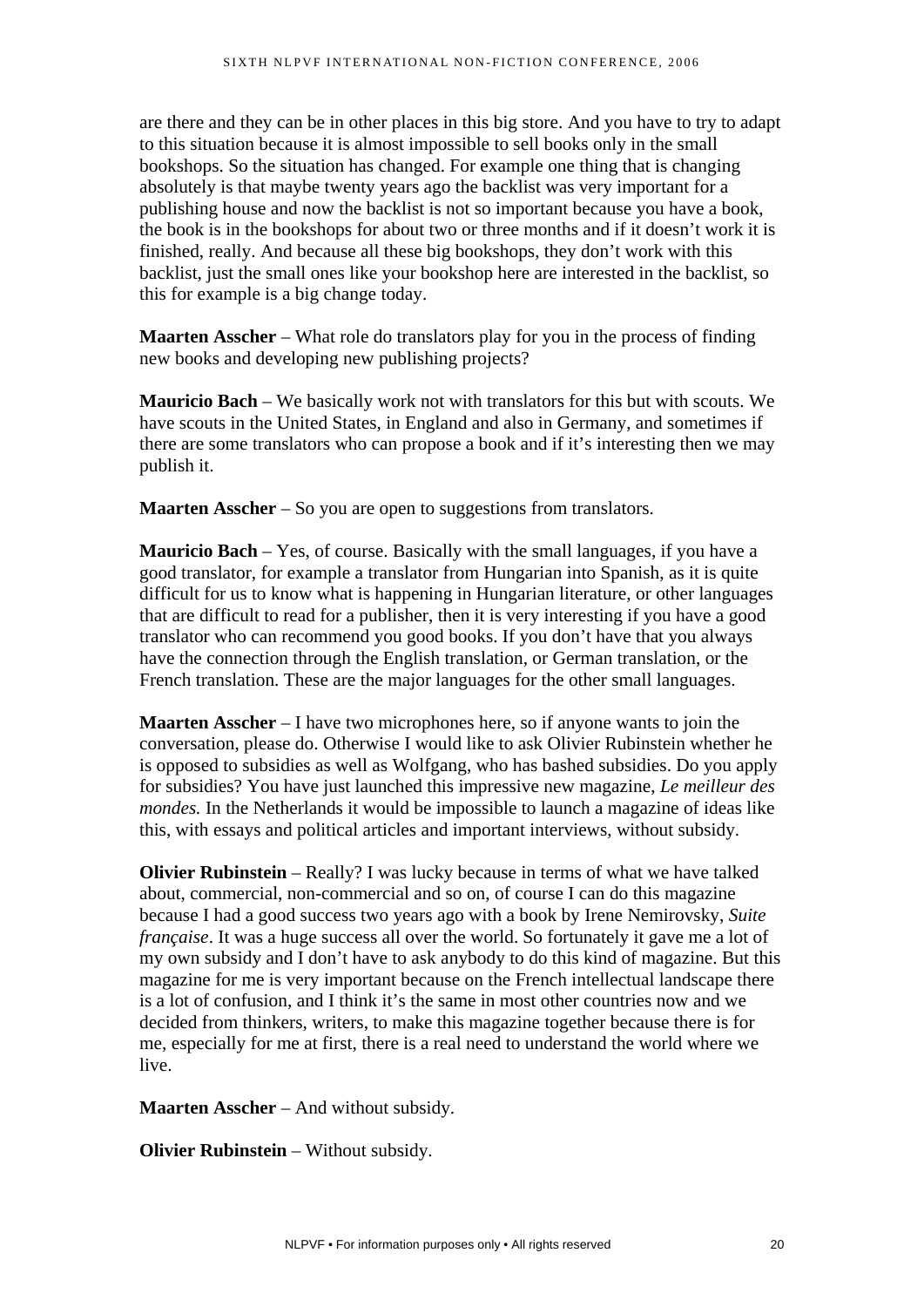**Maarten Asscher** – Good.

**Olivier Rubinstein** – Yes.

**Wolfgang Hörner** – But after I've decided for a project I'm keen for any subsidies. It's just that you have first to decide for it and then you take the money of course.

**Maarten Asscher** – Well subsidies are intended to make things possible that would not be possible otherwise. So if you think they are possible without subsidy, of course, so much the better. Dan Simon.

**Dan Simon** – I have questions for everyone. Minka, I just wondered, as a journalist in Iraq, the censorship in the States was of course greater than in Europe and I just wondered if you found that typically in a war zone like that the journalists hang out together, same hotel and that sort of thing, all the journalists are in one or two hotels and I just wondered if you found that the American journalists were similar to the journalists from other parts of the world in terms of their point of view, or did they consciously or unconsciously a little bit represent a sort of pro-American point of view, or were they just your colleagues who represented similar opinions to other journalists?

**Minka Nijhuis** – I think it was actually both. I think some of the worst journalism that was bordering on propaganda came from US journalists. Clearly you have an example with Fox News. On the other hand I also think some of the best journalism came from the States, I'm thinking of Anthony Shadid from the *Washington Post* who rightfully got the Pulitzer prize for his articles on Iraq. I'm thinking of a colleague of mine who more or less single-handedly covered the war. To give you an example of his determination, he came into Iraq, he couldn't get a visa, so he came from Syria with a little boat. He inflated the boat in the middle of the night and he crossed the river into Kurdistan and did really wonderful stories for *Salon*. And I think, more than anywhere perhaps, in the States there are outside the mainstream media a lot of interesting articles and publications. So it's the worst and the best I would say.

**Dan Simon** – Thank you. And Olivier I think it's amazing. I didn't know you did this, the journal. That's an amazing statement at this time. I mean in a way it counters nicely what you said about the disappointments of France right now. I don't know any place else that would be doing that right now and I just wondered, was there any justification that was financial, or was it really the company, I guess Gallimard, or several companies coming together and just saying they could justify it for larger cultural reasons and not strictly a bottom line?

**Olivier Rubinstein** – No it's not at all financial of course because we can expect to sell maybe 3,000 to 4,000 copies in the best way, in the bookshop and with subscribers also. No it could be something for us, a part of this melting pot of thinkers. It could be interesting for a publishing house like mine to have all these interesting people around me, around the magazine you know. It could be something in terms of connections. Because some of these people are published by a lot of different publishing houses of course, and I think they'll continue in that way, but for some particular projects it could be interesting for us to have these people.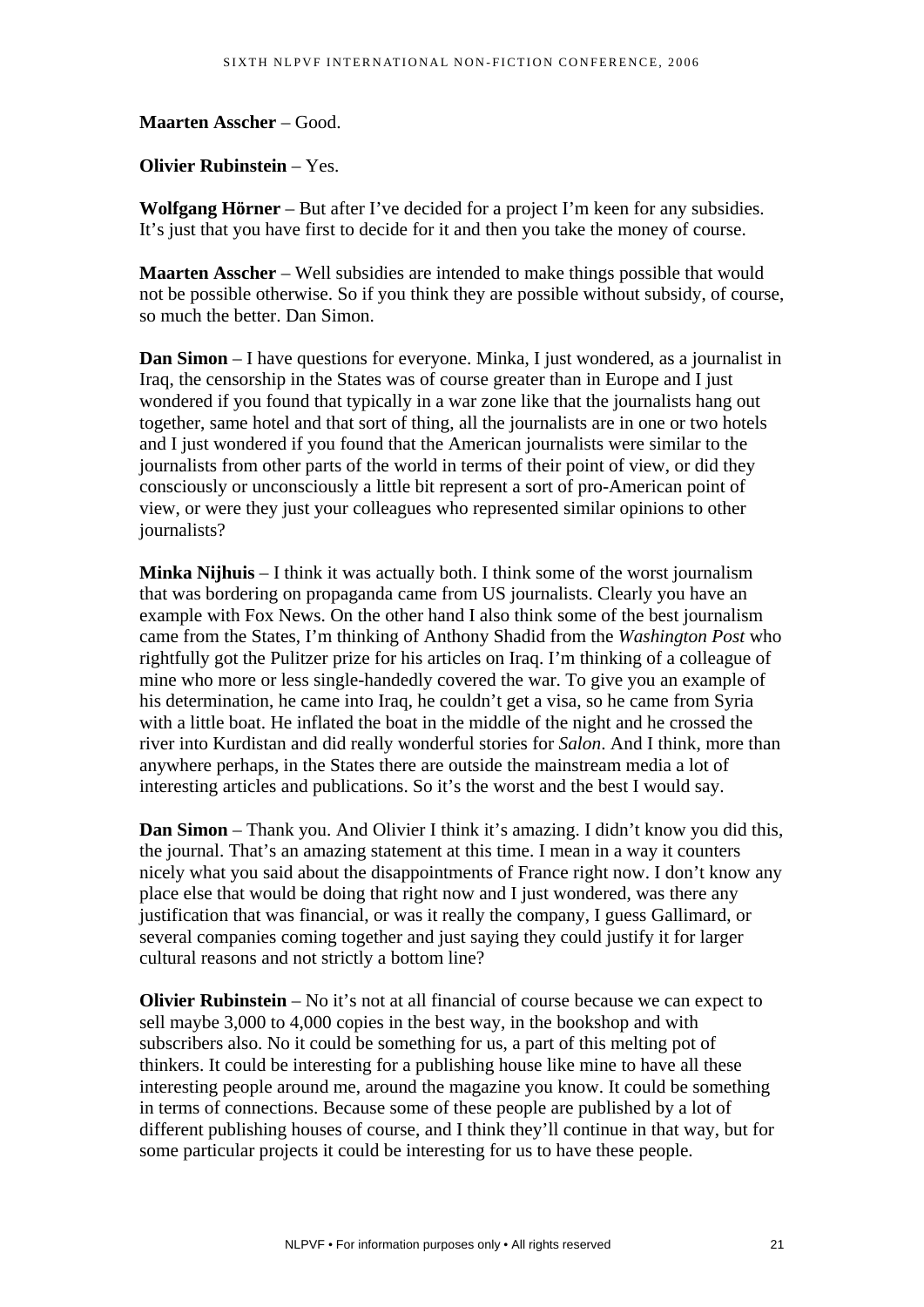**Dan Simon** – Yeah, thanks for doing it.

**Marco Vigevani** – I think that the problem you and also other people raised, the problem of the judiciary's role in publishing is very important. In the case of Italy it is one of the many constraints that are imposed not only on the publication of a book or a critical book in terms of documents or politics etc. but also on the diffusion. Because one thing is to publish a critical book with a small publishing house, another thing is that the book goes on TV and is widely discussed in the national newspapers etc. And this is a big problem. I don't think Italy is alone in this, but it has probably gone further than other countries, unfortunately. Because the major newspapers belong to big industrialists or industrial concerns or even the association of Italian industrialists, and they have of course other concerns than the diffusion of their newspapers and the liberty of the press. The TV was controlled until two days ago partly by the government and half by the head of the government personally. This doesn't mean it is impossible to publish critical non-fiction. Take the example of the very good book by Alexander Stille on Berlusconi, very well documented etc. Or the example of a very well known Italian journalist called Marco Travaglio, who published wonderful books, very well documented books. Marco Travaglio goes on TV more often and he sells 100-150 thousand copies, Alexander Stille doesn't go on TV, or very little, because the people in TV are afraid of having him in their talk shows, so he sells 20,000 copies and the book was refused by major publishing houses because of the danger of being caught in a libel case. So it was not published by Mondadori, it was not published by Feltrinelli, it was not published by Rizzoli, it was published by Garzanti, which is a medium-sized publisher which doesn't have the strength of our other biggest publishers. So there is a problem of the many constraints, economic constraints that are imposed on the circulation of critical books. For example the fact that on TV, because of the judiciarisation of opinions, let's say, Berlusconi was mainly treated from the point of view of the comedians and the satirical point of view, and this has had a huge impact on the figure of Berlusconi, who is now seen as a grotesque rather than as a serious figure. And this has had a huge impact also on the formation of public opinion in Italy.

**Mary Mount** – Just carrying on from Marco's point, I was interested about this libel issue and whether Olivier and Wolfgang have now, as a process, most of your nonfiction libel-read. Because I until very recently never had anything libel read. Probably going to be sued tomorrow. Apart from one biography of Primo Levi because his widow is still alive. And I'm aware of another publishing house where they seem on a routine basis to have their books libel read and that seems to me a) incredibly expensive and b) going to produce some very dull books, and I wondered whether this is the case with you two having to do that.

**Toby Eady** – I'd like to say something on two sides. One about libel. I've just spent nine months on a manuscript which is going to be published on June  $1<sup>st</sup>$  with libel lawyers. That is a threat in England, that anyone can sue you and publishers are really terrified of that. But equally as an agent I in my turn, by Mondadori, Random House, William Collins, I've been prevented from helping authors have freedom from them with very heavy lawsuits. It goes both ways. When I see these editors talking about the law, each time I say to the editor why don't you do something about it and they say: oh that's our legal department. It does go both ways.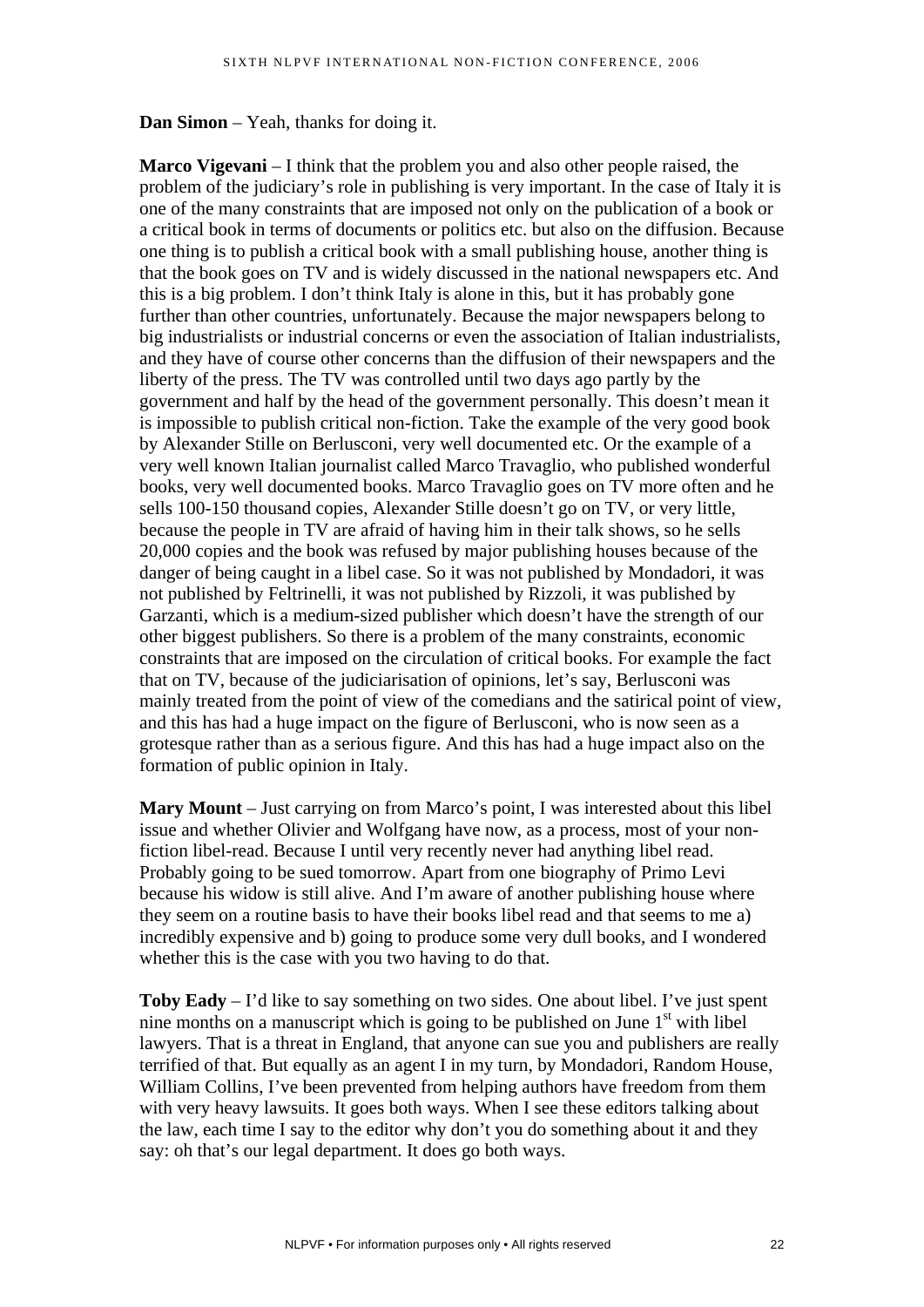**Jan Mets** – I'd just like to give an example of this in England. We were happy to publish in 2004 the book by the American author Craig Unger, *House of Bush, House of Saud*, which describes the connection between the Bush administration, the family, and all of them, and the Saudi royals. This book was bought, and there was a large sum of money involved, by Random House in the UK and just by the very threat of the possibility of getting involved in a libel suit they refused it, having paid a quarter of a million pounds for it, and it was published by a small scale independent publisher called Gibson Square. They printed 20,000 copies and nothing happened.

**Maarten Asscher** – Well there is a definition of news which is: news is what somebody doesn't want you to know. And perhaps critical non-fiction can thus be defined as truths that somebody doesn't want to be divulged that way. The whole problem of libel threats is of course nothing new to the newspaper business. Even half a century or more ago this was a daily care for newspaper editors, editors-in-chief. Does the fact that this problem has now come so forcefully to non-fiction book publishers perhaps also mean that non-fiction book publishing has become more journalistic, that has not only drawn in the newsiness as an advantage but also the problems of news publishing? Do you Minka Nijhuis consider yourself a journalist or a writer or what would you write in your passport if you had to note you profession.

**Minka Nijhuis** – I never do, because in most of the countries they're not keen on writers or journalists. Both. I would say.

**Maarten Asscher** – But you have to choose.

**Minka Nijhuis** – Then I would choose being a writer. Because I can still do both.

**Jan Mets** – Do you think that this distinction makes sense?

**Maarten Asscher** – Well it did make sense decades ago. My point is that perhaps the culture of non-fiction and news and journalism and authorship has changed over the decades. Or is that just a feeling?

**Toby Eady** – I don't think so. I was involved in the *Private Eye* law case, because a client of mine was sued for criminal libel, Patrick Marnham, and he was going to go to prison because the richest man in England was prepared to sue him, and that man also wanted to buy a newspaper and the government then said to him, if you want to buy that newspaper you drop this libel case. But in all that time *Private Eye* would print that week what it wanted to print and go into liquidation at the end of the week so they couldn't be sued.

**Dan Simon** – I think in the States it's a little bit surprising that we haven't seen more of this yet. And I think it's probably coming. And I think one of the reasons we haven't seen it is that there have been other effective ways for corporate selfcensorship and in one very famous case there was a very good biography of George Bush called *The Fortunate Son* which was to be published by St Martin's and in fact they thought it was so good that they bumped it up from a mass market late in the publishing process to be a hardcover original biography and then the Bush machine just went after that and the author it turns out had a criminal record and they went after that. The book was cancelled. A small publisher picked it up, the distributor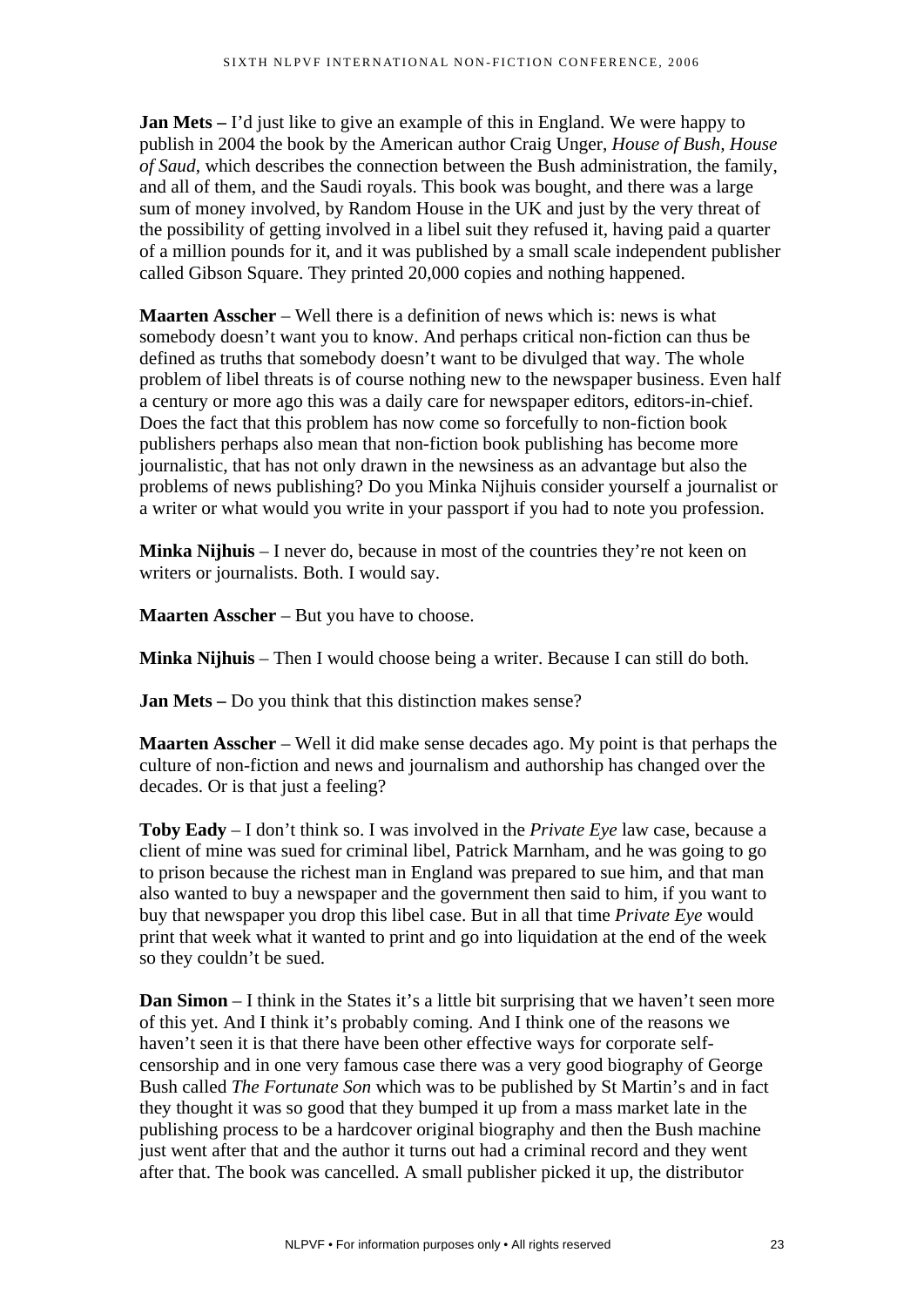wouldn't distribute it and actually the author ended up committing suicide in a hotel room. So they were effectively able to really suppress it without legal action. We have maybe 30% of the non-fiction vetted and one of the reasons that we do it is because that in itself in the States is a legal defence. So if we can go before a judge and say we were responsible about this, we had it legally looked at, we had the author make changes, we weren't frivolous in how we published it, and we have liability, I think most of us have liability policies.

**Maarten Asscher** – Who pays for this check? Does the author have to pay, or is it the publishing house who pays?

**Dan Simon** – We pay for it and then the policy protects the authors and us equally, and so the maximum liability to the authors in our case is to share with us the deductible, which I think is ten or twenty thousand dollars maximum, and that could only be taken by us out of earnings. So we can't actually go into the author's pocket but we can withhold earnings on that title. But I want to ask Wolfgang something related to this issue but on the editorial side: when you said that you were going to leave in names and addresses and phone numbers and I take it you're talking about people that some people would consider war criminals. To me, just speaking editorially, it interests me, maybe I'm wrong about it but that's something that editorially I wouldn't do because to me even war criminals have civic rights. And this came up recently with us with an author named Derek Jensen who did exactly that. It's a very radical book and it argues for the end of civilization and he would give names and addresses and phone numbers repeatedly of the kind of thugs who had, for example, pulled down tree-huggers and disgustingly, obscenely threatening them and basically pulling them down and risking their lives and he would say: and that guy lives on such and such a street and such and such an address and here's his phone number and it was one of the few... And I didn't have a problem with him presenting ideas but for him to… You know for me it's a basic matter of civil rights that everybody has, and in the same way that we for example didn't do Bush-bashing books that kind of ridiculed Bush, we went after his policies and went after his criminalities and his impeachable offences, but we never, you know, wanted the conversation to get ridiculous as it did in the States, with a lot of the publishing that happened that kind of trivialised the politics, so that's just an editorial question...

**Wolfgang Hörner –** It's a little bit different because the people who had these addresses and telephone numbers and so on, all of them are dead. I mean it's Aktion Reinhard… But of course the families might still be there. But I do leave it in, actually, for the people in Salzburg and Stuttgart and wherever it is, to make it real concrete. I mean it's been concrete, these people lived there, nobody sued them, they are dead. I don't know if I would do it really if one could ring them up. I don't know. So I want it to be as concrete as possible.

**Xinran** – I have a question for each of you. Xinran, author and journalist from China and the UK. Sorry, I can't pronounce your names, so if you don't mind I'll just call you Mr Spain and Mrs Holland. That's much easier for me. That is the Chinese way. And the first question goes to Mr Spain. You say publishing in Spain is quite free. Because my book was published in your country as well, and when I worked with editors, publishers and journalists I found that the censorship sometimes does not only come from government or the professional or the bosses of publishing companies,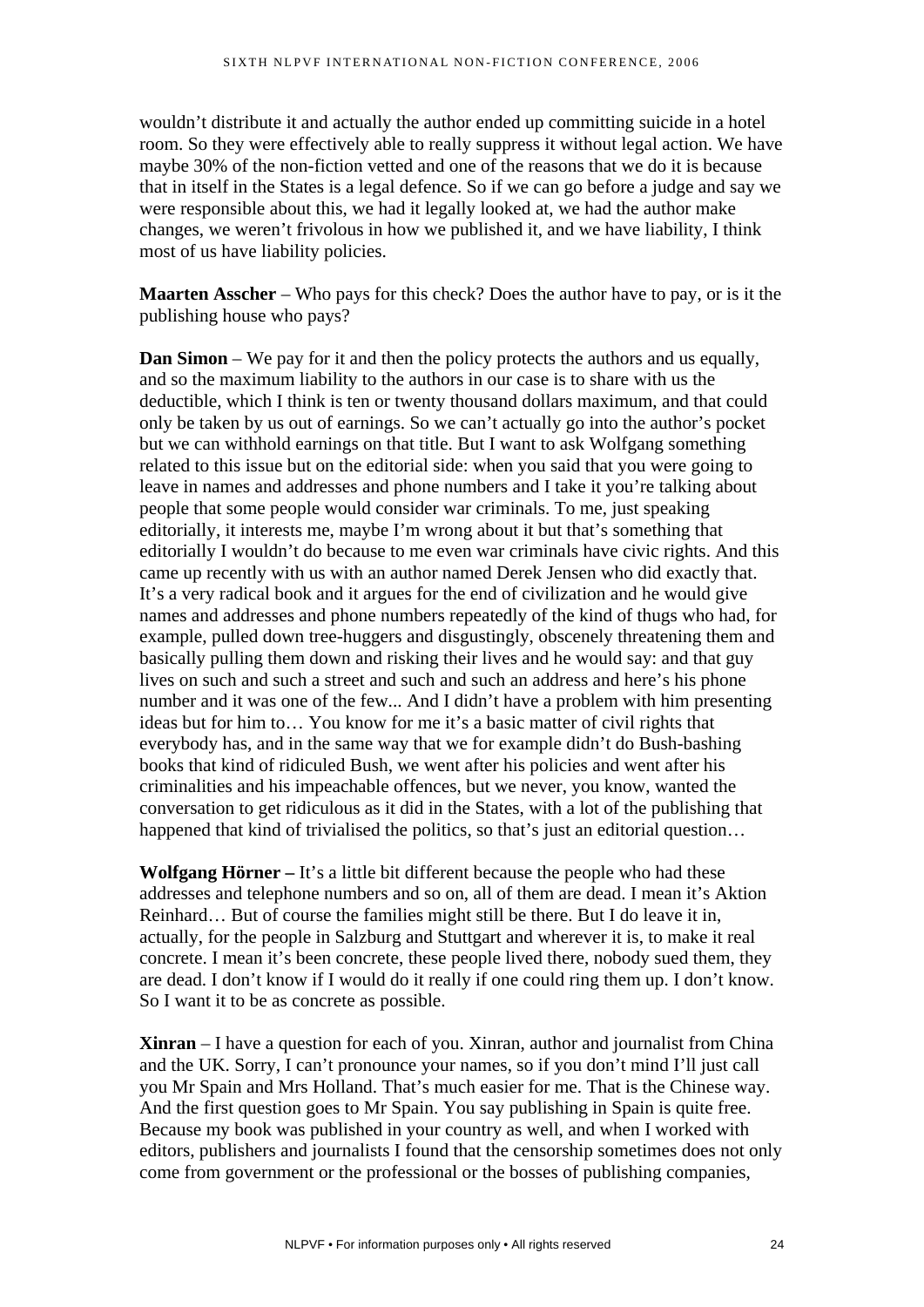sometimes it is delimited by the editors knowledge, or fear. It's very personal. So I found this was not free at all. So when you choose the books, obviously like you say you respect the market, respect the readership, but a readership needs to be led and advised, particularly for other cultures or new subjects. So how do you do this? I'm sure your books are very new and fresh for your readership as well, so as a publisher you need to give them advice and say why you published a book and you need to build up a new market for it. So this is my question to Mr Spain. And my next question to…

**Maarten Asscher** – Perhaps Mr Spain could first answer this question. Your influence as a publisher, how you influence the market, your readership, your picture of complete freedom doesn't seem to strike home.

**Mauricio Bach** – Of course you influence the market because you choose what to publish and what not to publish. But of course to be a good publisher I would say you also have to sense where the readers are going and try to connect to them. You can't publish a book that nobody wants to read. So there's an interest now in the Iraqi war. You can choose the best book about the Iraqi war but maybe you don't choose a book about another subject, another matter, that nobody wants to read about. So you influence the market trying to do the best book on a subject, but of course trying to understand which subjects interest the readers.

**Xinran** – As people say, the popular market is a fast-food market and the best-selling books are about drugs, killings, murders as well. When people talk about Iraq, some people talk about the state system or how much improved or how much it is getting worse, but some will just talk about these kind of points, so how do you judge the best of the books, of the news, of the stories?

**Mauricio Bach –** Sorry, I don't understand.

**Dan Simon** – I think I understand: how do you become knowledgeable as an editor about the market, say about China if you're Spanish or an American?

**Xinran** – Yes, exactly how do you become knowledgeable about the good and the bad?

**Mauricio Bach** – Sometimes for example you have to trust your scouts or your translators. They are the people who know much about these subjects. And then have confidence in them.

**Maarten Asscher** – Do you commission books yourself, giving an author…

**Mauricio Bach** – Yes of course. I think this is one of the things that has changed in recent times. If you are a non-fiction editor you sometimes have to think about this matter and then try to find the author of course. We have commissioned for example two books about China, but not from Chinese but from Spanish authors, but they are really connected with China. One of them was in the Spanish embassy in China and the other one is a specialist in China. But of course you have to understand which are the interesting matters of the moment and then go searching for the author.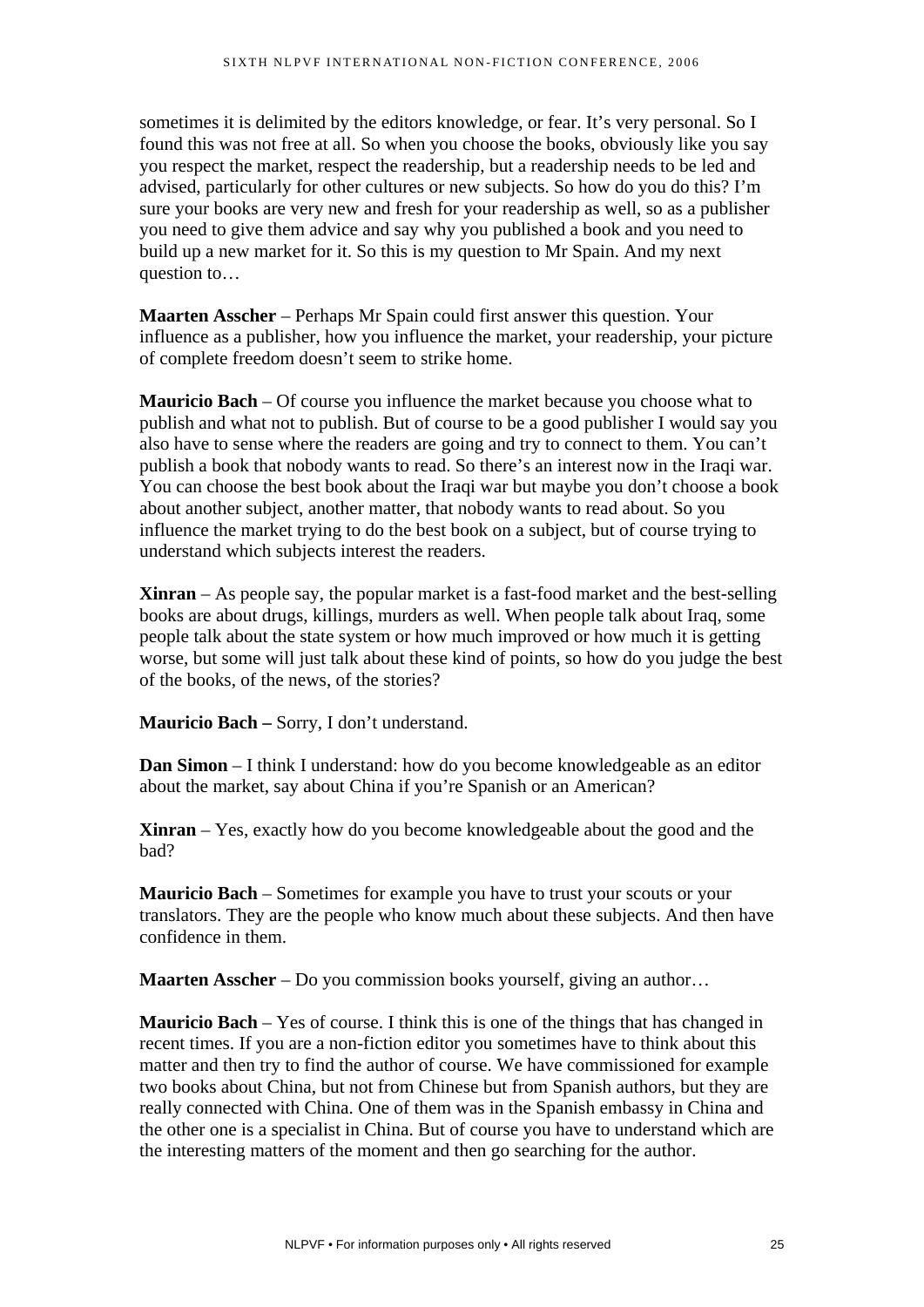## **Maarten Asscher** – Your second question?

**Xinran** – The second question goes to Mrs Holland. You mentioned that when you were in Iraq at the very beginning that you were driven by the news and most journalists are driven by the news. I'd like to know, who are the news makers and how those journalists during the war check the facts and make sure that it has come from facts? Not by someone just making up the story.

**Minka Nijhuis** – Yes, of course as I mentioned earlier we're not covering a soccer match where we get to see all the players and the field. What good journalism should do in a war, I think, for many of us, especially someone from a smaller media organisation like me, you're merely an eyewitness, so what you see is what you report and if you're really very qualified and you're an expert on the region and the issue and so on, you can provide some context and analysis, which is often done by the people at the desk. And I find that you maybe should not give in to the tendency of staying with the pack. Because I think there's often in a war, first of all, so much lies and propaganda, and there are so many agendas that are pushing you in certain directions. I try to be on my own as much as I can and follow my own story and make it very clear to the public that that is only a glimpse of the story and it's based on my own account, it's actually what I see. I try to report on the facts and I think it's very limited and if a lot of people are doing it we all get pieces of the puzzle, but I don't think I'm ever under the illusion that we get to see the, well, the truth is a big word, but in many instances in Iraq I think it will take years, it will take years before we know what's really been going on.

**Xinran** – Thank you. This is why I really admire what you have done, because lots of the journalists in Iraq just sit in the hotel and tell people what is going on there. So sometimes I just wonder is it true, or just by someone hearing like a woman nagging or something. Thank you. The next question goes to Mr France. And my question is: you gave the very interesting statement to us about the publishing situation in your country, but I just wonder what percentage of these numbers are foreign titles, from Asia, or… How many translations? What percentage of books published every year are from Asia, or foreign.

**Olivier Rubinstein** – You mean in terms of fiction or non-fiction?

**Xinran** – Non-fiction.

**Olivier Rubinstein** – Most of them are translated from English and that's about 20 %.

**Xinran** – Thank you. Based on Europe or Asia or other…

**Olivier Rubinstein** – European, of course.

**Xinran** – Oh, Europe. Okay, thank you.

**Maarten Asscher** – Why of course?

**Xinran** – Very good!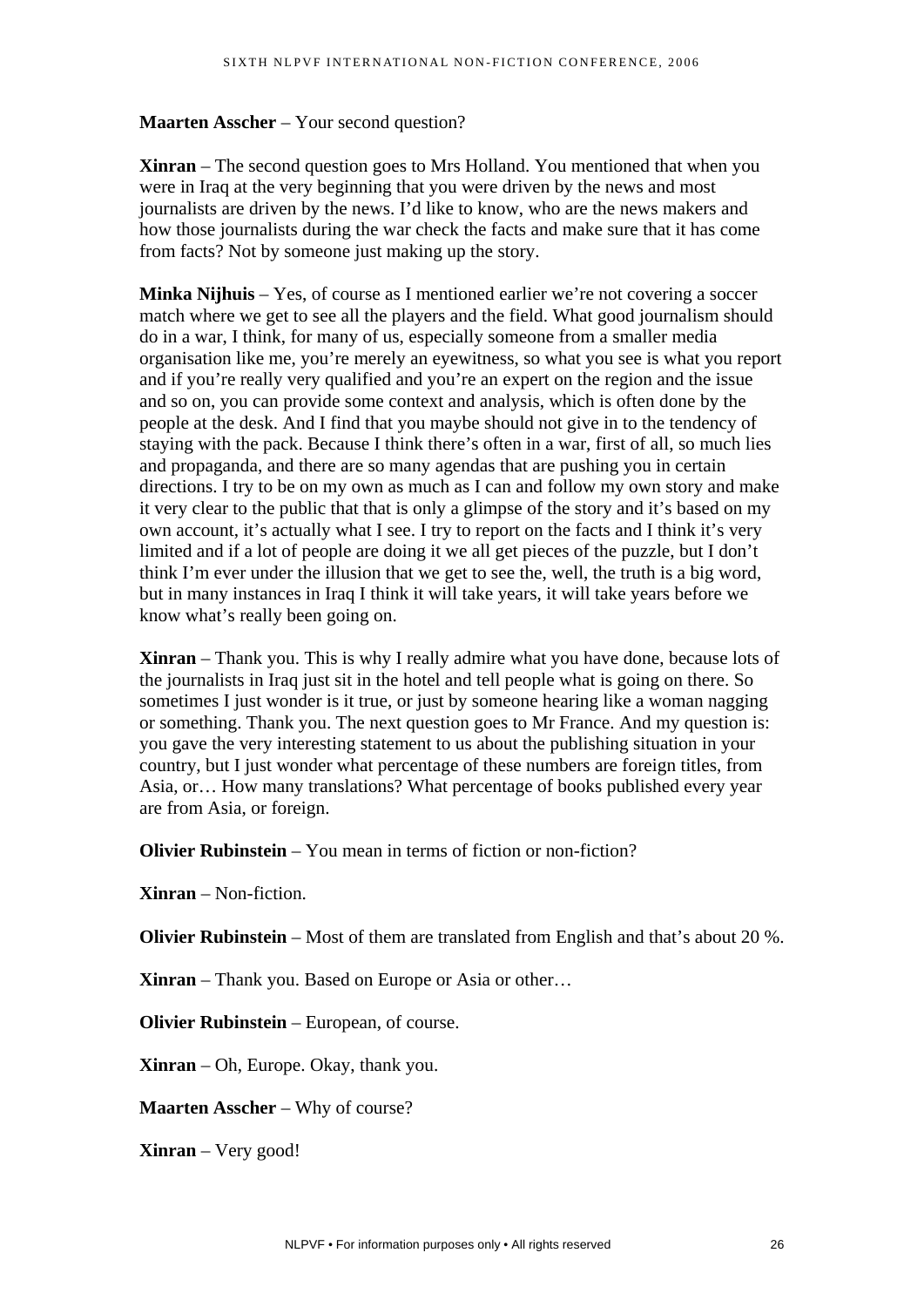**Olivier Rubinstein** – Because the public, the readers in France are, maybe it's a shame, but they are more interested first of all by the French situation, which is very confused at the moment as I say, but it's true also that there are a lot of books translated from English on Iraq as a subject. But most of the non-fiction business in France is typically French.

**Xinran** – Thank you. Actually I found during my book tour through many countries, France is the best to publish Chinese. Very good, and a long list as well. Next question goes to Mr Germany. You always pick out the difficult books. And everybody knows that when you want to publish a book, the readers get the information not from the publishing house but from the media. So what do you do to make the most difficult book, to make the media feel easy to transport this message to the readers and also that the readers can follow your idea. I think it's like we are taught, you can't play the same cards all the time.

**Wolfgang Hörner** – First of all, I don't only do difficult books.

## **Xinran** – I see.

**Wolfgang Hörner** – Eichborn Berlin is in Germany pretty famous for doing very well in selling German recent authors in fiction, really well selling, though original. And it's just, the thing is really, you have to take into account every single book and find out what you can do with it. There's no general recipe for it. I think that's the main point. That's why we said in Eichborn Berlin that we'll have the same people who do the editing do the press work, because I think normally there's an editing department and a press department. We don't have this. So the people know the authors, the people know (well, the people – two of us, two of us and we have some helpers) we know the author, we know the book very well so we know what you can make out of it, and we know the people in the media, we know which person in the media might be interested in the special idea of the book, or a special subject in the book, and so we make it up for every single book.

**Xinran** – I think this is very important. Sometimes as an author I find it very difficult to work with the editor who has nothing to do with me about the publicity and then the publicist says: I haven't got time to read the book.

**Wolfgang Hörner** – Yeah, so that's why we do it like this, which is a very good system, and which is a horrible system if you do too many books. Because you have to be very close with the author, very close with the press, and you shouldn't lose any contact, you know.

### **Xinran** – Thank you all.

**Maarten Asscher** – Thank you for your round of questions, which brings our morning session to a close. We have talked about commercial pressure in a very broad sense, in the sense of the organisational pressure, legal pressure, the pressure of censorship and self-censorship. And so I think within the limitations of our time, which is another form of pressure, we have tried to do justice to our subject. There is not one solution, as I promised you there wouldn't be, but I think Minka Nijhuis came close when she said in her presentation 'I moved in with my subject,' and perhaps that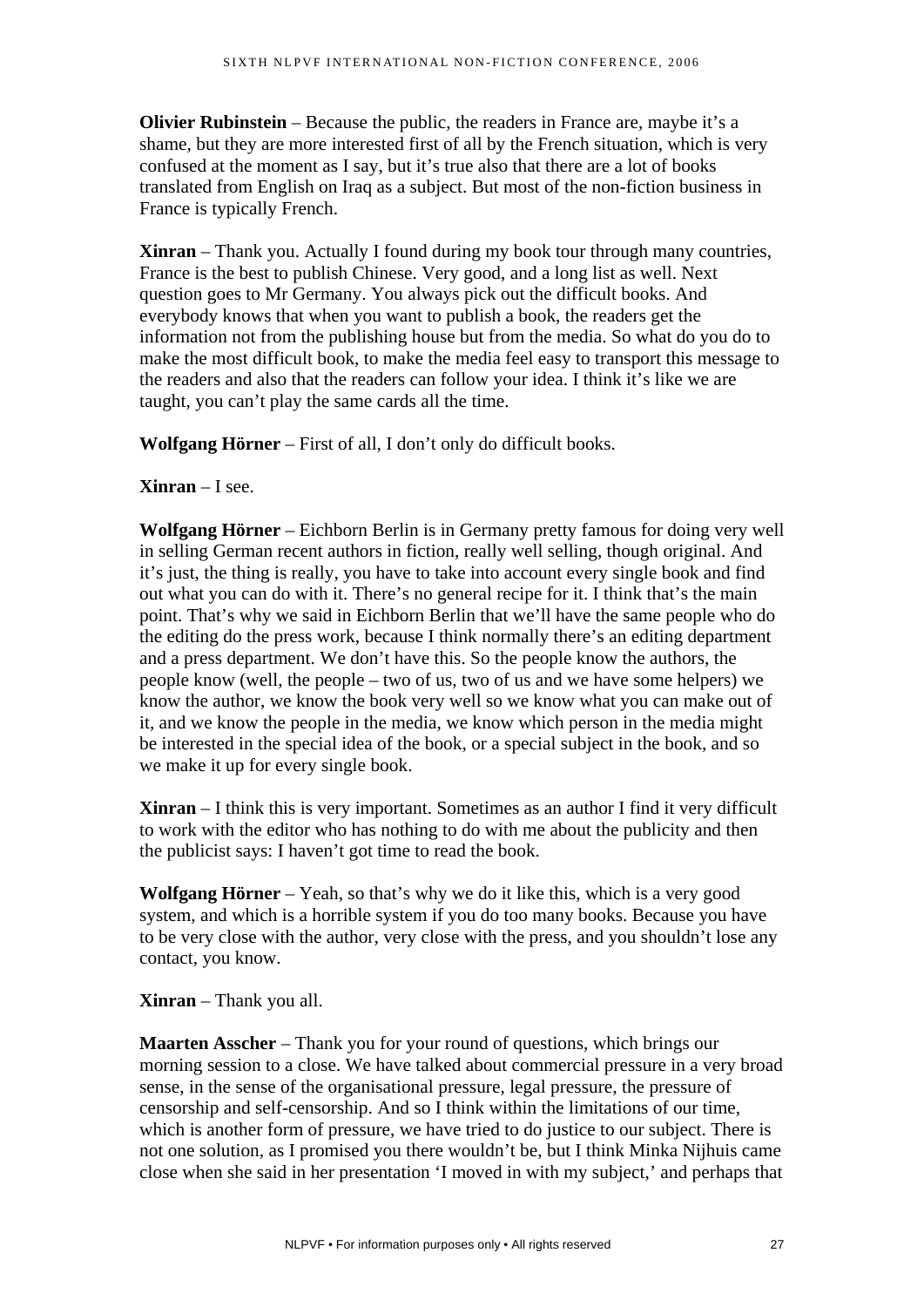is what every author should do in a literal or a metaphorical way: move in with your subject. Perhaps that's a lesson authors can teach to agents and translators and editors and publishers and even readers, that moving in with the project at hand is really living with and living for the book in your hands or the manuscript before your eyes is the only way to really discover the determination that you have spoken of so well, Minka. I suggest we move now into our lunch and we will see each other again at two o'clock.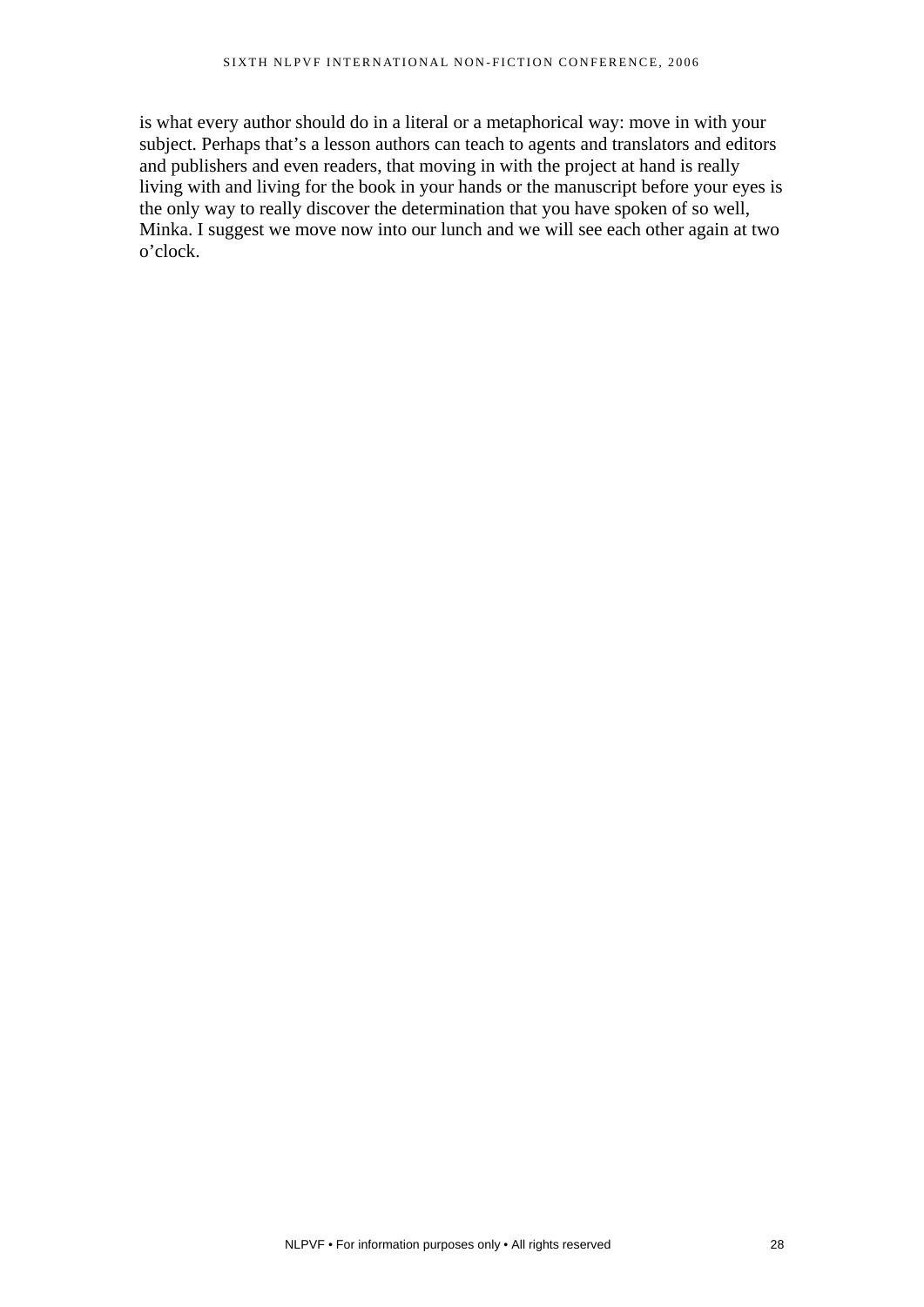#### **Friday afternoon: Creative publishing**

**Maarten Asscher** – Welcome to the next round of four presentations, after which we will further meet each other in a discussion. And the first speaker this afternoon is Marjon van Royen to the far right here, whose books can be admired in our coffeeroom and who as an author is known to many among you. She works for the Dutch daily *NRC Handelsblad* and for Dutch public television and radio. She published her first book in 1998, *Italy on a Monday*, which immediately was a great success. And she now lives, after having roamed various parts of the world, in Rio de Janeiro, where she is working on a new book, this time about Brazil. The microphone to Marjon van Royen please, on the theme of creative publishing, which starts with creative writing.

**Marjon van Royen** – Well, that *NRC Handelsblad* thing is not true any more, just public radio and television.

#### **Maarten Asscher** – And *Vrij Nederland.*

**Marjon van Royen** – But you always make people bigger than they are. *Vrij Nederland*, yes. Okay listen, I think I'll just start by telling a little story. There's this lovely young Indian woman. She lives in the shantytown, she has two daughters, the oldest is fifteen and the youngest is only six months old. Her man, well, unclear, different mistresses, he comes and he goes, and he hits her sometimes when he feels like it. One day this woman meets a rich *gringa.* In a strange inexplicable way the two become friends: the illiterate Indian and the rich white *gringa*. Sometimes the *gringa* stays over in the wooden shack of the Indian woman and they talk and they talk, under the stars, the dust of the dirt roads in their eyes, the smell of wooden cooking fires in their noses. The Indian woman, whose name is Sandra, tells her new friend about her life, how she came from the mountains to the big town, like so many people do. She was only thirteen, barefoot she came, completely on her own and now she's a cook in a big town, she can make the most wonderful dishes, comforting dishes, mean dishes sometimes too. Sandra tells her friend how she dreamed of having her own little house, her own little shack if it must be, but that is like a flea dreaming of owning a dog, she says. That's the way she talks, in images, a flea dreaming of owning a dog. She will never be able to own a dog or a house, she says, because her shanty town is ruled by mafia gangs, guys who pretend to be the owners of the land and the shacks that people have built there, at the freight border of this gigantic town. The guys are violent, authoritarian and terrorise the community, but Sandra fights them, as the only one, so one day her shack is burnt down, a punishment for being *conflictivo*, the guys say – conflictive. She has nowhere to go nowhere to turn because even the police turn out to cooperate with the guys of the gang. Then her white *gringa* friend invites her to live in her big house, a place full of plants, centuries old patios, babbling ancestor ghosts under the ceiling. So I didn't move in with the subject, the subject moved in with me. In that house the most incredible things happen, happy things but also sad things, like the rape of the oldest daughter by a policeman. There is the kidnap of Sandra's youngest by her husband, not any act of love for the child but a revenge against Sandra, because she decided to divorce him. Eventually the youngest is found in a dump, the youngest who was abducted, and her oldest brings a baby of rape, born into the house. Things settle down, wounds are licked, and again the bad ghosts from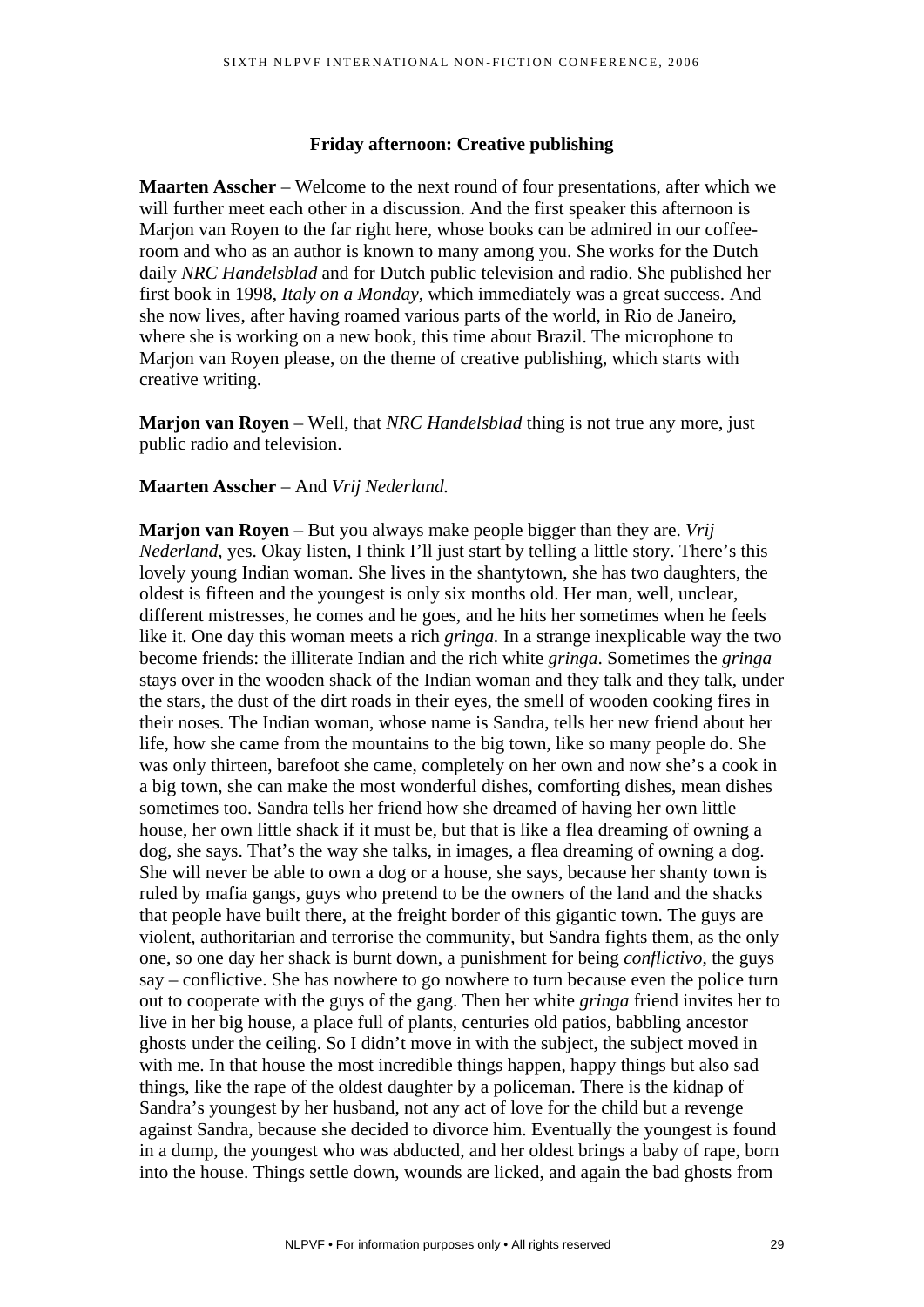under the ceiling hit. Sandra loses her job as a cook and one week later the raping policeman shows up at the door of the happy home. He claims his fatherly rights over the newborn baby, not because he wants to take care of his child, but because he wants to pressure Sandra's daughter into a false testimony about a murder case he is accused of. Sandra's daughter goes into hiding and the policeman threatens the rest of the women in the house. The *gringa* is swept into the life of ups and downs that is completely normal to the life of Sandra. To her it feels like being Sisyphus, every time having to take the stone up the mountain and when you're up it rolls back down again. Sandra explains that such is life here. The *gringa* is mad. She says: such cannot be life. And so on and so on. What do you think will happen? Will this friendship hold in the end? This is one story. Now listen to the other. In 1912 Mexico was changed by a bloody revolution. Nearly six million people died, more than one tenth of the population. This revolution eventually led to a political system called the institutionalised revolution, seventy years of one party rule in which corruption became endemic. Police abuse in Mexico is widespread and touches over two million people a year. More than fifty percent of the population lives below the poverty line of two dollars a day. And although economic growth was over three percent in the last years, there has been no redistribution of wealth. On the contrary. The gap between rich and poor has widened. Women, who make up more than 60% of the poor population are especially vulnerable to the exclusion mechanisms of the *machista* Mexican society. Now the question: which of the two stories will you remember in ten minutes? I'm quite sure you'll forget the last one, because in the last one you cannot feel anything, nothing comes to life, nobody comes to life. And this is my thesis. Nonfiction today is about giving people a feeling. We sit here because we, of the critical non-fiction, we are good, we make a difference, and we have to be read in this terribly flat and superficial world where there is no real analysis, where there are stupid reality shows, and only short term and emotional hypes. So we can sit here and weep, or be mad, or be very proud of ourselves, we can tell each other how ugly and unfair this outside world is, but we have to be read. That's what I think: we all want to be read. I think we as writers have to do something too. Let me put it as we do in Holland: we have to put our hands in our own breasts.

I think we have to make an effort to tell stories, good stories, well-written stories, stories with a beginning, a plot, and an end. With people of flesh and blood, stories where there are people whom you can identify with, whom you can laugh with and weep with. If you want to remember something, if you want something to have an impact, then you have to embrace it with the emotional part of the brain. That is for a fact. Not just the rational part of the brain. Film and television know it, fiction knows it, and television and film they study it, they act on it, they use and misuse it. A lot is about the emotion a story triggers. And all those young people who presumably don't read any more, they have their brains formed by this way of taking in information through emotion. They make quicker jumps, because they are accustomed to television, to film, and they make more emotional jumps in their minds. Well this is allegedly, someone told me, because modern evolution gives the young more wires in the optical part of the brain, and the optical part of the brain sits next to the emotional part of the brain. Well, our intelligence is here [indicates front of head], so we have to move this a little bit back, and I think this is also for non-fiction writers, it's a fact, and we have to apply to it. That's what I think. If we want to be read, if we want to have any impact at all, well, we'd better join them. Also, we have to target this emotional part of the brain. Paint images, tell stories, make quick jumps too, even if we're a little bit older than those young people, not just the endless explaining, the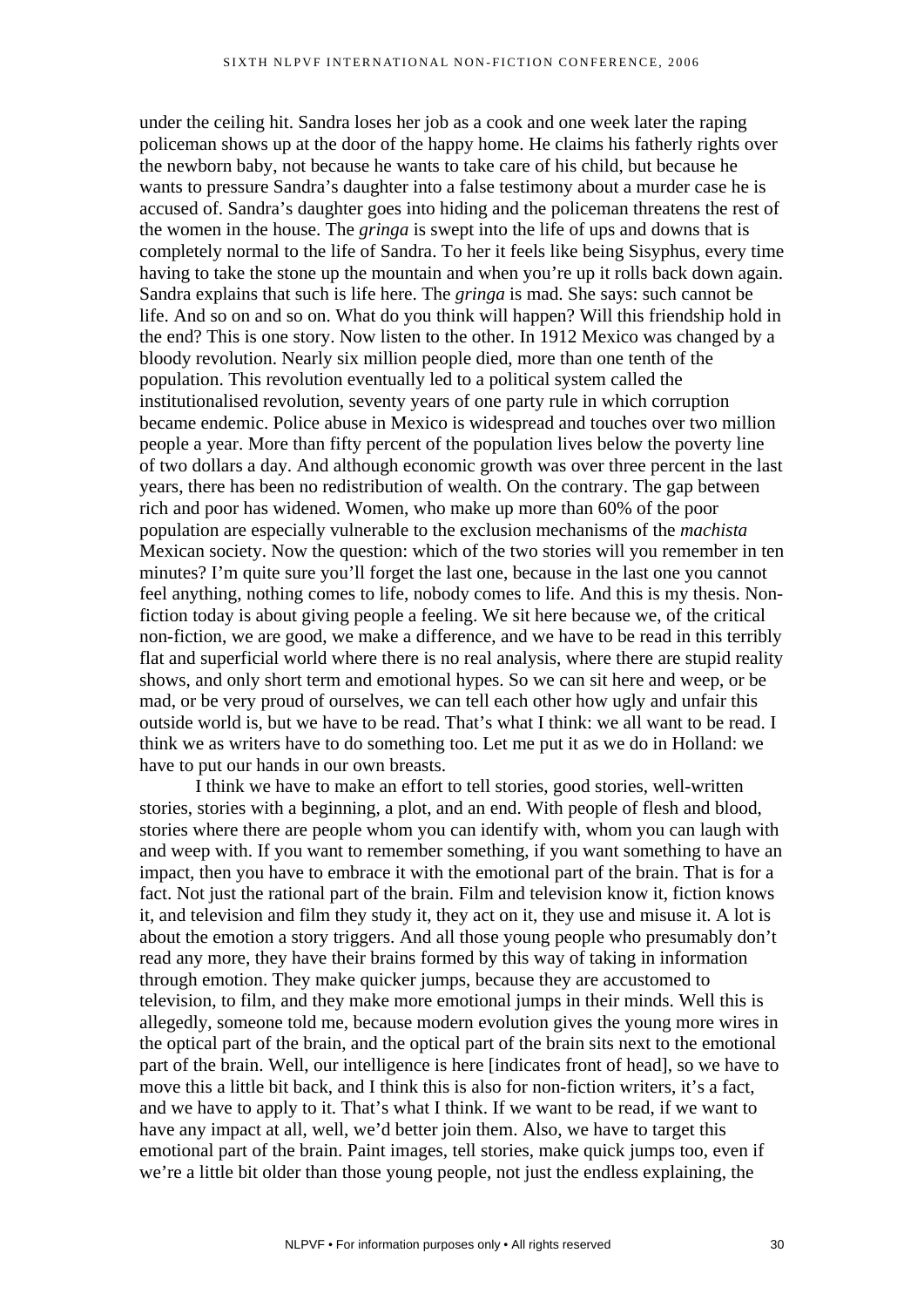endless facts. If we want to just pass on explanations, if we just want to give facts, why don't we open a website? If we want to go on writing books we have to do more, a lot more, we have to do more than just be journalists, we have to do more than just be analysts, we have to do more than just be researchers. We have to be damn good storytellers. Because I'm sure even with internet, the shallow news, the shabby shows and less and less newspaper readers, people still want to hear stories. We don't always remember it because we were young, but everyone liked the stories of *Cinderella*, and *Snow White and the Seven Dwarves*, I mean it is I think it's exactly that universal and perhaps childish hunger for stories that we must and can use.

My bosses at radio and television, they break my balls, especially lately. Because they say: you know we have to reach our public today and young people are the bosses, and young people dictate the market and you know what young people ask themselves, they say, 'What's in there for me? What has this got to do with me?' So the solution my bosses give is, honestly, terrible. They say: let's just make everything local, so people can identify. So if there is a tsunami that overthrows millions of lives in Asia, we focus on the three Dutch involved. If the first Indian president of Bolivia nationalises his gas reserves, a beautiful story I think, we just have to ask ourselves: how are Dutch business interests affected by this move? If we have three million displaced people in Columbia, ah, and they are still there but we do nothing, because there is no local Dutch angle in there. So they handle it like back to the village. I'm sure this is bullshit. I'm sure there are methods to bring the world close to the people. Those methods are the methods of fiction and literature. Try to write such thrilling stories that the reader is captured, that he has to go on turning the pages: and then and then and then, will Cinderella eventually wake up? Make sure that the reader can identify. If you use the craft of literature well, I'm sure the reader can identify with someone as strange and aloof as an Indian woman, or as a cockroach even, or God forbid, an Iraqi.

One great example of this kind of non-fiction is to me what Minka did. She really went behind the scenes; she went behind the mere journalism. Another nice example I know of is called *Random Family*. It's an American book about two Hispanic women in a New York ghetto. And the writer follows them for years. She completely immerses herself in their lives and she writes this book that absolutely reads as a novel. She makes you identify with her characters and at the end of the book you understand for the first time really what life in the ghetto is. Why it is so hard to change some things in those lives, why men go into the drugs business, why women go on having babies when they're fourteen or fifteen years old, why they drink, in short why the ghetto is the ghetto. The book is perfect. Because it reads like a novel and because at the same time everything is real. Is there anything more perfect that having a novel in which everything is real? It uses the method of fiction, there's a beginning, a plot and an end, and at the end you get… It's ten times better than fiction because it's true. I really believe we could make critical non-fiction a winner on the market using these kinds of techniques. Because I'm sure many readers today also prefer a real story to yet another invention made up in the fantasy of someone who is just sitting behind his desk. As a journalist, I always say: The world is so full of stories, before I sit down and invent a story, well, I need to sit in a wheelchair. But that's my personal thing. And by the way, why are reality shows so popular? I think people want reality. But it's a hell of a lot of work to write the kind of non-fiction like this, the kind of non-fiction that reads like a novel. You have to immerse yourself completely in the world of the characters you write about. Like Minka did, a month in the house, like I did in a way, three years of life with this Sandra person, like *Random*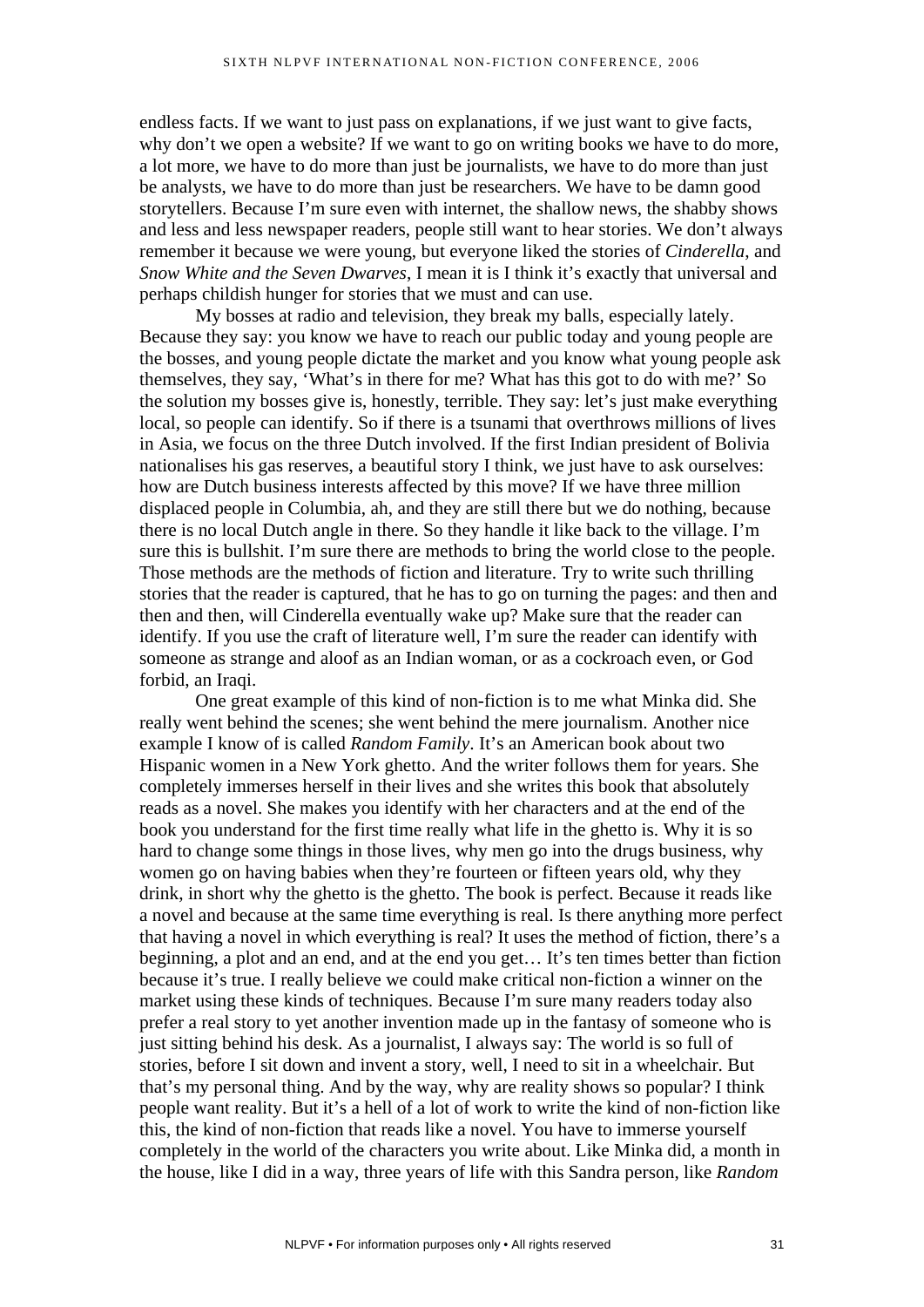*Family*. She didn't do four or five interviews, she lived with her characters for many many years, she followed them all the time. So also in this sense, non-fiction is more than journalism, more than this thing we did for years: bundle your articles, rewrite them a little, put a staple in it and there you are. What I talk about is a lot of hard and unpaid work, and I think if we want to be these winners on the market we have to be double artists. We have to manage the art of fact-finding and the art of storytelling. The books we produce must be well written, they must tell a good story and they must also touch universal themes, so that people can recognise themselves in it. And I'm sure they have to be completely true. They have to be fact-checked and checked and checked again. I personally don't believe in characters that are made up out of several characters and then you make one person and you give it a name. I really believe the persons have really to exist and they have to be true. If not, we cheat ourselves out of this superior weapon that is non-fiction.

Of course sometimes it's impossible, when you have dictatorships or, like in France, when you really are pursued by judges. I admire for example someone like Laura Restrepo, who is a Columbian writer and in Columbia you're easily killed if you write something someone doesn't like, and I did an interview with her some time ago and she told me: yes, that's how I began to write books, because I did something on this mafia boss, and the mafia boss didn't want me to publish it in a newspaper let alone do something about it on television. And then I said: yes but I did all that work can't I make a book? And he said: oh yes of course you can make a book, who's going to read it? That's how she came into the writing business. And she just changes the name but the story is all true. And the Mafiosi don't bother about it too much because nobody thinks that other people read. The thing is, I really believe non-fiction is superior. I think it's a perfect weapon for bringing down crooks and thieves. I think it's a perfect way to open new windows on the world. I think it's perfect for the sensitization of people or, like you said, to make the world a better place. Only, nonfiction cannot afford to be dull any more. Ahh another diarrhoea of facts, you know. Or aahhh again someone telling from his high horse how things really are. Or ahh again someone writing his exotic travel experiences down. Because if you have a nice travel, you make a blog on internet and that's where it belongs. Our thing has to be more. Instead of travel stories, for example, we have to do staying stories. Like Minka does, like I try to do, like many good writers now, good non-fiction writers do; stories you write after having dived into the lives of people, after having dived into a society.

I think non-fiction writers coming from obscure little countries, like Holland or Poland, are better equipped to write non-fiction because you have to dive in, you have less chance first of all to be caught. If you're a big American, everybody knows the American is there. Or even the English or even the French. If you come from Holland… Where? Poland, Holland? Where is that? That gives you a better opportunity to participate and not to have too much attention centred on yourself. My experience is that it was always good to come from Holland and not from America. Because we are unimportant and we are considered unimportant, so we can do some important observation work and participation work. Okay, I was kicked out of Mexico, even though I was Dutch, so there I didn't do such a splendid job, but for example in my book about Italy I followed Berlusconi for a lot of time. As our Italian colleague here can say, it's very hard to follow Berlusconi, but he didn't give a damn about Holland, so I could do that. And now I do the same in the *favellas* of Rio, I mean there are drugs bosses really controlling the neighbourhood and nobody, not even a Brazilian comes into those neighbourhoods, but I'm running in and out there because I'm just Dutch. So, we little countries are great. The only problem is, the big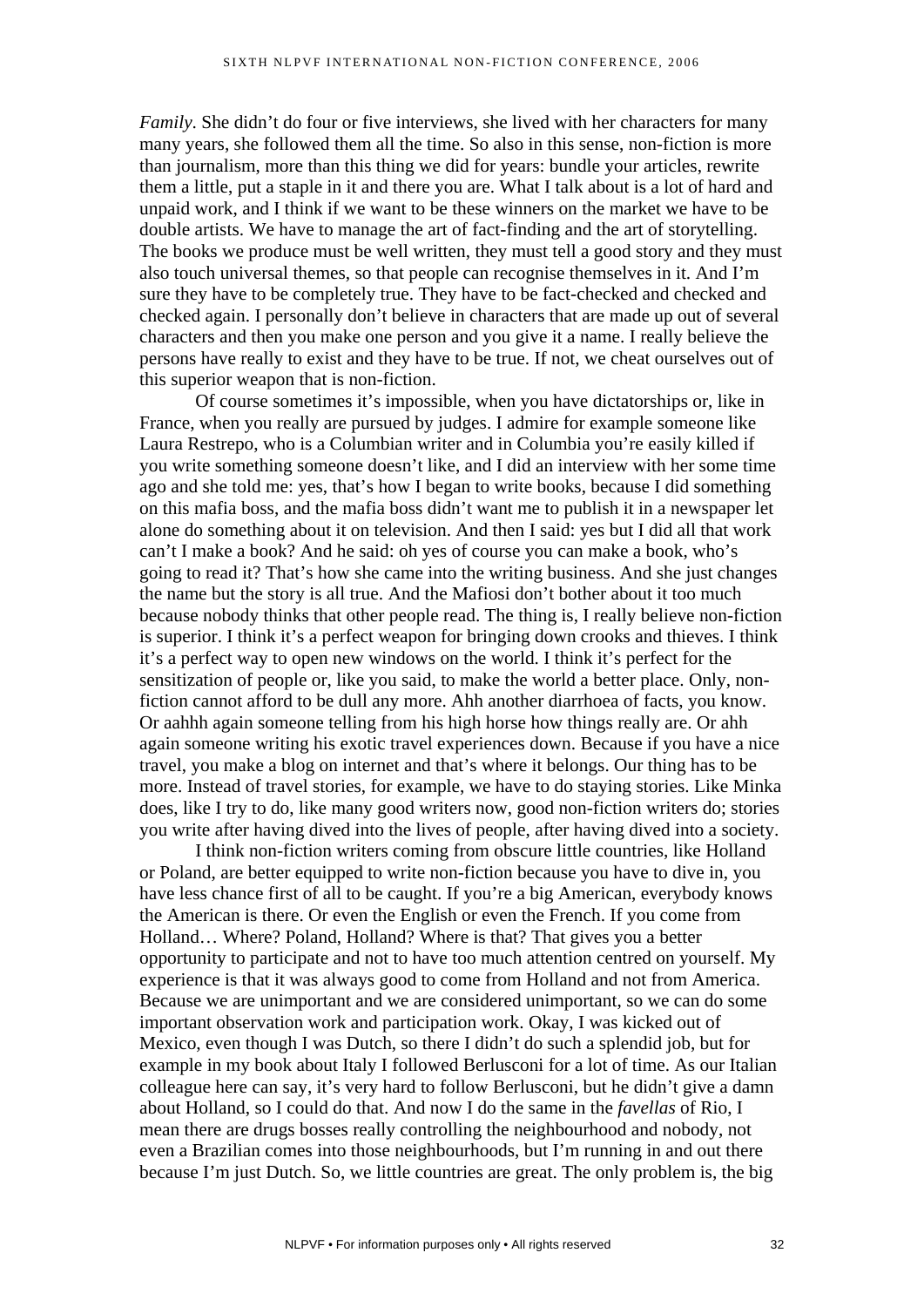countries don't translate us. I mean, Mexico, this book on Sandra could be a great book for the United States, again. They have a lot of Mexicans. It's their neighbour. I describe also the wall being built between the two countries. But none of the Americans want to do it. Or they say: oh that's a good idea, does it sell in Holland? We'll make someone write a book about Mexico. But it will be different, because sometimes I really believe that books written by outsiders, complete outsiders, can make a big contribution. Because people like our colleague from France says: we like mainly French people writing about France. But I think maybe a Dutch person writing about France could be interesting.

**Maarten Asscher** – Good, thank you. I think we could easily fill the rest of the afternoon discussing the points you have raised, but to my right is Mr Norway . Thank you, Xinran, for this wonderful way… Hans Petter Bakketeig, who is senior editor for general non-fiction at Gyldendal in Norway, where he has spent fourteen years now as editor. Please, Hans Petter, your presentation.

**Hans Petter Bakketeig** – I'm from Norway, from Oslo, and if you look on the euro coin, at the map of Europe that's on there, we're not even there, so we have vanished into the Arctic Sea. And I think that's an interesting place to start, being a very northern country, or being a marginal country in Europe and a small country. A few words about Gyldendal. It's today Norway's biggest publishing company. It used to be a Danish company, since Norway was a colony and part of Denmark, and all the Norwegian authors were published in Copenhagen at the Danish Gyldendal, or the original Gyldendal. And it's a famous myth of our history, the home-buying of our national authors: Ibsen, Hamsun, Bjørnson and Lie, and that was in 1925, the homebuying of authors, a part of the nation-building of Norway. I shall start somewhere else, with the non-fiction and the critical non-fiction. This guy here is Norway's richest man. His name is John Fredriksen, his nickname is the big bad wolf. He earned his money in shipping, where today he is one of the world's leading ship-owners and now expanding into many other businesses. And a lot of people have become rich with the big bad wolf but he has become even richer at their expense. And it goes without saying this guy never pays taxes, he has little respect for risk, for rules or weaklings. The two journalists who wrote the book, financial journalists, were quickly contacted by the wolf and he wanted to offer them a large sum of money to call off the project. And of course they had to turn it down, to survive as journalists, but only after having checked whether the sum offered was in Norwegian kroner or in US dollars. The wolf even threatened the publisher, Gyldendal, that he would buy the total print run to keep it out of sale. A threat any publisher would give his right arm to hear. The book achieved broad media attention to a secretive trade and brought a public interest to something rarely studied by people outside the trade, and in that way I considered it an important book. An important part of the book was, of course, to reveal some of the methods John Fredriksen has used to gain his fortune. No legal actions were taken against him, but there was a critical debate and new attention on the shipping industry in Norway. And two weeks ago he turned in his Norwegian citizenship and he is now a Cypriot.

Two years ago we published a biography on Knut Hamsun, our famous novelist. This is the first of two volumes, the first volume called *The Swarmerer*, the second one *The Conqueror*. He is regarded as one of our most famous novelists, but since the Second World War and the trial against him, where he was accused of treason, he has been a constant trauma for Norway and the Norwegians. How do we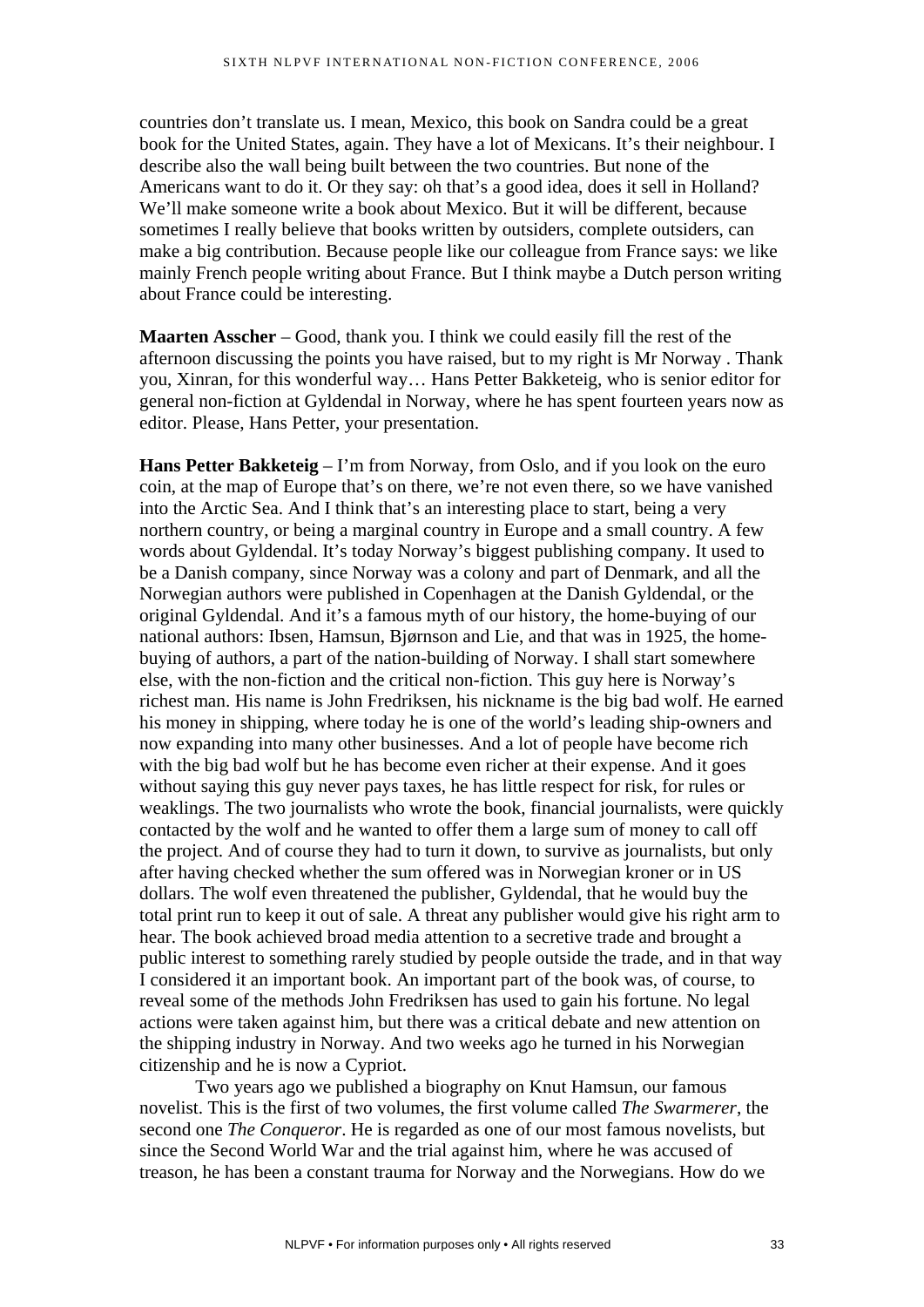deal with him? How do we deal with him as a great poet and a great novelist, the man who also presented his Nobel Literature medal to Goebbels and who wrote Hitler's obituary in the leading Norwegian newspaper in 1945. Is there a way for us to handle both the novelist and still take care of the traitor, or the other way around? When the biography was started off as a project in 2000, it was announced as a big project by Gyldendal and the reaction was quite sceptical I would say. Please, not another book on Knut Hamsun! We know his life, we know his books by now. But few had really investigated in depth many of the historical and biographical causes to his ending up as a Nazi sympathiser and also his strong dislike of the British, which is very evident through his whole career and all his statements. And there were many other puzzles to be solved that we as a nation, as a people, were concerned about. And of course, there is a market explanation to this. Knut Hamsun was really a very well received and appreciated author in Germany. The German publisher was the first one to make a collected edition of his works, even before we made one in Norway. But in England he never succeeded with any books really, in terms of sales. So we decided to invest a lot of brainpower and money in the biography. We had a top journalist as the writer, we had a team of the three most knowledgeable Hamsun experts involved, one of whom had collected all his letters and spent all his life as a professor investigating Hamsun's life, and we even had a psychiatrist, who conducted a reconstructional survey of Hamsun's state of mind, based on all the letters and diaries available. Of course this can be debated methodically and in many ways. And the team managed to dig up many new treasures: a large collection of letters that Hamsun himself claimed he had burnt, but more importantly the biography really generated a massive public interest. Everyone wanted to discuss our poet. I think there were something like 300 articles, interviews, reviews that were printed or broadcast per volume. That's really a large number for a press reception, I think. So as a whole it was obvious that our whole people really needed or wanted to deal with a problem that was bugging them. Not that I think you will find any relief, but maybe some new insights into how to see him.

What do books like *The Traitor* and *The Wolf* have in common? I think they are both strong narratives and they have a very clear and very charismatic protagonist. And these guys are not very likeable guys, Hamsun not at all. Still, I believe the readers easily relate to them, like you said Marjon, I think it has something to do with sharing their worries, sharing their dreams, sharing their struggle for life or for money. Why do readers like to read books like these? I basically think it's for the same reason as we read novels, good novels. I think we read these kinds of books just to know that we're not alone, just to transcend our own experiences, to learn about the world. For the book to really shake us, the way of approaching the problems, the insights, the plot of the story must be experienced as profoundly relevant, I think, to us as individuals and as a group today. And I think both the wolf book and the traitor book are both examples of independent, critical biographies, either with a historical or with a contemporary approach. I think both those lines are very important for publishers to follow in order to create powerful books with an impact. And we, the publishers, the writers, we need to take steps to initiate more books on key persons, with politics, business, culture, media, academia and bureaucracy as the main areas. And to look at our historical events and persons of course, like the example of Hamsun, all generations must write their own biographies. A biography is really a book about the present just as much as about the time of the main character.

So I would really stress that point maybe to a point that is beyond the rational. I would claim that the author needs a protagonist for her story, no matter what subject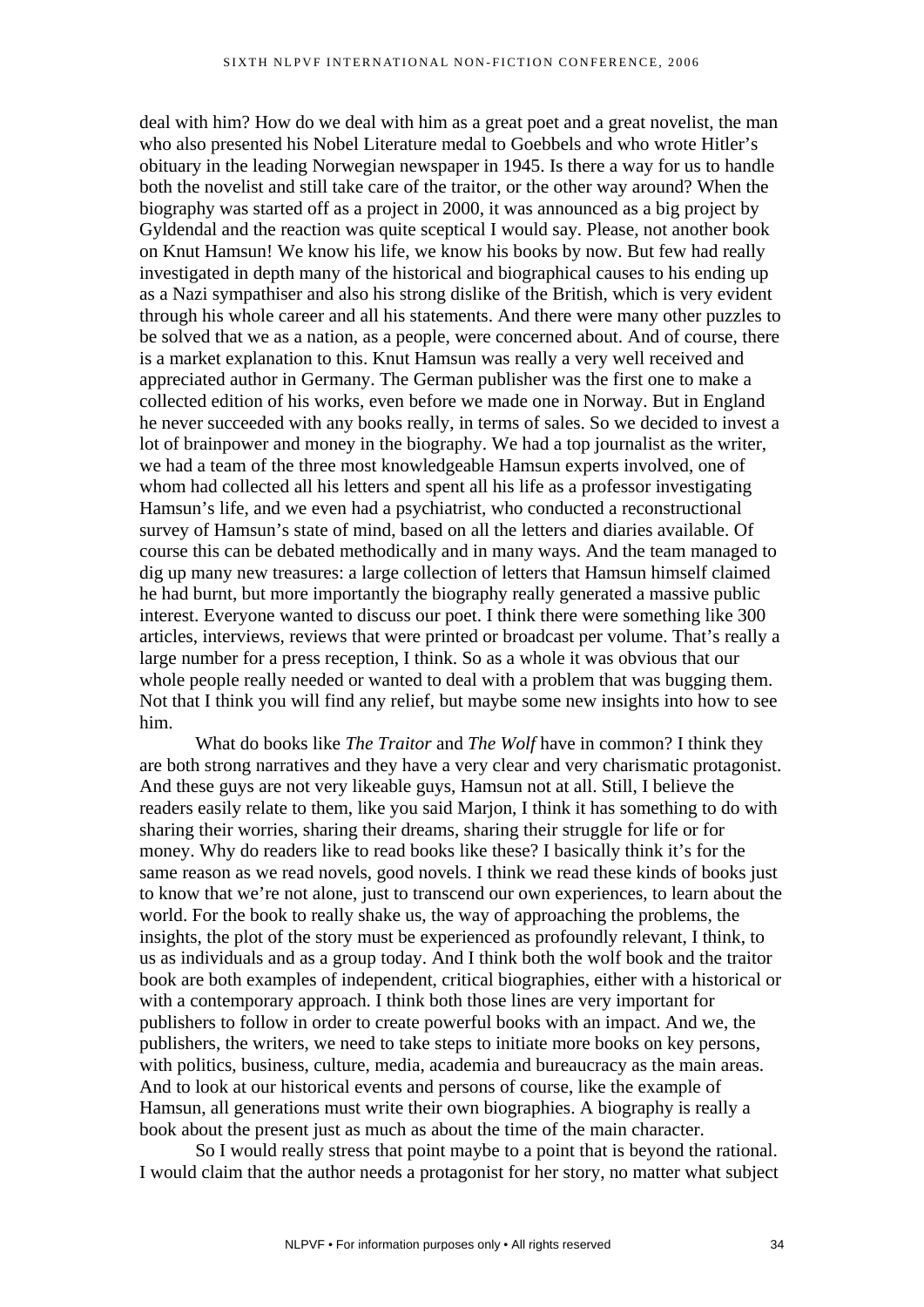the book is about. The protagonist could be a hero, a victim, a powerful leader, a villain, or maybe the investigative journalist, the narrator him or herself, like the project we talked about and you talked about. There just has to be someone there for the reader to relate to, to really relate to. And without a protagonist in the story I think the message is lost and the impact of the book is lost.

For this reason I can only talk about my own market, which has some very different aspects to it. For instance very different from the French, I think. The independent biography is a preferable genre to choose to publish critical non-fiction. I think it's also possible to revitalise other documentary genres like the debate book, but it needs some clever storification, as you were mentioning. I really share your point of view there; the combination of profound, good journalism and clever, musical storification. And to mention some examples of books I admire for this, I would state Barbara Ehrenreich's book that you published, Dan, *Nickel and Dimed*. You didn't? Ah okay. And then another example would be, for me, the book by the Australian journalist Anna Funder, *Stasiland*. And Xinran, your book, *The Good Women of China*, really has this formula. In Norway, to say a little bit more about our market, except for history books I think the biography is the only genre label that Norwegian readers relate to when it comes to general serious non-fiction. Other genre labels rest in the dark. I mean you talked about pamphlets and also the essay. The essay exists in Norway but it's not really there for the big public, and the pamphlet is definitely not there. We just had a readers' survey in Norway and the category, well, there wasn't even a category for the pamphlet or debate book in the survey. So in this readers' survey they really state the strong position of the novel in our market and I think that's something you have to take advantage of also as a non-fiction publisher and use the best of the novel merging with the non-fiction.

There is another really obvious fact about being an Arctic, marginal state, Norwegians tend to read Norwegian books. On average we read sixteen books a year; twelve of those books are written by Norwegian authors. Only four foreign books. And why are we so obsessed with ourselves, only being 4.5 million people? I believe apart from us being a young, freedom-loving nation, and a stubborn people who twice has turned down European membership, that the major reason is our forty-year-old literary system, favouring Norwegian fiction. The Norwegian culture council purchases Norwegian fiction for libraries, thus ensuring the economy for novelists and giving Norway an average of thirty fiction debutants per year.

**Minka Nijhuis** – Are they all good?

**Hans Petter Bakketeig** – No, they're not all good, and of course they cannot all go on to become novelists. But you ensure that the novelists are there, among those thirty. So this has given us many high-profiled Norwegian authors who are almost celebrities in the media, authors our readers are familiar with and like to read. In Norway we don't have any literary agents, so it's up to the publishers to acquire books and to take on authors directly. For non-fiction, in our market, the trend is to commission more books from journalists, and more books from fiction writers of nonfiction projects. The losers are the laymen, the autodidacts, the one-book non-fiction authors and the academics. They are vanishing from our general market, which is a great problem.

So this is a triple challenge for us as publishers. Firstly I think we have a surplus supply of skilled writers in search of subjects to write about. These thirty debut novelists per year, they don't really have that much, but they are skilled in many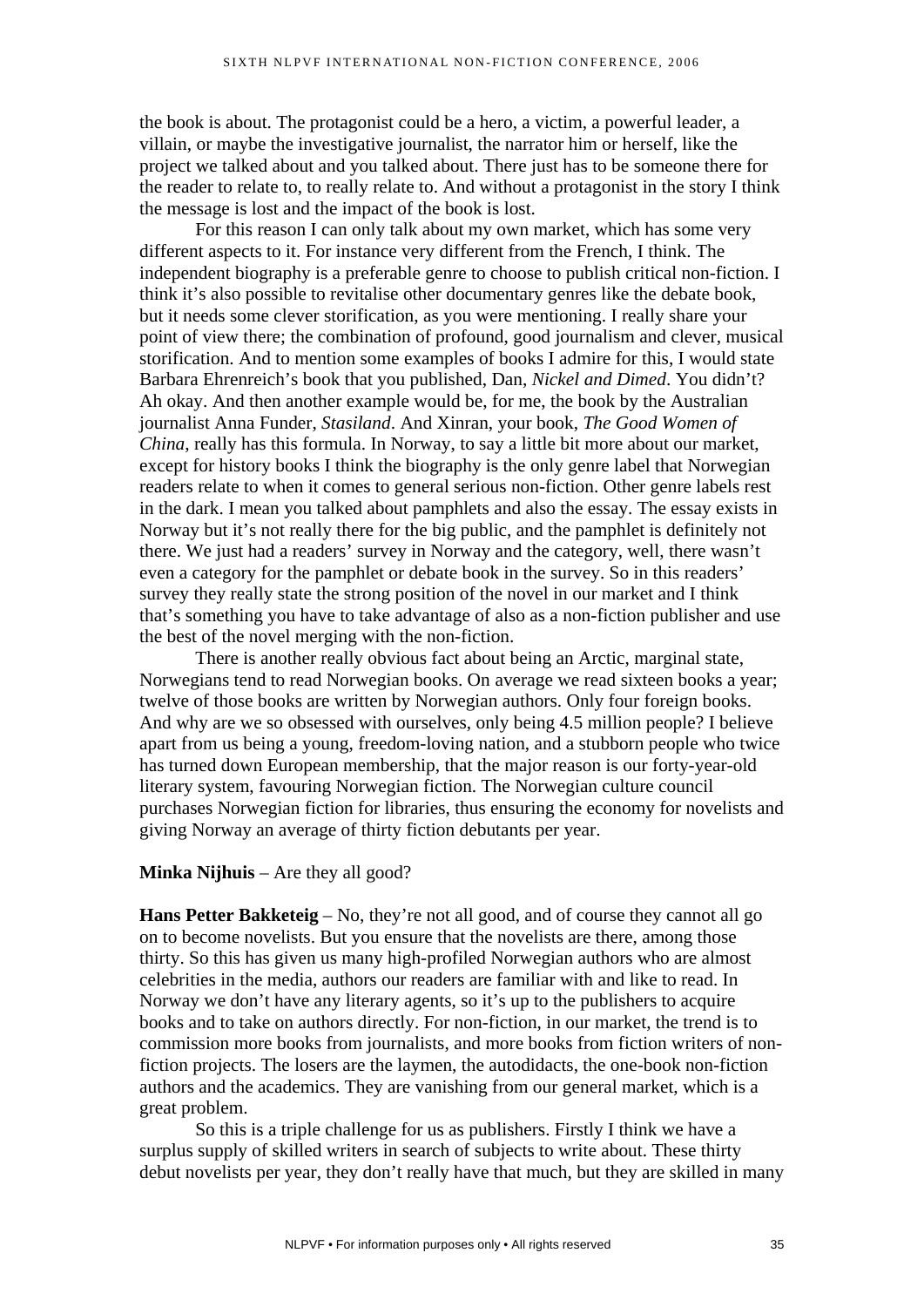ways when it comes to writing. Secondly we have a surplus demand from the publishers of non-fiction book projects to our journalists, who often, and no offence to the journalists here but speaking of my own journalists in Norway, they need a lot more coaching than some of the other writers when it comes to writing books. I mean we don't have that great a reservoir of wonderful journalists. And thirdly we see this increasing gap between the academic writers and the general non-fiction book industry. That is a fact that worries both the publishers and the universities. Still, I do believe the opportunities are great for commissioning critical non-fiction books. I would say that sixty to seventy percent of the list of non-fiction I'm in charge of are commissioned by us as publishers and there are no barriers to what we can take as initiatives. It's really important for publishers to take more initiatives and involve, maybe also to put together fiction authors and journalists. That's my dream really, to have a combination of the best researcher and the best writer and have interesting books appear. So it's not a matter of writer capacity, it's more a matter of initiative, of method, and of courage amongst the publishers, in order to challenge power and to challenge truth.

**Maarten Asscher** – Thank you. The microphone is for Mary Mount, editor at Viking Penguin. She worked at Picador before, and for the past four years if I understand correctly you've been at Viking Penguin.

**Mary Mount** – Just a couple of words about what Viking does at Penguin. Viking is one of two literary imprints, the other being Hamish Hamilton, and we do fiction and non-fiction for a general audience, not specialist or academic. When Maarten very kindly invited me to this conference, I suggested this point which is on the agenda, and when I sat down to think about what I was going to say I thought: why did I suggest this point in the first place? Because the answer to the question should an editor publish books he or she disagrees with, the answer to me is, to my mind it really depends. So what I started to think about more was why we publish what we publish and how we publish what we publish and where do we get our information from as editors? I think a good example of this is that the other day somebody knocked on my door and I opened it and there was this nice lady with a clipboard and she said she was conducting a survey about the great British public, about what media they watched or listened to or read. And I usually shut the door very quickly when someone comes to the door with a clipboard, but because I thought, ah, this is my moment, I can show off about how well informed I am and what classy publications I read. I said: oh yes I'm delighted to accept. So I told her that I read the *Guardian*, which is, if people here don't know is a leftish leaning supposedly high-minded national newspaper; I listened to Radio 4 and Radio 2, which are run by the BBC, which is supposedly independent and high-minded; I watched BBC news; and I was under the age of thirty-five, by which point she'd got about half way down her page of questions and she said, 'Stop, stop stop we've got enough of your kind already.' And that wasn't quite what… I was thinking I was this unique and very interesting individual.

So then I started thinking, well, I work in publishing, does that mean I'm brilliantly capable of tapping in to the average book buyer because I am so brilliantly average, or does it actually mean that I don't know enough about anything very much and where I'm getting my information from on the whole (this is about critical nonfiction, which I see as current affairs or political books as opposed to literary biography or history books) as far as critical non-fiction goes, how am I capable of, as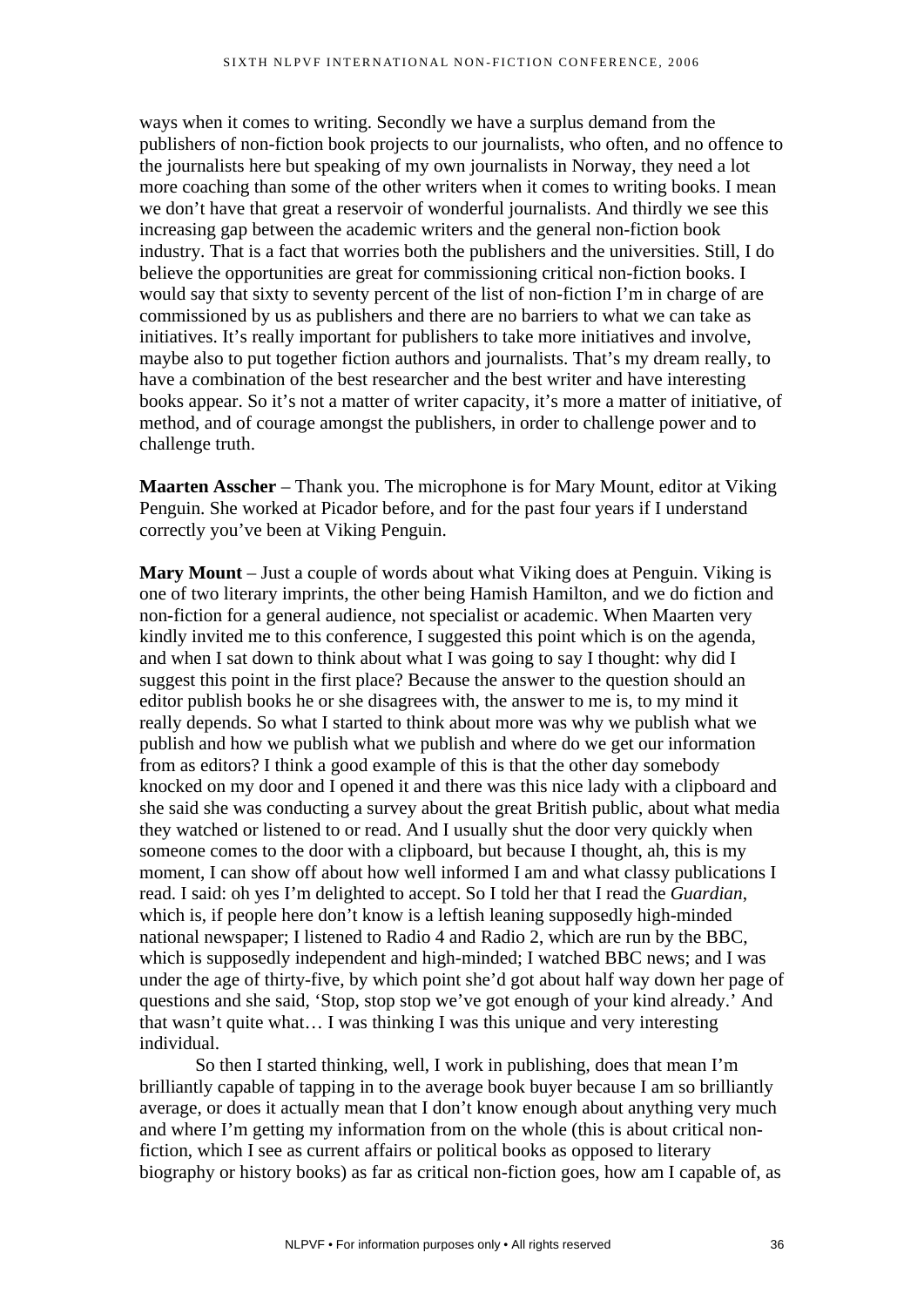Xinran put it, actually knowing what I'm buying and knowing enough about a subject, if all my information is coming from these newspapers and these radio stations? And I think what Minka points out about the Iraq war is a glaring moment in Britain about how much we know and how much we don't know, and where we are all getting our information from and how editors are going to be capable of publishing books that lead the way rather than follow it. A particular example of this was what we published in Britain – we hugely overpaid for it, which is slightly embarrassing, but anyway – we published in Britain this terrific BBC journalist who's called Rageh Omar and he was born in Somalia. He follows almost exactly the same back story as Ayaan Hirsi Ali: he's in his late thirties, he was born in Somalia, he left, he's the son of a middle class family, his parents are practicing Muslims (if that's the right expression) and he was a very well known reporter on the Iraq war and we published with great excitement his book about the Iraq war, which was very good, partly because he's black, can speak Arabic and was very trusted by the people he was talking to. And also because he didn't see the place he was reporting from as a sort of weird alien place where everyone was at each other's throats. Anyway we acquired his book and we acquired at the same time another book, which was going to be a charming memoir about his childhood and growing up. And then we had the bombing in London on the  $7<sup>th</sup>$  of July and over the years since Rageh wrote his book, we've talked a lot and it's been very – which is really the reason for this talk – it's been very enlightening for me to talk to him, about all sorts of issues, about Iraq, about his life as a British Muslim. Anyway he phoned me up and said I really want to meet, to talk about the next book. Rageh's very bad on deadlines, so I thought: ah here we go, all right, he's going to deliver it six months late. Anyhow we met and he was in a great state and he started talking and basically we have been surrounded since  $7<sup>th</sup>$  July by these – and I'm sure it's very different in different countries, but for Britain – by a complete lack of understanding or indeed voices at all from the British Muslim community. We suddenly realised there was nobody in our media, absolutely nobody writing about, not even just British Islam but about small northern towns which is where the bombers came from. And Rageh, because he's the only black British Muslim who is in the public eye, was constantly being asked these ridiculous questions by people who should know better, people who run the BBC, or run newspapers saying, you know: Why do they want to kill us and what do you think it is about Islam that makes people violent? He was getting more and more enraged and he said there's nothing available. And then there was a crisis moment when *Newsnight*, which is the best news programme on British television started producing these reports that were just full of madmen really, Muslim organisations all saying in strong British accents 'we want to kill all British people'. Finally Rageh said, 'I need to write a book, I need to talk about this, I need to tap in and talk about my own family and growing up in London and my going on pilgrimage'. And suddenly out of these long conversations came a book that we'll be publishing very shortly. It's one of the most moving, revealing, enlightening books about this whole experience and what appals me is that there is nothing else, literally nothing else in our media that is capable of producing this material.

So it got me thinking about what our writers can do, what our books can do, that no other form of non-fiction can do, which radio can't do, which television is clearly not doing and which our newspapers, because they are succumbing to the same market pressures that television and radio seem to be too, is really going deeper and really getting ahead of the game. So for instance, and I'm sure this is true of many publishers in this room, as a result of working with authors over the last year I've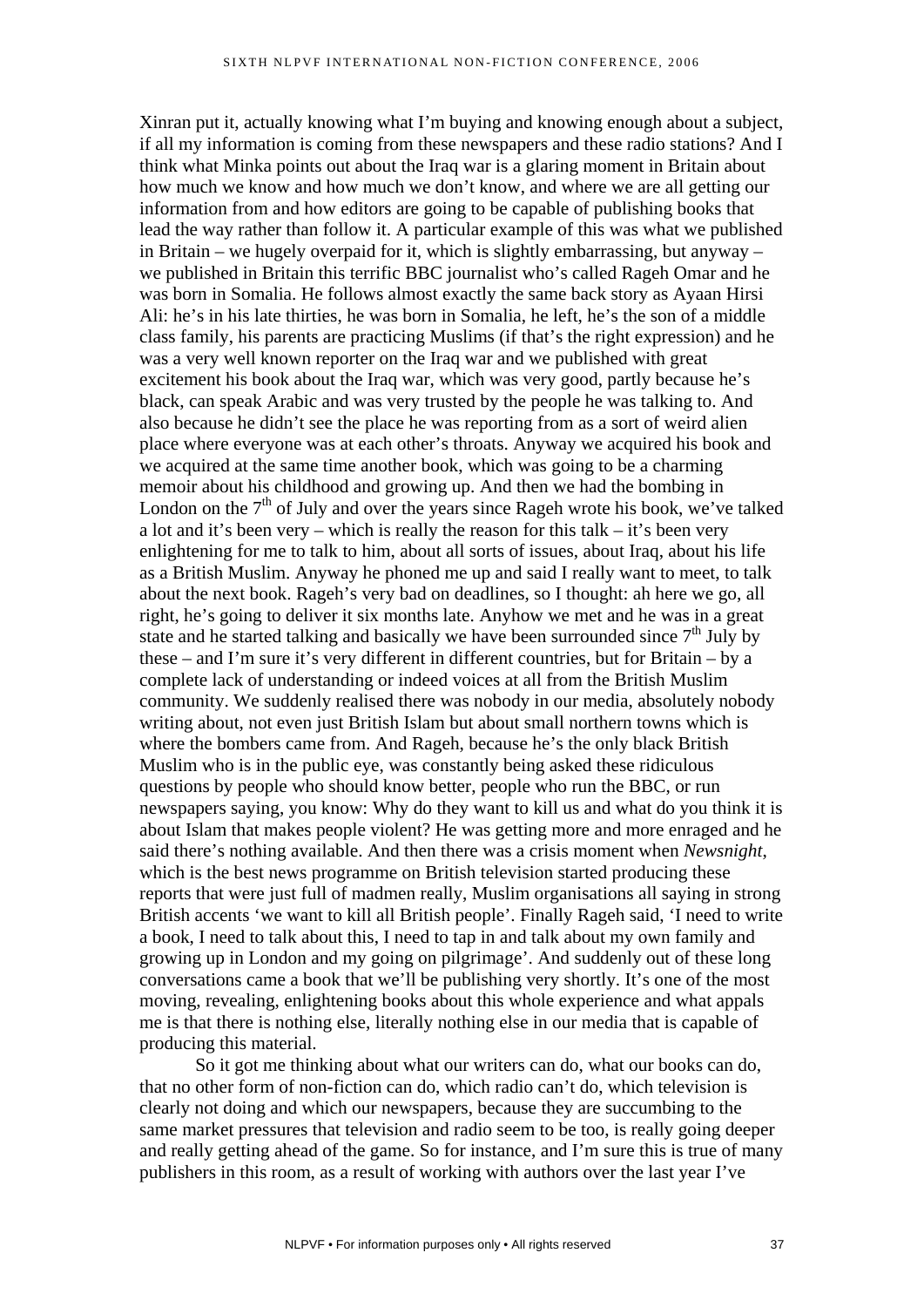talked about contemporary Libya, the North London orthodox Jewish community, Moscow in the 1980s, the British Muslim view of Ayaan Hirsi Ali, all of these subjects, none of them, not one of them has really been covered in British newspapers in the last five to ten years. And I think that's what really for me… We're in a unique position as editors to have access to people with experiences, with insight, with the kind of creative capabilities that no other form of media has access to. And we should be exploiting that, we should be forging ahead of the market and saying what can we provide that nobody in the grand public knows about. And the idea that they only want what they've had already is completely untrue, as every week is proven by the fact that these very surprising books become bestsellers, because nobody sees them coming. I think the classic example was Naomi Klein's *No Logo* which every publisher I think, maybe someone will tell me this is wrong, every publisher in Britain turned down apart from one. Because everyone said, 'Globalisation? Does anyone really care? Has anyone really read enough about that?' And it wasn't really the subject of the moment. And then of course as soon as that book took off it became the subject of the moment.

And the last point I want to make which is I read a book two days ago that we just got on offer, which Marco and I have just been talking about, which is by an exchild soldier from Sierra Leone, and it's a remarkable book. It's not particularly beautifully written, but it's absolutely remarkable in its true experience – true as much as anything written down is ever true – but very moving and very personal and very vivid. It's the first time in my experience, and British magazines and newspapers have endless articles about this subject because it's so sort of sensation, it's the first time that I've completely felt that I even slightly understand what this experience is about and once again this week I've been shown another person who has offered another, deeper insight into worlds we know nothing about, and I think that's our responsibility. It's not just to challenge our preconceptions of our time or our place but also of ourselves and where we get our books from.

**Maarten Asscher** – Thank you very much indeed, Mary. And then Jan Mets to my left, who is celebrating his twenty-fifth year as a publisher this year, aren't you?

### **Jan Mets** – I am.

**Maarten Asscher** – Good. Congratulations, and the floor is yours.

**Jan Mets** – Your last words were very good. I think with the topic of this afternoon we have, to begin with, and I do not want to sound too academic, but we have really a definition problem. Like in the 1970s and 1980s there was talk of, say, political books, which basically meant Marxist or New Left, there is now talk of critical books, books against the grain. We are not publishing against the grain and we are not quite sure what we are talking about, and talking about publishing against the grain is as difficult as to define those objectives like critical or political in former days. Is it meant as opposed to the powers that be or rather as opposed to the mainstream of public opinion? And sometimes there is an obvious incongruity between these. For instance: opposing the war on terror and all that comes with it, by the Bush administration and by the British and also by our government. Opposing that may be against the powers that be, but it is certainly not against the mainstream of public opinion here in Europe or in the US. So can 'against the grain' as well be *for* the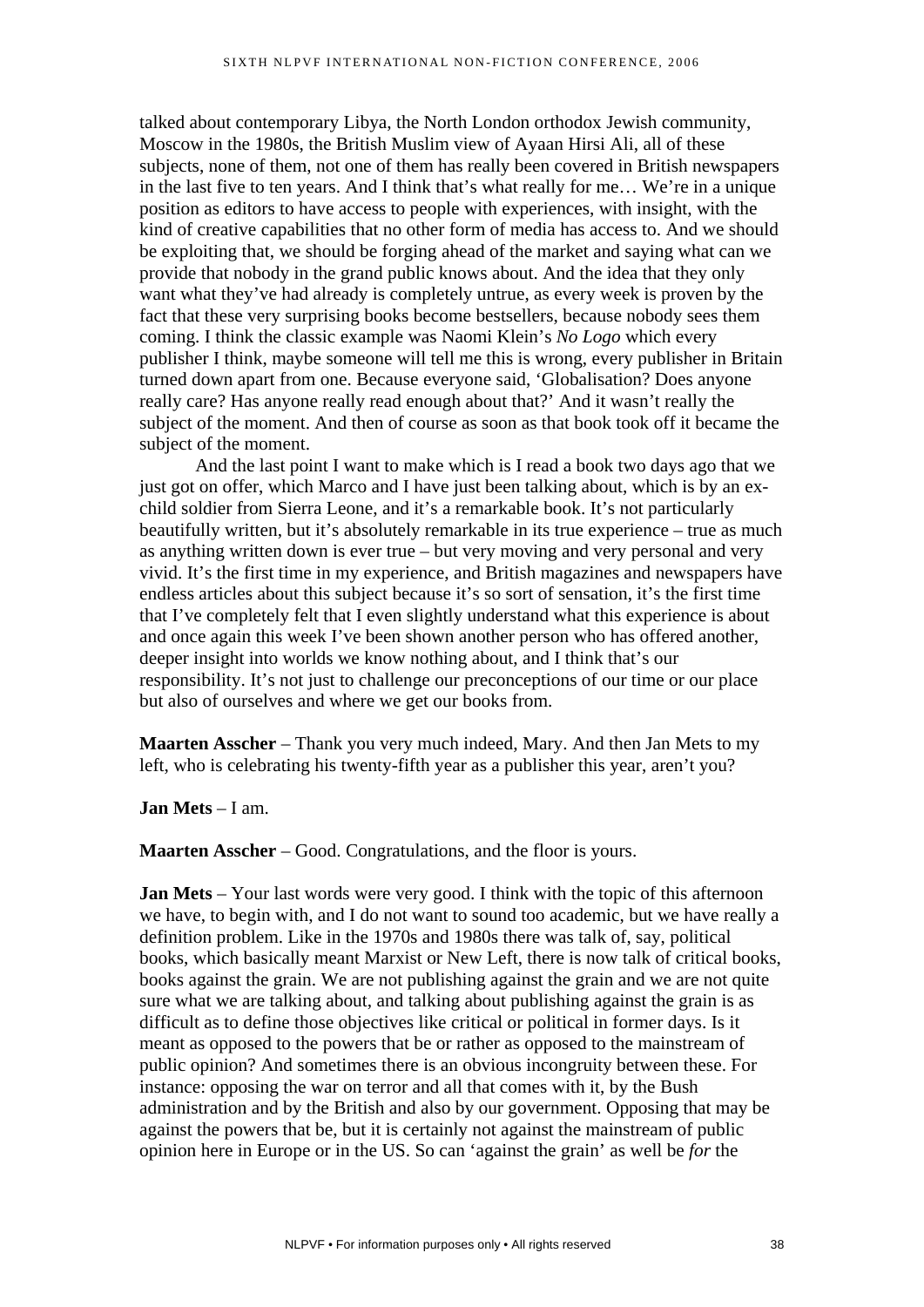powers that be but *against* the mainstream of public opinion? Or vice versa? Isn't against the grain in other words a shallow concept?

I shall try to assess this question on the basis of some experience as a publisher, and as theoretical as it may sound, it comes very close to those last two sentences of Mary's story. When I started publishing in 1981, my first project was not quite a project of quality non-fiction as you would call it nowadays, it was to develop and produce a small calendar. We called it a Peace Diary. Those were the days of the big anti-nuclear movements all over Europe and we published it in cooperation with the organisation in this country that rallied against new steps in the arms race, as it was called. The deployment of the Pershing Twos and the Tomahawk cruise missiles. Maybe it still sounds familiar for some of you. It was a very good publishing opportunity I can tell you. In a certain way against the grain, or at least against the governments that were willing to deploy those new weapons contrary to the will of the majority of the people. But it was absolutely mainstream publishing. Shortly after this our house became, because of all kinds of people who were involved in questions of international politics and to an extent the  $20<sup>th</sup>$  century history, a sort of platform for all kinds of discussion about these topics. And you know, with friends, a slight annoyance with the *idée recue* of the time resulted in two collections of articles (no question, we didn't sell them but we did publish them) and there was quite some resonance about them. Two collections of articles. One was against the (to our opinion cheap and shallow) idea of Europe as a victimised entity. Which was very much in vogue in those days. The argument went: at the Yalta conference at the end of the Second World War Europe was divided between the two superpowers: Eastern Europe was occupied by the Russians, by the Soviet Union, and yes Western Europe was maybe not occupied but equally dominated by the Americans. This collection of articles questioned this assessment, which was absolutely uncommon. It will not surprise you that there was very little applause from the side of the peace movement with whom we had published this diary, but I can assure you we continued doing so for another seven years. To an extent the collection of articles was received well in the circles of the foreign policy establishment. That's not quite against the grain, is it? But it *was* the other way round. Another collection of articles originated from frustration about the neglect of the human rights situation in the then communist world, the Soviet Union and the Eastern European countries, amongst the left. We are talking about the days that in Poland the communist world was already breaking open around 1980 and the crack-down a year later. In 1985 we celebrated the sixty-fifth birthday of the famous Soviet scientist and dissident Andrei Sakharov. We published a *Festschrift*, a collection of articles for celebration, which contained a sharp verdict on the very nature of Soviet society. A painful publication for those who perceived the USSR (it's not so long ago) as a peace-loving factor, as many of our friends in the peace movement did.

My argument will become clear at the very end. After the fall of the Berlin wall it was time for the new world order, and this new world order was rudely disturbed by the occupation of Kuwait by the Iraqi troops of Saddam Hussein. A large coalition was built of Arab countries, non-Arab countries, under American leadership of George Bush the elder, to roll back the Iraqi troops and the world was sitting in front of their TV sets and were impressed by this clean war. Clean war? Hold on. I still praise the day that Toby Eady, who is present here, offered to me a very small book by an eloquent Iraqi artist, Nuha al-Radi, may her name never be forgotten. In her diary (she was in fact in Baghdad when it rained missiles and bombs and everything) she painted in full colour what was the reality of this clean war. Now this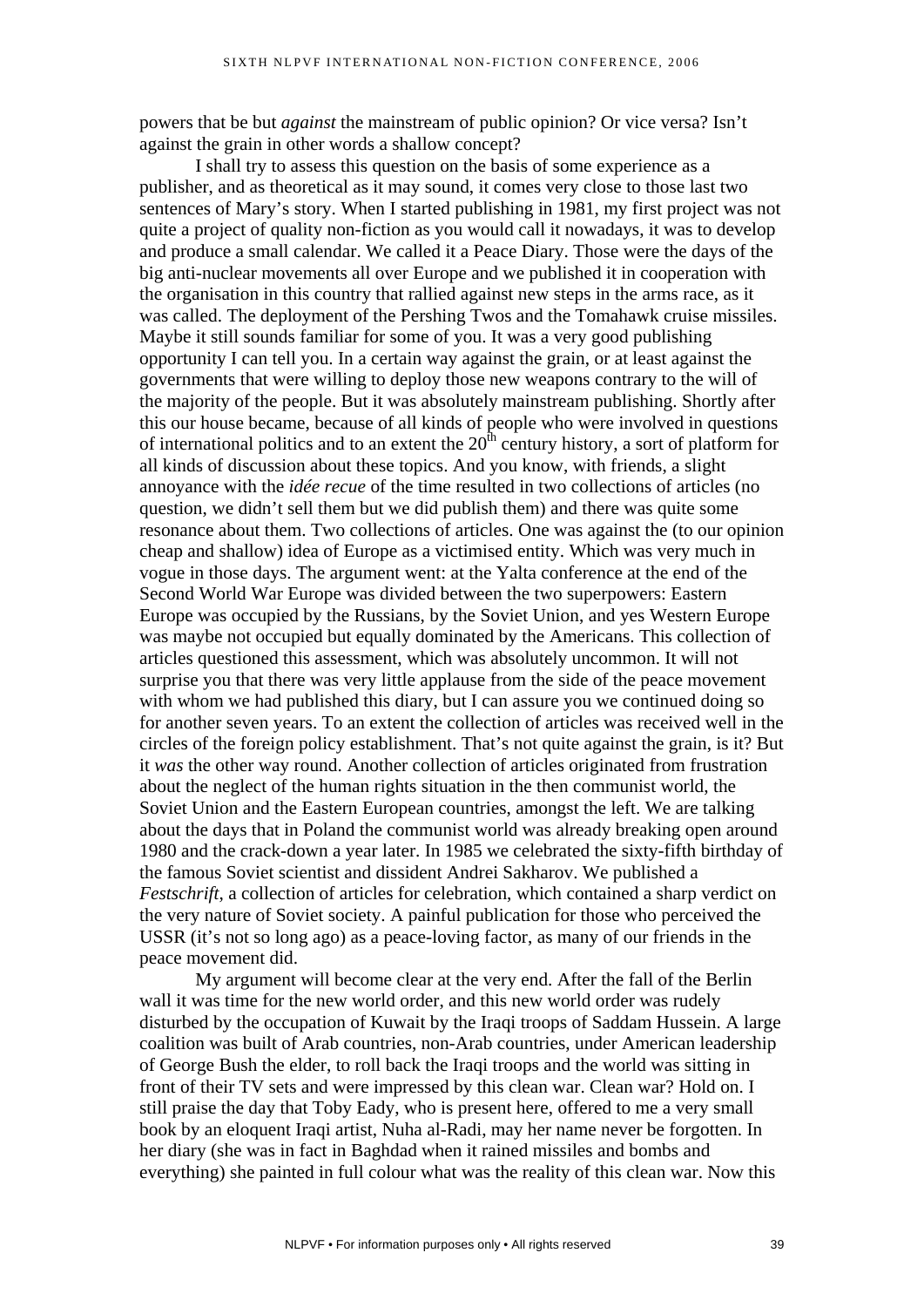was generally against the grain because no one wanted to hear about it, but nevertheless we sold an odd 20,000 copies. I realise these are very political titles that very directly deal with a political tendency and political reality, and that book publishing and also non-fiction publishing has rather to do with ideas, with reportage, to the extent of the narrative non-fiction that Marjon was talking about.

It's true, but I just want, because it's true, to give you another example of a publication against the grain that caused anger to the extent that people found that they should not even be published. I have three examples. One is Norman Finkelstein's *Holocaust Industry*. A very well documented, small, academic book about the abuse of Jewish property claims in Europe by American Jewish organisations. As well documented as it was, it was as heavily criticized. Criticized to the extent that the well respected German publisher Piper was denied the moral right to publish it in a *Neue Zürcher Zeitung* newspaper article by the heir of their founders, Ernst Piper, because he was of the opinion that a German publisher should not publish a book in which Jewish organisations in the United States are criticized. Another example is one we did last year, a heavily documented book by Jörg Friedrich, *Der Brand,* the big book on the heavy bombing of the German cities during the Second World War. It was a huge bestseller in Germany and was published in America by Columbia University Press but could not find a publisher in the United Kingdom. It was in one of the reviews, in one of those magazines not with a wide readership, but still, that the question was raised whether we should have published this book at all, that it should not have been published at all. Now I must admit that when people think that books should not be published at all, then it becomes a challenge to do so, not by definition, but it's one of the thrills, I believe.

Against the grain thus includes a sort of mentality. We as publishers have a list, we do not have a programme, so we have no political aims by publishing. But anything that questions or contradicts anything mainstream, or indeed the interests of the powers that be, could be on that list amongst the many other titles that are neither with nor against the grain, as in narrative non-fiction or in historical non-fiction. So I come to the point that publishing needs some bad characteristics. My favourite phrase is always that in publishing you should be stubborn, which is not a very favourable attribute, stubborn not only in the sense that you stand for your author and you do anything to protect them against attacks but also stubborn towards the market. One example is, and tomorrow she will be here, Jutta Chorus, the bright Dutch journalist who did together with Menno de Galan, her colleague, what I think is – and so it is widely considered, so it's not just my opinion – the best book on the whole Pim Fortuyn revolution that struck our country a couple of years ago. And they really had problems to get their research in time and so forth and it would have been… The book came out only nine months after the assassination and I'm quite sure that if the initial plans had worked and we could have published say three or four months after, then we could have sold 40 to 50,000 copies as many as Pim Fortuyn's books themselves have sold at the time. But I do not regret that, for this necessary book, we sold 8,500, less than 10.000 anyway, I'm very proud of having done this best example of political documentary reconstruction, in the best traditions of the American school of the early 1970s, that we have done it the way we have done. So that is stubbornness as well.

Admittedly, another not so favourable characteristic arises, and that is a sense for provocation. Provocation not in the exaggerated form, and very respectable authors have this sense for provocation, but you have to have fun in that. Wasn't it provocative when the very respectable Sebastian Haffner for instance in his small booklet on Hitler in 1978 gave titles to those chapters (it was divided into nine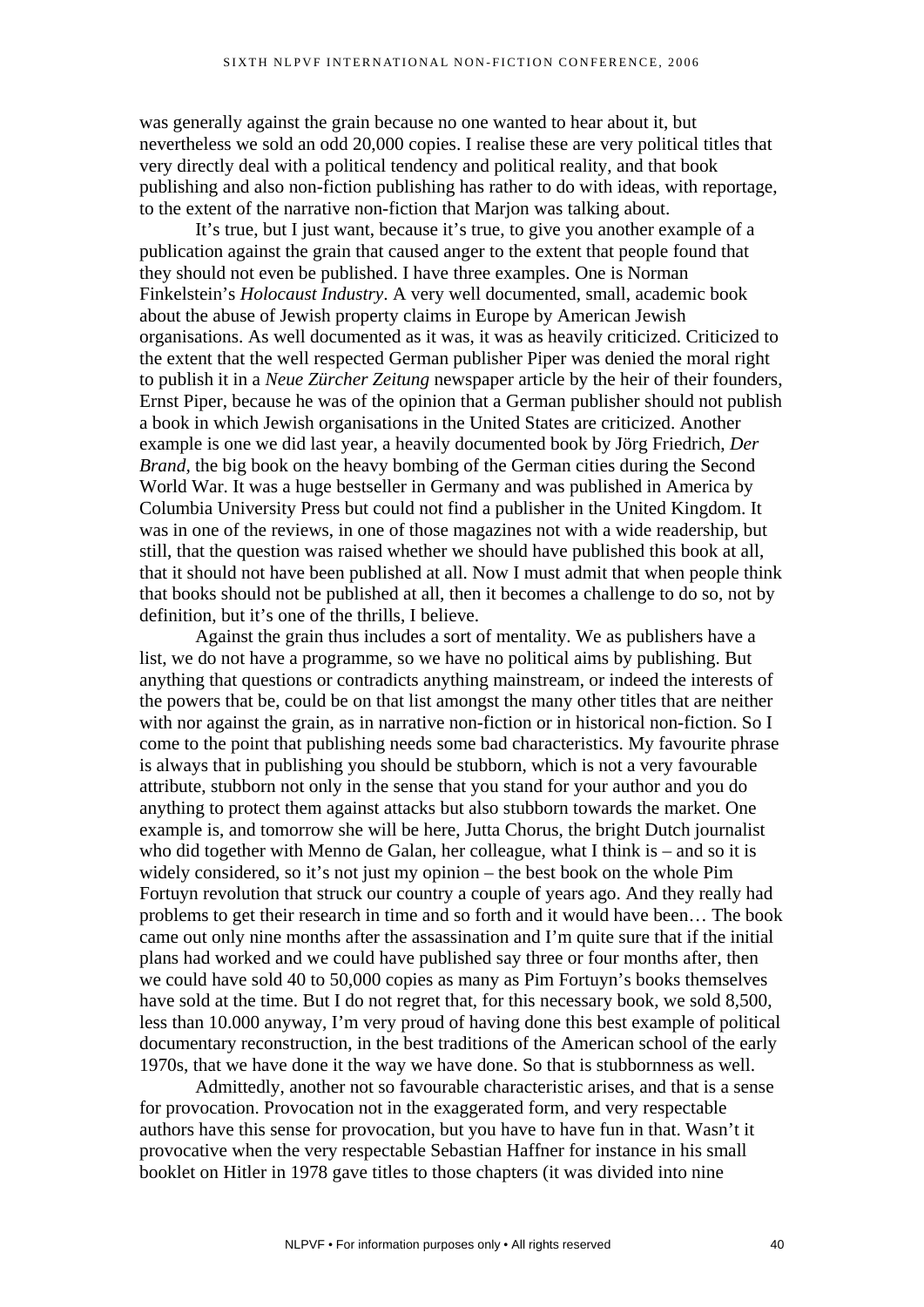chapters) like 'achievements', 'successes', 'failures', only later to be followed by 'crimes' and 'treason'. Treason was the worst thing that Sebastian Haffner could think of, even worse than crimes. It is not only the extent to which people can identify with things, but people also have to be provoked and become angry and get challenged in other ways. Yes, and also *schadenfreude*. I cannot deny that it was just big fun to release a biography of the father-in-law-to-be of our crown prince just before this crown prince had his wedding with Maxima Zorreguieta, who was the daughter of a cabinet minister in the period of the *junta* in Argentina. We published this biography exactly a month before the wedding was due, and taking the risk of being considered as party poopers we informed the Dutch readership about what sort of people our royal family had got involved with. A very fair book, by the way, of which this Jorge Zorreguieta was the main source, even, for the author. That was not very nice of us but in a way useful and above all fun, and the idea of a silent Saturday morning in the palace where everybody was reading just one book, our book, gave me a feeling of deep satisfaction. The symbiosis of these political and those mental and psychological elements come close to what people more educated than me would probably define as coming from Socrates or Karl Popper. And I think that any good publishing in nonfiction, also in narrative non-fiction, should basically question things that are generally acknowledged, and that therefore good publishing is by definition against the grain. And in this way 'against the grain' and 'critical' is not a shallow but a meaningful concept. Editors of the world, stand by your authors who contradict and who expose falsity.

**Maarten Asscher** – Bravo. That brings us to the very British concept of tea, for which you are all invited and after twenty minutes we will continue this session.

**Maarten Asscher** – Where have all the smokers gone? Gone up in smoke, exactly. Those who are present are always right. Marjon van Royen, I would like to start with you, please. You have said that your approach to non-fiction among other things intends to make things local, intends to individualise things so they can be recognised the better by readers. How do you approach the question of context, of historical background, of the greater picture? How do you combine the individual perspective with the larger picture that a reader also needs to make the difference between Mexico and Rio de Janeiro and Africa?

\*

**Marjon van Royen** – I find tricks to do that. So I'm sitting on my floor and tripping over a lot of paperwork and my cats go away with my paperwork and sit with their bums exactly on that sentence I wanted to read, about a crook who was a president who was murdered. I have to tell about a president who was murdered, but I make sure that the president lies on my floor, for example, in the form of newspaper. Maybe I have to explain that first I wrote half my book and then I threw it away because I didn't write myself into it. It was all about Sandra and her world, and I had the same thinking as you had in the end: this is not honest. I cannot go into this woman completely, I'm still a *gringa* from Europe with my ideas, so I put myself into the story.

**Maarten Asscher** – What is critical non-fiction for you? Is that a concept that is relevant?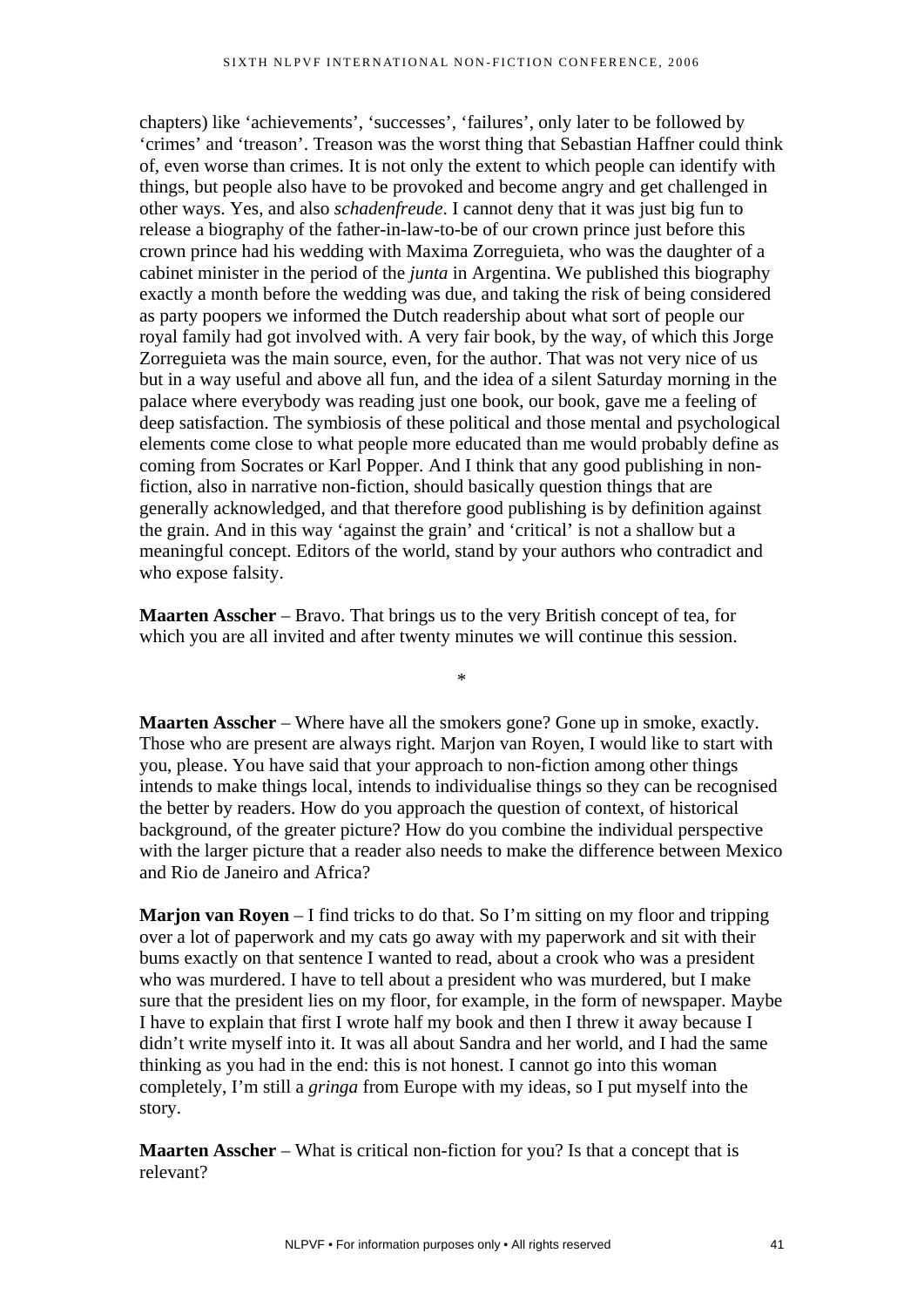**Marjon van Royen** – You have good and bad non-fiction, I think.

**Maarten Asscher** – But you wouldn't go and live in the street where the raping policeman lives and write a book about him?

**Marjon van Royen** – Oh, yes, yes. In my new book I've followed for days and days and weeks a guy from the killing squad, who is a policeman by day and killing squad member by night. I follow him, sure. What does it matter? I don't only follow the goodies, you have to understand the baddies too, sure.

**Maarten Asscher** – What then for you is so important about truth. If you want to tell a terrific story, if narrative is so important, why bother with the truth?

**Marjon van Royen** – If you want to make an impact in this world, nobody must have the possibility to say: Oh well, that's just an invention. It must be true, it must be checkable. If not, you don't make a real difference. The sensitization can work, but the real… It is never as strong an arm if you fictionalise.

**Maarten Asscher** – I beg to differ. I would like to mention two books that have changed the twentieth century, our consciousness in the twentieth century completely, and are both works of fiction. One is *The Trial* by Franz Kafka, the other is *1984* by George Orwell.

## **Marjon van Royen** – Ja, okay.

**Maarten Asscher** – Perhaps we are both right. Hans Petter. Biography. Tell me more about your approach to this genre within non-fiction. Is it a personal thing with you or is it a commercial thing? Why are you so linked to biography as a non-fiction genre?

**Hans Petter Bakketeig** – Well, I think the main thing of course is the market I work within, and the history of Norwegian non-fiction, let's say back to just after the world war, is still very dominated by biographies and has been for all those sixty to seventy years. It's also the genre in non-fiction closest to the novel, I think, and the novel is in a very strong position overall and I think is somehow mirrored by the biography in our market. I see that is different in different markets, but for Norway it's like that.

**Maarten Asscher** – Is biography for you the ideal sub-genre in non-fiction?

**Hans Petter Bakketeig** – I wouldn't really talk about an ideal. I think at the moment, in our era now, it's a time of narrative and of belief in the possibilities of the narrative and that's our framework at the moment, and we have to take advantage of that. I do see that there may be some costs connected with that, things we lose out on by having such praise for the narrative, but if you want to have people read your books, you have to go with the genres that are most vital, and that is at the moment the novel and the biography.

**Maarten Asscher** – You also publish biographies in translation?

**Hans Petter Bakketeig** – Some, yes.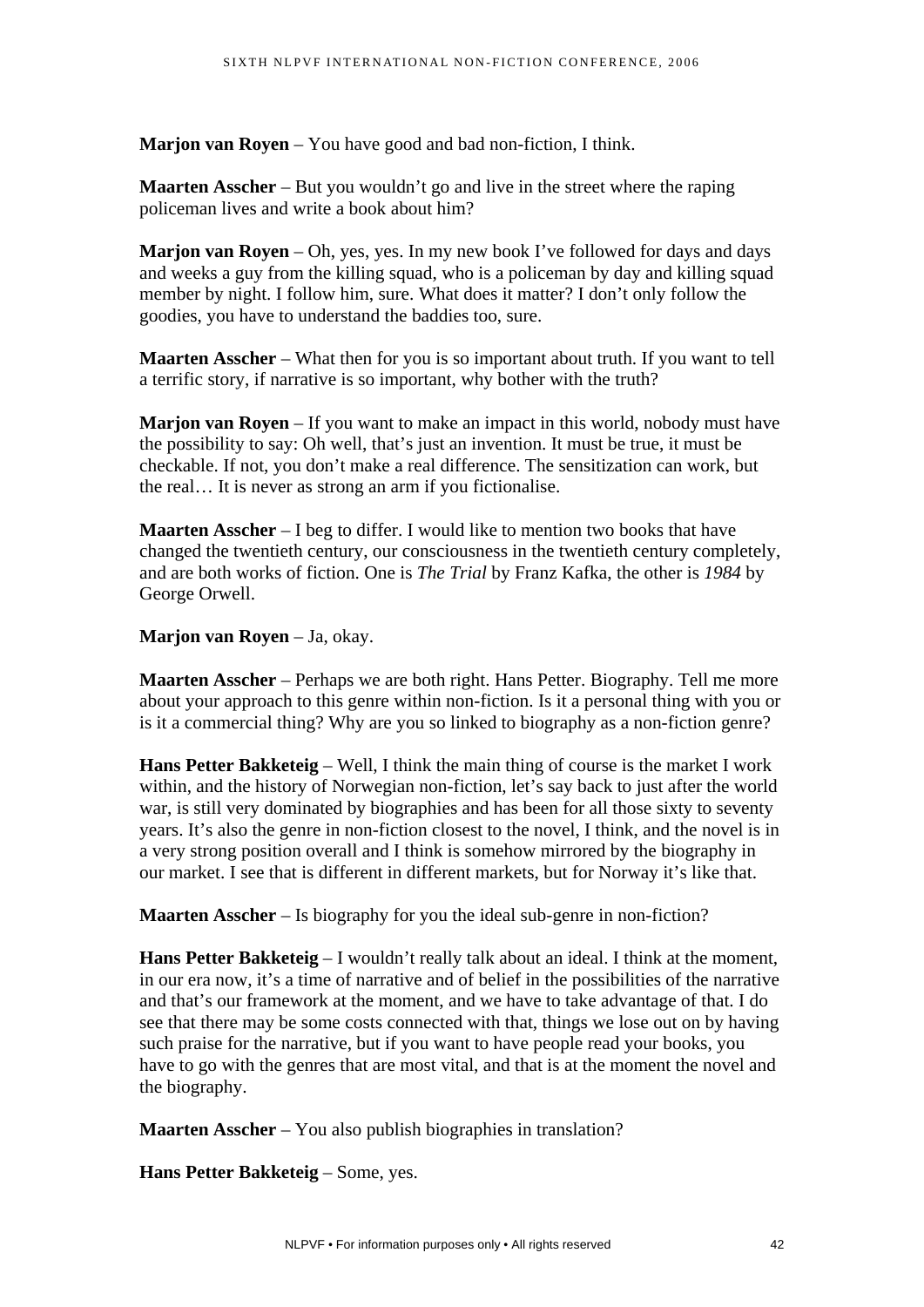**Maarten Asscher** – Which one did work?

**Hans Petter Bakketeig** – The last one that did work was Jung Chang's *Mao*. But I would like to stress the difference between the independent and the more authorized biography. We also have of course a genre of celebrity books, as do many markets, but there is a possibility to use this genre with a more critical sense and I really think we can do a lot more and have journalistic effect using this genre at the moment in our market. So I hope my competitors will also do this and that we just pump out more biographies on contemporary personalities.

**Marjon van Royen** – But why just biographies?

**Hans Petter Bakketeig** – Well as I said, not only, but I just wanted to state the obvious, that you have to follow the genres that are dominant, that the booksellers know how to use and the people are used to reading.

**Maarten Asscher** – Do you have the idea that you are using the genre of the biography as part of a larger programme to change things in Norwegian society, or to unmask things or to research things to make political mechanisms visible etc.

**Hans Petter Bakketeig** – That is the ideal of course, and if we succeed in doing so I shouldn't be the one to say, but as I told you in the break just now, if we look at the journalistic groups we have, the strongest investigative groups we have in Norway at the moment are the economic, financial journalists and for that reason it's easy to encourage very strong, critical books into trade business. They make an impact, they change things, yes.

**Maarten Asscher** – Mary, I thought your presentation was very powerful, it made quite an impression on me. For some reason I had the feeling you were talking from a minority-of-one point of view in the face of a multitude of subjects that are almost impossible to realise as books because British publishing is not able to cope with them. I was wondering for example how many people with a Muslim background are working in British publishing?

**Mary Mount** – That's a good question. Penguin is this year doing some programme called 'Diversity in Publishing', which is a very nice idea but it doesn't seem to have affected the actual sorts of people who are employed, most of them being white middle class women. I think it's not just about publishing, it's about the fact that the poorest, most disenfranchised part of any country are not going to be well represented in the media because if their children are well educated or have gone beyond their background, it's usually to try and get a job in medicine or law or something a bit more reliable, and better paid. So I think that's definitely true there are very few voices available. There was an interesting piece done in a newspaper in Britain recently about how a city, the outskirts of a small city in Britain had a lower life expectancy than Iraq, which I found absolutely extraordinary. It was basically alcoholics and smoking a lot and this was at a time when the same newspaper was debating the anti-smoking law. And it struck me that the newspapers, well, the media in general, has changed and we are much much more focused on lifestyle, on rich middle class pursuits and in a way the newspapers are not doing what they used to do.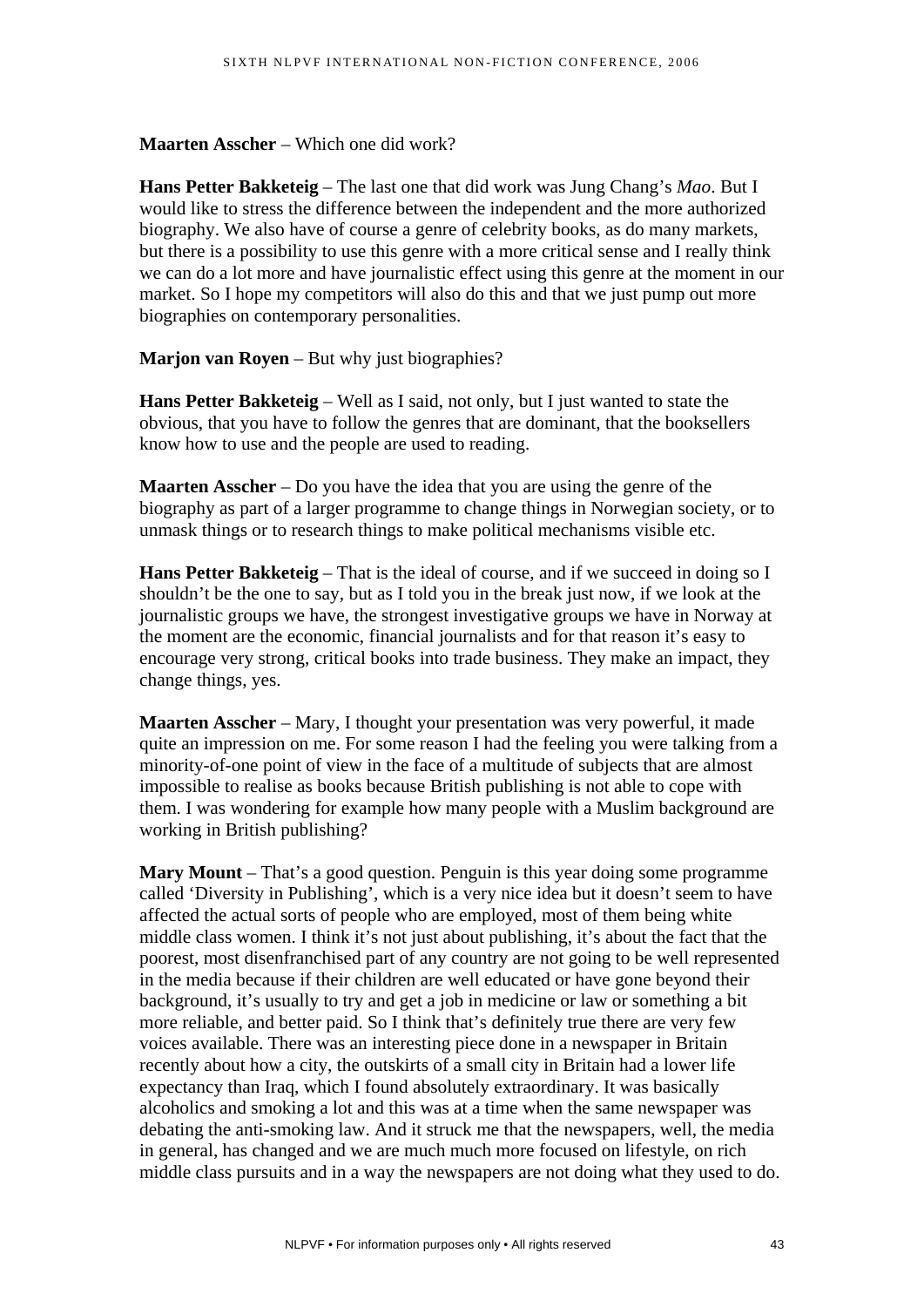I mean the *Guardian* used to come out of Manchester, it used to be for young working class people and now friends of mine who live outside London say many people they know don't read a national newspaper, and I think the young people are also reading newspapers much less. So in one way it presents a great opportunity for publishers. I mean just like when Bush got in in America those huge number of political books started selling in a way that political books hadn't sold for years, and that was I think partly because people hadn't found that information available in any other media source. So I think it's an opportunity for publishers, but as you say we also need to encourage people to write the books in the first place.

**Maarten Asscher** – The thought presents itself that perhaps non-fiction book publishing as we know it isn't doing the right thing, or doing the right thing in the wrong way, to be able to reach out to a larger part of the population. For example, this wonderful series of 'Great Ideas' is at the same time totally established, European, historic, within the limitations of, well, the white, bourgeois, learned culture. Couldn't one publish a 'Great Ideas' pamphlet series at a low retail price for a much wider and a much more varied audience. Is that an issue, or is that totally unrealistic in conglomerate publishing?

**Mary Mount** – I think the whole idea behind the 'Great Ideas' was the fact that the Penguin backlist… As has been mentioned before, backlist sales have gone down and it was Penguin's backbone and was increasingly becoming less profitable and it was all about front list, and it was about getting those people back to the classics. And the great ideas series was done precisely, and so was the Penguin seventies and the Penguin sixties, to get people to buy these books that were cheap and small, I mean doing what Penguin paperback did originally. I think Penguin has been quite imaginative about trying to reach out to a younger audience. We have an incredible website and we're doing podcasts and blogging, and at that point I have to stop because I don't know what I'm talking about, but we are trying to do that. But I think we do need to be thinking more about how compelling books are, that's obviously the most important thing and how, as Marjon says, how narrative driven, how much they connect. In the end, it's a truism, but it's all dependent on how good these books are, how well written they are, I think. That's it. And how much they get to the public. But I think selling them cheap is obviously a very important part of it.

**Maarten Asscher** – What is, if I may ask, the single most critical obstacle that you in your professional life as editor, publisher encounter, that if removed would make your life as an editor much more fulfilling.

**Mary Mount** – I was talking to Wolfgang about this. I mean, I love my boss, I don't want to remove him, but I suppose it's occasionally the moment where I think one should publish a book and the powers that be don't agree. And it's probably a very, very good discipline that there are those powers that be that say: this isn't just for you, you're working for a company that's trying to make books sell. And also I think there is an element in Britain of people trying to dress intelligent books up as being less challenging and I think that's patronising to our audience, because I think people are capable of, and time and time again the market shows they are capable of reading challenging, interesting books.

**Jan Mets** – Could you give an example?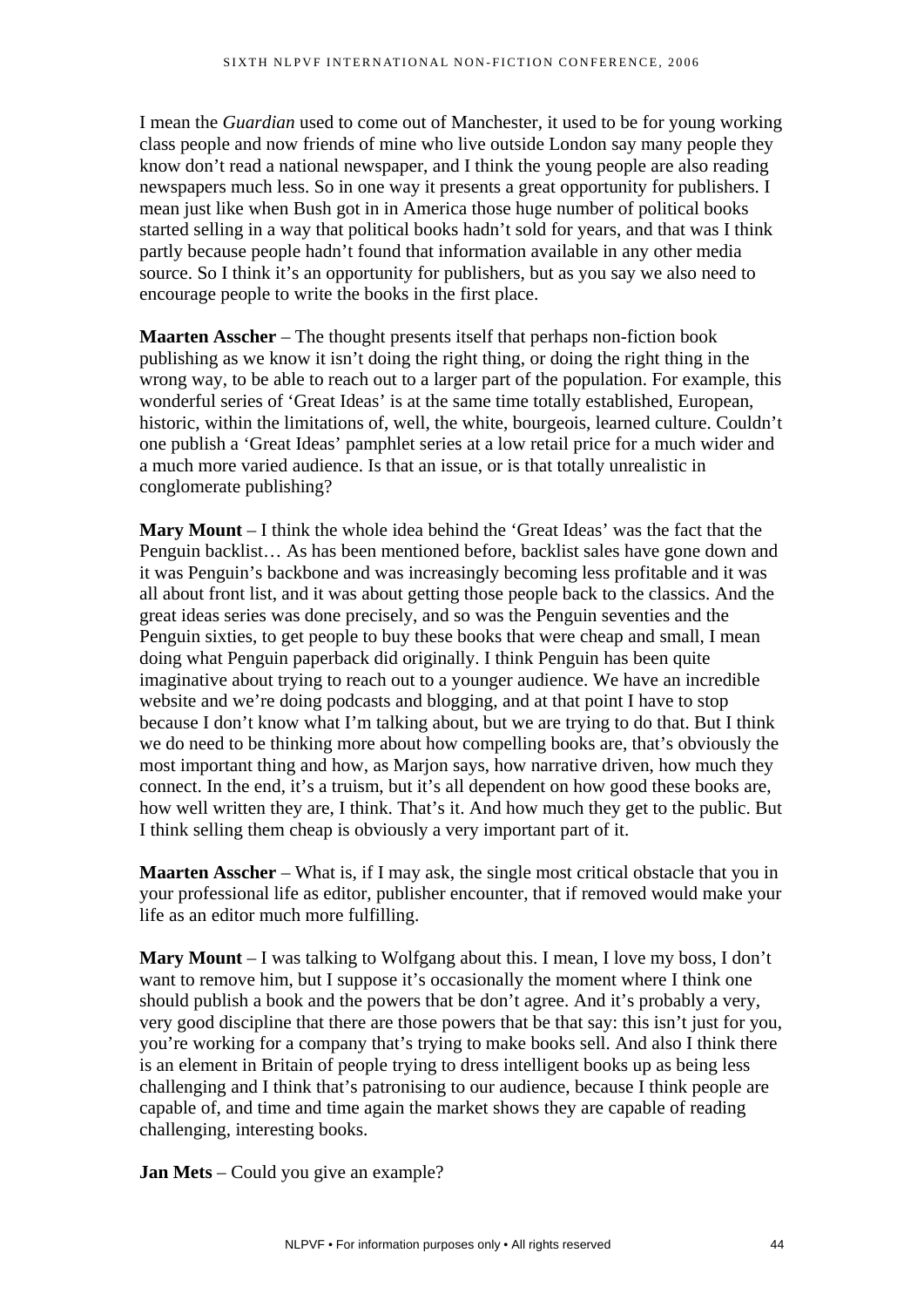**Mary Mount** – Let me think, well, for instance, a biography (this is one of Toby Eady's books so I should be careful) a biography of John Donne that I'm publishing. Which is an example of being able to publish something that is, we're publishing it because it's very good and incredibly well written and very compelling, but there's a sense that we should almost make it not look like a literary biography, and maybe we should be pretending it's something slightly, I mean, if we want to get that big audience. But at the same time it is what it is and it's… That's not a very good example. I think perhaps literary fiction falls more into that bracket. There's a Libyan novel that I'm publishing in a couple of months' time and it's an incredibly powerful. incredibly important novel and I think we are slightly dressing it up to be *The Kite Runner*, which is a good book but is not nearly as good as the book we're publishing. So I think that there's a bit of 'me too' in the way we package and that sort of thing.

**Maarten Asscher** – Jan, you have no boss, have you? How do you cope with that disadvantage?

**Jan Mets** – Well I have a business partner.

**Maarten Asscher** – No I'm serious.

**Jan Mets** – Me too. No we act as each other's bosses, in a way. Or try to. I think that instead of what would have been maybe more comfortable, leaving each other alone and do your project and… No, instead of that we discuss a lot and we fight a lot.

**Maarten Asscher** – I think Wolfgang Hörner more or less suggested that even without a boss one needs a boss in one's head.

**Jan Mets** – True.

**Maarten Asscher** – As a sort of personified conscience.

**Jan Mets** – It's true, but at the same time it's also true what I said, that we act upon each other like each other's bosses and, strange as it may seem, it works.

**Maarten Asscher** – And where the boss inside your head or the boss in the form of your partner corrects you on the commercial side, or you correct him on the ideological side? What is the balance?

**Jan Mets** – No no no no. Positions change, in the first place, you know, otherwise it would be dull, but… I think you could divide the publications that we do into three: one are his, one are mine and the third is really from both of us. But of course you can incline to discuss only the things that are from both of us, but we really try to be as critical as possible to each other.

**Maarten Asscher** – Do you consider yourself to be a political publisher?

**Jan Mets** – No.

**Toby Eady** – I would say he's a politically aware publisher.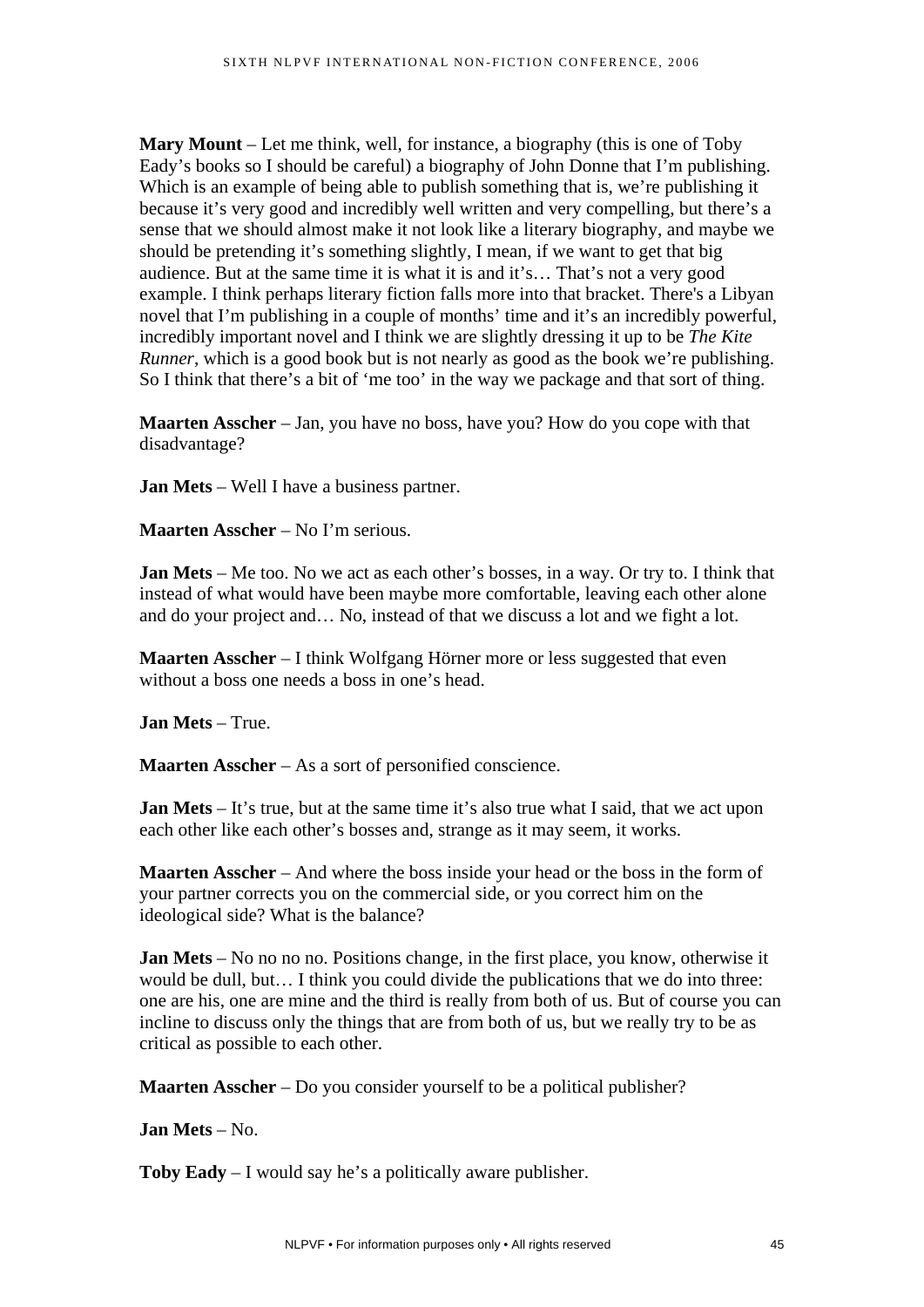**Jan Mets** – Thank you, Toby. That is true, yes. No. Political publisher? When I started publishing it was in the time that political publishing was at its summit and already a little bit over it. And political publishing in those days in this country, it was Van Gennep, Sun, I can't remember them all, and those were all separate denominations of a sort of New Left, Marxist, New Marxist, to extents of, well, to anarchist or whatever. That was political publishing. And we came later. I have never considered myself as a political publisher in that sense of the word, which I by the way find not a very proper definition.

**Marjon van Royen** – But why is this so important, what it's called?

**Maarten Asscher** – Well, Jan Mets shaped his presentation around the problem of defining critical non-fiction and I wanted to get at…

**Marjon van Royen** – Because you told him to do so.

**Maarten Asscher** – No no, no one is told anything here except what his heart or brain or conscience tells him. I wanted to offer to Jan my definition of critical non-fiction and see if we can agree on that. Perhaps you would be kind enough to comment on it. Critical non-fiction is the category of books that not merely wishes to describe, to analyse, or to portray; critical non-fiction books are works in which authors come up with new approaches to existing subjects or with altogether new subjects with a view to making their books into agents of change in the social, political, cultural or academic world. Critical non-fiction books aim at exercising individual influence, not just achieving passive recognition from others. Critical non-fiction books want to be more than written objects of desire for their audiences. They are intended as, in Langdon Winner's phrase, political artefacts. They are political in the sense that they realise that all human life is political. Can you agree on that?

**Jan Mets** – How ambitious. No, I have difficulty with this. I don't know. What I think and what I tried to point out is, it depends what you want to say with 'critical non-fiction'. What is critical non-fiction, as opposed to what? And my point was, and is, that any good non-fiction publishing, be it journalism, be it essayism, be it reportage, be it of whatever kind, has the process of working on books is a process of constant criticism, a constant criticism within the author him or herself and also between the author and the publisher. And yes, in that sense I think any good publishing should be critical publishing.

**Maarten Asscher** – But it also has to do with my idea at the start of our morning session, with these two types of publishers, the one who goes with the flow because that's what the market wants and the other who is searching for really new inspiration, new writers, types of writers, types of subjects to convince the world.

**Mary Mount** – Aren't the two the same thing, in the sense that none of us could publish books that we think will change the world but no one will read, because the two things cancel each other out. So we hope that the books that we buy if we are being high-minded and idealistic are also the books that will sell and appeal to a huge number of people because they are fresh and insightful and provocative and all of those things. But the two go together, I think, in the most ideal circumstances.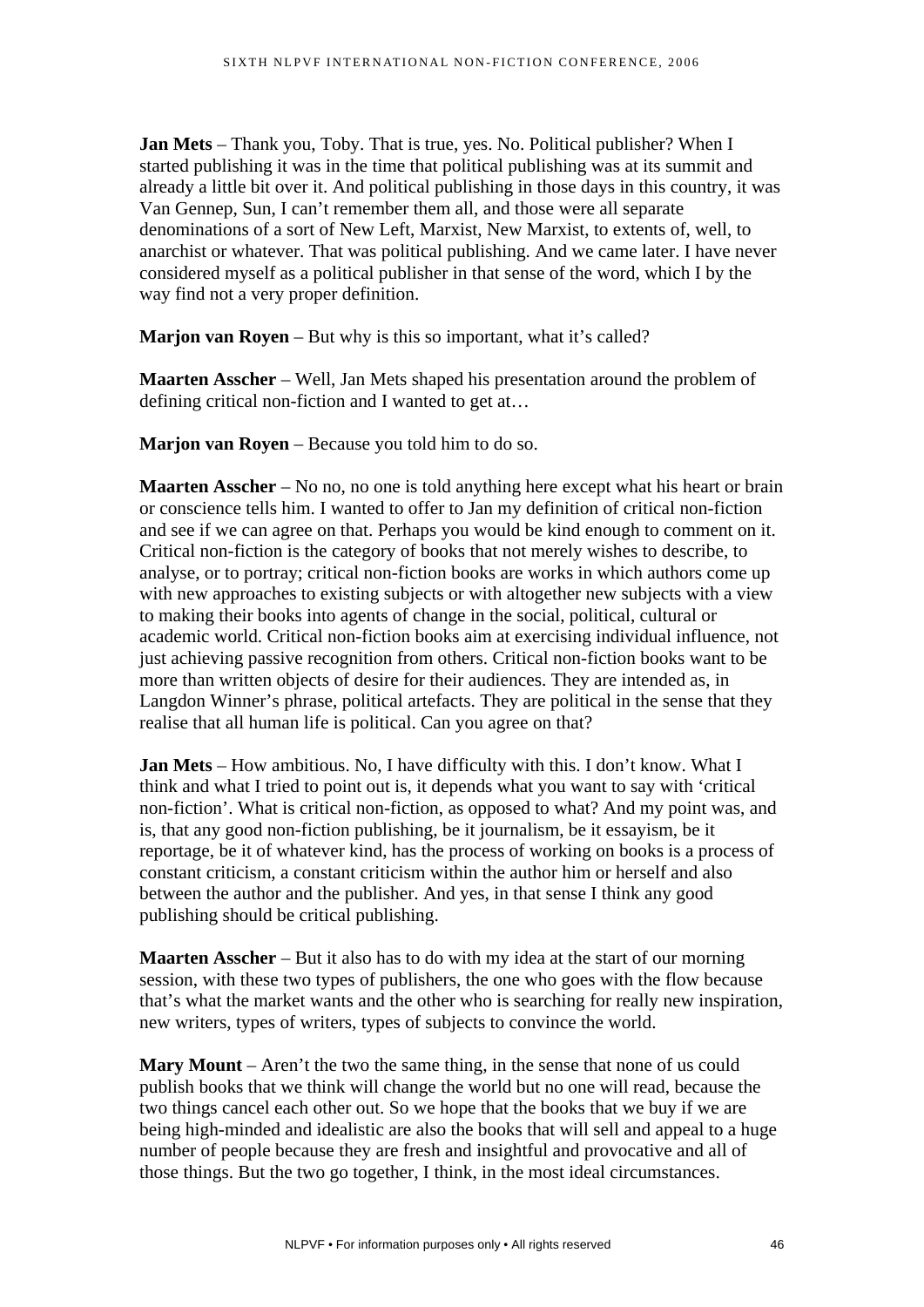**Jan Mets** – Indeed and I think the only distinction that does make sense is also a distinction I'm not very fond of, but it does make sense, is the obvious distinction between commercial non-fiction and quality non-fiction.

**Marjon van Royen** – What if the quality sells?

**Jan Mets** – No, I mean as a category. In the book business we distinguish those, so cookery books and books on gardening are considered as commercial non-fiction and the books on ideas, reportage are considered quality non-fiction.

**Maarten Asscher** – Yes, by definition. The microphone there, please, for an intervention.

**Antero Helasvuo** – I'd like to raise one question, because I think you all are people of great achievement and honest intentions and you'd like to better the quality of nonfiction and literature in general. And you just made a distinction between important non-fiction and run-of-the-mill cookbooks and interior decoration and so forth, but what about disinformation? I think it's raising its ugly head at the moment very strongly in this world. And I predict that it's going to be a battleground there because like some decades ago it was more or less like a joke, the bureau of disinformation in the Soviet Union. That doesn't exist as it used to, but now they are founding in the United States similar kinds of organisations whose only purpose is to spread disinformation in the world in all kinds of forms, in forms of films and TV programmes, and non-fiction books too. And they will be professionally produced. What will be the position of the, let's say, honest non-fiction writers and publishers in that respect?

**Maarten Asscher** – The lies in schoolbooks you mean?

**Antero Helasvuo** – Yes, and false biographies and false political analysis and war books and so on.

**Maarten Asscher** – Anyone want to comment on that?

**Toby Eady** – There's a very interesting point you make. *Reading Lolita in Teheran*, which became a bestseller, actually the first print run was bought out by the American government and distributed. It was a book completely backed by the American government. It was then distributed by it, as a really anti-Islamic, I mean the way Islam should be in an American concept. That's what you're talking about.

**Antero Helasvuo** – Yes, you put it in very good…

**Toby Eady** – It's quite common. If you go back to the magazine *Encounter* and the *Paris Review*, they were financed by the CIA, that was after the Second World War, because the real fear then was communism.

**Marco Vigevani** – But the question is whether they are good or bad books, no?

**Toby Eady** – Well, I think *Reading Lolita in Teheran* is a piece of propaganda.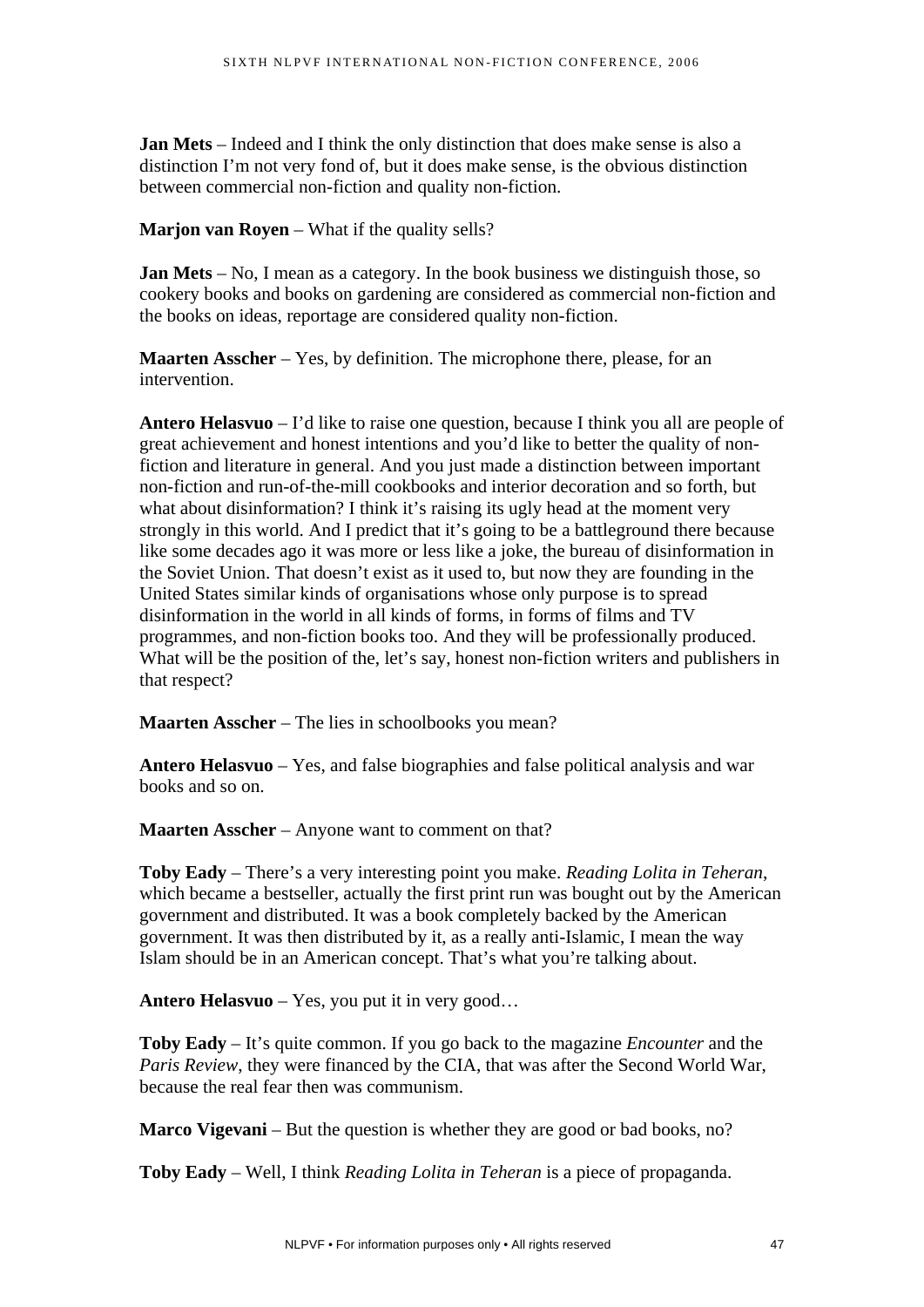**Marco Vigevani** – No, I think the example that Toby is giving about the fifties, there have been excellent books written about CIA sponsoring the arts and sponsoring against communism etc. It's not automatically everything that is sponsored badly is a bad piece of art or is a bad piece of writing. I think that the problem is what Jan said in his speech that the freedom to accept uncommon, weird ideas, ideas at odds with the general opinion of the well-meaning, our friends. This is the problem. If you think about the reception of Solzhenitsyn in the seventies in Italy, all the well-meaning and well-intended, well-read people in Italy, they thought it was a horrible piece of anti-Soviet propaganda. And so I think it was very courageous to publish it. And nowadays probably there are other things that go against this kind of grain, not only your distinction about powers that be and about the intellectual.

**Maarten Asscher** – A very good way to unmask institutional lies is to publish pamphlets and essays in magazines. In some countries, series of pamphlets seem to be very successful, in other countries absolutely not. Hans Petter, you said that the pamphlet as a genre, as a book genre is completely in darkness there. Why is that? It's not a lack of urgency in certain topics. We're talking about creative publishing, so publishing pamphlets is an element of creative publishing. What would you encounter if you would start a series of four pamphlets per year provoking the powers that be?

**Hans Petter Bakketeig** – I think it's a matter of competition between medias. The magazines, the intellectual magazines and also the newspapers would dominate the pamphlets, so that's the arena where the authors have the ability to express themselves in that genre in Norway. This may change but that's the situation at the moment, and the book is not able to compete in time I think as well. We are too slow.

**Jan Mets** – I tend to disagree. As I can only speak for this country, in the first place I think a pamphlet should never be put in a series. A pamphlet can only be published when there is a real urge, when there is a situation in which a voice needs to express itself. And it can be very successful, I don't know the numbers, nobody from Atlas is here, but this *Doomed to Vulnerability* by Geert Mak that you admire so, as I read in the survey, it must have been 100,000 copies. By the way for the foreign guests, this was a pamphlet as an answer to the general mood in The Netherlands after the assassination of Theo van Gogh. And in cases it can be very successful, but that is the very nature I believe of a pamphlet.

**Hans Petter Bakketeig** – But then you really need a very strong national incident like this.

**Jan Mets** – Of course, otherwise there's no need for publishing pamphlets.

**Mary Mount** – But was it sold everywhere, like newsstands?

**Jan Mets** – Everywhere. It first came out as a newspaper article in *De Groene Amsterdammer*, which is a small weekly newspaper that is comparable in British terms to say the *New Statesman* and within a week after publication of that newspaper it became a pamphlet, a booklet, I'd say eighty or ninety-six pages. How many did they sell? Lots anyhow.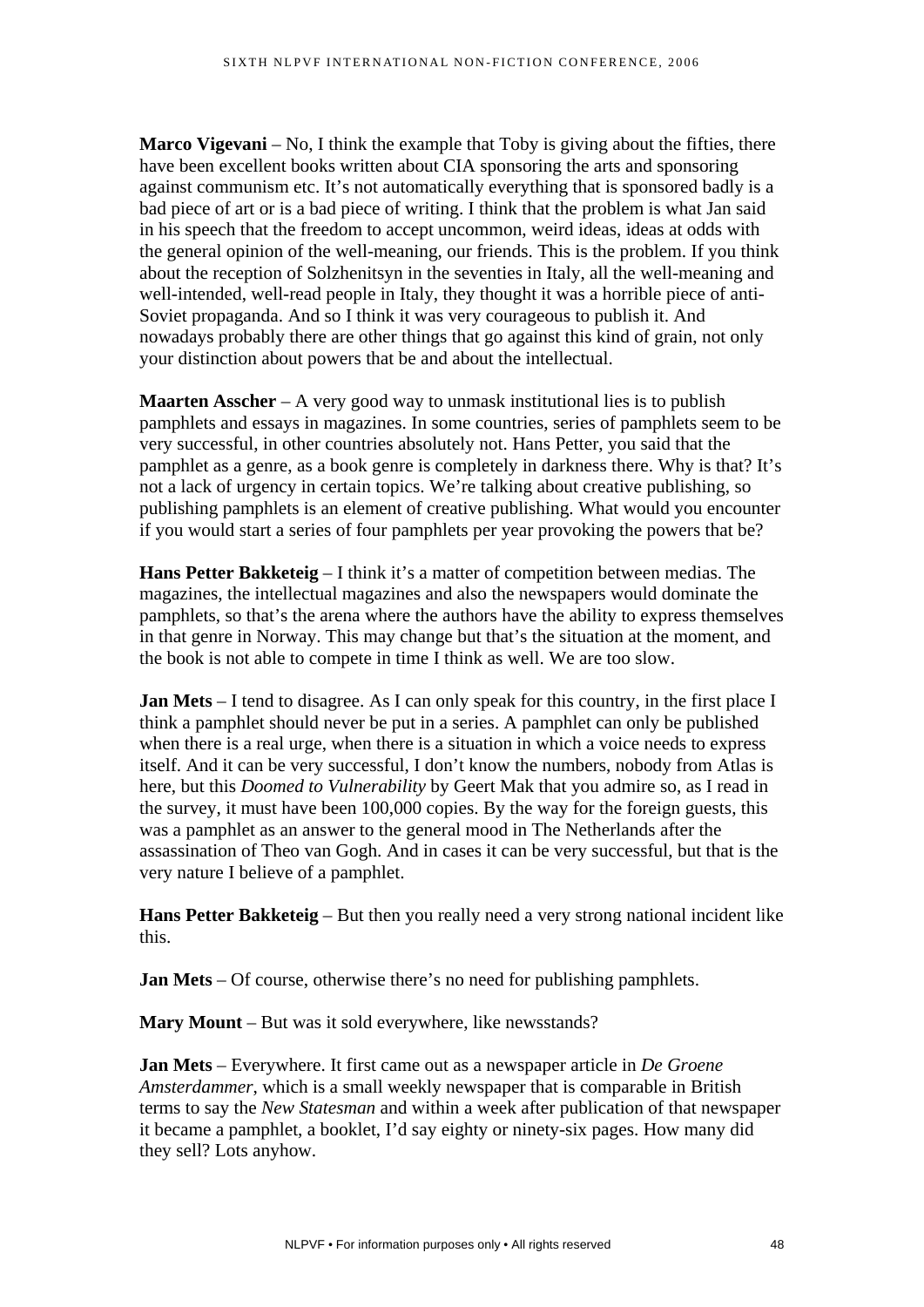**Maarten Asscher** – Are there any other experiences with pamphlet publishing that could be relevant.

**Dan Simon** – I don't want to be here as a pamphlet publisher, but we really launched publishing in pamphlet form in the United States, and Mary's absolutely right, it started not with 9/11 but with the political moment, with the election of George Bush. But we published Chomsky's *9/11*, which sold almost a million copies around the world, about 400,000 in the United States. The great thing about pamphlet publishing at its best is that when people are desperate for information and people today don't have a lot of leisure time, you as a publisher have the opportunity to do something very thoroughly and very carefully in a short period of time. *9/11* I think went through twenty-two drafts in a period of three weeks, which had it been a 100,000-word manuscript would have taken a year. So you can kind of condense the time necessary and give something to people that they really need at the time they really need it and at a very inexpensive cost, and with good economics as a publisher in terms of your unit cost.

But I want to get back to what Marjon was saying, because I was so happy for what you're saying and I liked it so much, but by way of praising you I have to problematize it. You know in the States, and I think internationally, the political nonfiction moment was a beautiful thing from about 2000 through 2002, in that it was a true moment of conversation, people were desperate for information, very serious books being published in the States by places like Yale University Press, in England by places like Pluto Press, who'd never experienced a mass audience, suddenly had a mass audience for wonderful serious, earnest and well-informed books, and then over the last say three years that moment of political books has been trivialised in various ways and it's passing, it's not where we are right now, and the sales are back down for the most part. But as an American publisher, I want to say a few different things to some of the things you were saying, I think of investigative reporters almost as an endangered species in the States and as an incredibly important resource, the people who actually do what you guys do, which is on the ground reporting from places in a deep way. It's a hard life and you don't get your front page coverage mostly, and you don't get the support of the newspaper mostly, and you don't get the kind of encouragement that you deserve usually, but just problematizing some of the things you were saying, I think in a sense you did yourself an injustice in what you were saying in that it's not just the human stories but it's the human stories together with the facts. You're there on the ground to get the facts right and as Nelson Algren used to say, if there are three bars in a cell window you've got to make sure you write it as three bars and not two. So one of the reasons that you guys commit the kind of time to really being there it's to get the facts right, not just for the human story, it's really the two together that become so powerful and so meaningful. And one of the ways in the past few years I think internationally that non-fiction has been a little bit trivialised is sometimes, and I don't know whether Hirsi Ali who I've just been hearing about is an example of this, but sometimes the people that we end up choosing as a community aren't necessarily the right people. You know whenever you have someone from whether it's Somalia or Iran or wherever it is, there's someone else from that country who's not being given a platform. I think we as a community have been erratic in terms of the choices that we make.

**Marjon van Royen** – My last point of what I said was that when you come from small countries you have some advantages. It's a little bit provocative but I mean it.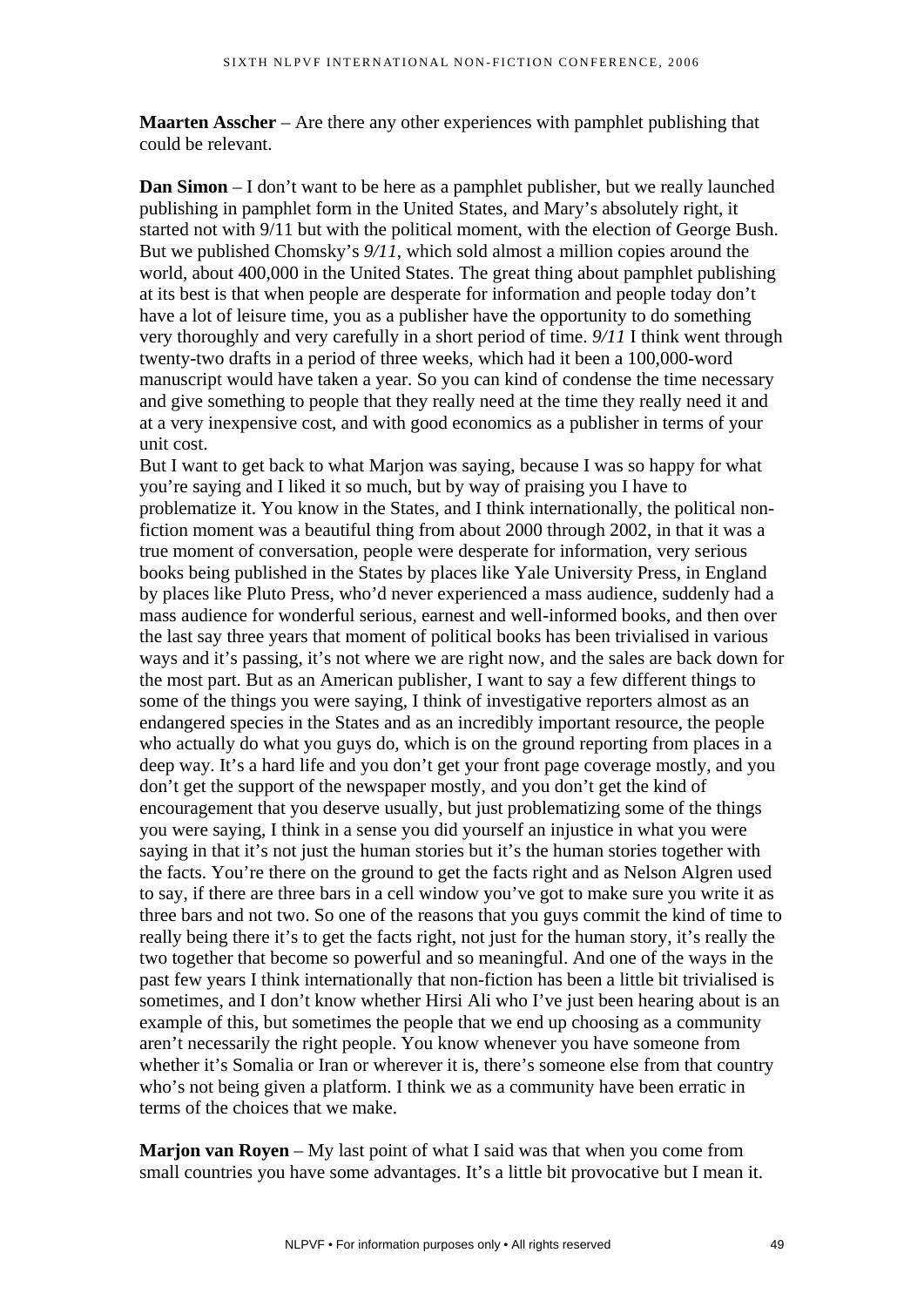So why don't Americans publish that kind of book? Why is Minka Nijhuis, for example, not published in America?

**Dan Simon** – I'd really say two things. I would say, as Antero was saying, the community represented here is doing a lot of things right. So, for example, going back to the trivialisation of non-fiction publishing, in the US right now there are three dedicated right-wing imprints at big houses that have been created in the last four or five years. They do books that are unworthy of review and become instant bestsellers because of the Fox network, talk radio phenomenon. They are publishing things that ten years ago would never have been taken seriously or been published because they present an ideological point of view which basically half of the US is interested in, they become instant bestsellers. This community of people is not translating those books. Books like *Men in Black* that was suggesting that the US Supreme Court is a radical, left-wing conspiracy, which was a major bestseller in the United States. These books are not travelling. So there are a lot of bad books that are commercially interesting that are not being translated, not being published around the world. Which is a good sign.

**Marjon van Royen** – But my question was the other way around.

**Dan Simon** – I'll get to that, but can I just say that part of the answer is that a certain number of those books do get translated. Not enough. Nowhere near enough, but you know there's a lot of good, there's a lot of struggle on the part of the publishing community to try to choose the better voices. Robert Fisk, who was saying that they're publishing him? It was Mauricio. This Robert Fisk, you know it's a twelvehundred page book by a very respected journalist and that is being translated around the world. So why isn't there better communication on the part of the US? Well, speaking about the US I would say that we're in a xenophobic moment and people are not only not interested but actually are sort of fearful of these voices, for exactly the reasons that they're good and they tell us the truth.

**Marjon van Royen** – I don't believe all Americans are like that.

**Dan Simon** – No of course not, but I mean the culture generally, so in the media for example. When Harold Pinter won the Nobel Prize and gave that wonderful speech and we thought that was going to be this kind of tremendous controversy in the States. It wasn't. You could find it on the internet but it was not covered in the newspapers, it was not newsworthy. And that's Harold Pinter and that's the Nobel Prize. I think practically speaking one reason that it happens less than it should is that in the media it's very difficult to get any attention for foreign authors. And again, if you look at our list we do a great deal of translation, both fiction and non-fiction, and you do it mostly thanklessly and you do it because you believe in it and you can only do so much. So we publish Hwang Sok-Yong from Korea, for example, one of the great writers of our time, and we sell one to two thousand copies. And it's a very expensive proposition to translate, bring him over and all that, so we do as much as we can and we try keep the conversation going.

**Marjon van Royen** – But maybe you could invent some things like Mr Germany did. Tricks.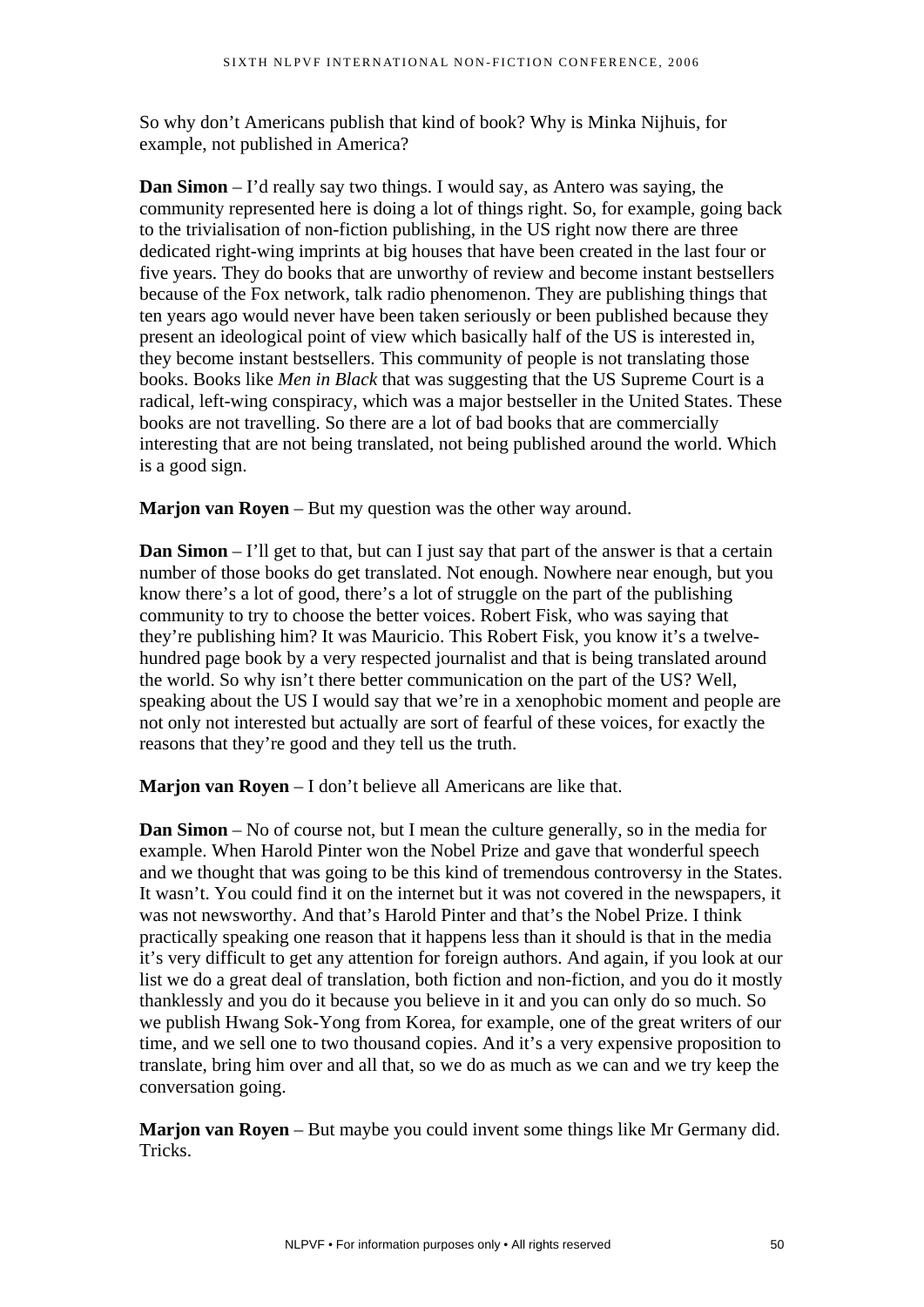**Dan Simon** – No no you have to use tricks. And we do. Well, the other thing is that, I shouldn't say it, but again if there's an idea and if it can be *not* in a translation… You know in a translation is loses part of the authenticity, so if there is something that you can publish that is already in English it is more likely to reach people, but if the voice is very strong then we do it, and there is a certain amount of it that does happen but not enough. There's a lot of good stuff being published and the market place is very unwelcoming initially to it. And again Maarten I liked your definition very much. But there is no battle between fiction and non-fiction. We need fiction and we need to create an environment in which good fiction can happen, because in order to make good decisions politically etc. people need to love life enough and the question… Kurt Vonnegut sort of suggests that Americans don't love life enough to really make good political decisions and in a way it's the role of fiction to remind us of that, and that's more I think the domain of fiction than non-fiction, but both. You know, we need both, we need both very much.

**Mary Mount** – But if an author comes along and is writing in a language that is different to the language of the publisher, the first thing obviously that the publisher will want to know is what is the subject? So if the subject is Mexico, for example, if the publisher can't immediately get a sense of what is different, because the publisher is constantly looking for what is different and it's all about often the voice, and the terrible immediate problem about publishing something in another language, particularly in non-fiction is you can't get that voice, so the only thing you have to base it on is the fact that it's about Mexico. So you look and you say, oh well we published a book about Mexico last year. When we published Linda Polman, if I'd gone in and said, 'I've got this marvellous book about the UN, but in Dutch,' my entire office would have just laughed at me and said, 'so what?' But when I came in with some pages which were just exceptionally good, lively, compassionate etc. it was: Here is a great reportage writer. That was the first thing. And then she's exposing the way the UN works in peacekeeping zones.

And the other thing that hasn't been mentioned, and I don't know what effect it has here, is that we have *Booktrack*, which is this double-edged sword, which means basically you can find out the sales of any book, over the last I think it's about six or seven years. Which is wonderful in the sense that agents can't say, 'the last book by this author sold 500,000 copies and you look and it sold two,' but the downside of it is that you say, 'I've got this wonderful book about Mexico,' and they go in an unimaginative way back to *Booktrack* and say, 'well you know, Mexico doesn't sell, we've looked it up,' and that sort of information is both great and very damning of subjects, or of writers.

**Maarten Asscher** – Do you agree with Marjon's point that writers from smaller countries have an advantage over writers from bigger countries in their reporting and writing and fact-finding?

**Mary Mount** – I think the great thing that happened to British writers is the fact that Britain is no longer significant. I mean they are better at writing about other countries now that they don't have a, some of them don't admit this, but they don't have a role to play. I think that's true. I think that the very exciting development in recent years is that we're getting more voices from those places. So we're getting writers from India writing about India, which for a British market is really interesting because we have relied so much on a kind of Empire view of India, really, in a lot of our popular non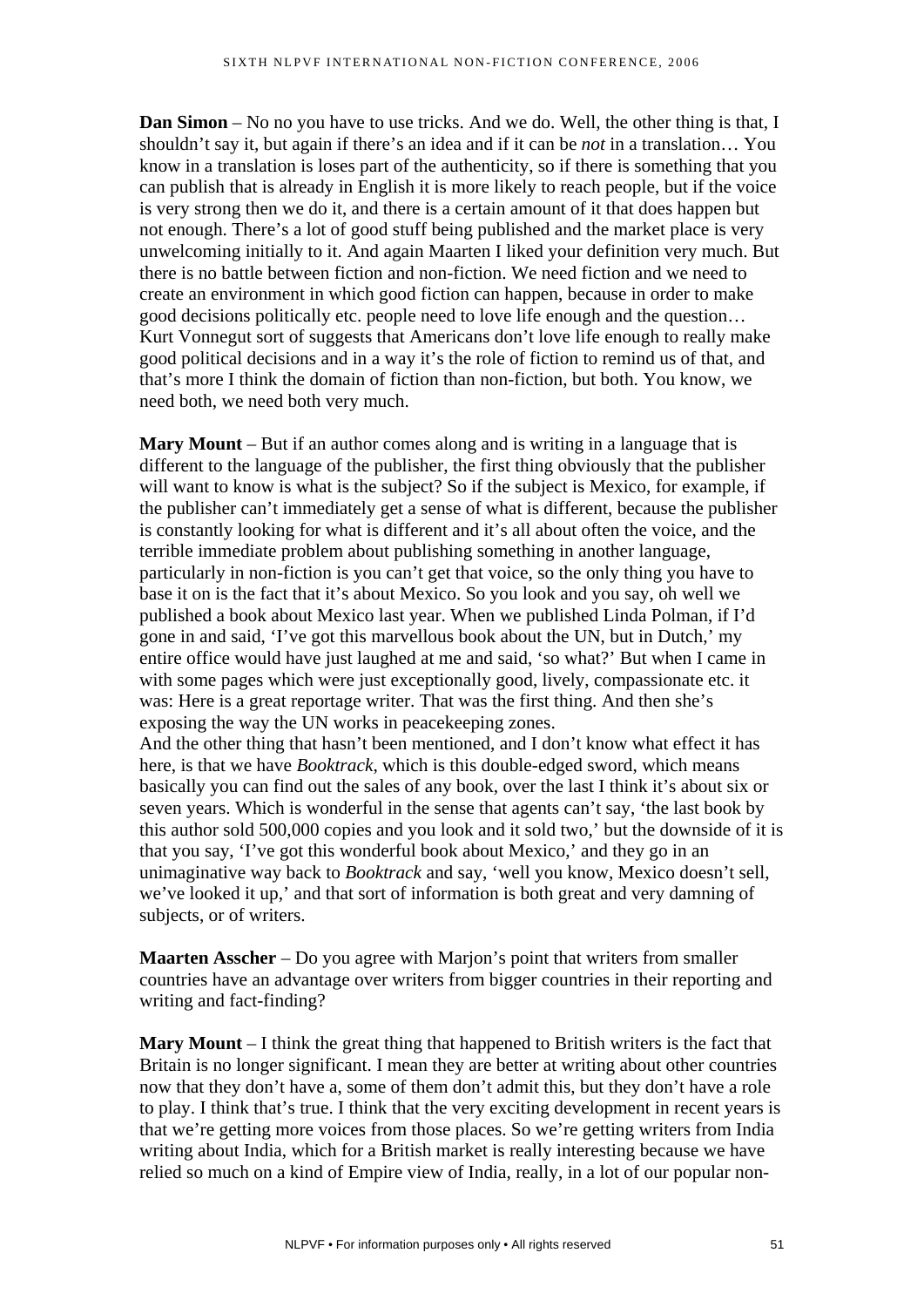fiction about India. We're in a very lucky stage from that point of view, but another side of that is, yes, it is possibly better to be unimportant. But then, some wonderful, some of the best writing about Iraq, as Minka said, has come from America. I mean William Langowitch wrote an amazing series of pieces about the green zone in Baghdad. Really terrific. And the *New York Review of Books* is one of the best magazines in the world. So I don't know, I think it comes down to the writers in the end.

### **Maarten Asscher** – Who else, from the audience?

**Toby Eady** – What you're saying about small countries I totally believe in, because I think you don't carry so much baggage, you don't have such a high opinion of yourself as some countries do in the world, like the English did. Just recently 1,9 million pounds was paid for a book by an English writer writing on the last Mogul emperor, an imperialistic writer. And that is still very much what I call Bournemouth publishing, the sort of bandstands. Why I love Dutch publishing is that for me it has been the most prismatic, and the prism of the Dutch is very different from the English. It is much more curious. When I came back from America to live in Europe, most of my clients were first published in Holland, and the curiosity of Dutch editors was far greater than from English editors.

But one point you've made, which I have fallen foul of many times with Middle Eastern writers, is people just won't publish people with Iranian names, Iraqi names, They prefer to get someone who has an English name, who's never spoken Farsi or Arabic in his life and writes about that country. That they feel safe with. They might have to think differently if they read from an Iranian or an Iraqi.

**Dan Simon** – It is changing though.

**Toby Eady** – Ah, just beginning to.

**Xinran** – I want to thank you because it really made me think since you made this comment about the small country or big country. As for my country, China, is it bigger or small? Russia is bigger or small? You know, Brazil? But how many writers come from them. I'm thinking. Just wondering what you'd say.

**Marjon van Royen** – I want to put a question. He really said, that in translation things are lost. Please. Could you explain this one?

**Maarten Asscher** – Now is the moment... Let's have this out.

**Marjon van Royen** – You can take it back if you want.

**Maarten Asscher** – No no no. Translating against the current is the theme of our morning session tomorrow, but…

**Dan Simon** – What was the thing that I said without realising it?

**Marjon van Royen** – You said, in translation things are lost.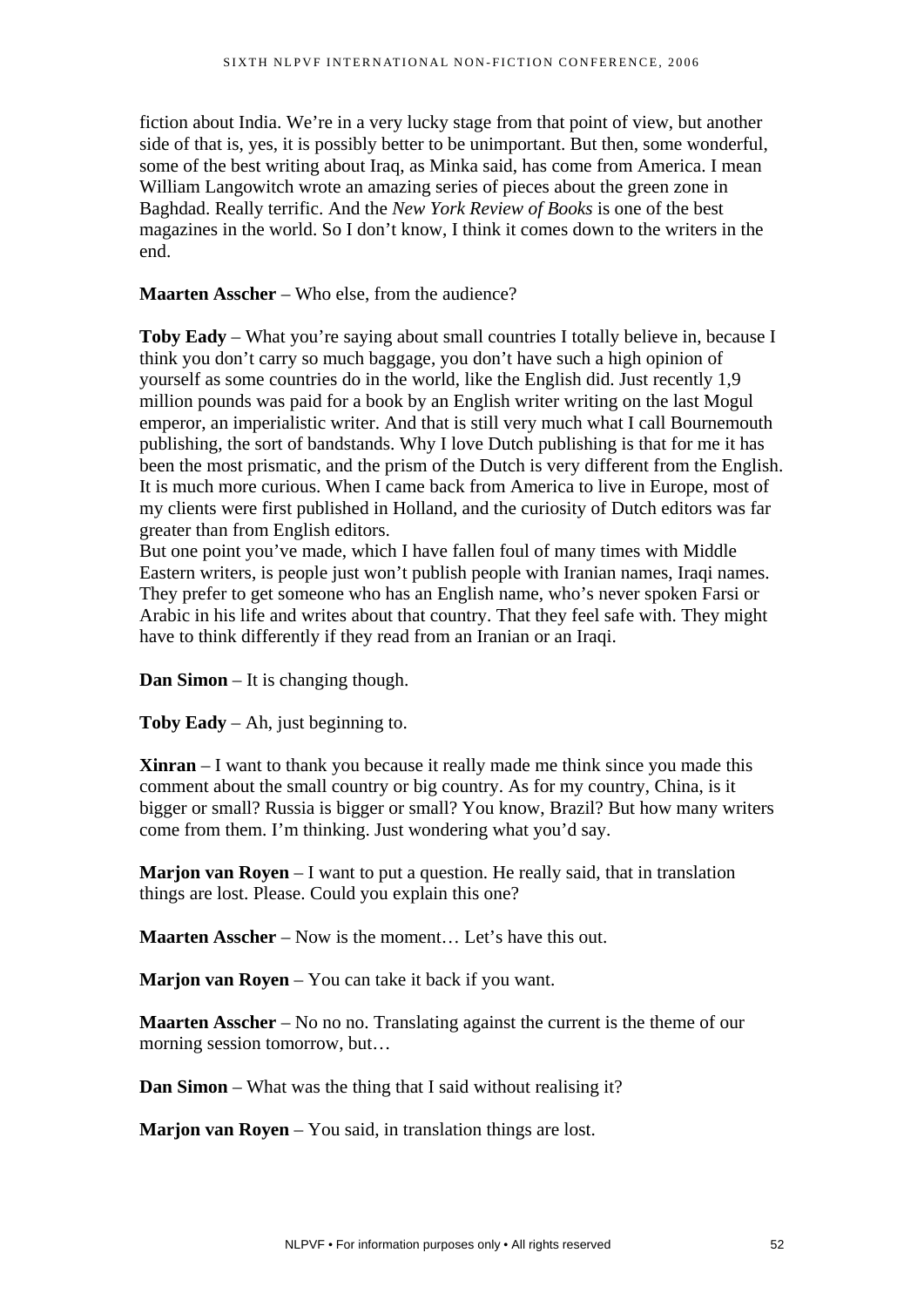**Dan Simon** – I know, okay. This is not right. What I was saying, and I prefaced it by saying I don't like to say this, but in the US certainly, very often we'll have, say, a French publisher presenting a very intelligent work on foreign policy that is similar to something that we could have asked an American to write. It's astute, it's correct, and for us to have the additional degree of separation of the translation and, well, just the additional degree of separation makes us say, that's a kind of book. I'm talking about a political tract. Where it's a kind of book that's interesting to us, but to get readers to pay attention to it we would need it written by an American. People would listen. Chomsky they'll listen to, whereas a very distinguished French academician or politician or intellectual saying the same thing is a hundred times more difficult for us. So there we sort of say, no, the work we're going to do in translation is going to be something that's uniquely… that couldn't have come from an American writer, it's a different type of thing. So the type of books that Minka does or that you do, there would be no discouragement from doing it in translation. We would have every reason to do it in translation.

**Jan Mets** – Then you still have the voice argument that Mary gave whereby as far as I know Americans, there is scarcely any awareness that there are people who speak other languages.

**Dan Simon** – Or that there is a world.

**Jan Mets** – And if you come up with an author to do a book trip or a tour or whatever, people with funny accents like I have or have been heard in this audience are not very welcome on the radio.

**Dan Simon** – No, people with funny accents, they love Andrei Codrescu, the Romanian, he's a commentator on NPR, everyone finds it very charming. Irish accent, a British accent, Dutch accent, fine. What you cannot have is an author sitting next to a translator. They won't do it. Even in radio, they won't do it on television, they…

**Maarten Asscher** – As an interpreter you mean?

**Dan Simon** – Yes.

**Jeannette Ringold** – I would say that one of the biggest things in the US is that there is not even an acknowledgement that there is a translation. Books are reviewed and people pretend that the book has been written in English. Very often there is no acknowledgement of a translation and this goes for very prestigious newspapers and magazines, they just omit it. And that's crucial because they pretend to themselves that everything in the world has been written in English.

**Mary Mount** – I'm afraid the British are guilty of that, too.

**Maarten Asscher** – We will certainly continue this point tomorrow morning when we will be talking about translating against the current. As we are nearing the five o'clock hour I would like to suggest that we take up one more subject that was raised from this side of the table, by Marjon van Royen and Hans Petter Bakketeig who both, each in their own way, said that you need a protagonist, that you need a character in your story, and I can understand this from a commercial point of view but I would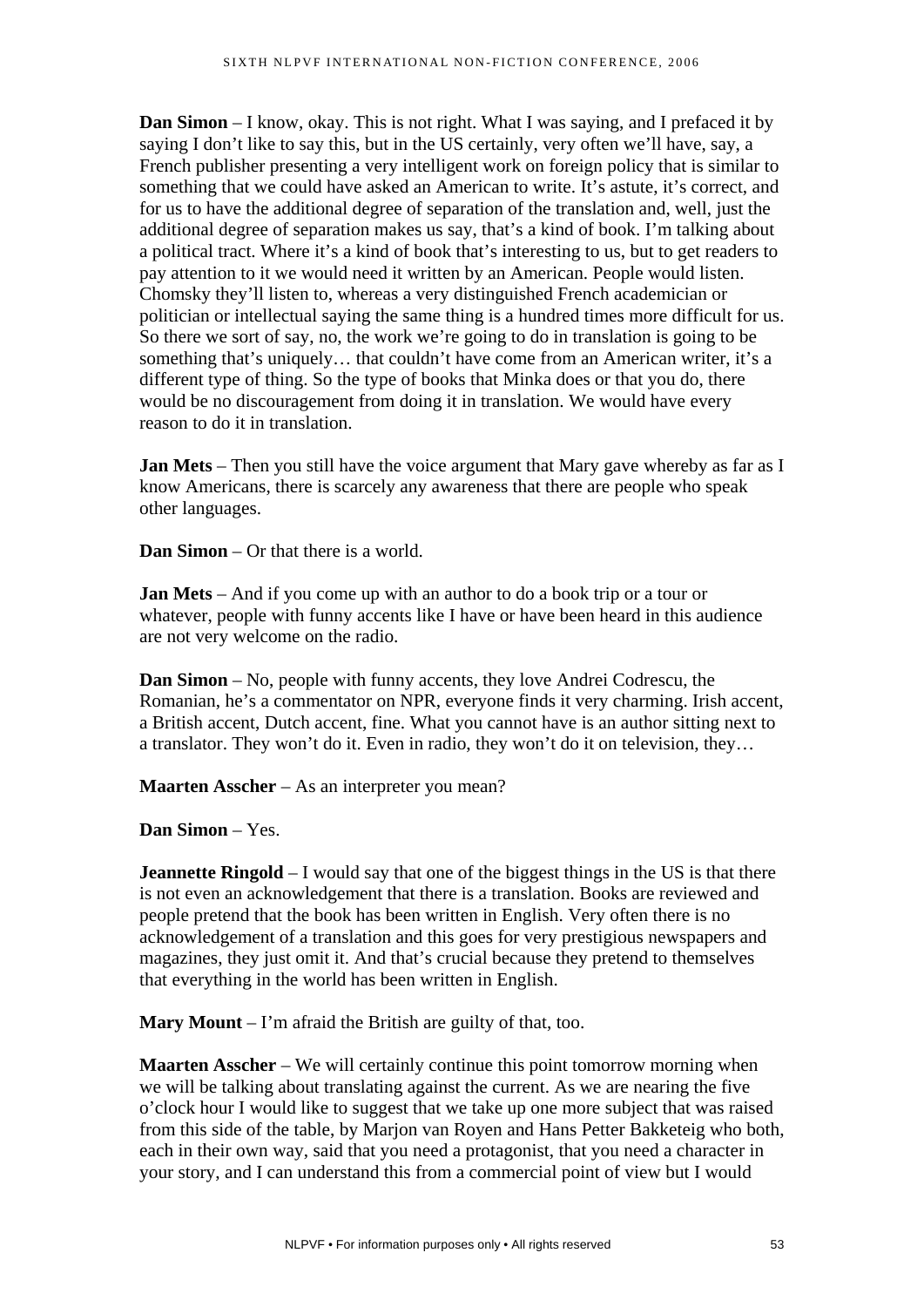hope that it is possible, and also that it is also an ideal of critical non-fiction publishing, to continue to publish important works on the level of ideas and on the level of arguments. Is that theoretical, or old-fashioned, or unrealistic? Marjon?

**Marion van Royen** – Yes. It is. And you can do it if you want, but you don't sell. That's it. And you choose yourself. If you just want to be not read so much, then you do it. And if not then you have to deal with it.

**Bertram Mourits** – There's no protagonist in Geert Mak's *In Europe.* 

**Marjon van Royen** – No, the protagonist is there, it's Geert Mak. And he was already famous. So the book is really going on his fame. Everyone is saying but what is the guy doing? And it is his voice and he goes around, he is very present in the book. And that's why Geert sells. If nobody ever heard about Geert Mak, and he just starts to write *In Europe*, it would sell maybe two thousand copies.

**Maria Vlaar** – But Harvill is going to do *In Europe* for England. It's not just about the fame of Geert Mak, because nobody in English knows Geert Mak. It's because of the book and the topic of the book, the subject of the book. So I think it's a bit pessimistic to say that you can't have a subject as the main important thing of the book.

**Andrew Franklin** – It also seems to me that we're talking about critical non-fiction and publishing against the grain, and that precisely means that if there's a rule then you have to set out to break it. So if there's a rule that you must have a protagonist, then we as critical publishers must set out to break that rule and do non-fiction without protagonists.

**Maarten Asscher** – It would also be very sad for the beautiful genre of the essay and the pamphlet and all philosophical books in general if the protagonist would haunt every book.

**Andrew Franklin** – It also seems to me that the recent discussion we've been having for the last twenty minutes or so about critical non-fiction is all about politics construed in a very conventional way, about left and right and American imperium and all the rest of it. But actually what Marjon has written about, as I understand it, is a much bigger conception of the political, the great feminist claim that the personal is political. We haven't talked about ecological writing which can be very important against the grain, whatever position you take, feminist writing, there's a whole series which are absolutely key to critical writing but which are not political in that narrow frankly quite boring and predictable way, because so much of critical publishing when it's on politics takes a completely predictable line. You don't really need to read any of those books on Bush to know precisely the position they will take, before you take them. Whereas these other subjects it seems to me open things up much more and are much more challenging and force people to think what is really what we ought to be doing.

**Maarten Asscher** – Could you imagine a non-fiction book about George Bush on top of the pile that has already been published that is really enormously influential?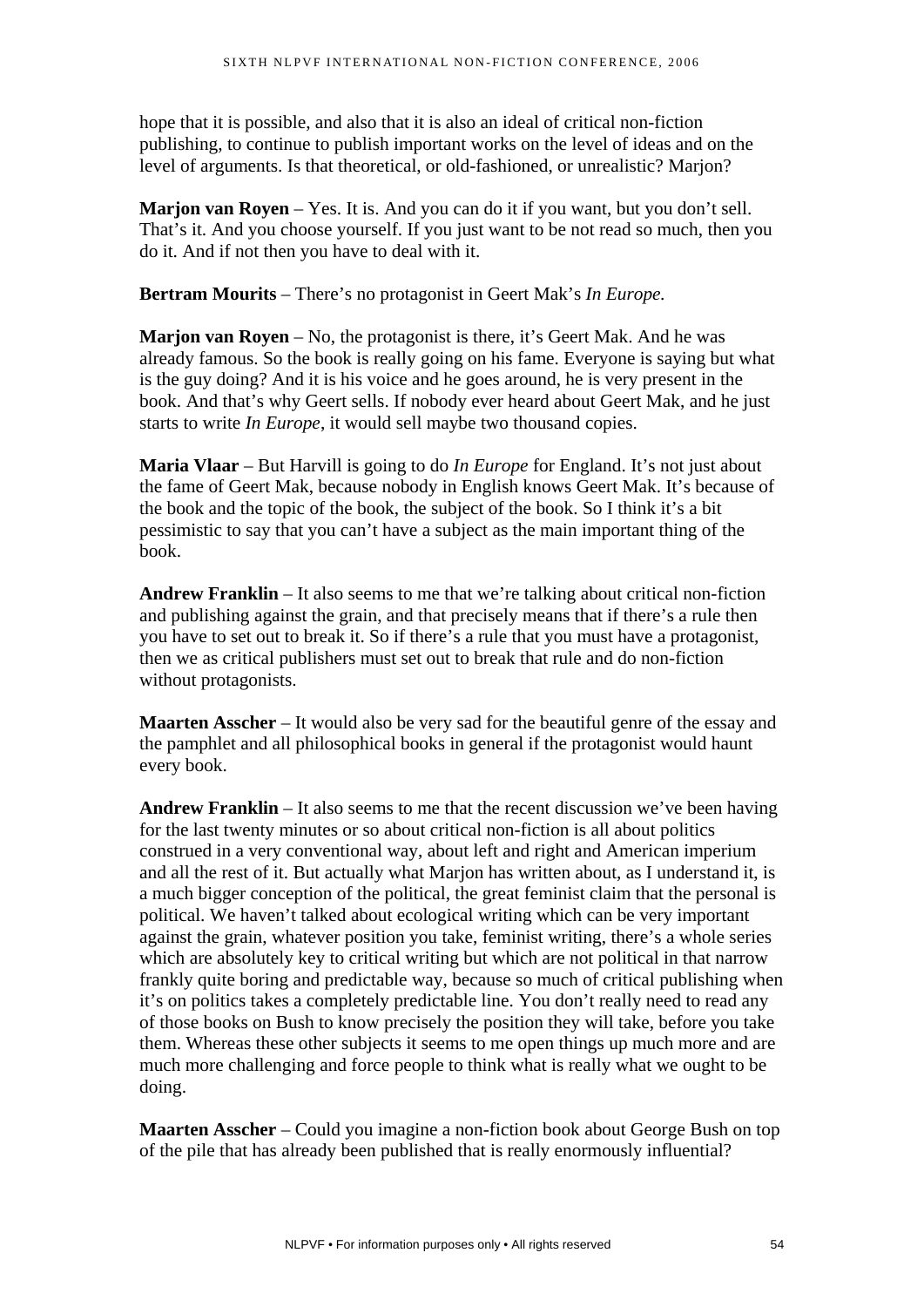**Andrew Franklin** – Not by this stage, no, I can't imagine. Maybe other people disagree and we continue to be, everyone in this room I'm sure continues to be offered books on George Bush, but now you can just turn them down sight unseen along with the manuscripts written in green ink.

**Maarten Asscher** – Whereas a short film of 45 seconds showing Bush doing something that he absolutely should not be doing…

**Andrew Franklin** – A dog. A dog.

**Maarten Asscher** – Could completely break the man's reputation.

**Toby Eady** – You're an optimist. This is a conversation I had in America which backs up what we've been saying, which is that when we had the sniper around Washington, I was with a publisher and I said isn't this the time for an American Truman Capote to describe the gun lobby, the whole theory behind this. This is someone I've worked with for nearly forty years and he said you're absolutely right, but we are now saturated with, in quotes, media experts and the media soundbites. We just have too much television, too many immediate experts. But to me that was a real subject of America, something which is almost incomprehensible in Europe is the gun lobby and what that psychologically means in America, the right to hold weapons.

**Maarten Asscher** – Michael Moore did that perhaps, but not in book form.

**Toby Eady** – But also, in fact, the background of the two men involved, with the rifles, the people who were doing the killing. It was an extraordinary moment to be in America, and I love America, but it was a moment when you could have examined in that country a very potent political force, which is the gun lobby.

**Marco Vigevani** – There is something that you said about the feeling – and it also relates to what you Maarten said – that is I think you are right in the sense that this is the way toward which non-fiction is going. Feelings, wonderful stories etc.

**Marjon van Royen** – No, no, it can be terrible.

**Marco Vigevani** – No I see a danger, because you can't discuss with feelings. The level of the political debate, of the public debate – and this is also something you said I think Maarten – cannot rely on feelings. I know feelings are very enticing, appetizing etc. Feeling is what we get on TV all the time. Feeling is wonderful but it is also crap and you can't discuss with another person on the basis of feelings. This is a risk, I think.

**Marjon van Royen** – No, what I said is that it has to give you a feeling, because really I think if it doesn't touch a feeling, you're out of the debate. And I didn't say it has to be *about* feelings. I just said that if we miss that boat that the television is touching, that film is touching, we will miss a whole new generation, because they are educated into getting information in that way. And we can be just old and happy with ourselves, but we will die eventually and then it's over.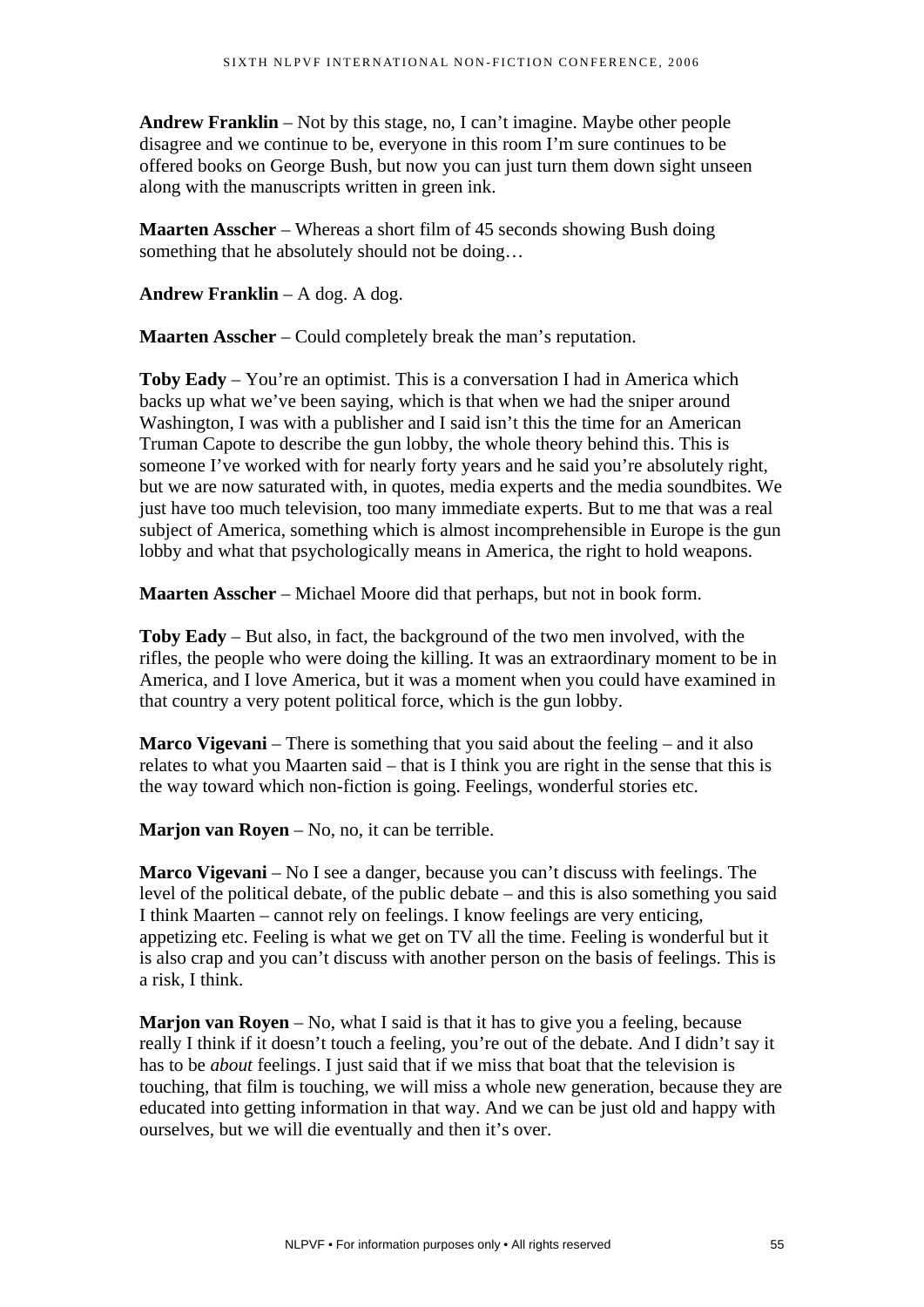**Marco Vigevani** – I don't think that books should mimic television and film, I think we should do something to be heard more in our own ways in our own languages, with arguments, and reasoning etc. in the media. Because otherwise you say: well you wrote a wonderful book but it's not good for the media, it's not good for the late-night show, it's not good for the talk show it's not good for the reality show. That's where you are ending up.

**Marjon van Royen** – No, I think we should learn from television and from film. We cannot be on our high horse any more and do as if this thing is not going on. That's why I was talking about the threads in the head of young people. They have a completely different structure of the way they see things, because we come from a typewriting generation. They come from a television and screen generation and we cannot just deny that. And the way we write, modern writing is already much more jumpy than 20 years ago, because we can make quicker jumps, because we are accustomed to looking at films. That's what I mean.

**Marco Vigevani** – Yes, but listen. Philosophical theories, or I don't know physical theories, or good, sound economical political theories, are not jumpy. They won't be jumpy also in a hundred years because they can't be jumpy. Kant was a famously unjumpy thinker, but the thinkers of today are not jumpy. Montaigne was jumpy, I don't like him.

**Maarten Asscher** – Montaigne. By the way another author who never used a protagonist except himself. I think you are both right. It is my role to say so, especially at this hour of the afternoon. Indeed we have to adapt to the modern world, to modern technology, to modern emotional culture. But at the same time we should be publishing against the grain. That is what this whole conference was intended to think about and to speak about and it's easy to draw at least this one small conclusion, that the imperative is to be aware of where the world is heading and at the same time to take your own stance and to go against the grain and to break, as Andrew has suggested, to break the rule so as to have the maximum amount of freedom to publish what you think is important to publish.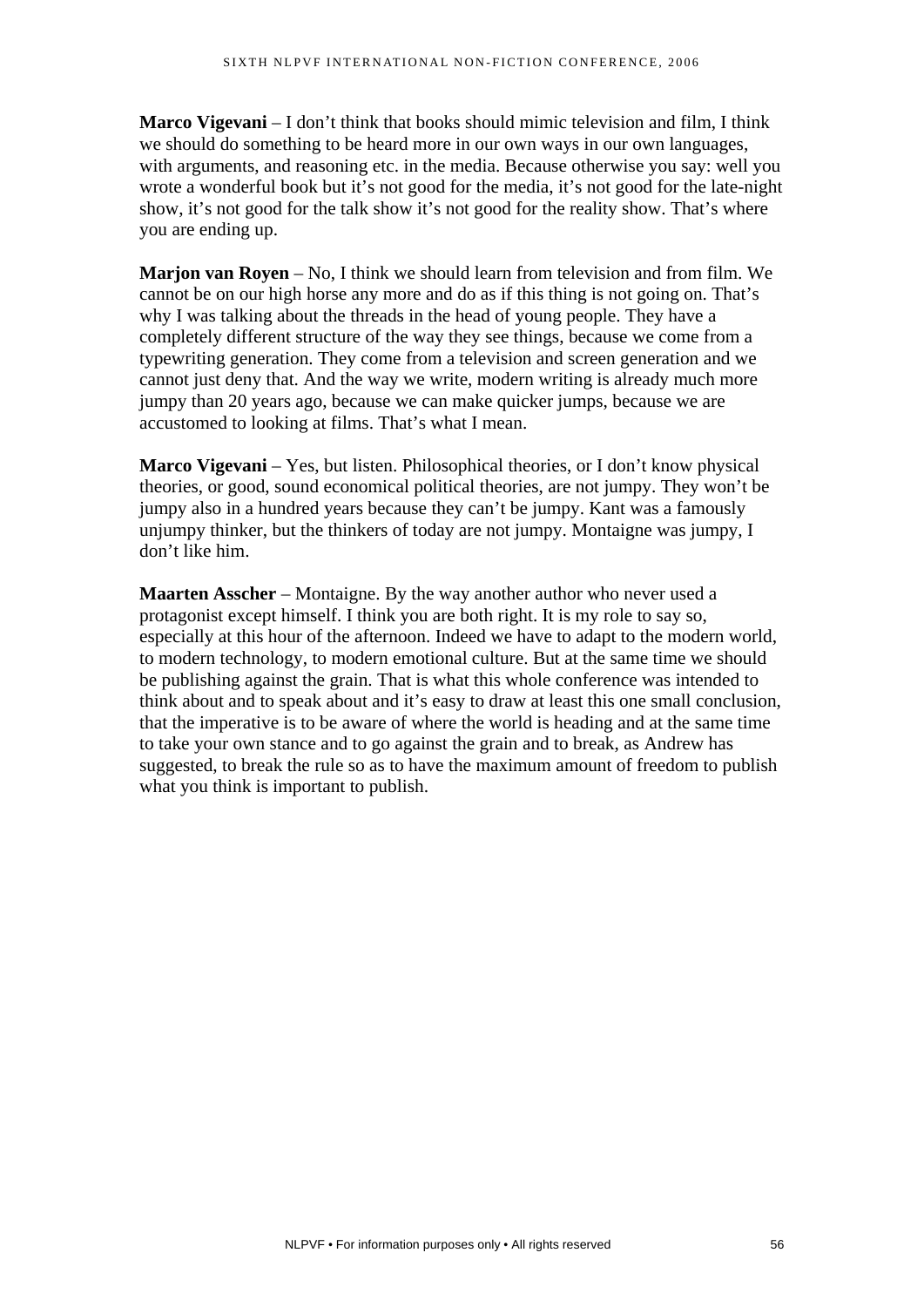#### **Saturday morning: Translating against the current**

**Maarten Asscher** – Welcome back to all of you, and a special welcome to Jutta Chorus, who wasn't able to join us yesterday because she had to finish a large article about the Ayaan Hirsi Ali developments over the past days and even hours. Good to have you here on this side of the table to be with us. I of course should not show any bias towards any of the speakers in this wonderful conference, but it gives me special pleasure to give the microphone to Toby Eady with whom I have had the pleasure of working in the past, as a publisher. In introducing him I can tell you, as his modest cv line says, that he has been an agent since 1967, that he runs a small independent agency, and that he has worked in London, New York, China and the Middle East, representing a small group of writers. But I would like to add to that smallish introduction that for me he has been a very inspiring partner in books, because he is one of the editorially and morally inclined agents that I have had the pleasure of working with, but he is also a very astute businessman, as he should be for his authors. And he has a truly cosmopolitan, even worldwide outlook. So I am very happy Toby that you are with us and the microphone is yours, to start off our session this morning on the theme of translating against the current.

**Toby Eady** – Good morning. I'm not sure what to say after that. I am very grateful to be here among a lot of old friends, people I've worked with, shared ideas with, people who backed my instinct for writers writing in different languages. I met Maarten over twenty years ago with an Italian writer called Kuki Gallmann, but before that, as he occasionally would remind me, or as I would remind him at Frankfurt, he turned down Jung Chang's *Wild Swans*.

**Maarten Asscher** – You have to be selective.

**Toby Eady** – You are very selective, Maarten. And I lived in America for fourteen years. When I came back to Europe I worked in London for a bit, for different reasons, but I very nearly set up a publishing house in Holland in the mid-nineties, because I felt it was a far more liberal society, more curious and inquisitive than England. And I'm deeply grateful to be here and I know that all my authors who have been published in Holland would come back saying: I now think I've been published. As to this conference, translating against the grain, I wondered coming here what we would do if a modern Martin Luther decided to translate a major document like the Bible into a different language and how we would accept it today. Because when he started the Reformation he was very much against the grain, and it so happened to be the very beginning of publishing. And I think of publishers as people who do take risks, in a cottage business of people's tastes, which basically is part of the entertainment business, and it's a mistake to think it's just solely for intellectuals and university presses. And without – this is myself as a small agent – having the immense good fortune of meeting in 1978 a writer who was to become probably the biggest historical novelist of his age, I don't think I would have been able to give the time that I have to Chinese and Middle Eastern writers, Italian writers or young writers. And I think that we have to acknowledge that, all of us, that publishing is dependent on the taste of many people. That's really part of one thing I wanted to say. And then the other side of what I've been working on for twenty years is really the problems of translating and taking a story from a completely different background,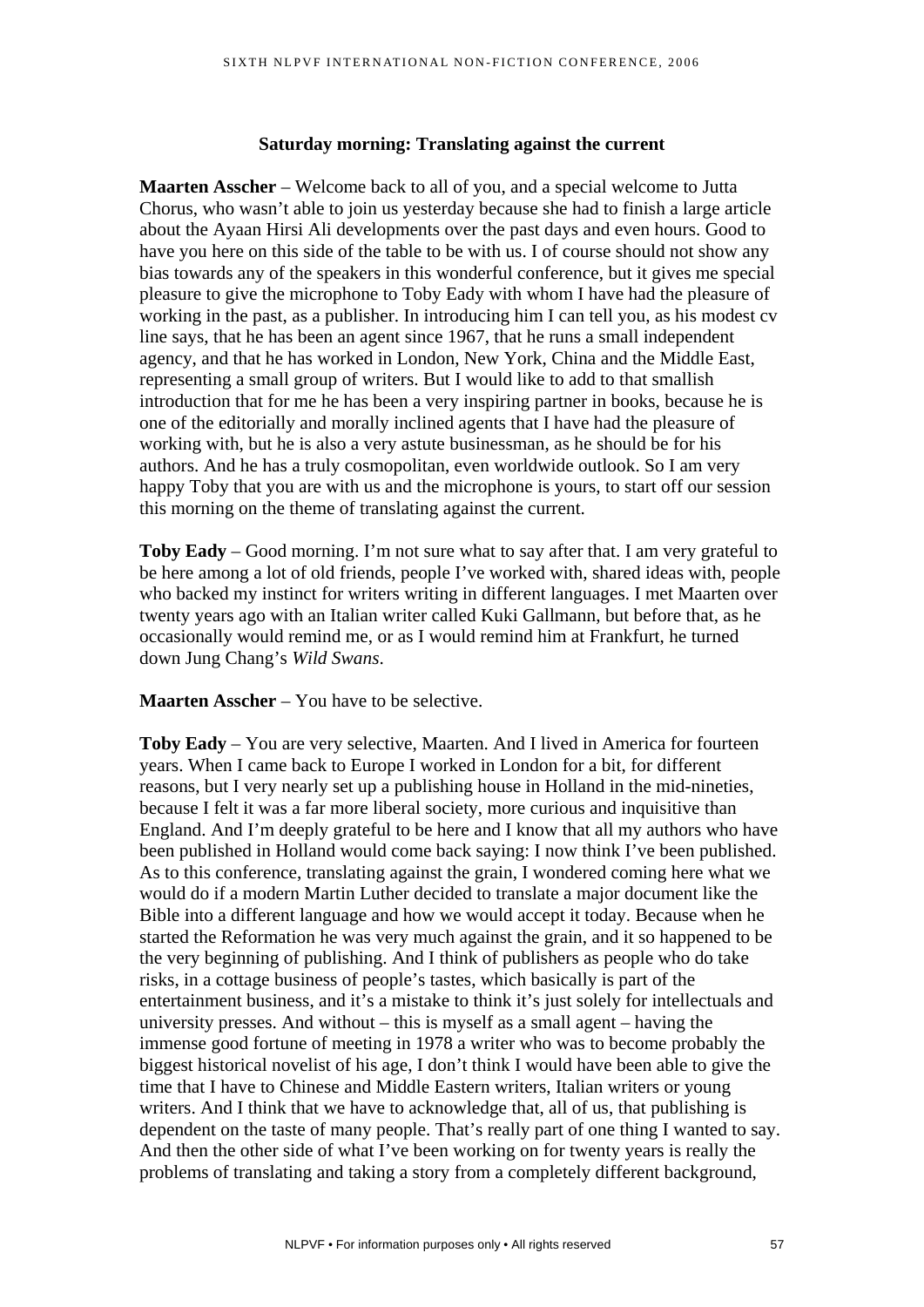spoken or written in a language which has no subconscious base with the language of Europe, which is fundamentally based on the Bible and lateral thinking. If you take working with a Chinese author, even if they're writing in hybrid English, the whole thought process is different. And this is actually something that happens (and critically in Arabic as well) and the way that someone's mind works is very different, and so I'm very conscious of abusing the originality of the language that I work in as an agent. And I know this from the reaction even of my mother who was a novelist, who spoke fluent French and Italian; she denied that the books were hers when she saw them published in French and Italian. They just didn't have the rhythm of how she wrote. And the same can be said certainly for any pictorial language, which is not lateral. When I look at the unsung heroes of publishing, in the field that I really enjoy working in, they are the translators. They have no ego, and yet unless they are incredibly patient, thoughtful and can pick up the rhythm of the original language in their own subconscious, then the book tends to suffer from what Jonathan Franzen brilliantly called a 'tone deaf translation'. And I think it's an amazing job to work with a good translator. They're approaching something they didn't write, they're giving their time, their patience, they get no praise, and they're deeply underpaid. I as an agent decided some years ago after failure with two Chinese writers where top translators were employed by publishers, to pay for the translations of any book I was going to work on. And basically except in France, where I work with Philippe Picquier for Chinese writers, I have books translated into English. But from that translation I have been able, or the agency has been able, to sell Chinese writers in up to thirty languages. And each market is different, each appreciation of the author is different, but they're giving something. The problem of a foreign language in many ways is it's a talking film, where you have to read the subtitles, and if all books were as simple silent movies we'd all be much more united. But that is one side of one of the problems I think with modern corporate publishing, that editors do not have the time to spend or the budget to spend on really working on translations. We've had a few eccentric English publishers like Harvill, where there was this brilliant man, and wonderfully patient and difficult, Christopher MacLehose. But if you look at his list of books, that he was the first person to publish Murakami in English, Valenta, and you go back through the list of what Harvill published, you're looking at *Zhivago*, you're looking at *The Leopard*, you're looking at books that have really lasted. And I was just making a list of books that really influenced me from being a teenager and they would start with *Zhivago,* which I read when I was seventeen, Solzhenitsyn, Marquez, *The Leopard*, Günter Grass, Jung Chang, Kundera, Allende, Murakami, Valenta today, and I cannot think of an English writer of that stature. I would include Philip Roth, because what he is writing about is completely alien to the culture. I live now in England but I did live in New York and understood what he was writing about. And that is the gift of global publishing. And to me  $-1$ 'm going to flatter the Dutch again – this was the country, when I came back to Europe and started doing what I do, this was the most receptive country. There was one publisher in Germany who alas is dead, Karl Blessing, who backed my judgement from a very early age and he said 'what are you doing this year?' and I said 'Well I've got this book from Iran' and he said 'alright I'll buy it'. Or 'I found this book in Bengal,' 'I'll buy it' and we worked together in editing the books and looking at them for the German market. There is a limit in any country of how many foreign books you're going to read a year and there's a definite limit in a corporate culture that we publish in, in the English language, or a definite reaction in a sales force to publishing someone with a foreign name. And this is a problem. There isn't a market for multiple translations. Any editor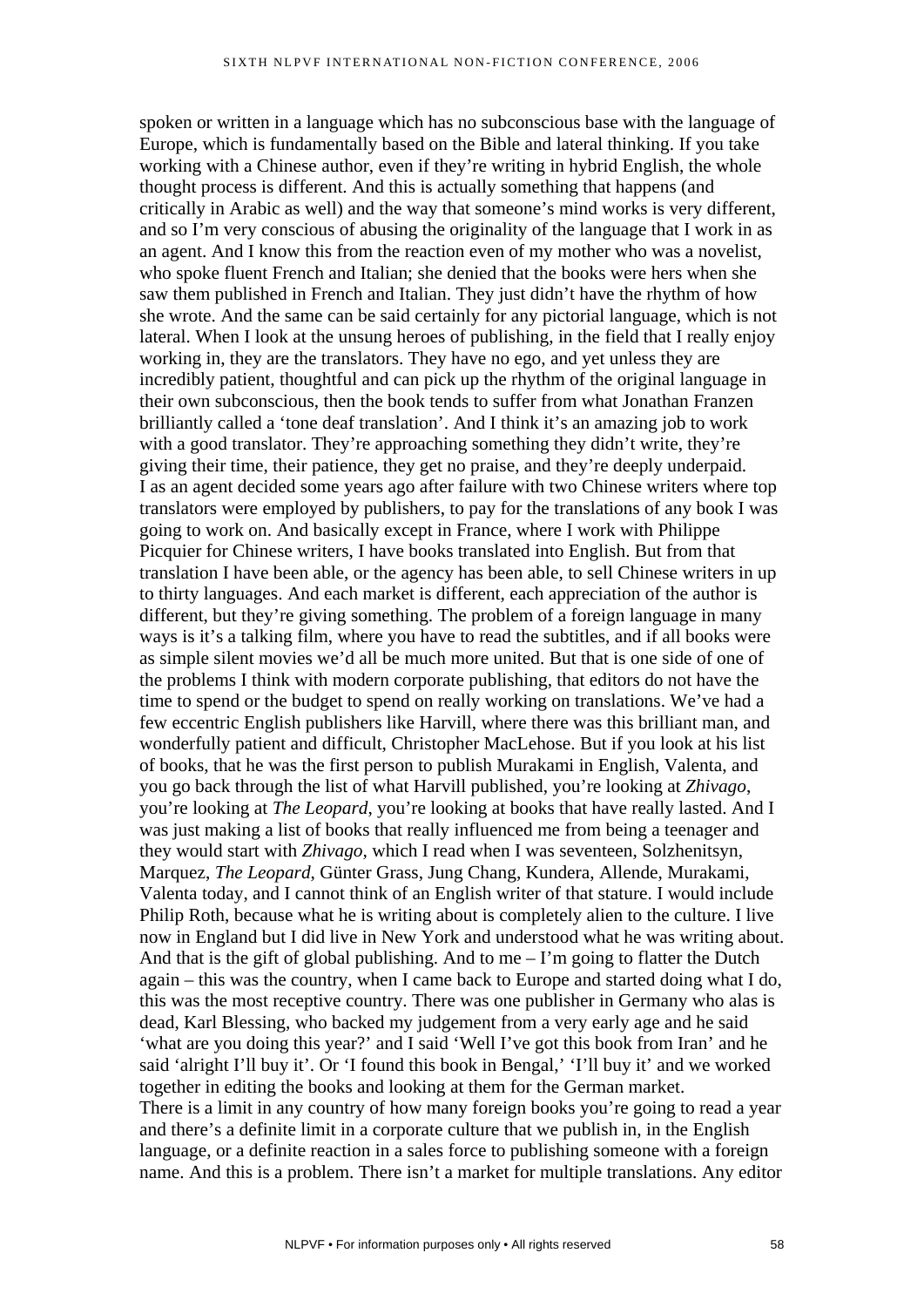like Christopher MacLehose at the end is seen as an extravagance by modern Random House. He was an extravagance, but he was a brilliant eccentric and man of taste. All of us here in this room ultimately read and publish our own taste. And when you talk about how do you make a book come alive, it's like a love affair, living becomes alive when you read a great book and it becomes alive all over the world, whether it's China, for me particularly China. I'm fascinated by China, I have been since I was seventeen, and it's been a gift to me, a challenge and a gift to me to be constantly met with the unexpected, to be constantly met in dealing with life in a different way. All of us, whether I like or not, and I'm certainly part of it, live in the comfort zone, and when I listen to people talk about their frustration at not being able to get books published on Mexico or Brazil I understand that, and then you see a film like *City of God* and you're transformed. You see Kundera and you immediately understand. And there's a wonderful Czech film, *Trains Closely Observed*. Before the revolution or before the Russians left it was one of the most humorous films I'd ever seen, that Czech humour.

I want to go off on one tangent, because it's a very difficult world for foreign writers, is that Jan Mets, who was here yesterday, was the first publisher of Nuha al-Radi's book on what it was like to be bombed by the Americans, *Baghdad Diary*. He did sell 20,000 copies of that particular book. No one else would publish that book in England. And when I tried to sell it in America in '93, an editor said to me oh it's far too sophisticated, how can this Arab write English? And I said you don't have to be sophisticated to know what it's like to be bombed by the Americans. In 1986 I did the first biography of Khomeini by Amir Taheri who had run a newspaper in Iran which criticised both the Shah and Khomeini. I did get a small publisher to publish it in England. I tried to sell that book in America for a year and totally failed and one of the great editors whom I dearly love looked at me once and said: who do you think in this country will be interested in some obscure Islamic cleric? We ultimately got that book published by a CIA publishing house in Washington. His next book was on Hamas, before Hamas was known, and the book he wrote after that was about the growth of Islam in Russia. And this man speaks six languages, writes in six languages, his name is Taheri, Amir Taheri. Western people don't read him. And that was a real lesson to me on Asia. Then the same thing happened with Kanan Makiya, who asked me to represent him, who wrote *Republic of Fear*. No one would publish that book in America, except the University of California in Berkeley. Once the first gulf war started it became a bestseller and he had to go into hiding. He had been in hiding, living in America.

Even with people who write in English, and they write beautiful English like Conrad did, because their name is foreign we really don't respect them. We only basically unfortunately respect our own cultures. And yet we live in a global society. I look now actually with gratitude at what I've been able to do, thanks to Bernard Cornwell, but none of the books that became sort of household names like *Wild Swans* started quickly. They took a very long time to get going. And in modern publishing if you don't move a book in six weeks or eight weeks it's finished, it's out of the shops. In Holland, which went on to sell over a quarter of a million copies of *Wild Swans*, in the first six months it sold 3,000 copies, in England 5,000 and then it took off in Australia. And this is a point I want to make. There are markets all over the world and once Jung went to Australia, to the Sydney Writers' Festival, her English publisher paid attention to her, because the book sold a quarter of a million copies in Australia because there was an audience that was interested. Because once the white Australia policy had changed, and Chinese, Indonesian, Korean, Japanese was being taught in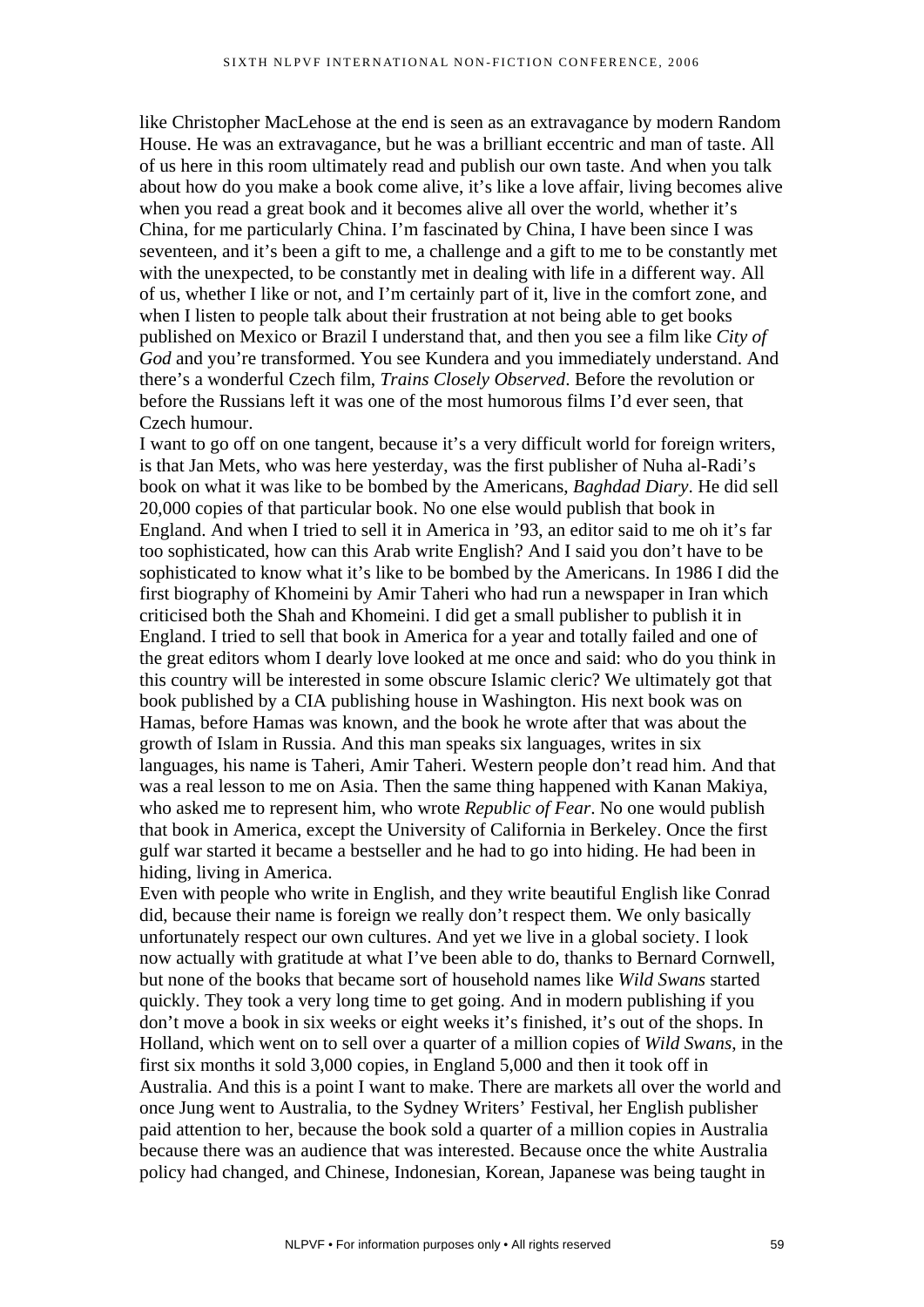their schools instead of European languages, you have a whole cult of young people, and then their parents and grandparents wanting to know why they are learning these strange languages. And when Xinran was published in Australia she really felt she was published. And now she has been published in thirty-one languages and maybe the most successful country where she has not visited is Brazil, where she was a bestseller for fourteen weeks.

You mustn't look at one market, you must look at every market, even if it's Iceland or New Zealand, which seem a long way away. If you have a book which is universal and the human condition is universal, that book will work. And you have to go out and find the right editors and agents for that, all over the world. Publishing is about good gossip, and the great books are word-of-mouth books. They are not where you pay 1.9 million pounds for a book on the white Moguls. It's very strange, if you really go backwards, as I have in my own mind, and you take the Harry Potter story. Bloomsbury bought that book for 1,000 pounds. If they'd known what it was they'd have bought world rights. They didn't. They just bought UK rights. It became by word of mouth a bestselling book, a cult. And that's what happens. If you have something that's really good, and universal, in any language, that language talks, and the actual integrity of a book. And the people who really can make that happen are the translators. If you think about Xinran or Jung Chang or Wei Wei, they've been published in over thirty languages. That really tells me something. And when I see the royalty statements as an agent I'm just amazed, and I'm amazed how bad the arrogance of English is, because that usually is the smallest royalty statement.

**Maarten Asscher** – Toby, thank you so much. We will refer to many of your points later on. Next in line is Dan Simon to my left who has worked in many American publishing houses, has even established two of his own if I'm correct, with poetic names like Four Walls Eight Windows and Seven Stories Press. Dan, tell us about your view on translating against the current.

**Dan Simon** – I really want to talk about translation, but I want to talk about a couple of other things before we get there. Seven Stories is a very small independent publishing house, but we're in New York, and so listening yesterday I kind of feel like we as a publishing house are a little bit analogous to a small European country under the shadow of the larger corporate entities in New York, and we have a history of being aggressive with literature and with political works and succeeding often enough that we have a success trend. Of course we fail 80% of the time, but we succeed I think 20% of the time and that's kind of in the great publishing tradition. And we do probably 25-35 % works in translation, which is madness. So in the spring list we have an Iranian memoir, we have a book by a Tadjik and an American in Afghanistan, we have another book on Afghanistan, we have an Italian work in translation, a work of non-fiction, we have a South African novel. It's very inspiring to hear what Toby was saying and I think it's all true and that's the right point of view but it's very important to emphasise also what the obstacles are, because they're very great for translation and probably the biggest one is time, which we haven't talked about. But you know for the publisher, besides the cost, there's an extra year worked in at least and finding translators is really difficult. We're translating the great Korean writer Hwang Sok-Yong right now and I can't find the Korean translators. I just can't find them.

The obstacles are many, so I think we have to be very clear on why we're doing works in translation, otherwise we get overwhelmed by the obstacles. Inspired by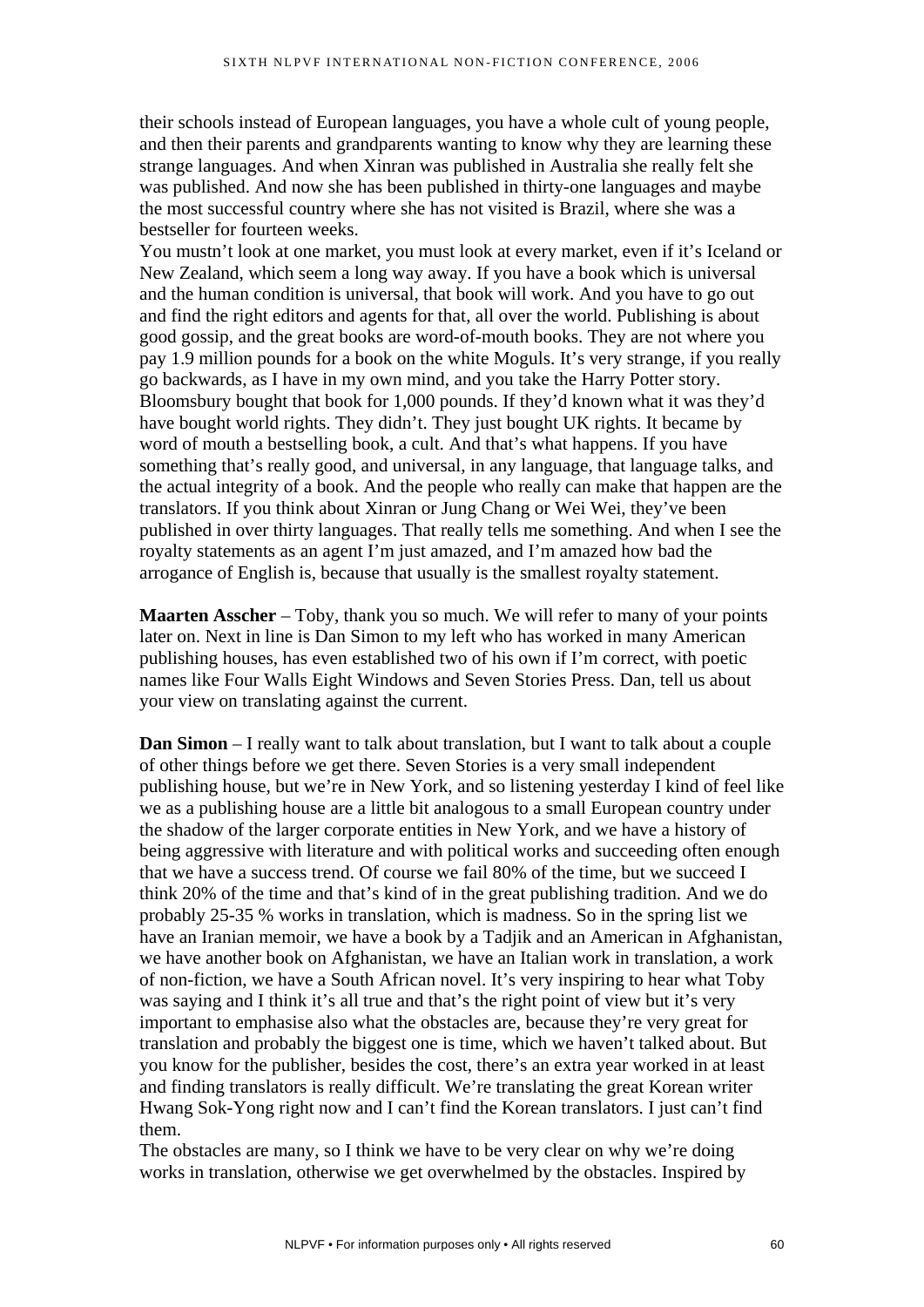Marjon yesterday I'd like to tell one story, or two stories. Translation costs go in both directions and we, as a publishing house, would not exist were it not for the fact that we are internationalist and thus have been able to sell translations around the world very effectively and I want to tell one story about that. You've met Asha, I think, everybody here, so Asha's first day at school – and I hate 9/11 stories, but I think this is appropriate and it leads to a translation story – so Asha's first day at school was  $9/11$ , September  $11<sup>th</sup>$  2001, and her school is three blocks from the World Trade Center, so we were there at 08.30 in the morning and we heard the bang of the first plane hitting, and we continued getting ready for school, and then the principle came in and said: hey, a plane just hit the World Trade Center. And I said: yeah, right. I thought it was a truck that had had an accident and we went to the corner and looked, and there was a little star in the building that didn't look like much, and we went back and I dropped Asha at school and left and went to my office, which is about nine blocks from the World Trade Center and then by the time I arrived there the school had called and said we're closing the school, you have to go back and get Asha – do you remember? No.

## **Maarten Asscher** – That's how history works.

**Dan Simon** – And I started walking back, and a few blocks from the school before I arrived there was the orange ball engulfing the building, which was the second plane hitting. And I went and got Asha and brought her, and they had closed down, this isn't commonly known but they had closed down all transportation by that point. You couldn't take the subway out, you couldn't take anything over the bridge, you couldn't drive, so we actually stayed in that neighbourhood and Seven Stories which is nine blocks from there and which has – we're on the ground floor – a store front, so we opened our doors, and Asha was watching on CBS as it was happening, and you know Asha thought it was a great movie and we were standing on the street watching, and I remember being with an architect standing on the corner when the first building came down and he was impressed as an architect by what had just happened, he understood it as an architect, and then people would come in covered with dust and too stunned to ask for anything and we would say: do you want to call home? I remember this very clearly. Do you want to call home? Do you want a glass of water? And they would say, 'er, yeah,' but they weren't coming and asking for anything. And then you couldn't get to the office without crossing barricades. We would come in but it was smoke-filled for the next few days and the next thing we really did was I had lunch on the Thursday, two days later, with Assia Djebar who's an Algerian writer who is very familiar with this kind of phenomenon because about 70,000 Algerian intellectuals I think have been murdered, not dissimilar even, not so differently. And she was… Unlike… There were so many people quickly writing eloquently and Assia, which I thought was brilliant (whom Asha is named after) Assia was talking about just being silent. The first thing we had to do, she felt was right, was just be silent with it. And that has always stayed with me as very important. And we reached out to some of our writers to just give us 500-word texts that we then put on our website and offered as a kind of free download. And Assia wrote something and four or five writers, and we reached out to Noam Chomsky and others and then, and this is where the story goes into translation and what we're concerned with, Noam was being interviewed around the world and not in the US. So he was being interviewed by *El Diario*, by *Le Monde*, by the biggest papers in every newspaper around the world. He was doing radio, Radio Budapest and all this about what had happened, Noam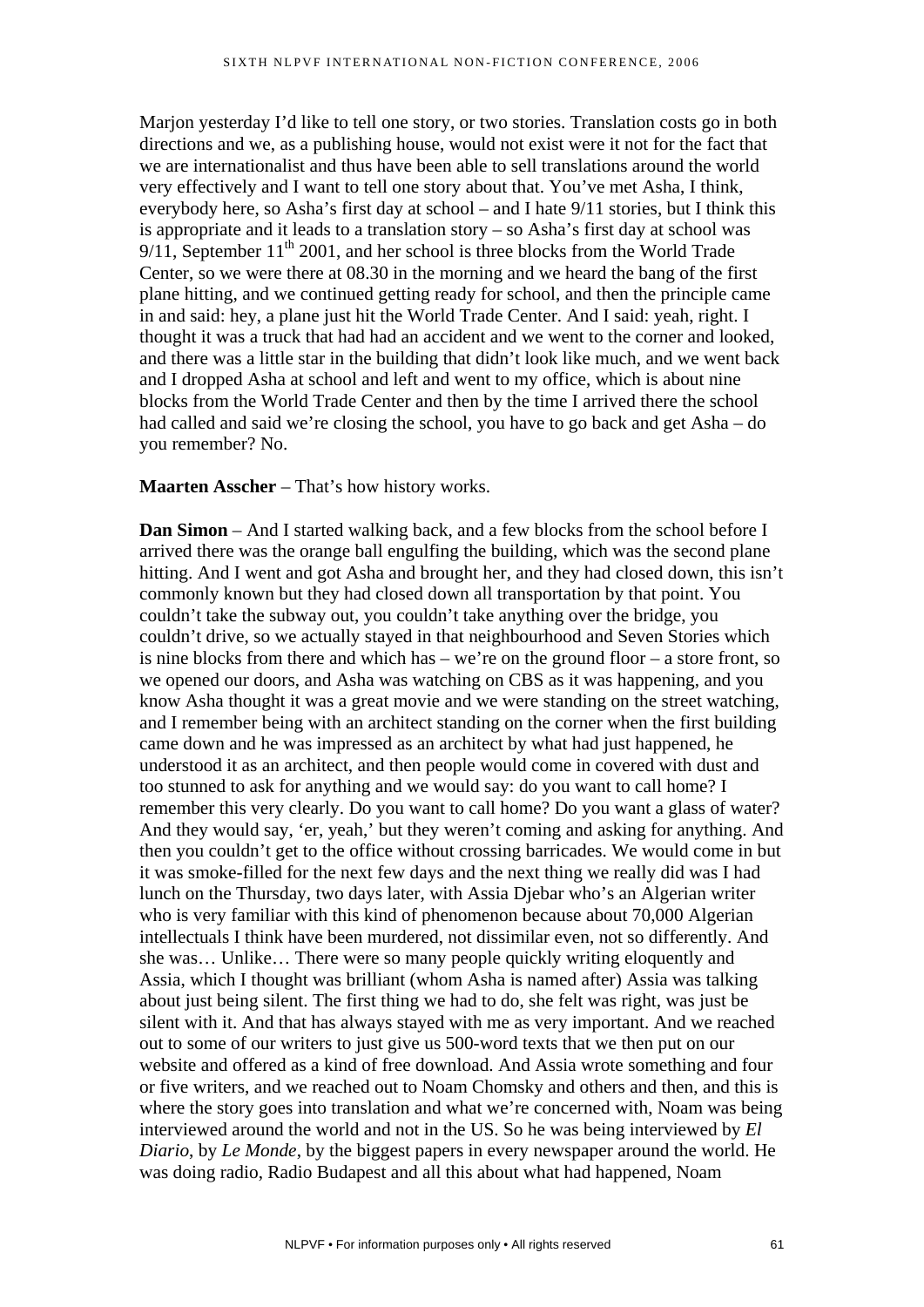Chomsky, but not in the US, and so we decided, started working with them in those weeks, using the interviews as the kind of building blocks and created over those few weeks a document. And then it was early October and it was time for Frankfurt and I said 'we're not going to Frankfurt', you know the bombing of Afghanistan had either just started or was about to start. And our foreign rights director, who's French, said of course we're going to Frankfurt. And so I remember Kennedy airport was deserted. Kennedy airport is always busy but it was a cemetery, it was deserted. So there we were in Kennedy airport, flying to Frankfurt with a text that we hadn't had a chance to read it yet, from Chomsky, it was about 30,000 words, these interviews, and we arrived and it was a wonderful experience with our European colleagues and our friends so pleased that we had arrived and that there was a text that was something other than George Bush on CNN, bombing, with a kind of absurd eye for an eye or worse than eye for an eye mentality, and people were very grateful for it. People read it overnight, it was very exciting. A British publisher came in, in a very drab British suit and I said: do you want to read it tonight, give it back to me tomorrow? He came back in the morning in a bright orange suit and said he'd had the most delightful evening he'd ever had in Frankfurt sitting in a café reading it and gave us very good advice on how to publish it. So that became a working translation and that was a very important kind of action that we were able to take, reaching out to the world giving news from America that was nothing other than what people really needed to hear. And it built our relationships with foreign publishers and it's one of the things that we've done that enable us to partake in this conversation, which after all has to be a two-way conversation.

One of the things that Marjon said yesterday, which I think resonated with all of us, is the importance of being from a small country and part of this international conversation and I think the obverse, the other side of that is true, which is that we in the US right now are risking a kind of irrelevancy, blinded by the arrogance of our hugeness. I was in South Africa recently and the US did not appear once in any one section of the newspaper and you had a sense of a reversal of what you've described as what we do to others in a certain way. That was refreshing. But that's part of the battle for us. So America at the same time is at risk of becoming an interesting country again now, because it's so divided. America is not a homogenous country and this is an important fact when it comes to ascertaining the face of literary translation in America. We are the exact opposite. We in America are an amalgam of foreignness; every American is from somewhere else. We are as everyone knows a very young country. And this should be our greatest strength, our one true strength: the ability to receive and absorb foreign influences. It's always been what we've done best. We are also, it's worth remembering, a country founded by criminals and outcasts and we are also a country with ruling classes that always had great trouble controlling the ruling classes. We have a very significant history of things that are forgotten now because they were so completely destroyed, like the workers' movement. It's forgotten now, but even the revolutionary movement was an attempt by the American ruling classes to control the foreigners and the lower classes that were starting to rebel. We're a country of immigrants who ended up feeling they were immigrants no longer. So that all that America is are voices that came here from afar. Obviously this would suggest that literary translation can speak to the very heart of American culture, and if our great strength is our ability to receive and absorb foreignness, then it's only a strength because of certain quality of openness on the part of Americans that goes with it. That openness is our best quality and we're in danger of losing it, right now, of losing it to fear and to hate. If militarism is replacing – and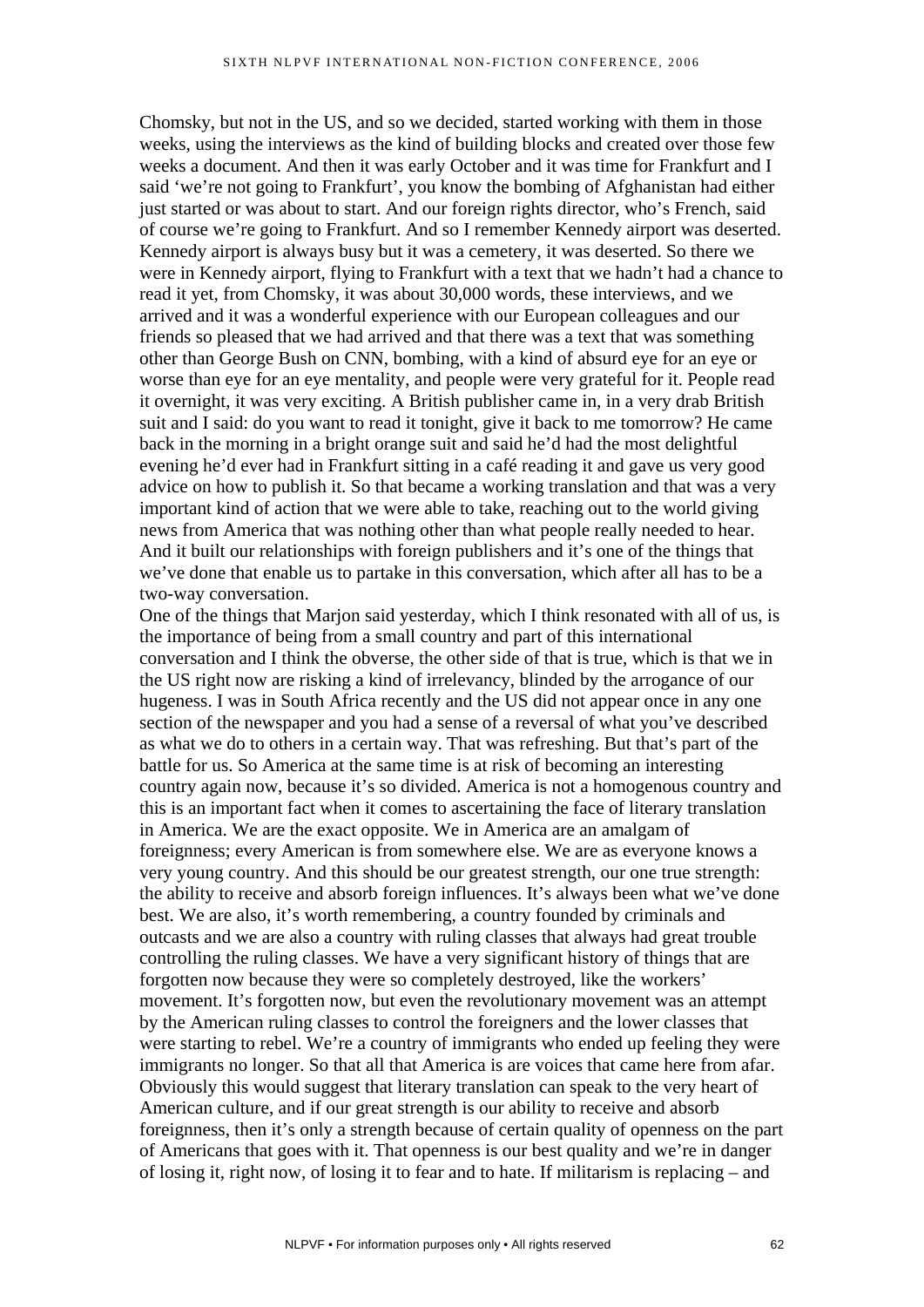entertainment was bad enough as our great export – but militarism is replacing entertainment, that's a fact, put simplistically, as our foremost export, and so I would go so far as to say that we Americans are incomplete without literary translation and other such expressions of cultural openness, without which we lose our own best qualities. So because our history is one of foreignness we require that foreignness to be whole, to be ourselves.

**Maarten Asscher** – Thank you very much Dan. And third in the row is Jutta Chorus to my right, journalist for *NRC Handelsblad*, who co-authored two important books on The Netherlands in its present historical stage, one about The Netherlands under, or rather with, Fortuyn, and one more recently about the year after the death, the murder, of Theo Van Gogh.

**Jutta Chorus** – What a political tragedy we've witnessed this week: exotic, with a clear beginning and an ending; powerful, exciting, royal, classic. What we saw on Tuesday was Sophocles' Antigone breaking apart. What happened in the fourteen years before? A Somali refugee entered the Netherlands when times were good, when masses of Somali immigrants were granted refugee status, whether they were victims of the civil war or suffered from poverty. She fled from an arranged marriage; she was ambitious and clever. She did everything to improve herself and her skills, and people she met were impressed by her power to achieve knowledge, to cope with the country. They helped her, they fell in love with her, they offered her a place to hide, they flourished in her shadow, they suddenly saw a meaning for themselves. They accompanied her on the red carpet, they helped her get a seat in parliament and on the other hand she used them as her messengers, she used them to stage or support her controversial ideas, because they had powerful positions in the media, or as opinionmakers. They echoed what she said, while she became a provocative member of parliament. Her soulmates also obtained key positions in government, soulmates, friends, intellectuals, members of the resistance group Hirsi Ali, because that was what they sometimes acted like, a resistance group. And their common goal was: ethnic minorities should behave like Dutch citizens. The minister of immigration and integration was also a member of that group, in a way, a spiritual mother. In her politics and policies and in the statement she made at the memorial service at the Dam in Amsterdam after the murder of Theo van Gogh, there she recalled Van Gogh's free spirit, she supported Hirsi Ali's free spirit, and what did she say about his murderer, Mohammed Bouyeri? 'He is not a Dutch citizen.' Last Monday the minister of immigration and integration decided that her Somali friend was not a Dutch citizen either. Ayaan Hirsi Ali had lied about her name and date of birth when she entered the country. The minister concluded 'I have to maintain the laws and the rules,' and she called her friend and said, according to witnesses in the room, 'I feel sorry for you, but as a minister I have to maintain the laws and the rules.' 'I'm devastated, but I'm still fond of Rita,' is what Hirsi Ali said in a press conference today, when she was asked.

These were the facts. So, why did the minister act as she did? The minister is taking part in a sensational primary to become leader of the liberals in the elections of 2007. Her motto is: not left, not right but straight forward. She wants to be prime minister. Until last week she was tipped as a champion. Her campaign leader learned his job as an assistant to the campaigns of Rudolf Giuliani and Al Gore. He was Pim Fortuyn's campaign leader and he told me again and again: create a drama and you win. He didn't have to rub it in. No politician was more dramatic at the time. That's what the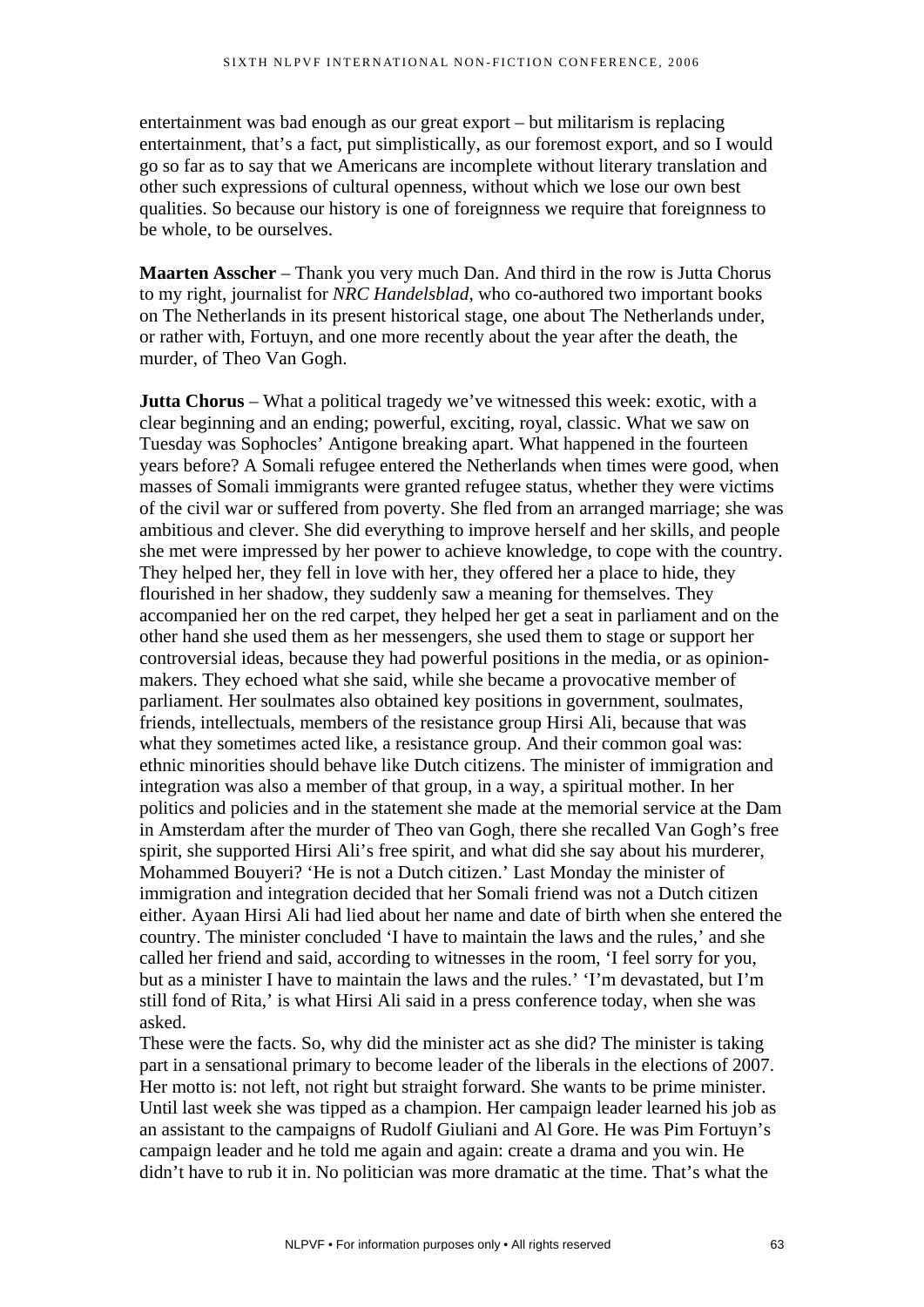campaign leader may have told the minister as well: create a drama and you win, although he denies that. Then there is the chairman of our parliament: prominent member of the liberals, friend of Hirsi Ali. He used to send her intimate text messages. One of them said, 'Who's the cute man you're dining with?' On Monday he advised the minister to send her investigation report about Hirsi Ali's false name and date of birth to parliament as quickly as possible, against the advice of the Prime Minister, and shortly after that he leaked this information to the TV news. I'm not clear why he did it.

This story is what should be the book of the year, an important book with a colourful beginning and a dramatic end, with a perfect, mysterious and strong protagonist coming from nowhere, with an inside view of a party that claims to be the most impressive party in The Netherlands, with confidantes and enemies, with friends turned traitor and few, very few, real friends. Would such a book be published? The good news: yes, probably. A good journalist, with enough time on his hands to get to politicians, their advisers and pr officers can get the publisher he wants. But it would be an exception and a charm because there is a lack of critical non-fiction on politics in the Netherlands. To be more specific, there are hardly any revealing portraits of political parties written from the inside, and there is not enough investigative journalism into political and governmental mistakes, while in fact the political battlefield has all the characteristics a journalist could wish for: power, revenge, jealousy. Where is the book on the VVD, the people's party for freedom and democracy, which became a conservative party after the murder of Pim Fortuyn? The party in which controversial politicians like Rita Verdonk, Geert Wilders and Ayaan Hirsi Ali could grow, the party with such a number of both explosive and composed politicians. I don't mean an analytical book that examines discussions within the party, for example Turkey's accession to the European Union. I don't mean a reconstruction of the Srebrenica drama based on newspaper articles. I mean a drawing of characters, the registration of dialogue, how the people talk to each other, what happens in daily life, which tensions are there between ethnic minority members of parliament, about the jealousy, the friendships, that would make politics so much more real, it would open the world of the Binnenhof, it would show the little dramas that will later explain the large dramas.

That's the journalistic challenge: to be there and record. Following a political party or an institution from the inside provides clear insight into the political and social structure of a party, the balance of power, opportunism, altruism. I know it's not easy. Political parties, ministers and their spokesmen all have strict codes of conduct; they only show the world outside what they want the world outside to see. A writer of critical non-fiction should be energetic and detached at the same time. Maintain your contacts, keep your foot in the door, but show the other side of the arena as well. Would such a book be successful in The Netherlands? The bad news: probably not, but it depends. The news has its heydays. Last Tuesday was one of them. Five million people watched the debate on the Dutch citizenship of Ayaan Hirsi Ali in parliament. One million people kept on watching after midnight. Everyone was upset in one way or another: about betrayal, about the injustice, about the carelessness of the minister of immigration, about her resilience the day after, when she said 'Parliament wanted to debate for eleven hours, not me!' It was big news, with a huge impact, people were ashamed to be Dutch, they shared a feeling of solidarity. But two days later the thirst was over. The newspapers and their readers are interested in daily politics: incidents, conflicts caused by politicians or by the media. Recent studies on the reception of news showed increasing indifference towards reliability of the medium that brings the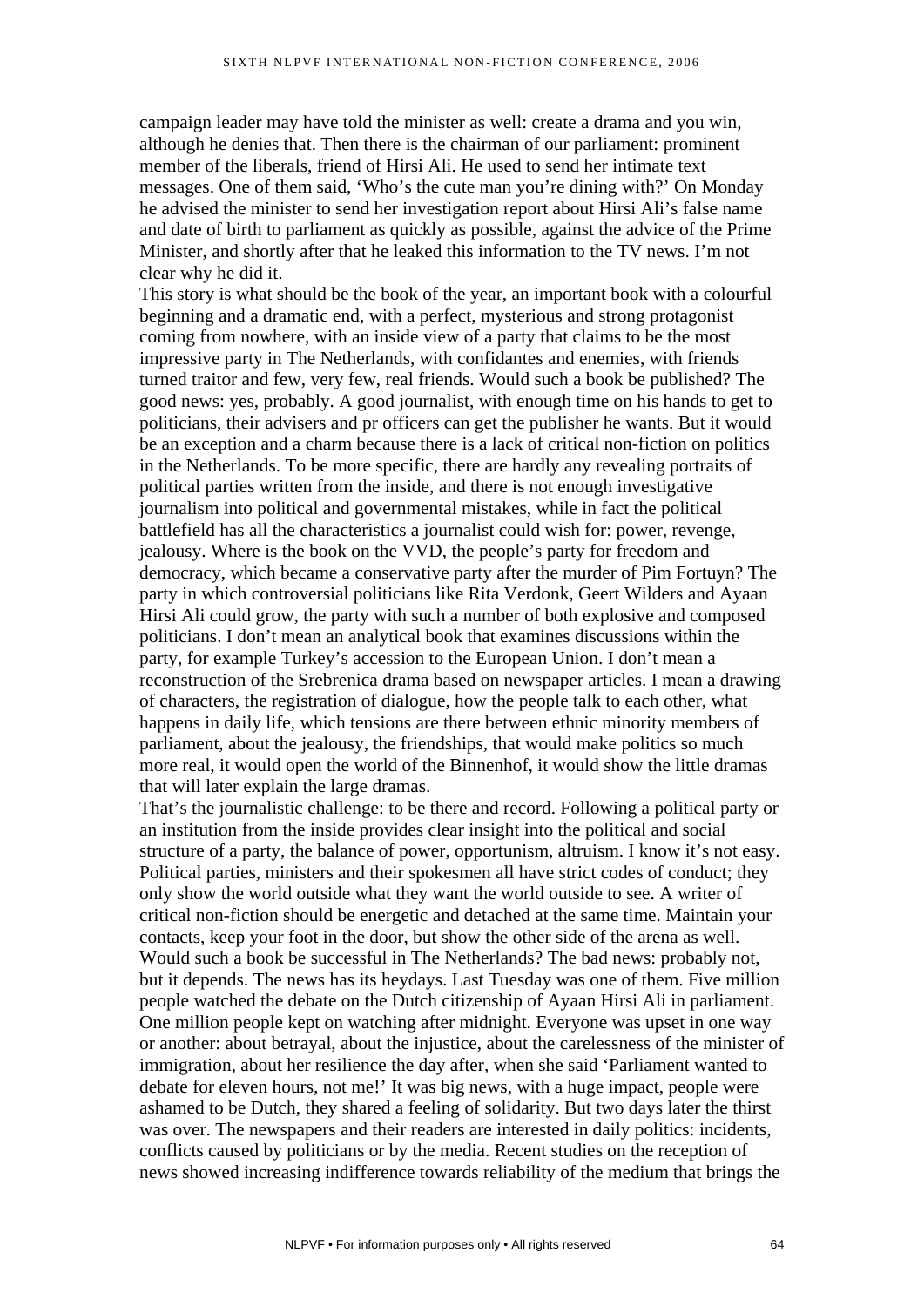news. The traditional newspapers are no match for free newspapers. Circulation of the traditional newspapers is dropping. In 1975 Dutch people took 150 minutes a week to read their newspapers; today they spend 30 minutes a week. News ages more quickly than before. What does that mean for the news subjects? It means that the actual shelf life is short. It can be successful, for instance when a political star is the subject, when the reviews are good, when there is media attention, when it's mentioned a lot within a few days, when it's well marketed. When the book is in shops the week before a big trial takes place, as happened with a revealing transcript of the Endstra tapes, it may become a bestseller. The book, *The Endstra Tapes*, is a full transcript of some very revealing secret conversations between the victim of a suspect real estate agent and detectives. But I remember my father, a real news junky, was in hospital. I hoped to cheer him up with a book on the tricks of the Surinam army leader Bouterse, who was on trial in the Netherlands for cocaine smuggling. The trial had just finished, but the book was new. My father raised his arms and said, 'Oh no, please, that's old news.' Will this journalist be properly paid for his hard work? No. If he's lucky he'll receive an advance of €5,000. In the United States an advance is ten times as high because the circulation is higher. There are previews and the book will be sold all over the world. Our journalist in The Netherlands will probably be supported by the Fund for Special Journalistic Projects, a very useful institution that subsidizes interesting projects, but most of these books, and I spoke to a lot of writers of critical non-fiction, do not sell more than 5,000 copies in the Netherlands, that in fact is a lot in this country. If the book is more successful than that, the writer has to pay his royalties back to the Fund for Special Journalistic Projects . If the journalist is really lucky he's employed by a good newspaper with a budget for investigative journalism. But there is another reason why critical non-fiction is not doing so well in The Netherlands. There is hardly any tradition in this field, there are hardly any roots. In the United States there is a tradition, both in investigative journalism and in political campaign literature. Since Theodore White wrote *The Making of the President*, on the first presidential campaign of John F. Kennedy in 1960, American political journalists and writers have developed their own style. White had discovered a gap in the market: writing about presidential campaigns. Ten editions in four years and a new book in 1964. He continued his series through to 1980, the election of Ronald Reagan as president. In 1973 Hunter Thomson wrote his non-conventional, highly subjective *Fear and Loathing on the Campaign Trail* on the campaign of George McGovern, whom he met in the men's room at the Exeter Inn in New Hampshire. He crisscrossed the country, stopped in hotels, shopping malls and factories in obscure midwestern towns. That same year Timothy Crouse's portrait appeared in newspaper and magazine reports on his campaign report *The Boys on the Bus,* one of the best books on campaigns in American journalism. In The Netherlands, Paul van Engen's critical campaign book *The Irresistible Rise and Decline of Jan Terlouw* (1982) was a novelty and an exception. Jan Terlouw, in those days leader of the middle or democratic party, D66, was the first politician to use a publicity agency for his campaign. After publication, Terlouw called Van Engen 'the most unreliable man I ever met'. In 2001 the Dutch reporter Gerard van Westerloo wrote a major feature on the Dutch socialist party PvdA for the monthly magazine of the newspaper *NRC Handelsblad*. He invented a new genre. By interviewing each socialist member of parliament he could draw conclusions about the state of the party. Each interviewee turned out to be unhappy with the position of the party in the political field and about its leader Ad Melkert. The PvdA was in despair. Van Westerloo's reportage book, *Don't Speak to the Driver*, is a classic example of what political journalists can achieve in the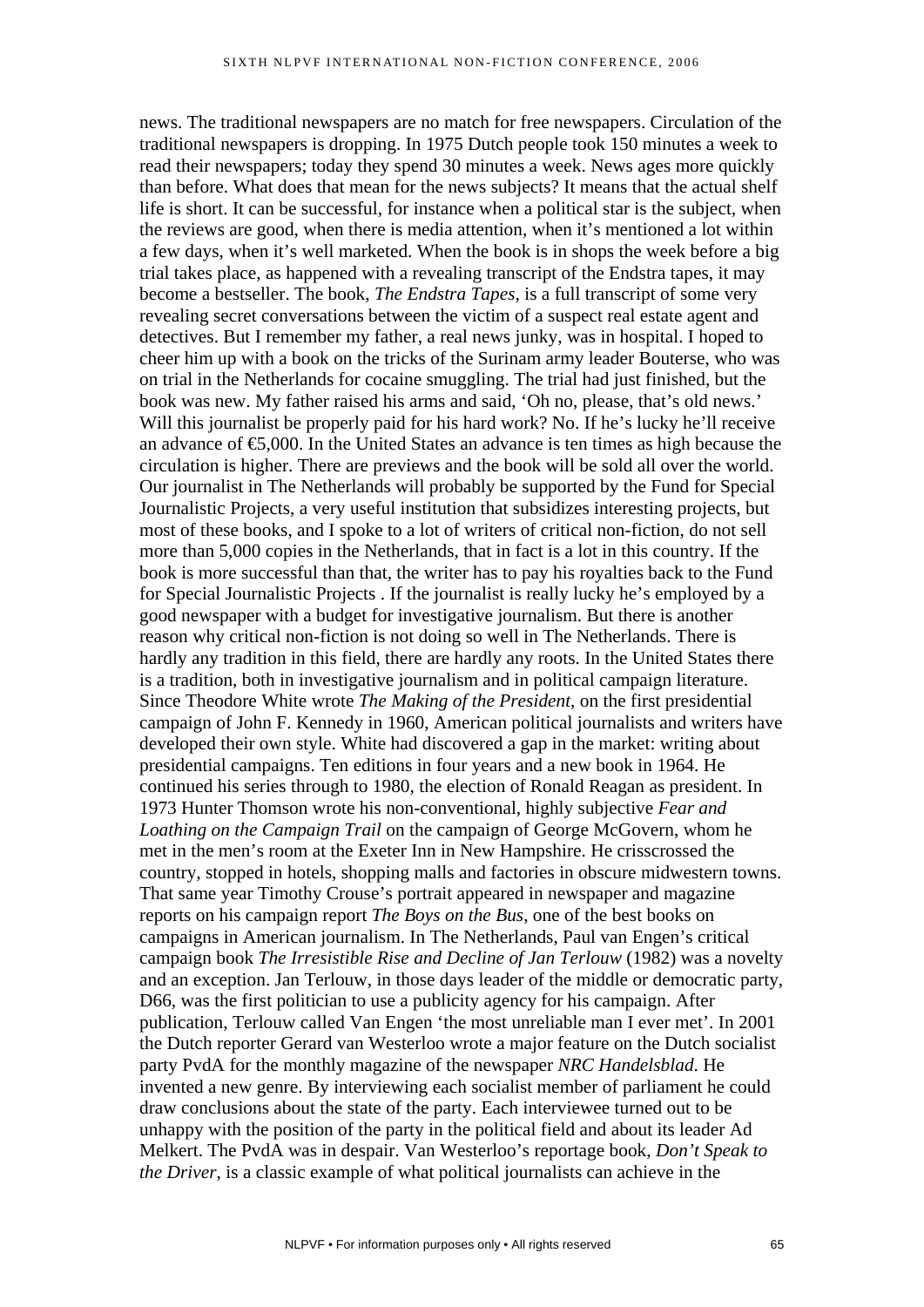Netherlands. His story inspired me to write a book on Pim Fortuyn and his political career and after that on Ayaan Hirsi Ali and Mohammed Bouyeri, to speak to everyone involved, to watch closely all Fortuyn's movements, to investigate the party's finances. However, the only problem was that Leefbaar Nederland, Fortuyn's first political party, slammed its door to journalists after Van Westerloo's publication. It took me months to open it again.

**Maarten Asscher** – Thank you very much Jutta Chorus. I think we have three wonderful presentations here as the basis for our discussion after our coffee break, which starts now.

**Maarten Asscher** – Jutta, if I may start with a question to you. When you hear Toby Eady praising The Netherlands for its liberal character, its receptive tradition etc. what is your reaction?

\*

**Jutta Chorus** –I also had a question for him about that. Well, The Netherlands is liberal. I also mentioned the fact that there are always publishers who are enthusiastic about ideas on politics, on books, I think that's not a problem. So the way to the bookshop, that's quite an easy way if you're doing your work as you should do. But afterwards there are not enough readers to make it really really successful. There are exceptions and there are a lot of non-fiction books of course that are really successful, but you have to choose your subject very right. If you are writing about a person with charisma and, as I said, a star, then it will be easier than when you write about the dusty old party. I think that's what people think of politics. But we have a quite conventional way, also in journalism, to write about party politics and we don't use the social side of the process of politics enough. So maybe that will change, that can change the attitude of readers as well, if you do so.

**Maarten Asscher** – But I also meant my question on a somewhat deeper level, considering the books that you have written on Pim Fortuyn, on the murder of Theo van Gogh, and what you have now been writing these past days about the Hirsi Ali case: do you consider yourself to be living in a liberal and receptive country? Or to put it less mildly, don't you feel a bit embarrassed when people praise The Netherlands as a liberal country these days?

**Jutta Chorus** – Yes, that's true. I think The Netherlands has a black side and a more superficial side and the strange thing is that you can see a very democratic, tolerant country for years and then suddenly something happens. And I think that's not yet over, because politicians, well, they are people who are trained in looking for gaps to make you feel the same confusion and stir, to cause it, to cause a certain atmosphere in politics that's kind of revolutionary and I think that's threatening for a lot of people in The Netherlands, it's a long time ago I felt this tolerant atmosphere we used to have. That was something of my youth, I think.

**Maarten Asscher** – That's not so long ago. Toby.

**Toby Eady** – When was this watershed, in your opinion?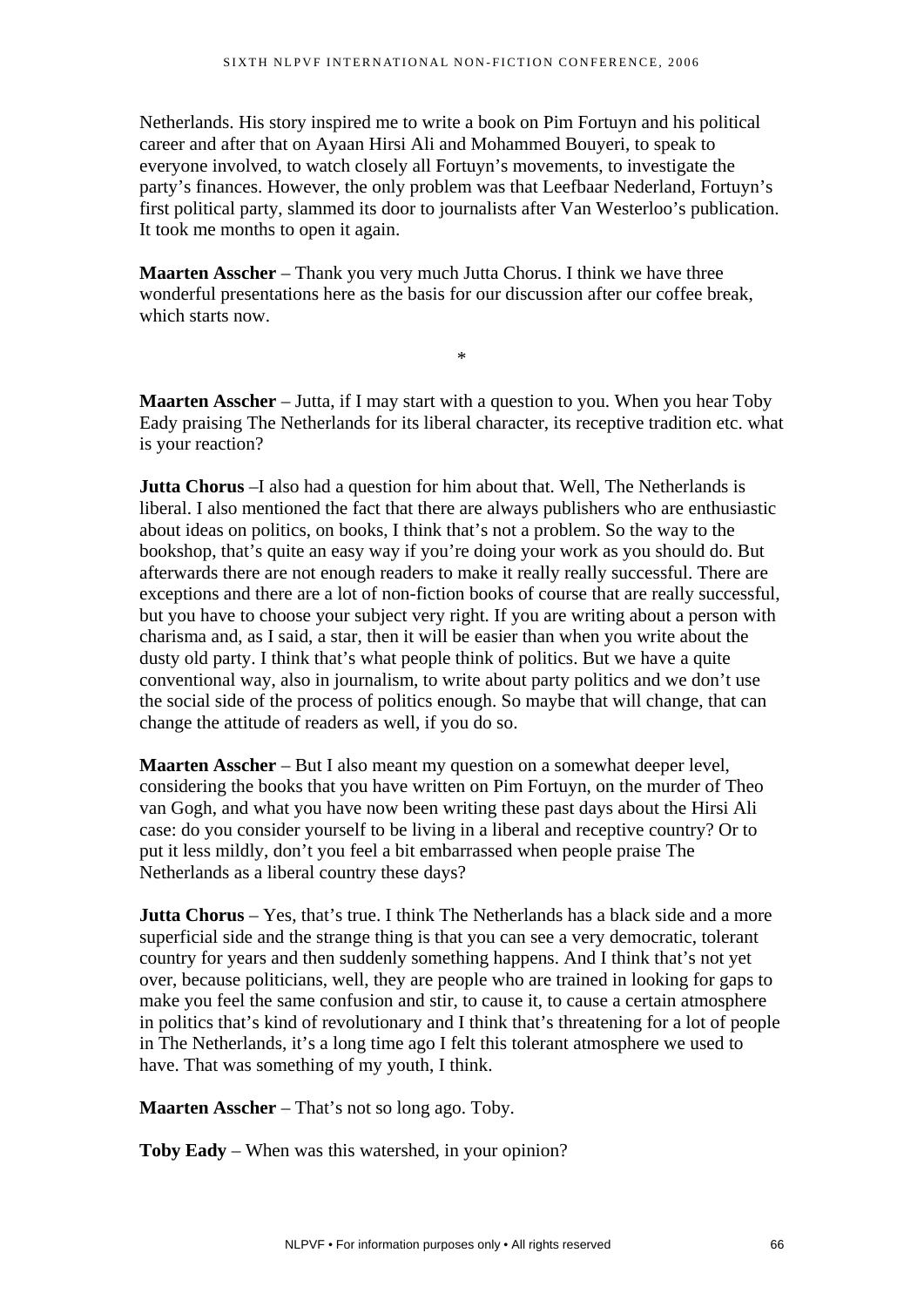**Maarten Asscher** – The question is, when did this change, in your idea?

**Jutta Chorus** – I think when Pim Fortuyn appeared. Well maybe it happened when my father died. I'm not sure if I can make a combination between those two events, but there was only one month between the two events and I was very much aware of shocks. When he was murdered and also when my father died I was emotionally shocked. It was different of course from Fortuyn's death, because that was more of a professional reaction, but it occurred to me that I was shocked again and again and again and again. And last week was the final shock. I can do something with it, I'm a journalist, so it doesn't stir up my life completely, but it has changed my world from the days of the purple [right-wing liberal plus social democrat coalition] government.

**Maarten Asscher** – Toby, you've been visiting The Netherlands and dealing with Dutch people for many years, have you experienced a change of climate in the past ten years in Holland?

**Toby Eady** – I think slightly. But I think the point I was trying to make is that England has a sort of arrogance of its own language and it has a frozen curiosity towards the rest of the world. And I felt with young writers, and people who'd never been published before, an immediate desire to learn from them in Holland, instead of this sort of imperialistic attitude the English have to anyone who isn't writing in English. I've two thoughts about when the liberalism stopped. One of the reasons I left America was I could see after Ronald Reagan was elected – I used to teach in the University of Colorado, Middle Eastern politics – suddenly all the criticism, which had been inherent in America and open during the Vietnam war and afterwards, stopped. You didn't dare criticise America any more. And I realised where this was going and for personal reasons I had to go back to England so I stayed there. And I loathed Margaret Thatcher, I mean, I still think she damaged England long term, but short term she made a lot of people very rich. We have lost the liberalism in England that I actually believed in and to get a new labour Prime Minister behaving as he is, going to war in Iraq purely for oil, is one of the most disgraceful occurrences in English history, and I am deeply ashamed by it. And there is no protest in England. There was one march of two million people, which was hardly reported. But in the sixties there were protests and they were quite active. That wasn't just Berlin, Paris, it was in London too.

I feel what's happened in this country is a reflection of basically the fear that 9/11 created in the west and the beginning of questioning. I was at a conference on Hamas, the last conference I went to, and I got so angry at it because the speakers were British intelligence, Americans, one Lebanese, one Egyptian, one or two journalists, and I had handled the first book on Hamas and I had looked after Kanan Makiya and I was sitting in this room with so-called experts who were pontificating from a completely western point of view about Palestine, Israel, Lebanon and Hamas. I was the last speaker and I said if you'd bothered to read Kanan Makiya in the eighties, if you'd bothered to read Amir Taheri in the eighties we wouldn't be sitting round this room. The English comparison of Hamas was, you won't believe it, the IRA. And their expert had been in Northern Ireland. The three Arab countries that had been allowed to be invited to this conference were Egypt, Jordan and Lebanon. I was steaming when I left and my wife rightly said to me 'it's lucky you weren't arrested as a terrorist,' when I got home, because I was still steaming. And that is, when you were talking yesterday about good publishing, it's being ahead of the time, it's being aware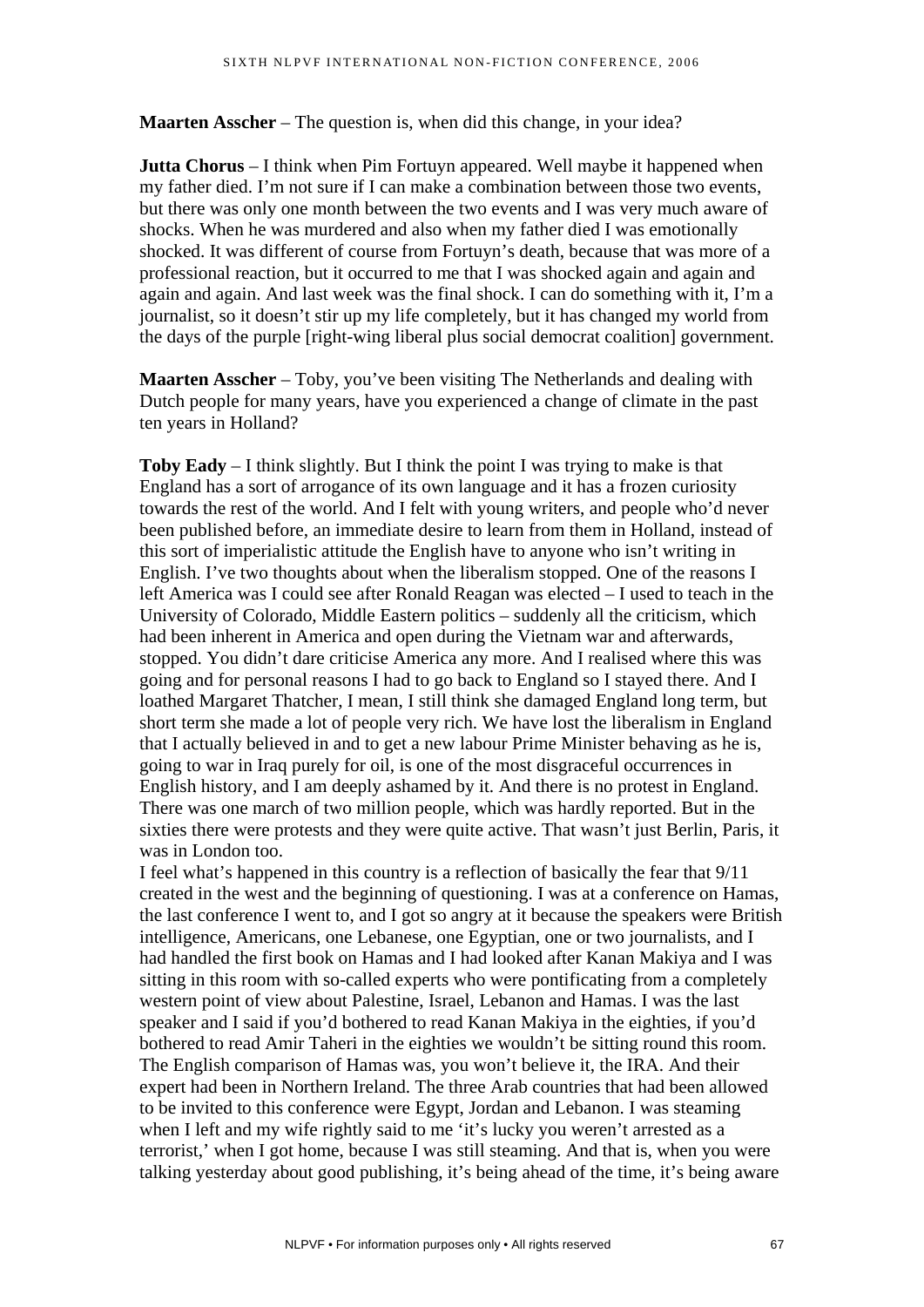of what's happening now and why your country is changing. And of course we're changing because of what's happening. We have to reflect, and we all reflect into fear, and fear is not a liberal feeling. When did this start? One of the things I said to this Iranian, and we were both in New York recently, is that I've really discovered that rich people don't listen.

# **Marjon van Royen** – What do you think about Holland?

**Toby Eady** – At the moment it's caught between its liberal past and the process of trying to absorb another culture which is seen to be aggressive. And the same, you talk about Holland, I can talk about England and Belmarsh prison and the people who've been locked up there and Tony Blair suddenly saying, 'These Afghanis who hijacked a plane to get out of Afghanistan, they shouldn't be returned, they should be given protection in England,' and yet they are criminals.

**Maarten Asscher** – But Toby, wouldn't it be much more effective, if you want to convert the English, to alert them to what they should be aware of, to – apart from your wonderful work on writers from all over the world – also to seek out the British budding Muslim writers and the young intelligent people that Mary Mount is trying to reach as a publisher and that you might be trying to reach as an agent.

**Toby Eady** – I question this because (again it sounds boastful) I did the first book on Al-Qaeda, with Jason Burke. No one would buy it in America until St. Martin's agreed to distribute it. He's a brilliant young journalist. When he was nineteen he left Oxford and went and fought in the first Gulf War. He went, not as a stringer, to Pakistan and Afghanistan. He's thirty-two, his new book's going to be published by Jan Mets here, published in England next week. The problem about looking for Muslim writers is – this has just happened to me – Fadia Faqir's book, which we've just sold is about honour killing. She's a young Jordanian who came to England to escape her family and we offered it in England to fourteen publishers and instead of being written in western English it was written internally, the internal mind of an Arab woman, exiled by her family, exiled from her own country, who then comes to another country where no one understands her. She's got natural good will. We sent this book out to fourteen publishers in England, thirteen turned it down and one bought it. She has an Arab-Arab voice, she doesn't have a public-school-Arab voice. But she teaches literature, or did, Arabic and English literature at Durham University. And I said to her: the problem about what you write is that you don't sound like an Arab any more. You've compromised yourself. I mean, we then got the book edited, and then the thing that really stunned me, going back to Holland and England, is that they immediately wanted to call it something like *Brick Lane*. We changed that. Because of Michelle [Hutchison] I met a really brilliant young half-Iranian writer whose book has just been published and will be published in Holland, Yasmin Crowther, and what was fascinating about that was that from the original manuscript the English publisher wanted to make it less *farouche*, less Iranian, so it would be understood in the West. And that is the culture I live in.

**Maarten Asscher** – Mary. Microphone.

**Mary Mount** – I just wanted to say that there are – and particularly in fiction – counter examples. I know we're here to talk about non-fiction but there's a British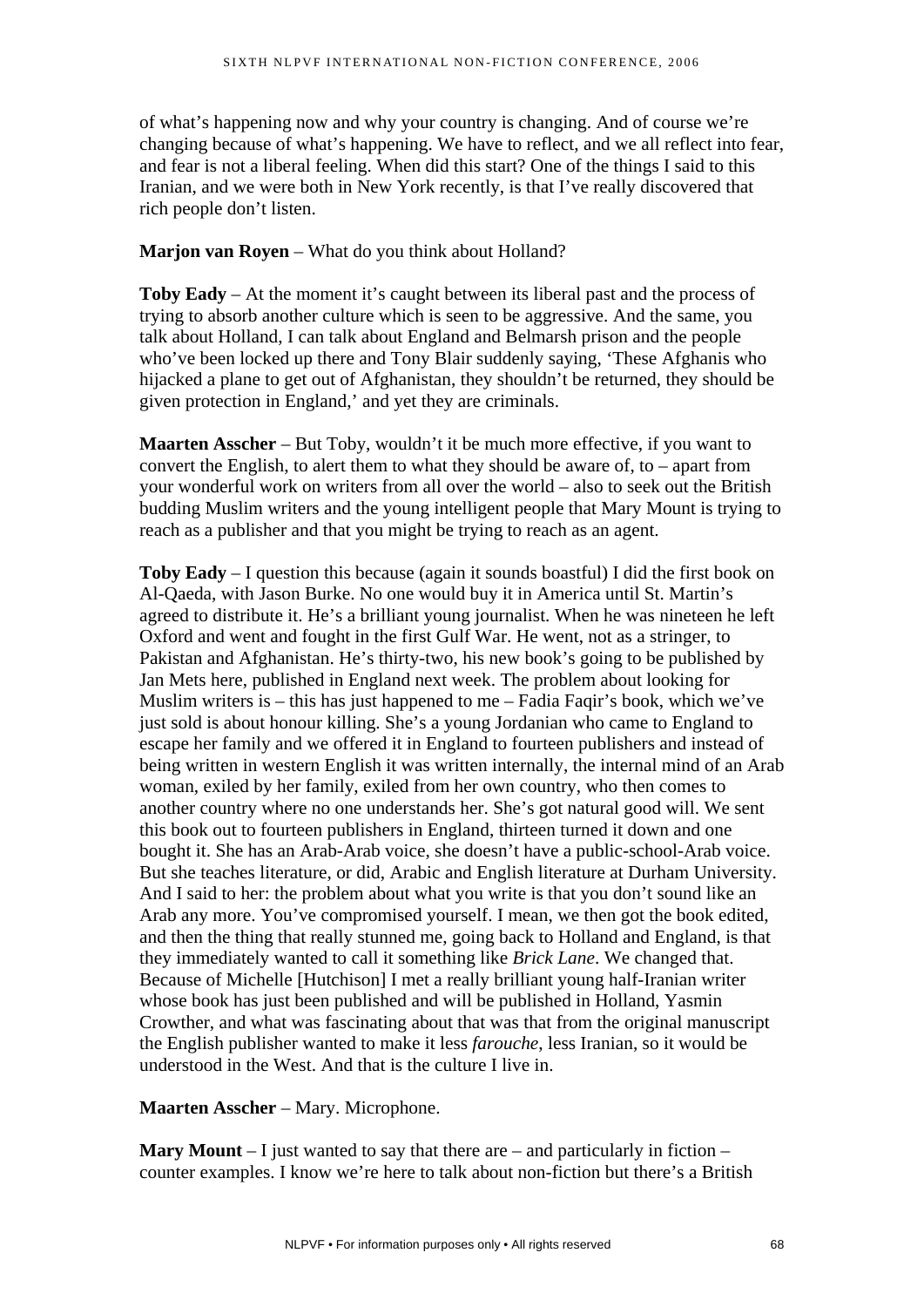Pakistani writer called Nadim Aslam who has been published in Britain and America and who writes in a very, in many ways too rich Persian style, but a brilliant book about a Pakistani community in Britain, and he was on the longlist for the Booker, he's been shortlisted for the IMPAC, the most lucrative literary prize in the world. I think there are counter examples. These writers are available. Non-fiction is more problematic, but I think that people are desperate for stories. That's why he sells now when he didn't sell ten years ago when his first book came out.

**Maarten Asscher** – Thank you. I would like to go to Dan. You have very rightly stressed that the United States is not a homogenous country. That there are so many different voices and ethnic groups and different types of writers. There is I think a widespread conviction that the conglomerate structure of the United States publishing scene somehow mainstreams this variety of voices and writers. Are you optimistic or are you pessimistic considering the market developments and internet developments etc. about the question whether this variety will come through better in the next couple of years or whether the mainstreaming of especially non-fiction publishing will continue as before?

**Dan Simon** – Do you remember in the, I suppose it was the sixties, Solzhenitsyn famously used to say, 'I come from a totalitarian society' – and he lived outside of Boston Massachusetts at the time – 'I come from a totalitarian society,' and he was speaking to these liberal societies, to us in the US, open society, and to England and Holland, the same would be true, 'but at least in my country we respect literature, we care about literature, whereas here where you can say anything and it's wide open'. He had the sense, and I don't think anyone really would disagree with this, that there wasn't the kind of cherishing of the written word that he loved in his country. And I think gradually since then we now would all agree that we all live to some degree in increasingly totalitarian societies and closed societies, and so I am very optimistic about what that can mean for literature. I'm very optimistic about the fact that because in a certain sense we are in a stagnant and in some ways desperately infertile time politically, there's a sort of depression with our governments and the lack of leadership and the Bush government and Blair etc. There's a kind of sense of our societies closing. The open society is closing. There isn't the idealism, we don't believe in democracy the way that we did, and I'm saying that's an opportunity for literature and for writing. And it is true that when something is absolutely right and marvellous and different and tells a different story, it's wonderful to be the publisher of it because people want it and you're not in the position of saying: listen you've got to write about this wonderful writer we have. People are coming to you and saying: we have to write about whoever it is, whether it's an international voice or an American voice, people get very excited about it when it is just right and saying something different. I think this has been something that's come up in the past few days as well. I read the *New York Times* very early every morning and the *New York Times*, which is a very good metropolitan daily, from a big city, but it has about fifteen or twenty narratives that it tells over and over again and the names change. There's only about fifteen or twenty stories and if it's not one of those stories, they don't cover it, for the most part, and if they do cover it they fit it into one of those narratives. So when somebody's telling a story that's fresh and they understand the story that they're telling, then it's wanted. So part of our job as editors and publishers in a sense is to short-circuit the system. And getting back to the specifics of your question, the internet is really important. In the United States there's now maybe even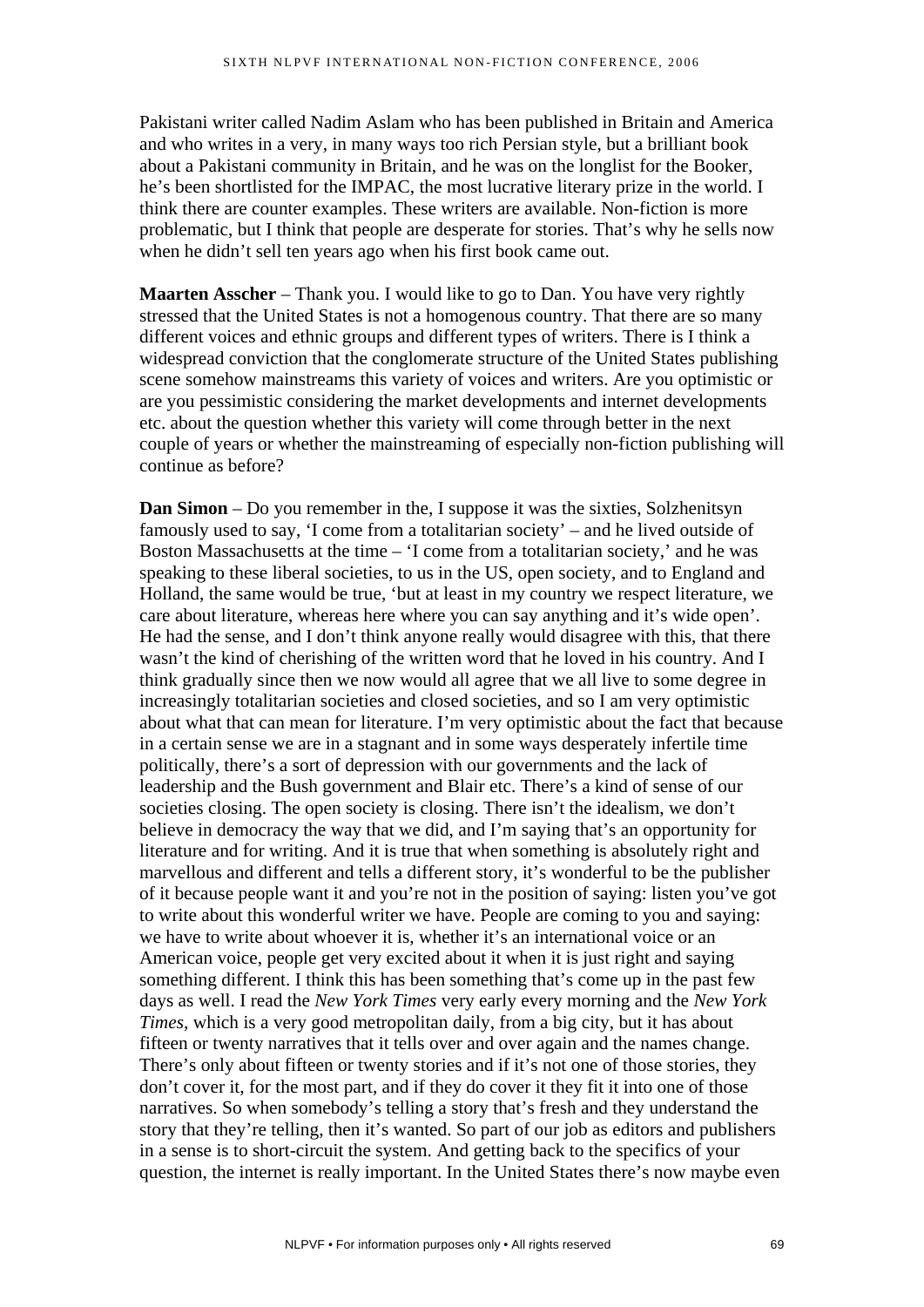a majority of people who don't get their news from the networks, they get it from going online. Maybe it's not a majority but it's a very substantial minority, so you can kind of get around the big gatekeepers. You still need the big media, but you can do a lot with small media. You can do a lot with alternative media. A lot of the radio that we used to discount because it was kind of alternative is now almost as big as the big NPR stations, and that sort of thing, so there's opportunity in that way as well, but I kind of think the main concern has to be in the work itself and I think that if one can sort of keep the conversation true, then these works come out that are really wanted, and then you find a way. And of course the best way to promote is of course word of mouth. That hasn't changed. So when something is really that good and that exciting or that fresh and new, then word of mouth happens and the work is wanted, people want to be provoked and to be given new ideas and to hear new voices.

**Maarten Asscher** – Thank you. There is one important element in the theme of this morning that is threatened by all this blogging and internet expression. Publishing is also a way to ensure a culture of translation, to invest in translation, because books can be sold exclusively within a certain territory and money can be earned with them, there is a possibility to invest in commissioning a translation, whereas if we concentrate on the wonderful variety of all the bloggers and the websites, how will for example that wonderful Dutch blogger and the view of the Baghdad woman who is bombed and writes a weblog about it, how will that view travel? How will that travel over boundaries if the blogging is to a certain extent replacing the culture of nonfiction book publishing?

**Dan Simon** – I'm fairly young as a publisher but it makes me feel old, in that there are people we work with, I now even have a younger generation of editors who themselves are too old, you know who are thirty. They're pushing thirty and they're starting to just want to stay at home and, and there's already another generation that I need of twenty-year-olds, who really do this. We're hiring someone now, and I feel now sort of too old to understand it. My young kids are too old to understand it and there's another generation that is really up on it.

**Maarten Asscher** – Toby, do you have a view on this as an agent?

**Toby Eady** – I have. Partly because I'm so computer ignorant, I dread it. I want to say two things, one is about translation, but as an agent I do remember that just after computers came in, books became thirty percent longer. What I think it comes down to and what this conference to me is about is the quality of translation. What you say about word of mouth, that is what makes a book work. What makes a book universal is important. What I was saying to you this morning is that in Japan translators are properly rewarded. They get 50% of the royalty. And therefore you have a success, and a book will never be successful without a good Japanese translator. The author shares that success with the translator, because Japanese and Japanese thinking is a completely different way from Western. And until translators are paid properly and respected, everything will be done too quickly, which is a point that has been made, that the pure time invested is not corporate time, in getting a good translation. So if you respect the translators and you pay them, and you do your foreign rights accordingly, that someone has got a market of 4,000 copies or 5,000 copies, and the advance is balanced to that, it's that the foreign publisher should say to the agent: I'm sorry, this is what our market is, this is what we have to pay for a good translator, do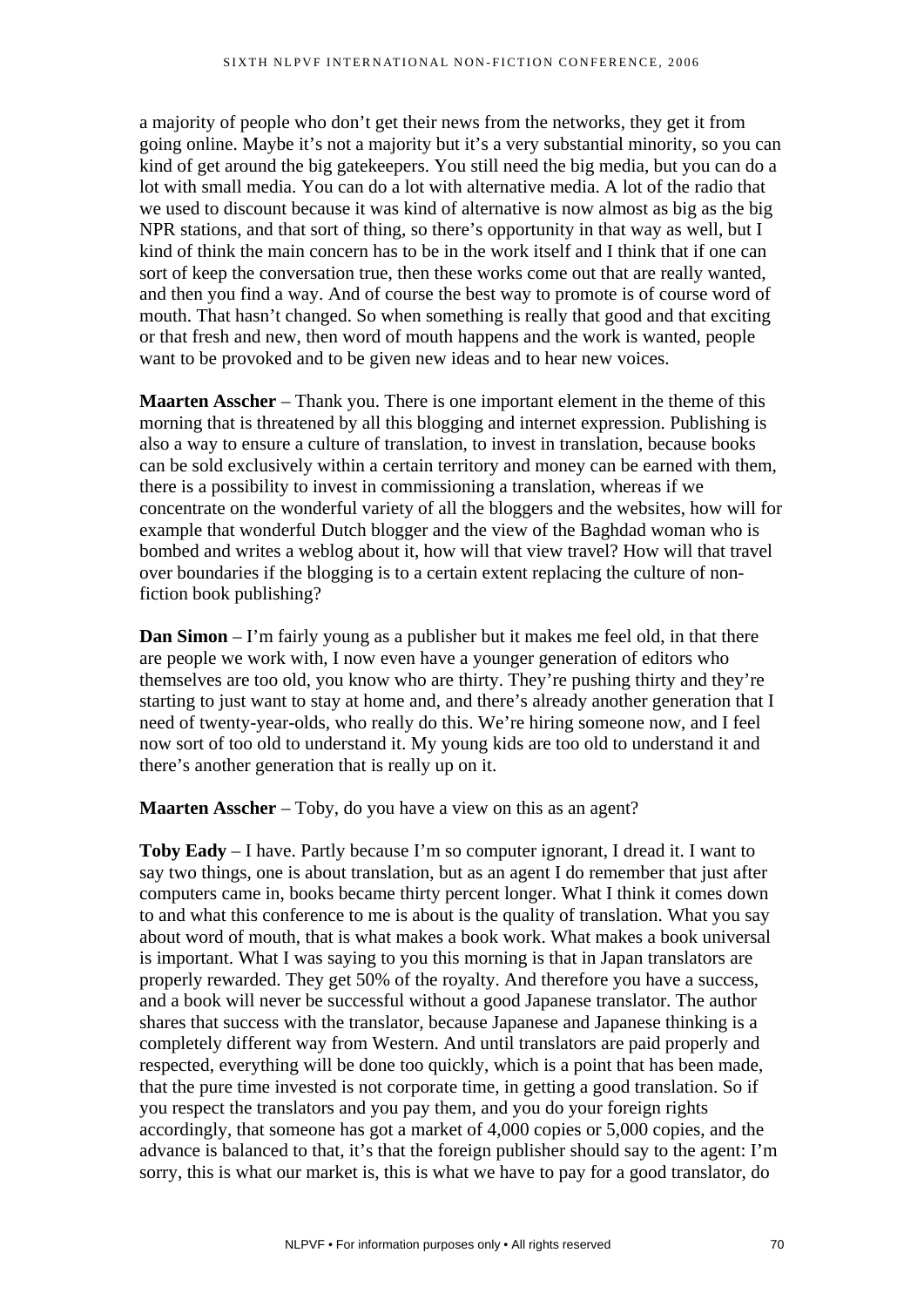you want your writer to be successful? And until we respect translators, forget it, whether it's blogging or whatever. But it's something I feel very strongly about, because I've spent so much time, which you can't evaluate, working on books which then sell all over the world. And it's that time that a translator gives.

**Maarten Asscher** – Is there perhaps a word from one of the translators? And could you also go into the time pressure in your job as a translator? Because I know that in Holland, especially fiction translators are put under enormous pressure sometimes with two three or four of them together, having to deliver a translation in six weeks. How do you see this as a future for your profession as a translator?

**Eve-Marie Lund** – May I first thank Toby for what he has said about us, I think that was fantastic, thank you very, very, very much. And I will also tell you that in Norway now we are in conflict with the publishers. We have a so-called normal contract that hasn't been changed for some years. It hasn't moved. So, it doesn't say that we are on strike because we can't strike, that doesn't work, but we are taking them literally. It says in the contract that they don't want to change that we have to deliver a machine-written manuscript. And so we do. And now that was that. And I want to, before I answer your question, I just want to say that in Norway we are only four million people. Our language is very small, not widely read, but we still have to keep it up. Somebody has to be its guardians. And to make world literature work in Norway you need the translators. I think it was Jose Saramago who said that authors make national literature but the translators make world literature. And I feel very strongly about that. And now back to you, what you asked me about time pressure. I think that goes for the bestsellers. I haven't had that problem very much personally, but I know there are people that do that a lot. Especially the one who translates Harry Potter and Dan Brown, and also Coelho.

**Maarten Asscher** – Perhaps also with current affairs non-fiction I would say. When there's really a newsy element.

**Eve-Marie Lund** – When you have to do it quickly, but I think perhaps Hans Petter Bakketeig can say a bit more about that. I'll give it further to Jeannette, but I think that Hans Petter will know a bit more about non-fiction pressure in Norway. Well, I think that was what I had to say and I'll give the mike to Jeannette.

**Jeannette Ringold** – In my experience, which is translating from Dutch to English, I find that with fiction there is not the huge pressure, because people don't know about a bestseller in Holland, they don't know that Anna Enquist is a bestseller in Holland and when it comes out that's fine. The publisher of course always wants a book much faster than I'm willing to deliver it, especially fiction. It needs time. However, I just signed a contract to do a Dutch book about China, *A Floating City of Peasants*. There had been a delay. It's a book that needs to come out fairly fast because there had already been a six month delay, and so I decided, yes, it would be good to do it in a certain amount of time, so I'm putting myself under a time pressure that I usually don't like but I think the book merits it, and it's not as difficult as a lot of fiction, so one makes allowances. And I've never worked under the pressure of four people to one book, that sounds perfectly awful.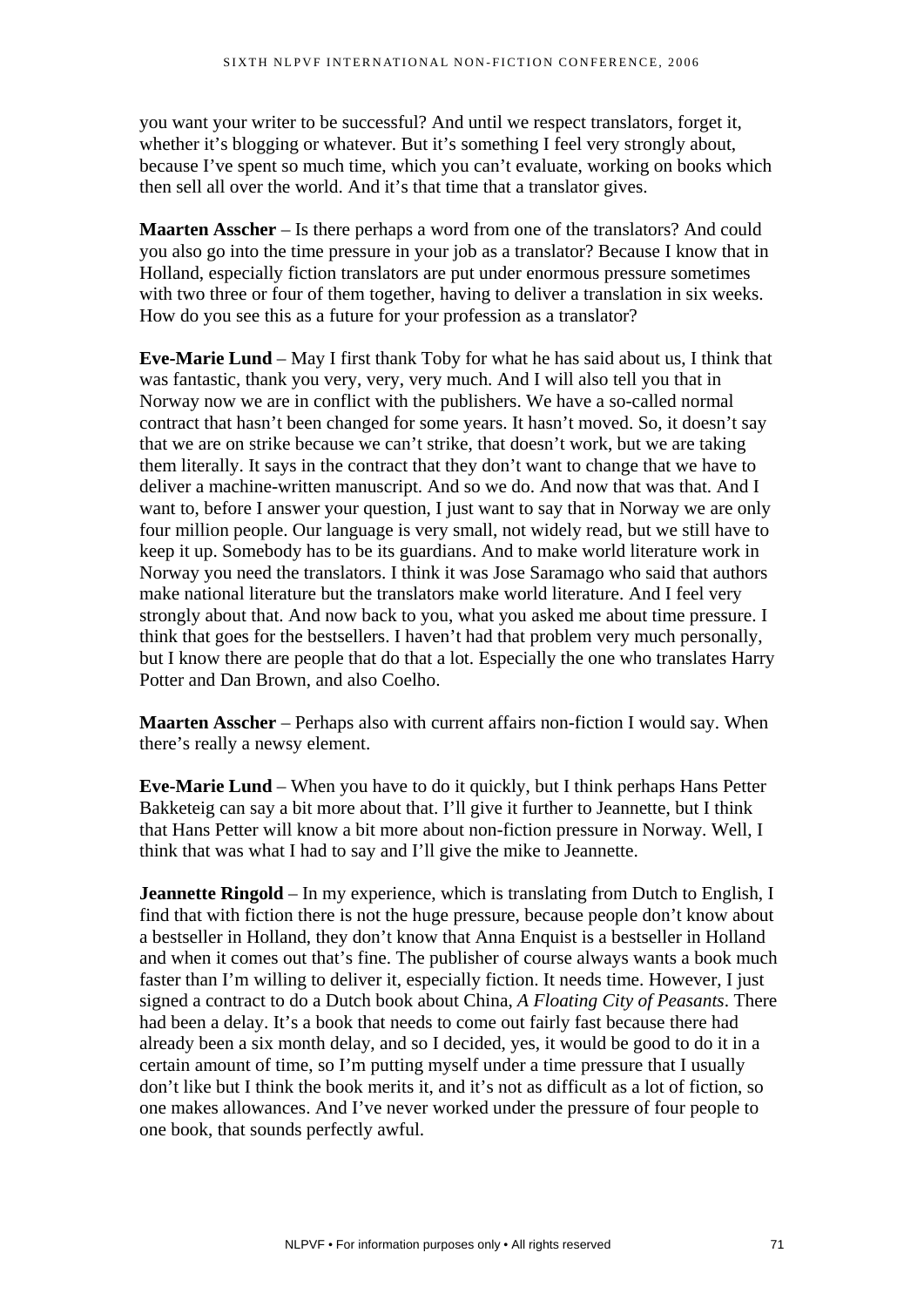**Maarten Asscher** – I would like to stick to that element of time but in a different way. Dan, you have talked about Assia Djebar wanting to remain silent for a while after this enormous 9/11 event. On the other hand Jutta Chorus has said news ages quickly and for example the whole story about Ayaan Hirsi Ali, it is in the news today so you write about it tomorrow and the day after tomorrow there are perhaps other things that demand immediate attention. What does this newsiness, this journalistic dimension of non-fiction writing, what does that mean for an author? Jutta, perhaps you would like to write, after Pim Fortuyn and the Theo van Gogh book, you would like to write a book about the Hirsi Ali case that has unfolded this week, but, apart from financial considerations, would you like to write it now, could you write it now, would you rather wait and reflect and publish it a year later.

**Jutta Chorus** – I have not even thought of writing a book about Hirsi Ali again, because the book *In God's Name*, which I wrote with Ahmet Olgun last year, is partly about her. But I am always taken by the moment, or I am absolutely involved in what's happening as a journalist, so it's a kind of fever I feel when I'm working in these periods and that also counts for subjects that are not in the news at the moment. But I'm always completely absorbed by what I'm writing about, so that means I deliver it as quickly as possible. I look at Jan Mets because he had to wait for the manuscript for a few months. But still, the Fortuyn book was also written in half a year or so, the book on Hirsi Ali and Mohammed Bouyeri was written in a few months, and I want to deliver, I want to know everything in a short time as much as possible and well, you have to be as complete as possible of course, but I'm not feeling quiet or relaxed. I don't recognise the thing you told about 9/11, three blocks further in complete rest talking to an author, because as a journalist I cannot imagine how that feels when such a disaster is taking place.

**Maarten Asscher** – Would you have liked to have spent more time on the books you have written?

**Jutta Chorus** – I see especially the second book, that was written in a very short period, I took a lot of time to follow Hirsi Ali and all the people involved, her enemies and her friends in the year 2004. I was able to join the making of her movie *Submission*, so I could see everything I would like to see. When we were finishing our production, the journalistic work, we were making portraits of three protagonists, one portrait of Hirsi Ali, Mohammed Bouyeri and Theo van Gogh, and I think we could have done more. I always want to be very complete, as complete as possible, and because of the time pressure it was difficult to, well, I would have liked to speak to more people. I'm not dissatisfied, but, well, last week there was a television programme *Zembla*. They spoke to her brother and her ex-husband and we also tried to reach those persons but we did not succeed. We spoke to a lot of different people and could make a fine portrait, but I would have liked to speak to those as well. So that's what time pressure sometimes brings. But in the case of Fortuyn I don't see those vacuums. I think we followed his complete political career until his death and we wrote about the falling apart of his party in the months after and this book was completely rounded off, completely fulfilled.

**Maarten Asscher** – One nightmare is writing or publishing a non-fiction book that comes too late. I have a feeling when I listen to Toby's examples of books that he published, or agented and had published by others, about Hamas, for example, and Al-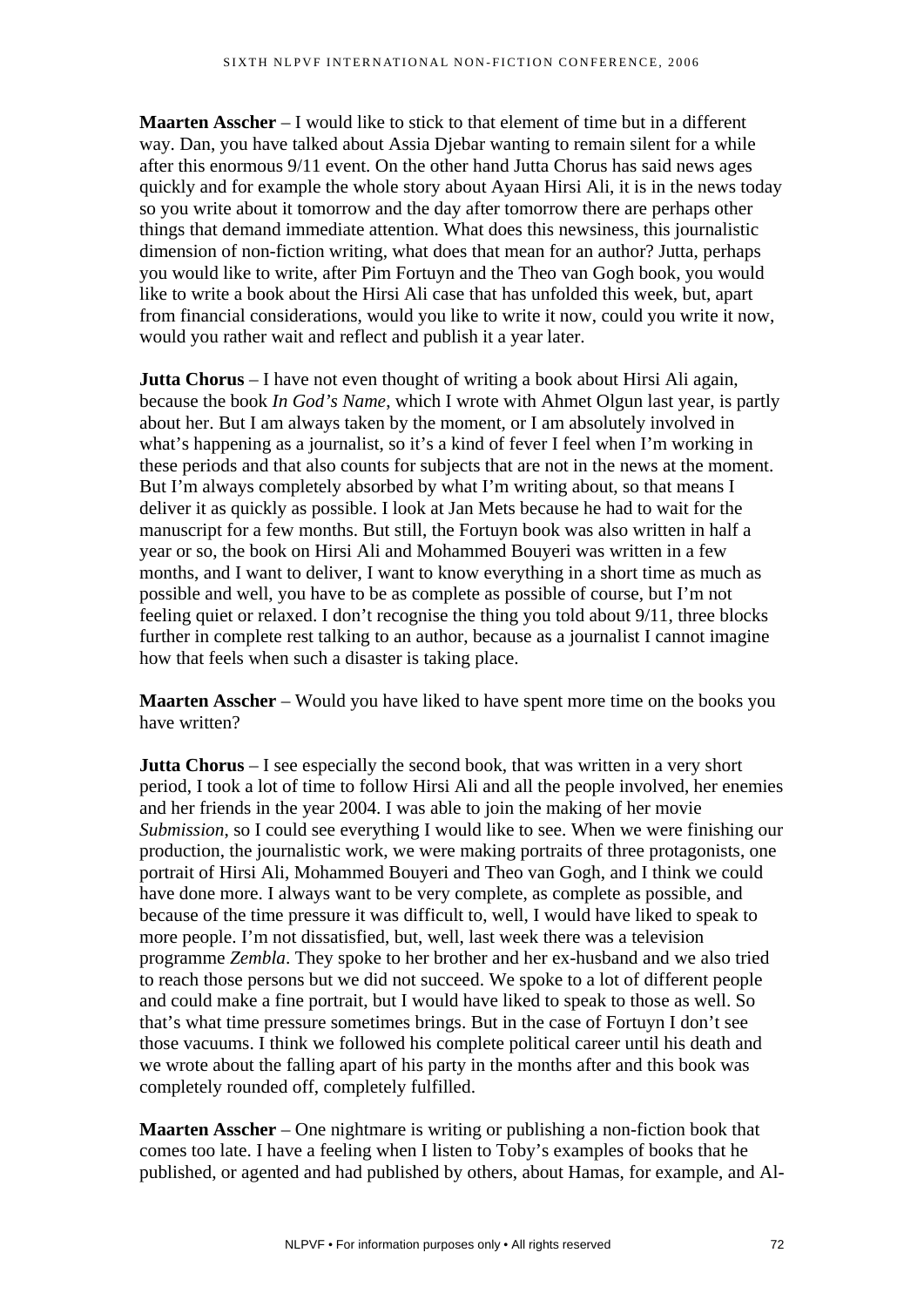Qaida etc, that the other nightmare is to bring about books much too early, so that for some reason or other, no connection is made with them at the appropriate time.

**Toby Eady** – Absolutely. I think partly because of what you just said, that news gets old. But if you are seen as a fortune-teller of what might happen in the future, which then does happen, you're suspect. One of the great arguments that Amir Taheri uses with me when he's extremely irritated is he says, 'If my name is William Shawcross and I don't speak Farsi, Arabic, Russian, German, French, Spanish, then I can write a book about the Shah which will become a bestseller.' The agony of what is happening in Europe, which considered itself to be liberal, is that we have to absorb other people's thinking, whether it's comfortable or not. There are two arts. We were talking about it this morning before we came here. Journalism is a very great art and writing books is a very great art, but they are different. And what you don't want, endlessly, and when I made that comment yesterday about the Washington sniper, is that we don't have the Truman Capote approach, which is what I think you want to do in Holland at the moment, as a reflection on your society. And that means someone you respect stands out and does that. Capote did it in *In Cold Blood*, and that's what we need, we need people who stand out and take time, because we get rushed. There is much too much instant thinking. There are two pieces in the *Herald Tribune* today, one is by Ian Buruma and one is a leader, about Hirsi Ali, and they are completely different. I would be interested because I find Buruma an interesting thinker, and where he comes from is very different from the leader.

**Maarten Asscher** – From The Hague.

**Toby Eady** – Oh, forgive me. But some of his writing on the Far East is to me the best outsider writing about it.

**Jutta Chorus** – What's interesting in your Truman Capote example is that I think you always have to look for classic settings, so a drama or a comedy or anything that can be timeless. That's also what I meant with what I told you about Hirsi Ali in my text, that if you take it away from the daily news, if you give it quietness and a surrounding of rest and you write it down not panicking, or if you write it down cool, that helps a lot. If you use literary techniques to write it down and if you think about it before writing a couple of newspaper articles with a book cover on it then I think it can be more successful indeed, and that will help the reader as well, but I think it's a combination. Also what I said about giving or showing people's habits, showing their day-to-day dialogues, their fears, and giving it a human touch. That also works, I think. I mean, the new journalism methods, Truman Capote, Tom Wolfe (and he edited an anthology on that), I think that still works, also in The Netherlands. So take your time to try to give it a literary approach and think about the way you write it down.

**Maarten Asscher** – But that is then a version of Assia Djebar's silence that you need, because you cannot rush into literary techniques.

**Jutta Chorus** – That's true, that's true. But I was surprised to hear it of this story on 9/11, at the moment those airplanes…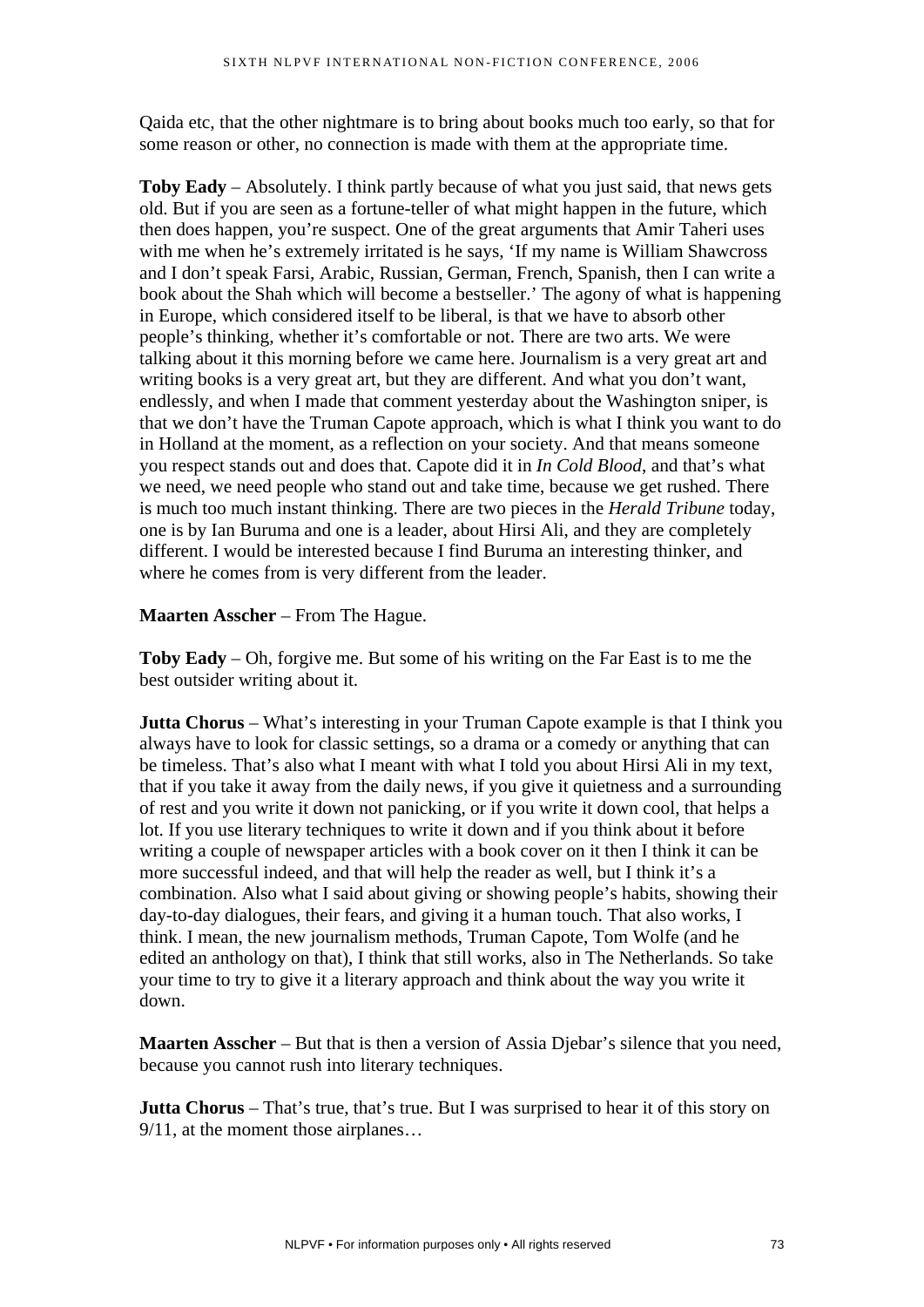**Toby Eady** – I think what we all feel with what's happening in Holland today, and to a certain extent in England, is something we don't want to think about, which is that racism is timeless. And I really feel in Europe we had hoped never to be put in that situation again.

**Dan Simon** – In the States we don't have racism any more. Which is the worst possible thing, because everyone's basic understanding is: well we solved that in the sixties. And so you know the situation of denying you have any problem is a much worse situation that one where you're aware of the problems that you have.

**Marco Vigevani** – I just wanted to tell you a short anecdote about translation and what translation means in my opinion. Two or three weeks ago in Turin there were three of the most important Italian writers under forty – Melania Mazzucco, Bruno Arpaia and Antonio Scurati and they were discussing everything, they were disagreed on almost everything. The only thing they said in common was: we were raised on foreign literature, so for us Philip Roth, Garcia Marquez, or Günter Grass were more important for our literary education that our own writers (Moravia, Cassola, whatever) and this I think it is very important to keep in mind, because for the writers and also for the readers and to some extent also for the general public, translation is a necessity. So it's like fresh air, you can't say it is too difficult to promote a foreign author, because if you don't read world literature, or if your percentage of translations is too small, then you're losing your own tradition, you're not intermingling with other traditions, and that's a pity. I don't think that Italian literature is in a particularly bad state so that it needs foreign input more than other literatures. So this I think is a problem for countries who don't translate enough. Italy on this side at least has a good record, we translate everything. Second thing is just a short question to Jutta Chorus. She said that one of the problems of good quality non-fiction in Holland is that the money's not there for good research, and the publisher of course cannot pay this kind of money. Who should pay this money? My question is: why don't big newspapers, like in Italy they don't do that, why don't they invest some money in good non-fiction research. Because TV can do that, because it would be wonderful if TV would give some money for good TV programmes, which they don't, at least in Italy and also in other countries, but why newspapers, national newspapers who are making a lot of money, why don't they invest in good research?

**Jutta Chorus** – They do invest in good research, but that's only research for the newspaper, so good newspapers and, well, there are a few newspapers in The Netherlands which are famous for the amount of money they pay for reporters doing long projects. Well, investigation projects, but everything is for the newspaper, they are aware of people writing books, because people writing books are taken away from the news. They are taken away from the news while writing the book and there is an awareness of people who feel themselves, see themselves as writers. When you're employed by a newspaper you are a journalist and you have to work on a totally different subject the next day and you have to deal with the way journalists behave, and there is an awareness of stars or people who like to shine by writing novels or writing non-fiction in their spare time, so it's not something that they stimulate.

**Maarten Asscher** – Dan, and then Jeannette.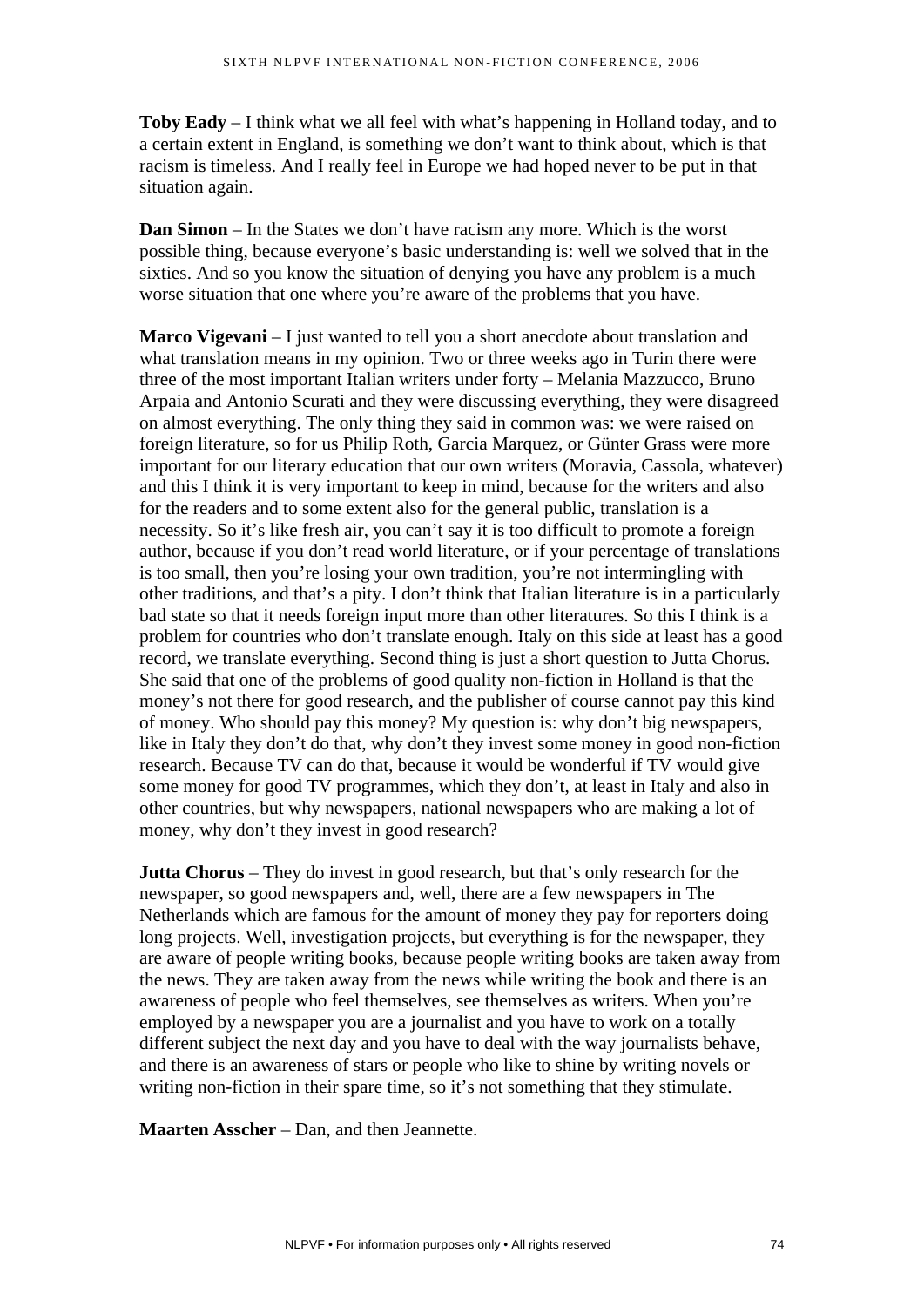**Dan Simon** – I just wanted to say the internet, the participating through translation and even a colloquium like this, but through translation, as Marco was saying in the international conversation, without that we become stupid. It's as simple as that. Some of the things that Toby was saying, you know, so informed by your experience with Chinese writing. I mean if you had gone to that conference on Hamas and hadn't published the book and had the experience that you had – you had some independent knowledge, you might have said this is all great. It makes us smarter, it gives us perspective, and without that we really do become stupider and stupider. Without this kind of counterweight certainly the market place, the pure market place in the corporate publishing that is dominant now, which is 'do what sells, make everything sell, a good book is one which sells, if it sells it's a good book by definition,' which is fairly new. It used to be that we would say: there are good books and there are books that sell. So the international conversation as a counterweight to that is just so necessary, as Marco was saying. I want at the risk of stepping in it a little bit, for us though, on the subject of translation, we need a really good translation, an inspired translation that finds the music in the author's voice, that can create a better text in the translation even than the original. And we really look for that. We can't really do what we do without that, and so we work with Gregory Rabassa, who's maybe the greatest into American from Spanish, and Linda Asher and Richard Howard from French and others, and I find that if we have just a workmanlike translation it's a stake in the heart, so we need a kind of ambition on the part of the translators, which again goes with what Toby was saying, and they need to be paid better and all that sort of thing, but you know there's translation, and there's translation and I would say maybe the majority of the time what we get is workmanlike translations, which are very difficult. It's kind of like a break in the chain then, if the music doesn't survive it. So we really need translators who are not just saying this means that and stringing them together, but really searching the music and finding the music and maybe taking some risks creatively also, you know, not irresponsibly but basically really looking to reproduce the music in English.

## **Maarten Asscher** – Thanks. Jeannette?

**Jeannette Ringold** – Yes, actually I have a question for Dan and then a question for Dan and Toby both. First of all, there seems to be a saturation point when all we hear is either Hirsi Ali, or 9/11, or Iraq. How do you decide to take on another book about Iraq? How do you decide that? And then, and this is for both of you really, how do you decide to take on books in foreign languages, how do you know? What makes you decide to take on a book from Dutch? What do you depend on?

**Dan Simon** – I'll be very honest, I think it's incredibly arbitrary. There's such a wealth of good material. And I think what typically happens is there'll be someone, a representative of some kind, whom I trust, personally, who'll say 'you've got to publish Annie Ernaux or Assia Djebar,' and it's somebody I trust. And in some cases… You know, we publish Mikael Niemi from Sweden. I couldn't read him, I don't read Swedish, I didn't want a report, that would have been useless to me and I did it somewhat recklessly. And so there is an arbitrariness. I think we're not looking for another book on Iraq, however we are looking for this thing of going deeper. Like Minka, the story there. That hasn't been really told, that kind of a story. There have been a lot of first person accounts from US soldiers, from reporters, but there hasn't been quite something like that, so that's potentially very interesting. We're trying to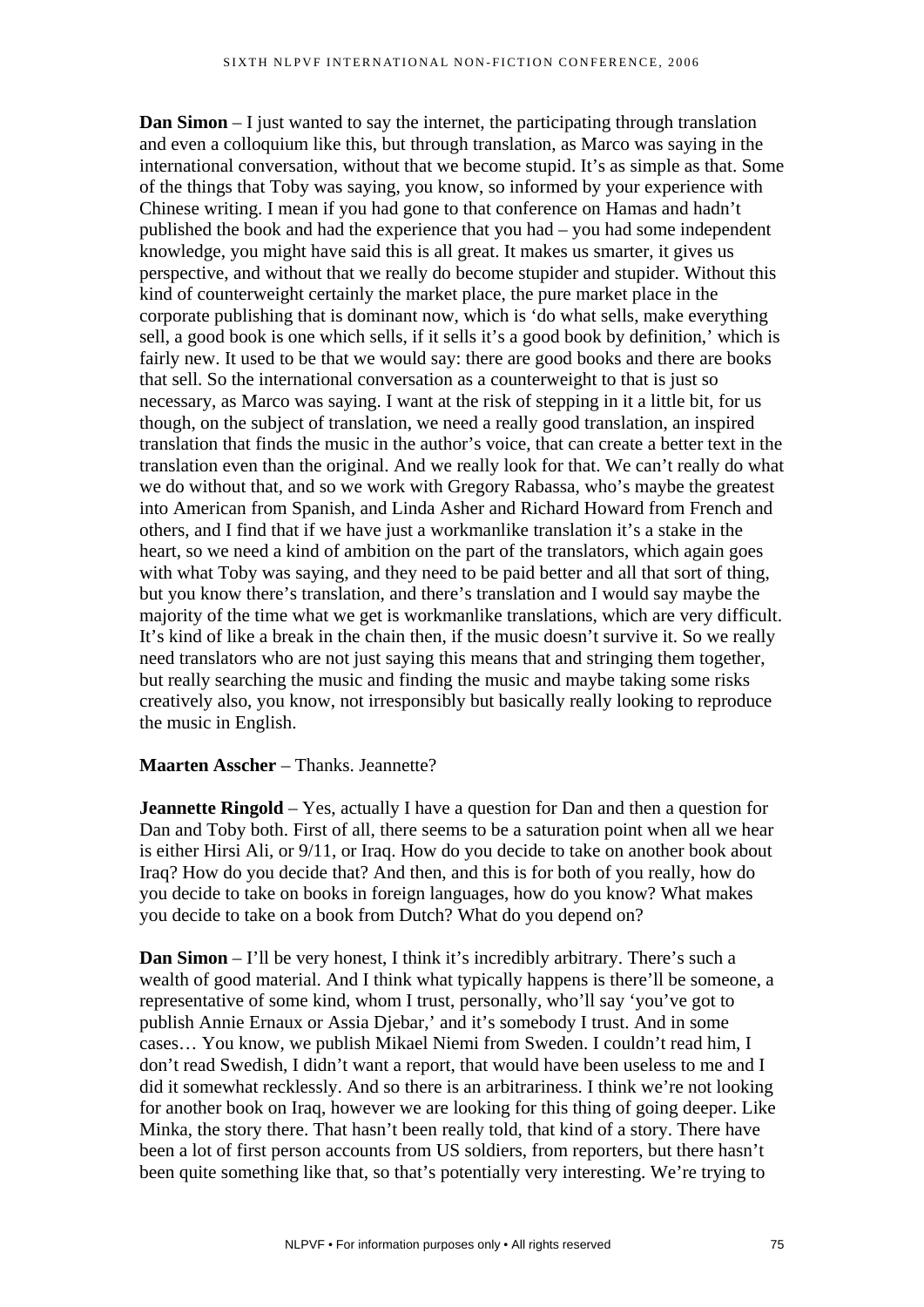further the conversation, so something that's a deep story, and there are other arbitrary things. There's the length of the book. For us to publish, and we've done this, but you publish a thousand page book or even a four to five–hundred page book and it's going to take you maybe two years to translate and it's going to maybe cost you 20,000 dollars to translate. And so you say 'No! Don't show that to me.' I think there are a lot of factors, but I think it's frightening how arbitrary it is.

**Maarten Asscher** – Toby, would you like to respond to the question, please.

**Toby Eady** – I'm not a publisher yet, but I'm about to become one in Australia and China, but I just do it on instinct. And I won't represent anyone I don't meet. We've just taken on a brilliant young Chinese writer called Wu Fan. She lives at the moment in America and when she sent this manuscript to me I said: you should get an America agent. No no, she said. So I said, alright. So we flew her over, to meet, and we spent four days going through her manuscript and at the end we decided we could work together. I can only do what I do if I really want to work with that person and they want to work with me. If I'm then going to take it one degree further into different languages, which is what I spend most of my time doing now, then that is a real element of trust. Publishing is a wonderfully curious, idiosyncratic way of living and never boring. I think Andrew Franklin is a wonderful example of a small publisher, and why I loved Holland was its small publishers. You mentioned Teddy White's books. They would never have been published if the man hadn't started a new publishing company. Michael Bessie, who started Atheneum, having been at Harper & Row, and he started with *Le dernier de la juste*, which is one of the great books about the holocaust and the first published, and he published American politics the way that no one had ever published before, and he was small and flexible. I worked with him in the sixties and he was like a mentor to me, and he spoke languages. It was a completely idiosyncratic business of, one hoped, benign autocrats like Maarten when he was running Meulenhoff, with his taste. But I loved coming to Holland then, because England was going into corporate culture. And some of the things said that frighten me is, again about Wu Fan's book, her Canadian publisher said, this book is universal. Her Canadian publisher is an Indian whose family was involved with Mandela and beaten up by the apartheid police, and her uncle was in Robben Island, and she can identify with this book. And we have gone global in that way. It's completely instinct. I once turned Freddie Forsyth down, on his first book*, The Day of the Jackal*.

## **Maarten Asscher** – Xinran, please.

**Xinran** – As a Chinese author or journalist I want to say something, first of all because we talk about translation, and in China, as you know, we have at least three thousand years of civilization records. We have wonderful books, our first book is from 1300 BC, that's a beautiful poem. Now afterwards, what time the Chinese book come out of China in the last hundred years? Actually, it was Penguin, and this publishing house published classical Chinese literature between 1600 and 1900, but the problem is the book is translated but no one reads it. I think it partly is because of translation, I read it as a Chinese who understand a little bit English, but I couldn't understand what they talk about in that book. We have a famous book called *The Story of the Storm*. That book is about big families, the lives of three generations, in a total of more than 400 dreams. If you know this book you'll know how the Chinese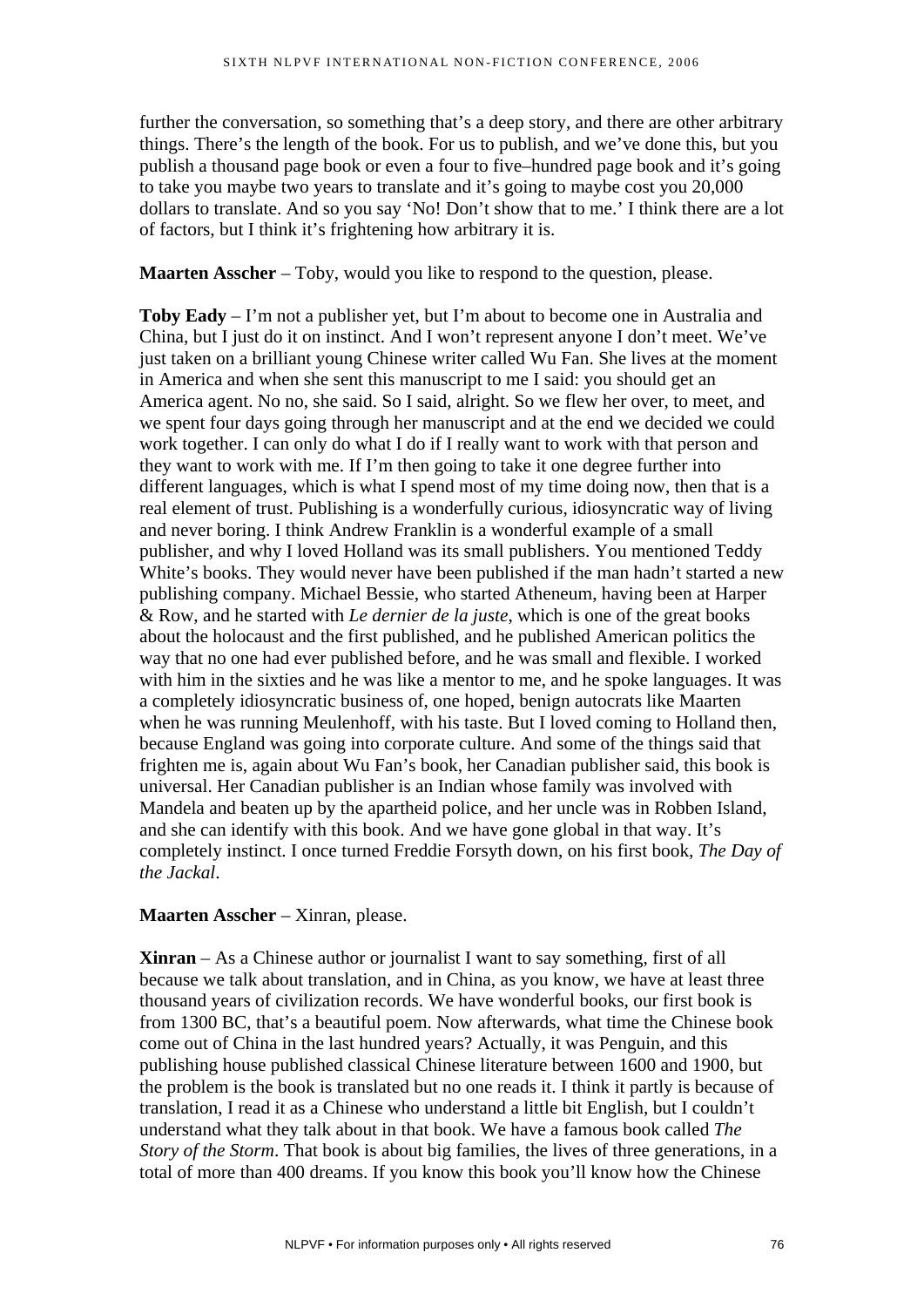read a dream about your feet. And also we have about 1190-something dishes in those stories, and all of the Chinese members, the title of the members, in that story as well. But although I've read in English about four versions, I couldn't understand what they're talking about. So I think that this is a translator, Dan was talking about a translator, a good translator. I think a lot of people choose a good translator based on their cv or based on their degree. They come from Oxford or Cambridge or Harvard or something like that. But my understanding from my translators is much more based on the experience and knowledge, how much life you understand. Maybe this person never went to the top university, but she's bilingual, or she understands the lives so she can use her knowledge to expand what she understand from another language. And also she has the capability to rewrite the book into another language, to have the people understand between each other. So I think about Dan's question of how to find a good translator. I think the way a lot of mistakes were made in the past is based on degrees. That really is a waste of time, I think that these are the things I want to point out. And the next one, Mr Italy, Michael, my friend, said Italians are very good about foreign literature. Sorry, I'm against this. I think France is a much better than Italy. Why? Okay, I'll give you evidence as a Chinese. I've been in Italy to many bookstores and in France as well. You can read the book in French in France, but I can't find it in Italy. This is one. Secondly we have famous scholars, Confucius, Tao, Lau Chuang, all of the scholars before BC until 200 AD include Buddhists, you can read in France in French, but are hardly to get from Italy. And a third reason is that after the 1920s a group of scholars from Shanghai and southeast China went to Germany and France, afterwards they went back to China, and they translated a lot of the local writing and also they translated Chinese into German and French. Now France as a country received it so well and a transfer developed, so if you go to the very small festival in Montpellier, a tiny city by the sea, you can see the scholars, the novels, or even thinkers and this kind of boring philosophy in that little town. So I think in this way France is better than Italy. Thank you. Sorry.

**Maarten Asscher** – You rest your case? Or you would like to...

**Marco Vigevani** – I would like to point out that Marco Polo discovered China.

**Xinran** – I thought about this… We had a debate in Milan last year. I was invited to open a library there for Asian people, and the topic was 'if Marco Polo came to China today, what he will do, what he will see? So my answer was a) did he really come to China, this is my first question, because I read the book and the way he talks about it, actually I think he can find from Mongolia or Turkey, at the end of that. Secondly, I think if he come to China today it's not on foot any more, it's by airplane, so he will see differently. And the third one, my third answer is, if he came today I think he would read books before he came, so he would give completely different books to the world.

**Maarten Asscher** – There is even a fourth argument, to punish Marco even further, and that is that Marco Polo came from Venice and not from Milan. I would like a final serious round. In the eighties a friend of mine was working for the biggest weekly magazine in The Netherlands and they had of course, as any serious publication, a section in the magazine of letters to the editor, but they never got any, so this friend of mine had to write letters to the editor each week to fill the section and to give the impression that there was a lively debate in the Netherlands. I don't think twenty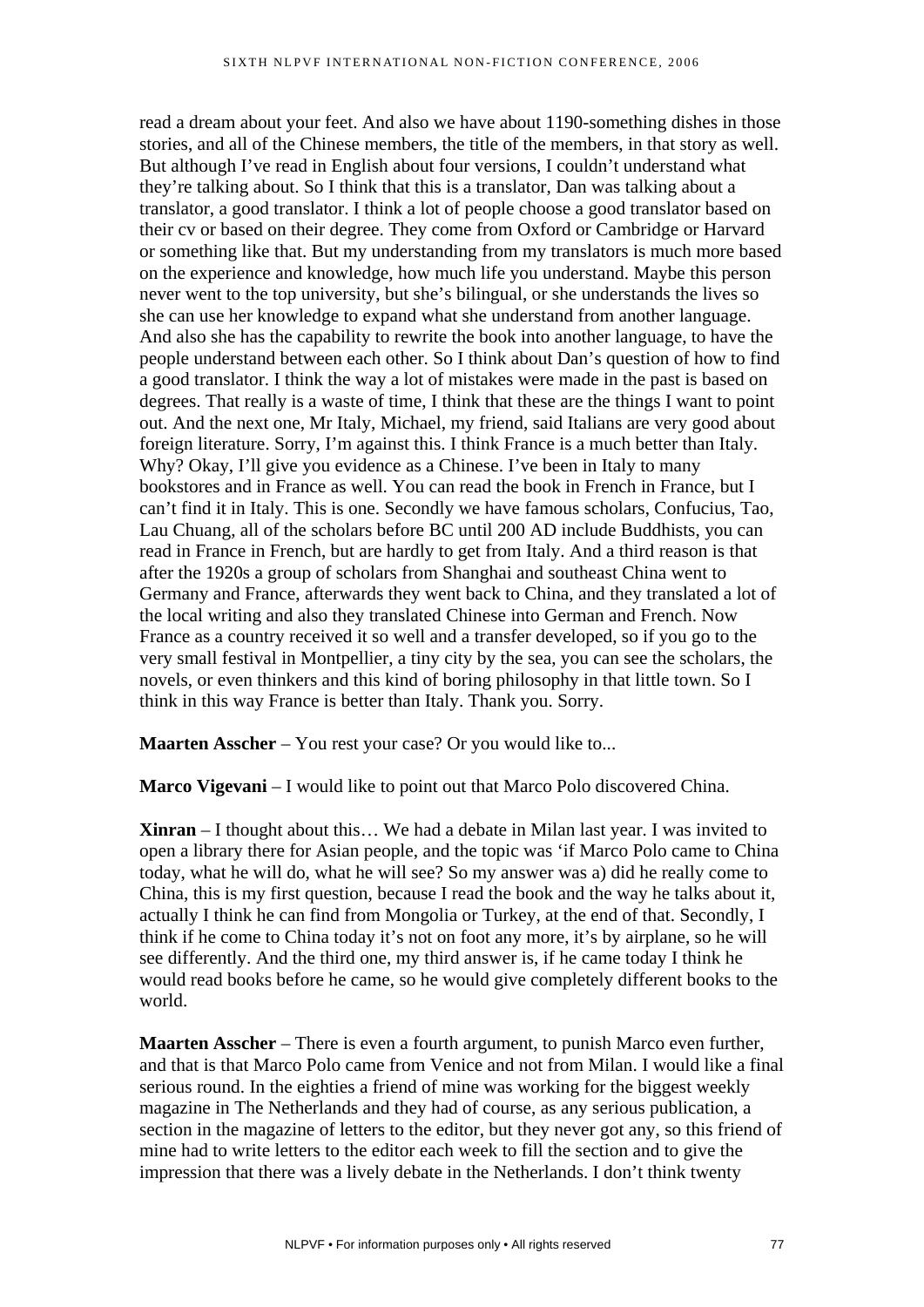years later it is necessary any more to invent letters to the editor in The Netherlands. If you look at the op ed pages of the newspapers and the weekly magazines, they are flooded over with responses from both the masters and the learned experts, so-called learned experts and everybody uses the stage to express an opinion. Perhaps that has to do, as Dan suggested, with the gradual closing of our political culture that the democratic opinion culture at the same time is opening up. If you accept this picture, translators could be in a very good position in their respective countries where they work to report on these important issues, these discussions, the really authoritative articles, where the book potential lies, to the publishers they are working for. And my question would be both to Dan as a publisher and to the translators among the participants on that side of the table: are translators sufficiently used as advisers to publishers, also as interpreters of non-fiction culture as it is developing, and do the translators see this as a role that they would like to play and whether there is a possibility to get proper recompense for that role in the form of a fee for readers reports and so on. That is a second point of course, but is there sufficient exchange between publishers outside The Netherlands and the translators as the people who follow newspapers, who follow magazines, who follow the discussions to alert publishers to the subjects and the writers who really have a message?

**Dan Simon** – No.

**Jeannette Ringold** – No.

**Eve-Marie Lund** – No.

**Maarten Asscher** – How do we organise this, if we agree that it should be organised?

**Dan Simon** – I know a few translators who really do this, and it's wonderful, one is a guy named Joachim Negroshel, who sends around projects that he knows about and he basically commands an author's royalty. He acts like an author, basically, and the other is Peter Constantine, who is a wonderful translator. We did a book called *The Undiscovered Chekov* with him, stories that had not been known about. And again we treated him as the author. Those were both with out-of-copyright dead authors. It was great. And they're both incredible resources. And there's somebody else, whose name I'm forgetting, in the States, who does that. So there are several who do that, who have an entirely different role and it's wonderful. But there's not enough of that.

**Eve-Marie Lund** – Well, I have tried that in Norway, some years ago, but I won't do it any more. Because I got reactions like: oh yeah right, so you want to translate that, you want a job for yourself. Well duh! So that wasn't very nice. I sort of tried to start some projects there, from Italian books, from French books, from Dutch books, but it's just not done in Norway.

**Dan Simon** – It's hard.

**Maarten Asscher** – Other translators please, with some experiences. All the same? Michelle Hutchison, please.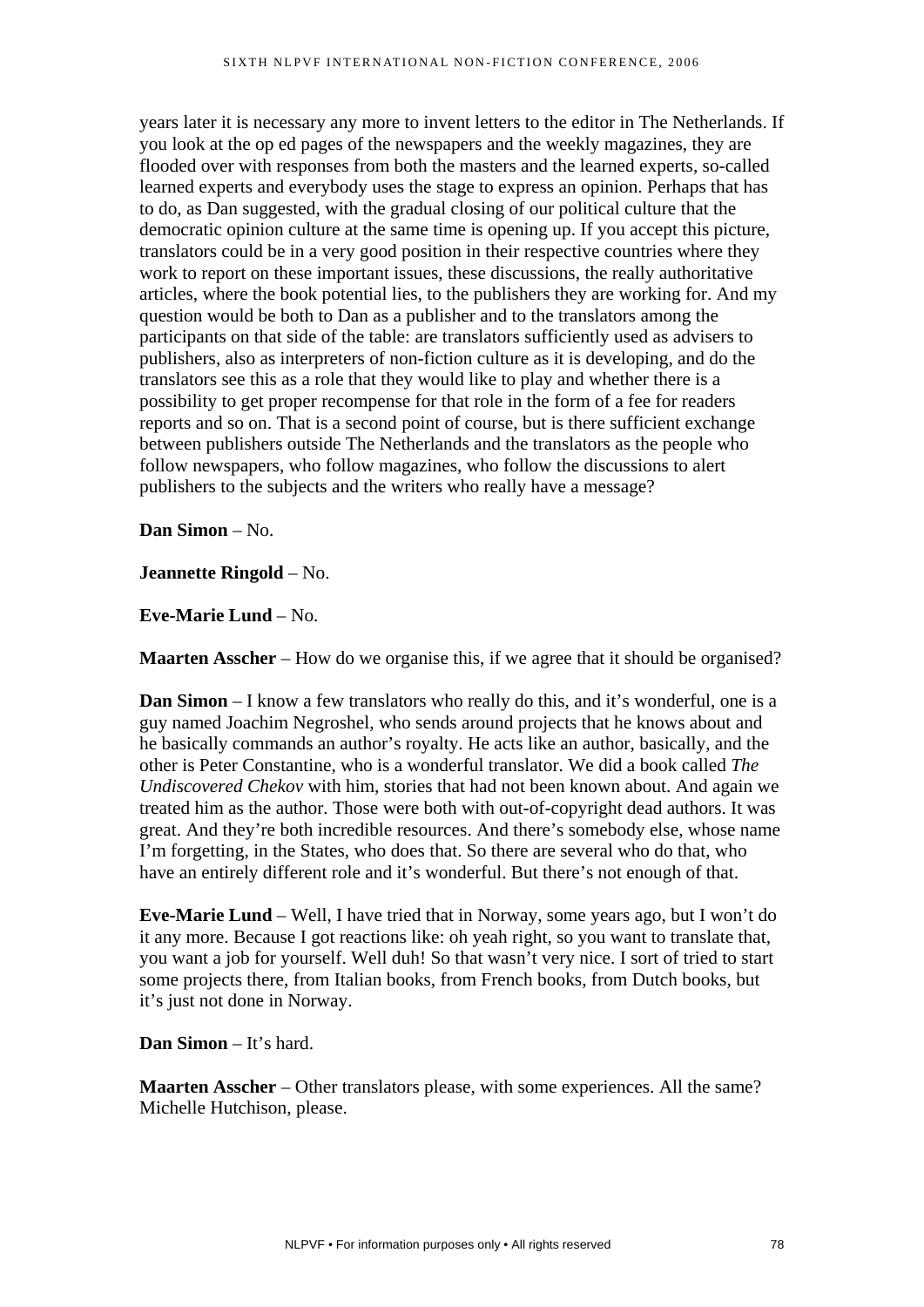**Michelle Hutchison** – No one has mentioned scouts. And many Dutch publishers use scouts to find books from other countries. So couldn't other countries use more scouts to find the inverse?

**Maarten Asscher** – Other suggestions.

**Jeannette Ringold** – Oh, I just wanted to say that there are some publishers who trust me who sometimes just ask me what I think of things, and sometimes it's very informal, but it's…

**Maarten Asscher** – You don't consider it as a logical part of a translator's profession… Or you would like to?

**Jeannette Ringold** – It would be nice if it were. But it would have to be paid a little bit better than it is, because it just isn't paid sufficiently.

**Maarten Asscher** – I just wrote a reader's report myself about a Swiss novel, a 600 page novel, for an American publisher who is a friend, and it's very nice that he pays me 110 US dollars for it and I don't have to live by it, fortunately. But on that level, such work is impossible, I agree.

**Antero Helasvuo** – I think that the publishers in general, they think that the translators don't understand the publishing business. So they're very suspicious of translators' opinions about literature. So if you just make a suggestion they think, well, nobody in our house knows anything about this, so we never heard about this.

**Maarten Asscher** – What is your suggestion?

**Antero Helasvuo** – Well if they send scouts to book fairs and so on, they might try a translator sometimes. And I think there's some unfounded suspicion too, that they think translators are looking for their own ends in this business, and that they'd like to translate something that certainly wouldn't sell and so on.

**Maarten Asscher** – Thank you. Two more.

**Wolfgang Hörner** – I think I have a direct response because I once did a series of French novels and gave it into the hands of a translator, so I said okay, look what you want and we'll do it. We'll just try it. It didn't work out, but I think it was worth a try, you know, and it doesn't say anything. Every single translator is different and it might have worked out, as well. But I think it's very important to ask translators what they think about texts, because they know, they can read it really properly, they know what the language is about, they know the kind of different literature in the country. So I sometimes rely more on the translators than on other colleagues, who of course want to sell their books.

**Maarten Asscher** – Thank you. Alexei.

**Alexei Siltala** – Yes as a Finnish publisher I'm obliged to Antero as a translator. We use, I use, reader's reports occasionally, but in our company we also have scouts in Italy, France, Germany, United States, in England, so sometimes you feel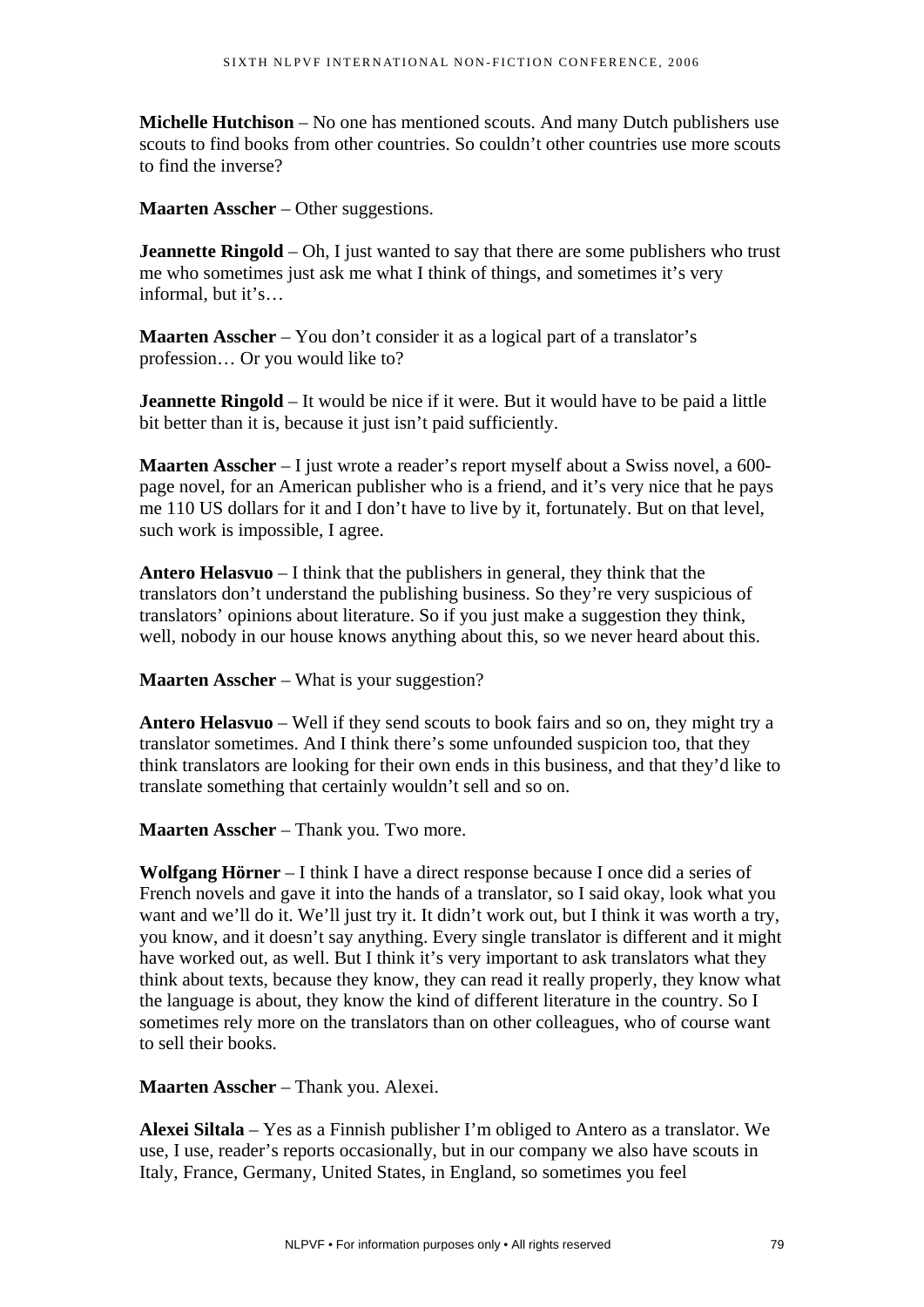overwhelmed actually, with reports and information, and sometimes it may happen as Antero pointed out, that there is a translator presenting a wonderful book, but you are either overwhelmed with all the books already, or you feel uncomfortable, at least I feel very uncomfortable, to consider publishing a book that I don't read a word of myself. That's troublesome to me, although sometimes you just have to go for it.

**Maarten Asscher** – How would you otherwise ever publish a Chinese novel.

**Alexei Siltala** – Exactly. How do you know I don't read Chinese?

**Maarten Asscher** – We discussed that late last night, but evidently you were forgetful already.

**Alexei Siltala** – But I would answer that it's not suspicion, that much, it's those two words: either you have too much information or you are reluctant to publish something you don't understand, actually.

**Maarten Asscher** – Maarten Valken.

**Maarten Valken** – What I can say is how we are working, our practice, and maybe it's a partial solution and it probably should be more, is adding sample translations to the material which we make in English about books. It happens more and more that I work together with translators in different countries, that they then give their report on the book also, and so we send the material let's say in combination to different publishers. That seems to be working, in Germany, in France. It very much depends until now on the translators, how active they are themselves, but I think I should do more in that direction also. And maybe it would make you less suspicious, if in that way you get a combination of translated text and different opinions.

**Maarten Asscher** – And perhaps, Maarten, would it be possible for the Foundation to facilitate a network of translators working in different countries from Dutch into a foreign language, so that they could exchange more easily their opinions, or their signals or their reading reports or reading experiences?

**Maarten Valken** – I think we can, we are in a position anyway to combine it because we have a Translators' House here where every month we have different translators from different countries and that's already a meeting point where they discuss books.

**Maarten Asscher** – Does the Translators' House have its own website, where translators can go and have discussions?

**Maarten Valken** – Yes, we could easily expand into that direction, I think.

**Toby Eady** – There's nothing like that in England at all. I want to say two things, one is that I've been discussing in China and with the Holtzbrinck group setting up scholarships for translators from English and German and Chinese vice versa, and equally that young editors be given scholarships to work in Chinese publishing houses and vice versa, not that they all, once they learn English in China, go and work for Goldmann Sachs. I've just been in China and one of the things I've been asked to do there was… A friend of mine is Harold Pinter's agent and when he won the Nobel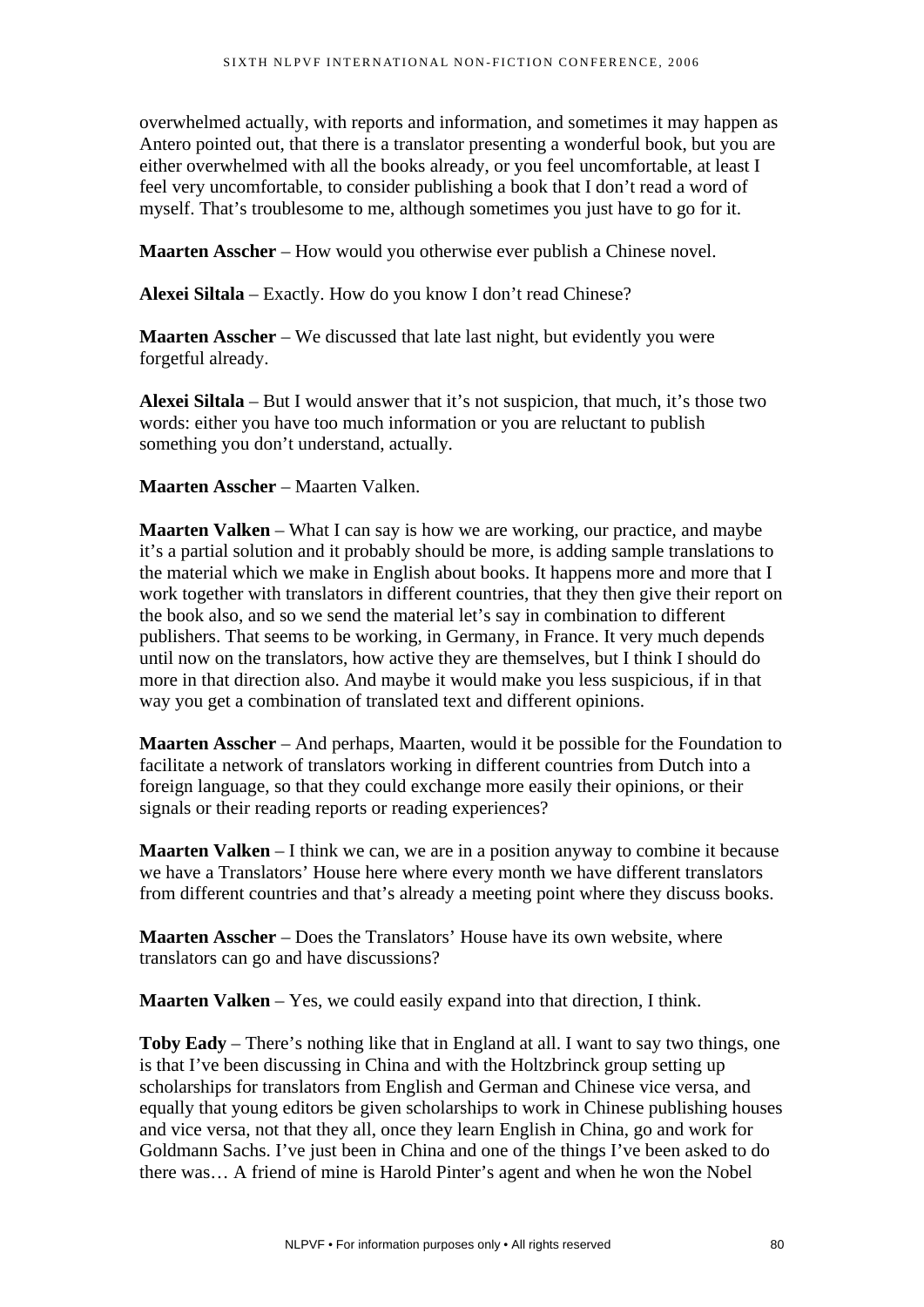Prize, she was inundated with Chinese offers to publish his books. So I said, well just hold on, ask to see who's going to translate him first before you commit to anything and I will take a member of your staff to China and he or she can meet the Chinese top translators in drama. Out of this evolved something which I picked up from something that you've all been saying, which is that very intelligently, what they're trying to do is a festival of Pinter's plays between China and England in two years' time. Out of it, Howard Gooding said something really interesting, he said: I don't want to commit to a translation, because when we go into it the actors will find the right language. I'd never thought of this. And so every translation in every language is slightly different, to suit that country. So that is what we're actually looking for, to combine a production of say three of his plays in China and then to do the translations against that and evolve them, instead of having what could be tone deaf Pinter translations just gathering dust in university libraries. It was a very educational experience for me and I learned a lot about translation in China and vice versa.

**Eve-Marie Lund** – I don't think that is just in China, because I have done many plays, radio plays and theatre plays, and I always sit in at the first readings and I come in during rehearsals, because they are changing the texts the whole time. It's a work in progress.

**Maarten Asscher** – Before we have to close, there is room for one more *cri de coeur* question or comment. Who?

**Marjon van Royen** – Yes.

**Maarten Asscher** – I counted on you.

**Marjon van Royen** – You come from big countries. Well, you come from a dominant language. Is it really true that English speakers and American speakers (because that's who are at the table) are not interested in the little obscure languages coming from little obscure countries?

**Dan Simon** – Yes. They don't know they exist.

## **Marjon van Royen** – Why?

**Dan Simon** – They're scared. The word fear came up once during this conference and Toby used it and you know there's a culture of fear right now. There's a bit of the culture of fear, Americans are aware of being hated around he world right now. There's a culture of fear and kind of introversion and of course it's not everyone, of course there are certainly some tens of thousands of people who would say the same sort of things that I'm saying and read other languages and speak other languages and travel, but the general trend right now is that they don't even… There's not the world. There's just all these places that we go on cruise ships and military excursions and do things to and somehow that's enlightening. And we're exporting democracy and you know it's insane. There's insanity.

## **Maarten Asscher** – Mary.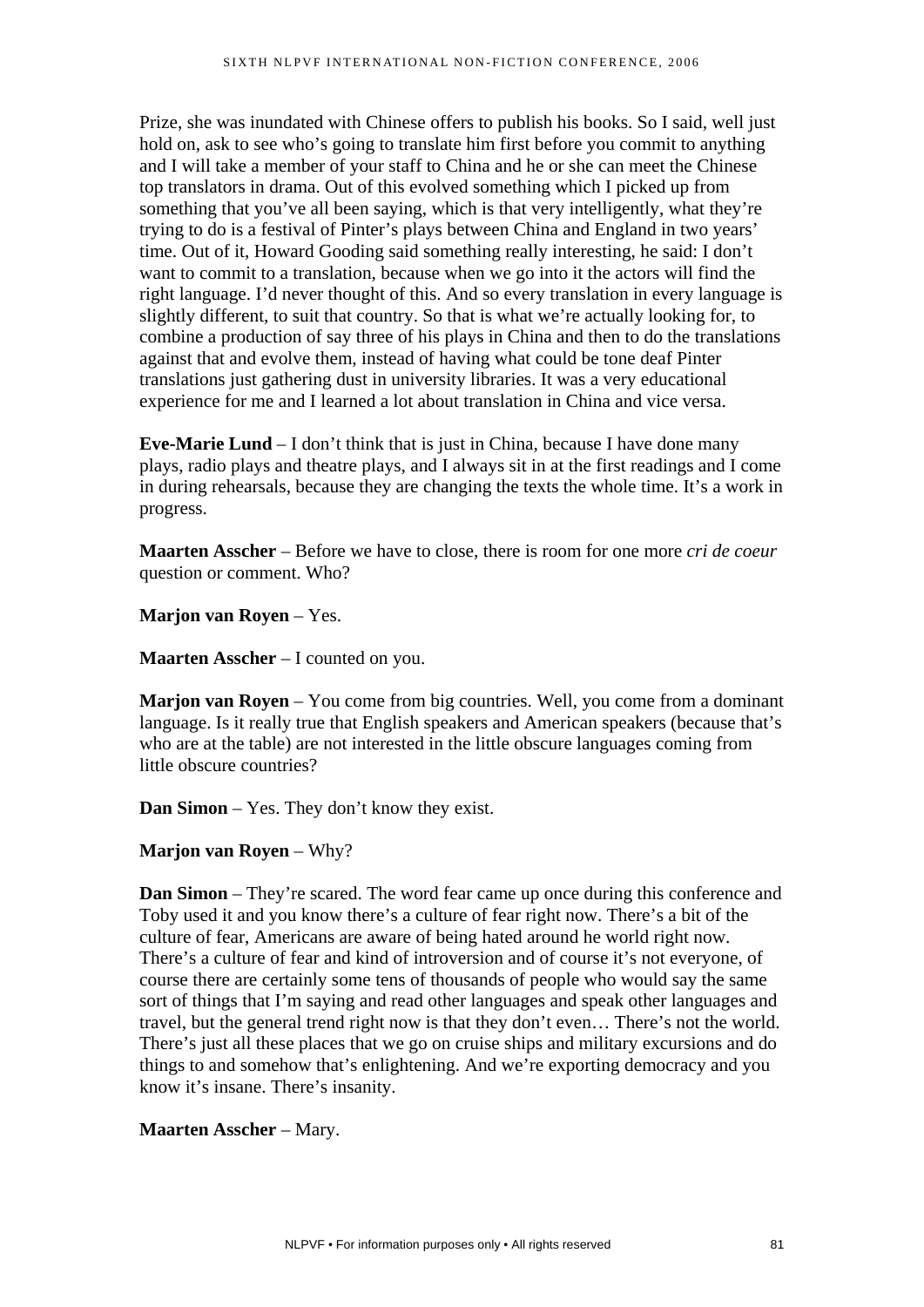**Mary Mount** – I think it's from my point of view much more practical. Working for a big conglomerate, which is quite a well-known name, particularly after the two big book fairs of the year, I just get inundated, like Alexei says, with finished copies of books in languages I can't read from around the world. Around my desk I'm ashamed to say there's probably twenty books by different people that I haven't read, and I can't justify to my colleagues to have a report done on every one. And also those reports might not be very good, they might not tell me enough, so it's really to do with a way into these books. I think the Dutch foundation should be applauded beyond any other, I don't know any other country, and Maarten and Maria do a brilliant job of telling you what they think is good for you, and the books that have been mentioned today and yesterday I'm aware of because of their work. But otherwise I just cannot see, and it's pathetic of me probably, but I cannot see how I find a way in. Unless they're huge bestsellers or unless you have a friend you can trust or a translator who you know, or... It's just a practical thing I think, often.

**Dan Simon** – But it goes without saying, Marjon, that everybody here, the whole trend of the conversation, is that we take very seriously that we have a responsibility to go against that trend. And we try to.

**Toby Eady** – I just wanted to say, I totally support your anger.

**Marion van Royen** – But it's not just about the Dutch. There are Iraqi writers or Vietnamese writers. I don't care.

**Toby Eady** – Can I just say something? One of the ways to get through the problems of translation, which I've seen and am now becoming involved in, in Japan, Korea and China, is the use of the manga to take western culture. Because it goes over many of the hurdles or steeplechase jumps of translation. It's much simpler and much less expensive. And it's getting to a market to tell a foreign story in a way that people accept. What you've been talking about, we live in a much more visual age, where book sales are diminishing, is this is forty percent of the books, forty percent of what is sold in Japan, Korea and China are mangas, illustrated books. And this gets through many of the barriers of translation.

**Dan Simon** – And one of the things we all look at closely, by the way, is something that's been translated anywhere. So actually what Xinran said is true, France does have a unique role and very often we'll look at something from some language and say well, we can't read it, oh but there's a French edition, we can read that. But if a book is translated in a few markets, publishers take it with more seriousness as that begins.

**Maarten Asscher** – Thanks. A very last comment from you? Yes please.

**Xinran** – Thank you. I liked the last question very much, but I think it's very important that we have to understand why and then try to improve it, either like the Dutch Production and Translation Foundation, I think what you're doing is wonderful, we should go on, I'd like to volunteer for this, you know, for Chinese translators or publishers to listen to these voices. Another thing I think is very important is that reading is a part of our daily life, has become part of daily life, like the three meals we have every day. This is why English speakers don't care about small languages, just